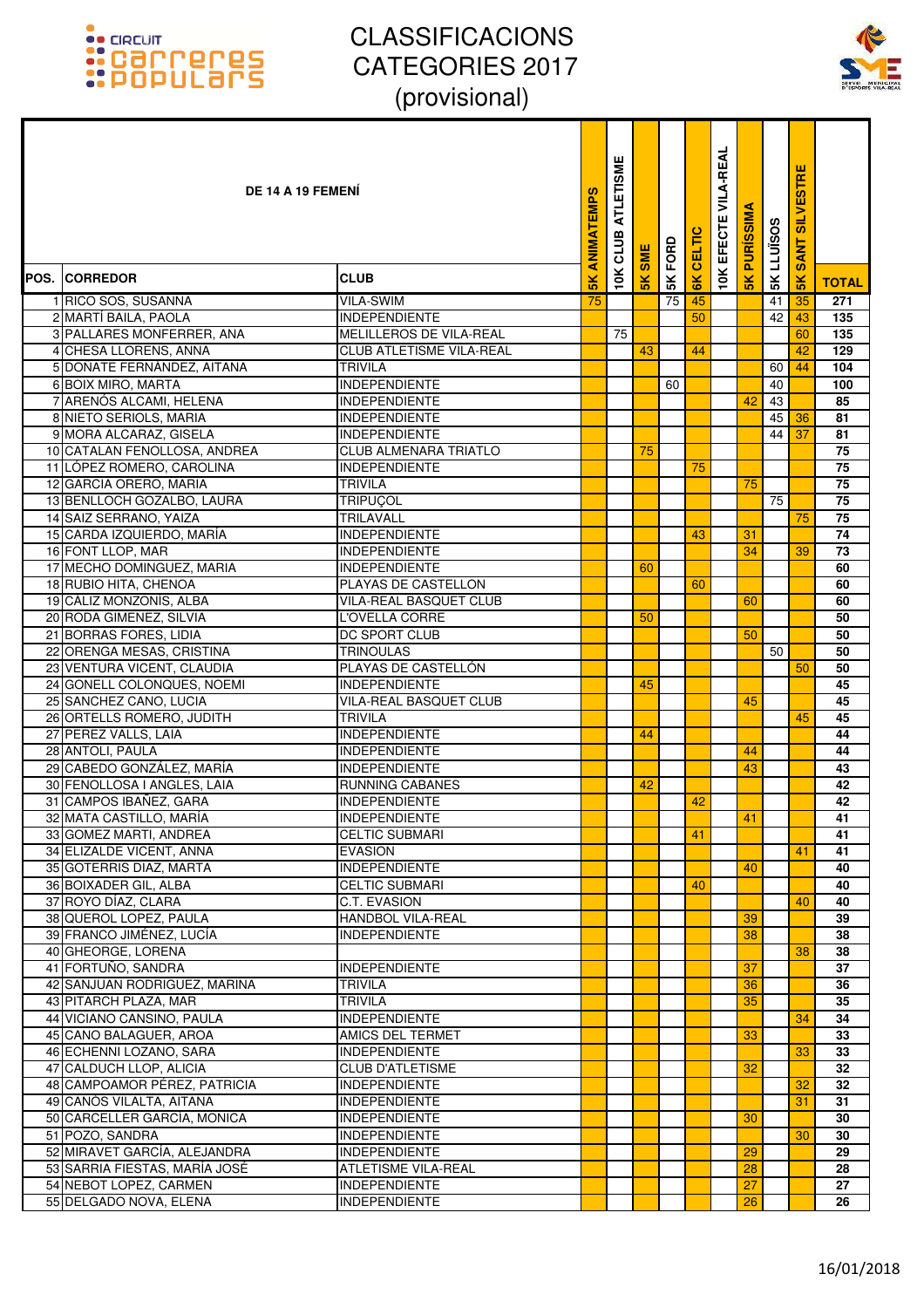

| DE 14 A 19 MASCULI                                         |                                                      | <b>ANIMATEMPS</b> | ш<br><b>ATLETISMI</b><br>CLUB | <b>SME</b>    | 5K FORD | CELTIC         | <b>VILA-REAL</b><br>EFECTE | <b>PURISSIMA</b> | <b>LLUÏSOS</b> | ш<br><b>SILVESTR</b><br><b>SANT</b> |              |
|------------------------------------------------------------|------------------------------------------------------|-------------------|-------------------------------|---------------|---------|----------------|----------------------------|------------------|----------------|-------------------------------------|--------------|
| POS. ICORREDOR                                             | <b>CLUB</b>                                          | <b>SK</b>         | 10K                           | $\frac{1}{2}$ |         | $\frac{8}{10}$ | 10K                        | $\frac{2}{5}$    | 5K             | $\frac{1}{5}$                       | <b>TOTAL</b> |
| 1 MUÑOZ CONTRERAS, ENRIQUE                                 | TRIVILA                                              | 75                |                               |               | 60      |                | 75                         |                  | 75             | 43                                  | 328          |
| 2 GIL VAQUER, NELO                                         | DE MATI MAÑANA                                       | 50                | 41                            |               | 50      | 43             | 60                         | 31               |                | 32                                  | 307          |
| 3 TORNER MUNDO, FERRAN                                     | <b>CELTIC SUBMARI</b>                                | 45                | 75                            |               |         |                | 45                         |                  | 40             | 33                                  | 238          |
| 4 MUNUERA MORENO, MIGUEL                                   | <b>INDEPENDIENTE</b>                                 |                   | 60                            |               |         |                | 50                         | 42               | 39             | 34                                  | 225          |
| 5 FONT BELTRAN, ALEJANDRO                                  | <b>INDEPENDIENTE</b>                                 | 41                |                               | 41            | 44      | 42             |                            | 24               | 28             |                                     | 220          |
| 6 BAREA GARCIA, MARTIN                                     | <b>INDEPENDIENTE</b>                                 | 37                | 40                            | 36            | 43      | 39             |                            |                  |                |                                     | 195          |
| 7 ALBA SANZ, PABLO<br>8 DIAZ CLAUSELL, GUILLEM             | PLAYAS DE CASTELLON<br><b>BANCO SANTANDER</b>        |                   |                               | 60<br>44      |         | 41<br>75       |                            | 75               |                | 42                                  | 176<br>161   |
| 9 FONT BELTRAN, VICENTE                                    | <b>INDEPENDIENTE</b>                                 | 42                | 42                            | 40            |         |                |                            | 32               |                |                                     | 156          |
| 10 RIVERA USÓ, JAIME                                       | <b>TRIVILA</b>                                       |                   |                               |               |         |                |                            | 60               | 50             | 37                                  | 147          |
| 11 GIL CANTAVELLA, PAU                                     | <b>INDEPENDIENTE</b>                                 |                   |                               |               |         | 40             |                            | 39               | 33             | 24                                  | 136          |
| 12 ARCHELA B, SERGIO                                       | <b>TRIVILA</b>                                       |                   |                               |               |         |                |                            | 45               | 45             | 44                                  | 134          |
| 13 MOLLAR JUAN, ALBERTO                                    | <b>INDEPENDIENTE</b>                                 | 43                | 44                            | 42            |         |                |                            |                  |                |                                     | 129          |
| 14 PEDRO FERRANDIS, ADAN                                   | <b>INDEPENDIENTE</b>                                 |                   |                               | 37            | 45      |                |                            |                  | 38             |                                     | 120          |
| 15 PARADELLS MARTINEZ, DAVID                               | <b>INDEPENDIENTE</b>                                 |                   |                               | 50            |         | 60             |                            |                  |                |                                     | 110          |
| 16 BERNAD, PABLO                                           | DC SPORT CLUB                                        |                   |                               |               |         |                |                            | 50               |                | 50                                  | 100          |
| 17 RIVERA USÓ, JORGE                                       | <b>TRIVILA</b>                                       |                   |                               |               |         |                |                            | 44               | 41             |                                     | 85           |
| 18 MADRIGAL DE LA VEGA, ANDREU                             | <b>INDEPENDIENTE</b>                                 |                   |                               |               |         | 44             |                            |                  |                | 40                                  | 84           |
| 19 YAGÜE PERIS, RAÚL                                       | TRILAVALL                                            |                   |                               |               |         |                |                            |                  | 44             | 36                                  | 80           |
| 20 FUSTER GOMEZ, JORGE                                     | <b>TRIVILA</b>                                       |                   |                               |               |         |                |                            | 40               | 37             |                                     | 77           |
| 21 DEUSDAD RAMOS, RUBEN                                    | <b>DC SPORT CLUB</b><br><b>INDEPENDIENTE</b>         |                   |                               | 75            |         |                |                            | 41               |                | 35                                  | 76<br>75     |
| 22 ESTELLER GIMENO, FERNANDO<br>23 MANUEL ROCA, MANEU      | AMICS CURSES ALCALA-ALCOSSEBRE                       |                   |                               |               | 75      |                |                            |                  |                |                                     | 75           |
| 24 GÓMEZ MADRIGAL, JOSEP                                   | <b>BCS TRAIL D'UIXO</b>                              |                   |                               |               |         |                |                            |                  |                | 75                                  | 75           |
| 25 SEMPERE FORCADA, DAVID                                  | <b>INDEPENDIENTE</b>                                 |                   |                               |               |         |                |                            | 29               | 24             | 17                                  | 70           |
| 26 TORRES RENAU, PABLO                                     | <b>TRIVILA</b>                                       |                   |                               |               |         |                |                            | 33               | 34             |                                     | 67           |
| 27 BATALLA ORIOLA, ELOY                                    | <b>INDEPENDIENTE</b>                                 |                   |                               |               |         |                |                            | 35               | 31             |                                     | 66           |
| 28 NAJIM MEZIANI, AMINE                                    | C.A. ONDA                                            | 60                |                               |               |         |                |                            |                  |                |                                     | 60           |
| 29 CLEMENTE PIQUER, JORDI                                  | <b>INDEPENDIENTE</b>                                 |                   |                               |               |         |                |                            | 30               | 30             |                                     | 60           |
| 30 NEBOT ROIG, JAVIER                                      | <b>TRINOULAS</b>                                     |                   |                               |               |         |                |                            |                  | 60             |                                     | 60           |
| 31 QUINTANA NORIEGA, LLUIS                                 | TRIATLÓN EVASIÓN CASTELLÓN                           |                   |                               |               |         |                |                            |                  |                | 60                                  | 60           |
| 32 ULLOA BURILLA, SERGIO                                   | <b>INDEPENDIENTE</b>                                 |                   |                               |               |         |                | 44                         |                  |                | 15                                  | 59           |
| 33 LLOP MIGUEL, HUGO                                       | <b>TRIVILA</b>                                       |                   |                               |               |         |                |                            | 37               |                | 20                                  | 57           |
| 34 IRAZUSTA GOÑI, ENEKO                                    | <b>INDEPENDIENTE</b>                                 |                   |                               |               |         |                |                            | 25               | 29             |                                     | 54           |
| 35 ARNAL BELLMUNT, JORDI                                   | <b>INDEPENDIENTE</b>                                 |                   | 50                            |               |         |                |                            |                  |                |                                     | 50           |
| 36 ORTIZ GALLEGO, ALEJANDRO<br>37 CATALAN FENOLLOSA, DAVID | <b>INDEPENDIENTE</b><br><b>CLUB ALMENARA TRIATLO</b> |                   |                               | 45            |         | 50             |                            |                  |                |                                     | 50<br>45     |
| 38 CHIVA GIL, ROMAN                                        | <b>INDEPENDIENTE</b>                                 |                   | 45                            |               |         |                |                            |                  |                |                                     | 45           |
| 39 DORADO DOLS, JOSE                                       | <b>INDEPENDIENTE</b>                                 |                   |                               |               |         | 45             |                            |                  |                |                                     | 45           |
| 40 CARRATALA I ISIERTE, JORDI                              | C.M. AT-ZENET                                        |                   |                               |               |         |                |                            |                  |                | 45                                  | 45           |
| 41 DENIA GARCIA, AARON                                     | JARDINERIA HNOS CUADROS                              | 44                |                               |               |         |                |                            |                  |                |                                     | 44           |
| 42 GONZALVEZ COTEJOSA, NICOLAS                             | <b>GRAO RUNNERS</b>                                  |                   |                               | 43            |         |                |                            |                  |                |                                     | 43           |
| 43 SANCHEZ LOPEZ, JORGE                                    | <b>INDEPENDIENTE</b>                                 |                   | 43                            |               |         |                |                            |                  |                |                                     | 43           |
| 44 AHICART RIOG, DAVID                                     | DC SPORT CLUB                                        |                   |                               |               |         |                |                            | 43               |                |                                     | 43           |
| 45 ALCUÑA ALEPUZ, JOSE                                     | TRILAVALL                                            |                   |                               |               |         |                |                            |                  | 43             |                                     | 43           |
| 46 MESAS TAMBORERO, RUBEN                                  | <b>TRINOULAS</b>                                     |                   |                               |               |         |                |                            |                  | 42             |                                     | 42           |
| 47 ADANERO GONZALEZ, LUCAS                                 | TRIATLÓN EVASIÓN CASTELLÓN                           |                   |                               |               |         |                |                            |                  |                | 41                                  | 41           |
| 48 GUTIERREZ BROCH, FRANCISCO                              | AMICS DEL TERMET                                     | 40                |                               |               |         |                |                            |                  |                |                                     | 40           |
| 49 ADSUARA ABAD, RUBEN                                     | <b>INDEPENDIENTE</b>                                 |                   |                               | 39            |         |                |                            |                  |                |                                     | 39           |
| 50 MENDEZ VASQUEZ, CRISTHIAN                               | <b>INDEPENDIENTE</b><br>TRIATLÓN EVASIÓN CASTELLÓN   |                   | 39                            |               |         |                |                            |                  |                |                                     | 39<br>39     |
| 51 SALES ROGER, DANIEL<br>52 CASADO MIGUEL, JORGE          | <b>INDEPENDIENTE</b>                                 |                   |                               | 38            |         |                |                            |                  |                | 39                                  | 38           |
| 53 GÓMEZ VALERO, JAVIER                                    | <b>INDEPENDIENTE</b>                                 |                   |                               |               |         | 38             |                            |                  |                |                                     | 38           |
| 54 POZO PEREZ, ALEX                                        | <b>CLUB ATLETISME VILA-REAL</b>                      | 38                |                               |               |         |                |                            |                  |                |                                     | 38           |
| 55 GARCIA JULIAN, IKER                                     | DC SPORT CLUB                                        |                   |                               |               |         |                |                            | 38               |                |                                     | 38           |
| 56 FORTEA GARCÍA, VÍCTOR                                   | TRILAVALL                                            |                   |                               |               |         |                |                            |                  |                | 38                                  | 38           |
| 57 SOLE CASTELLO, JORDI                                    | <b>INDEPENDIENTE</b>                                 |                   |                               |               |         | 37             |                            |                  |                |                                     | 37           |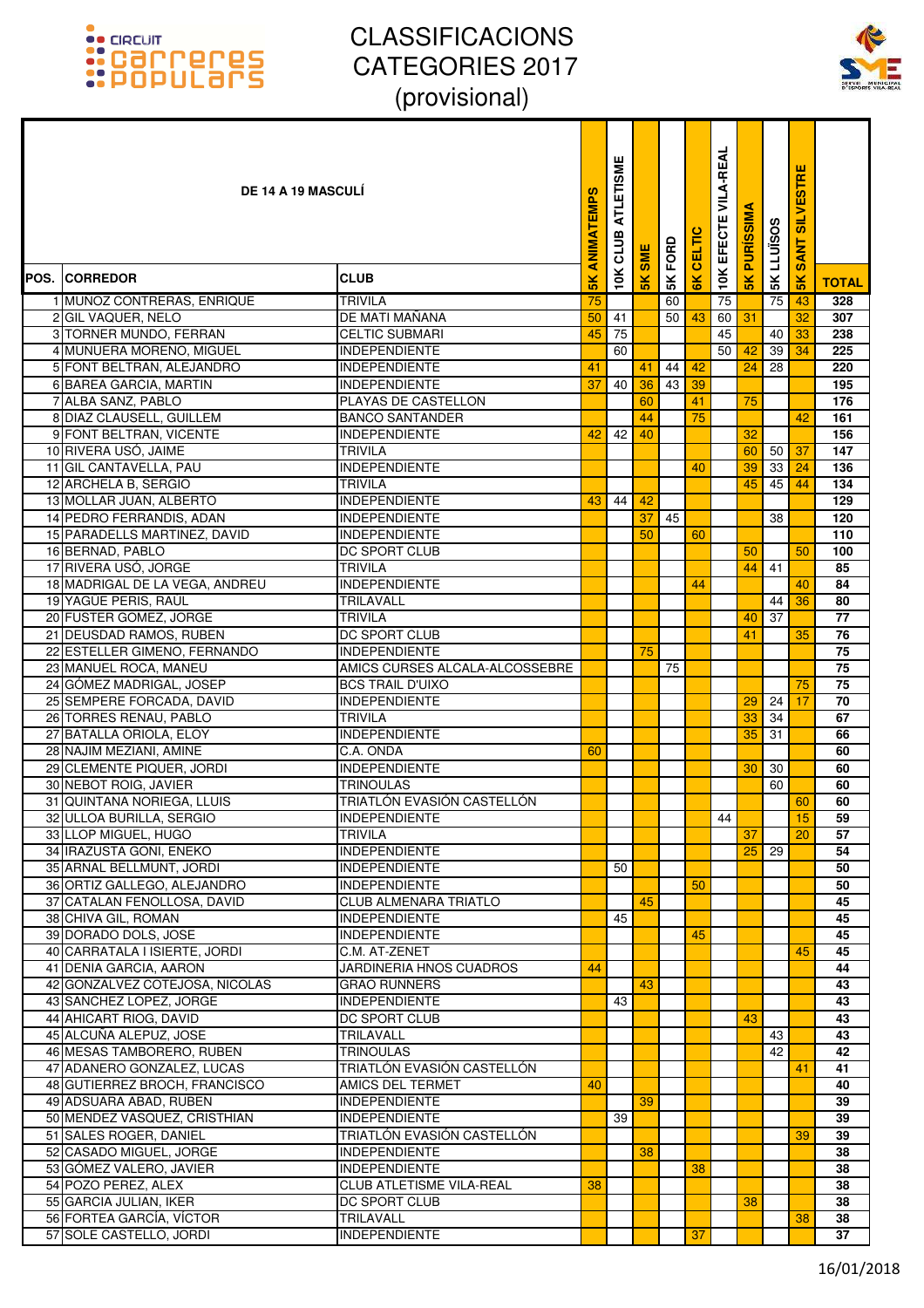

| <b>DE 14 A 19 MASCULI</b><br>ANIMATEMPS                   | <b>ATLETISME</b><br>CLUB | <b>SME</b>    | 5K FORD | CELTIC        | <b>VILA-REAL</b><br><b>10K EFECTE</b> | <b>PURISSIMA</b> | LLUÏSOS | <b>SANT SILVESTRE</b> |                 |
|-----------------------------------------------------------|--------------------------|---------------|---------|---------------|---------------------------------------|------------------|---------|-----------------------|-----------------|
| $\frac{1}{2}$<br>POS. ICORREDOR<br><b>CLUB</b>            | 10K                      | $\frac{1}{2}$ |         | $\frac{1}{2}$ |                                       | $\frac{8}{10}$   | 5K      | $\frac{8}{5}$         | <b>TOTAL</b>    |
| 58 PITARCH MORRAJA, IVAN<br><b>INDEPENDIENTE</b>          |                          |               |         |               |                                       | 36               |         |                       | 36              |
| 59 ALMELA CUELLAR, JOAN<br><b>IINDEPENDIENTE</b>          |                          |               |         |               |                                       |                  | 36      |                       | 36              |
| 60 SANCHEZ MENDOZA, ALAIN<br>A. VV. RAFALAFENA            |                          | 35            |         |               |                                       |                  |         |                       | 35              |
| 61 FORTUÑO MESEGUER, JOAN<br><b>INDEPENDIENTE</b>         |                          |               |         |               |                                       |                  | 35      |                       | 35              |
| 62 POZO PÉREZ, ÁLEX<br>C.A. VILA-REAL                     |                          | 34            |         |               |                                       |                  |         |                       | 34              |
| 63 GUEROLA MONJE, IKER<br>INDEPENDIENTE                   |                          |               |         |               |                                       | 34               |         |                       | 34              |
| 64 POZO PÉREZ, JAVI<br><b>ATHLETIC RUNNING ANIMATEMPS</b> |                          | 33            |         |               |                                       |                  |         |                       | 33              |
| 65 OLUCHA ROYO, CARLES<br><b>INDEPENDIENTE</b>            |                          |               |         |               |                                       |                  | 32      |                       | 32              |
| 66 RUBERT SALVADOR, MANEL<br><b>INDEPENDIENTE</b>         |                          |               |         |               |                                       |                  |         | 31                    | 31              |
| 67 EL AMOUTI, AHMET                                       |                          |               |         |               |                                       |                  |         | 30                    | 30              |
| 68 ALCALA SANTIAGO, SERGI<br><b>INDEPENDIENTE</b>         |                          |               |         |               |                                       |                  |         | 29                    | 29              |
| 69 NIETO LLOP, PAU<br>INDEPENDIENTE                       |                          |               |         |               |                                       | 28               |         |                       | 28              |
| 70 CAJA NACHER, LUIS<br><b>CORPORE TEAM</b>               |                          |               |         |               |                                       |                  |         | 28                    | 28              |
| 71 CASALTA GUARQUE, RUBÉN<br><b>INDEPENDIENTE</b>         |                          |               |         |               |                                       | 27               |         |                       | 27              |
| 72 TRANCON GOTERRIS, VICENTE M.<br><b>INDEPENDIENTE</b>   |                          |               |         |               |                                       |                  | 27      |                       | 27              |
| 73 FLICH OLIVER, VICENTE<br><b>DC SPORT CLUB</b>          |                          |               |         |               |                                       |                  |         | 27                    | 27              |
| 74 MORATA DOLZ, RUBEN<br><b>INDEPENDIENTE</b>             |                          |               |         |               |                                       | 26               |         |                       | 26              |
| 75 BROCH GIMENO, PASQUAL<br>INDEPENDIENTE                 |                          |               |         |               |                                       |                  | 26      |                       | 26              |
| 76 BORT GUILLAMÓN, IVAN<br>INDEPENDIENTE                  |                          |               |         |               |                                       |                  |         | 26                    | 26              |
| 77 MATEU GARDEY, EDGAR<br><b>CROSSFIT 4 FRIENDS</b>       |                          |               |         |               |                                       |                  | 25      |                       | 25              |
| 78 QUINTANA NORIEGA, PAU<br>TRIATLÓN EVASIÓN CASTELLÓN    |                          |               |         |               |                                       |                  |         | 25                    | 25              |
| 79 TOMAS MARIN, DANIEL<br><b>INDEPENDIENTE</b>            |                          |               |         |               |                                       | 23               |         |                       | 23              |
| 80 IBAÑEZ NEBOT, LUIS<br>INDEPENDIENTE                    |                          |               |         |               |                                       |                  | 23      |                       | 23              |
| 81 OLMOS DE ZÁRATE, ÓSCAR<br><b>EVASIÓN</b>               |                          |               |         |               |                                       |                  |         | 23                    | 23              |
| 82 LLORENS MONER, JORDI<br><b>INDEPENDIENTE</b>           |                          |               |         |               |                                       | 22               |         |                       | $\overline{22}$ |
| 83 IBAÑEZ NEBOT, CARLOS<br>INDEPENDIENTE                  |                          |               |         |               |                                       |                  | 22      |                       | 22              |
| 84 NAVARRO, IKER<br><b>TRILAVALL</b>                      |                          |               |         |               |                                       |                  |         | 22                    | 22              |
| 85 LLORENS PLIEGO, JUAN<br>EI A CORRER                    |                          |               |         |               |                                       | 21               |         |                       | 21              |
| 86 JUAN GARCIA, ANDRÉS<br><b>INDEPENDIENTE</b>            |                          |               |         |               |                                       |                  | 21      |                       | 21              |
| 87 VELA FUSTER, SERGIO<br><b>INDEPENDIENTE</b>            |                          |               |         |               |                                       |                  |         | 21                    | 21              |
| 88 CERISULEO JUAN, MARC<br>INDEPENDIENTE                  |                          |               |         |               |                                       | 20               |         |                       | 20              |
| 89 MATEU GARDEY, MARC<br><b>INDEPENDIENTE</b>             |                          |               |         |               |                                       |                  | 20      |                       | $\overline{20}$ |
| 90 MARTI LOPEZ, ALEJANDRO<br><b>CELTIC SUBMARI</b>        |                          |               |         |               |                                       | 19               |         |                       | 19              |
| 91 GARCIA BLASCO, ALEX<br>C A LA VALL D'UIXO              |                          |               |         |               |                                       |                  |         | 19                    | 19              |
| 92 ARTERO FAUCÓN, MIGUEL ANGEL<br><b>INDEPENDIENTE</b>    |                          |               |         |               |                                       | 18               |         |                       | 18              |
| 93 CANUTO VENTURA, JORDI<br><b>CORPORE TEAM</b>           |                          |               |         |               |                                       |                  |         | 18                    | 18              |
| 94 ORTIZ ALARCÓN, PAU<br><b>INDEPENDIENTE</b>             |                          |               |         |               |                                       |                  |         | 16                    | 16              |
| 95 ALCALA SANTIAGO. DAVID<br><b>INDEPENDIENTE</b>         |                          |               |         |               |                                       |                  |         | 14                    | 14              |
| 96 PALMER, CARLOS<br>INDEPENDIENTE                        |                          |               |         |               |                                       |                  |         | 13                    | 13              |
| 97 ENGUIDANOS VICENT, MARCOS<br><b>TRIVILA</b>            |                          |               |         |               |                                       |                  |         | 12                    | 12              |
| 98 CANDIDO, ALEJANDRO<br>INDEPENDIENTE                    |                          |               |         |               |                                       |                  |         | 11                    | 11              |
| 99 CANOS GIC, PASCUAL<br><b>INDEPENDIENTE</b>             |                          |               |         |               |                                       |                  |         | 10                    | 10              |
| 100 TERRONES, ALEX<br><b>INDEPENDIENTE</b>                |                          |               |         |               |                                       |                  |         | 9                     | 9               |
| 101 PEREZ, FERRAN<br>INDEPENDIENTE                        |                          |               |         |               |                                       |                  |         | 8                     | 8               |
| 102 FLORES REINA, GABRIEL<br>INDEPENDIENTE                |                          |               |         |               |                                       |                  |         | 7                     | $\overline{7}$  |
| 103 DIAZ, PABLO<br>INDEPENDIENTE                          |                          |               |         |               |                                       |                  |         | $6^{\circ}$           | 6               |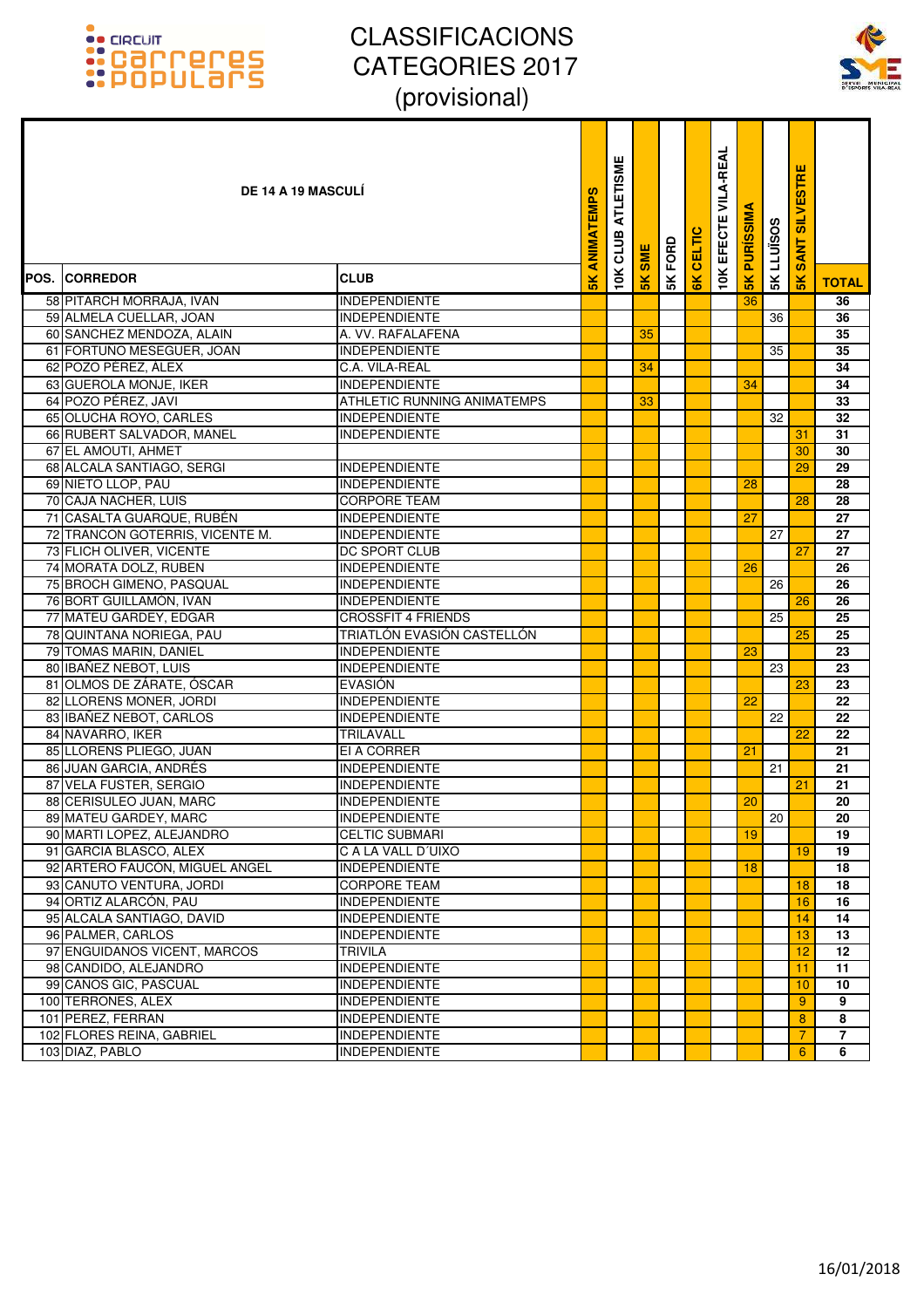

| <b>DE 20 A 24 FEMENI</b>      |                           | ANIMATEMPS    | <b>ATLETISME</b><br>CLUB | <b>SME</b>    | <b>SK FORD</b> | CELTIC | 10K EFECTE VILA-REAL | <b>PURISSIMA</b> | <b>SK LLUISOS</b> | <b>SILVESTRE</b><br><b>SANT</b> |              |
|-------------------------------|---------------------------|---------------|--------------------------|---------------|----------------|--------|----------------------|------------------|-------------------|---------------------------------|--------------|
| <b>POS. ICORREDOR</b>         | <b>CLUB</b>               | $\frac{2}{3}$ | 10K                      | $\frac{1}{2}$ |                | 6K     |                      | $\frac{1}{5}$    |                   | 5K                              | <b>TOTAL</b> |
| 1 CANTAVELLA REDÓN, AIXA      | AGARREU-LES               |               |                          | 75            | 75             | 75     | 75                   |                  |                   | 75                              | 375          |
| 2 FLOR ARASIL, PATRICIA       | VILA-SWIM                 | 60            | 42                       | 60            | 50             | 44     |                      | 60               |                   | 40                              | 356          |
| 3 VILAPLANA CARRASCO. NATALIA | <b>INDEPENDIENTE</b>      |               |                          | 50            | 60             |        |                      |                  |                   |                                 | 110          |
| 4 GONZALEZ, TAMARA            | OUTDOOR PERSONAL TRAINING | 50            |                          |               |                |        |                      | 45               |                   |                                 | 95           |
| 5 AMORÓS ESCUDERO, ANA MARÍA  | <b>INDEPENDIENTE</b>      |               |                          |               |                |        |                      | 43               | 50                |                                 | 93           |
| 6 BARRUÉ GARCIA, JÚLIA        | <b>INDEPENDIENTE</b>      |               |                          |               |                |        |                      | 50               |                   | 36                              | 86           |
| 7 ABAD GIMENEZ, MARINA        | SUMMITTERS TEAM           |               | 75                       |               |                |        |                      |                  |                   |                                 | 75           |
| 8 FERNANDEZ BOLAÑOS, NEREA    | <b>INDEPENDIENTE</b>      | 75            |                          |               |                |        |                      |                  |                   |                                 | 75           |
| 9 MARTÍN FANDOS, MAR          | INDEPENDIENTE             |               |                          |               |                |        |                      | 75               |                   |                                 | 75           |
| 10 SEMPERE ROIG, CLAUDIA      | <b>INDEPENDIENTE</b>      |               |                          |               |                |        |                      |                  | 75                |                                 | 75           |
| 11 GIMENO FERNANDEZ, CLAUDIA  | <b>INDEPENDIENTE</b>      |               | 60                       |               |                |        |                      |                  |                   |                                 | 60           |
| 12 PARRA ESCRIG, ANDREA       | <b>INDEPENDIENTE</b>      |               |                          |               |                | 60     |                      |                  |                   |                                 | 60           |
| 13 BERNAT ESCRIG, ANSY        | <b>INDEPENDIENTE</b>      |               |                          |               |                |        | 60                   |                  |                   |                                 | 60           |
| 14 FERNÁNDEZ PÉREZ, ELENA     | <b>INDEPENDIENTE</b>      |               |                          |               |                |        |                      |                  | 60                |                                 | 60           |
| 15 ALBIOL SOLER, LAURA        | <b>INDEPENDIENTE</b>      |               |                          |               |                |        |                      |                  |                   | 60                              | 60           |
| 16 NEBOT MIRO, MARIA          | <b>INDEPENDIENTE</b>      |               | 50                       |               |                |        |                      |                  |                   |                                 | 50           |
| 17 IGUALADA FERNÁNDEZ, MARIA  | <b>INDEPENDIENTE</b>      |               |                          |               |                | 50     |                      |                  |                   |                                 | 50           |
| 18 SANTOS VICENT, ALEJANDRA   | <b>INDEPENDIENTE</b>      |               |                          |               |                |        |                      |                  |                   | 50                              | 50           |
| 19 FUENTES NAVARRO, MIREIA    | <b>INDEPENDIENTE</b>      | 45            |                          |               |                |        |                      |                  |                   |                                 | 45           |
| 20 MATEO MARTINEZ, LUCIA      | <b>INDEPENDIENTE</b>      |               |                          |               | 45             |        |                      |                  |                   |                                 | 45           |
| 21 MOYA VELA, BLANCA          | <b>INDEPENDIENTE</b>      |               |                          | 45            |                |        |                      |                  |                   |                                 | 45           |
| 22 VILAR NAVARRO, MARINA      | <b>COMMUNITY RUN</b>      |               | 45                       |               |                |        |                      |                  |                   |                                 | 45           |
| 23 VALENTÍN ROSA, PAULA       | <b>INDEPENDIENTE</b>      |               |                          |               |                | 45     |                      |                  |                   |                                 | 45           |
| 24 FERNÁNDEZ PÉREZ, PAULA     | <b>INDEPENDIENTE</b>      |               |                          |               |                |        |                      |                  | 45                |                                 | 45           |
| 25 VILLANUEVA FORNOS, SANDRA  | <b>INDEPENDIENTE</b>      |               |                          |               |                |        |                      |                  |                   | 45                              | 45           |
| 26 GUINOT MENEU, MARTA        | <b>INDEPENDIENTE</b>      |               |                          | 44            |                |        |                      |                  |                   |                                 | 44           |
| 27 TORAN GASCON, SANDRA       | <b>INDEPENDIENTE</b>      |               |                          |               | 44             |        |                      |                  |                   |                                 | 44           |
| 28 VILLALBA GIMENO, ANNA      | <b>INDEPENDIENTE</b>      |               | 44                       |               |                |        |                      |                  |                   |                                 | 44           |
| 29 POZO, CRISTHINA            | <b>INDEPENDIENTE</b>      |               |                          |               |                |        |                      | 44               |                   |                                 | 44           |
| 30 BAGAN, MARINA              | CLUB RUGBY CASTELLÓN      |               |                          |               |                |        |                      |                  | 44                |                                 | 44           |
| 31 MARTINEZ, SANDRA           | <b>BCS TRAIL D'UIXO</b>   |               |                          |               |                |        |                      |                  |                   | 44                              | 44           |
| 32 RODRÍGUEZ MARCILLA, MARIA  | <b>INDEPENDIENTE</b>      |               |                          | 43            |                |        |                      |                  |                   |                                 | 43           |
| 33 UMANS, ELISA               | <b>INDEPENDENT</b>        |               | 43                       |               |                |        |                      |                  |                   |                                 | 43           |
| 34 ESCRIVÀ PARADÍS, MARIA     | PORTELL TURISME           |               |                          |               |                | 43     |                      |                  |                   |                                 | 43           |
| 35 JUAN SERRANO, GLORIA       | <b>INDEPENDIENTE</b>      |               |                          |               |                |        |                      |                  | 43                |                                 | 43           |
| 36 FLOR RUFINO, CRISTINA      | <b>INDEPENDIENTE</b>      |               |                          |               |                |        |                      |                  |                   | 43                              | 43           |
| 37 SABORIT FLOR, INMACULADA   | <b>INDEPENDIENTE</b>      |               |                          | 42            |                |        |                      |                  |                   |                                 | 42           |
| 38 GÓMEZ VALERO, MARIAN       | CLUB RAMBLAS DE AZUÉBAR   |               |                          |               |                | 42     |                      |                  |                   |                                 | 42           |
| 39 MONFORT ROCA, MARTA        | <b>INDEPENDIENTE</b>      |               |                          |               |                |        |                      |                  | 42                |                                 | 42           |
| 40 SAVOINI ARROYO. NEREA      | <b>ATLETISME QUART</b>    |               |                          |               |                |        |                      |                  |                   | 42                              | 42           |
| 41 CORTELLS SOLSONA, MARINA   | <b>INDEPENDIENTE</b>      |               |                          |               |                |        |                      |                  |                   | 41                              | 41           |
| 42 VILANOVA BARRACHINA, VICKY | <b>INDEPENDIENTE</b>      |               |                          |               |                |        |                      |                  |                   | 39                              | 39           |
| 43 RIBELLES, EVA              | <b>INDEPENDIENTE</b>      |               |                          |               |                |        |                      |                  |                   | 38                              | 38           |
| 44 RUBERT SALVADOR, ZOE       | <b>INDEPENDIENTE</b>      |               |                          |               |                |        |                      |                  |                   | 37                              | 37           |
| 45 NAVARRO ANDRES, ANA        | AMICS DEL TERMET          |               |                          |               |                |        |                      |                  |                   | 35                              | 35           |
| 46 BONET HERNANDEZ, CRISTINA  | AMICS DEL TERMET          |               |                          |               |                |        |                      |                  |                   | 34                              | 34           |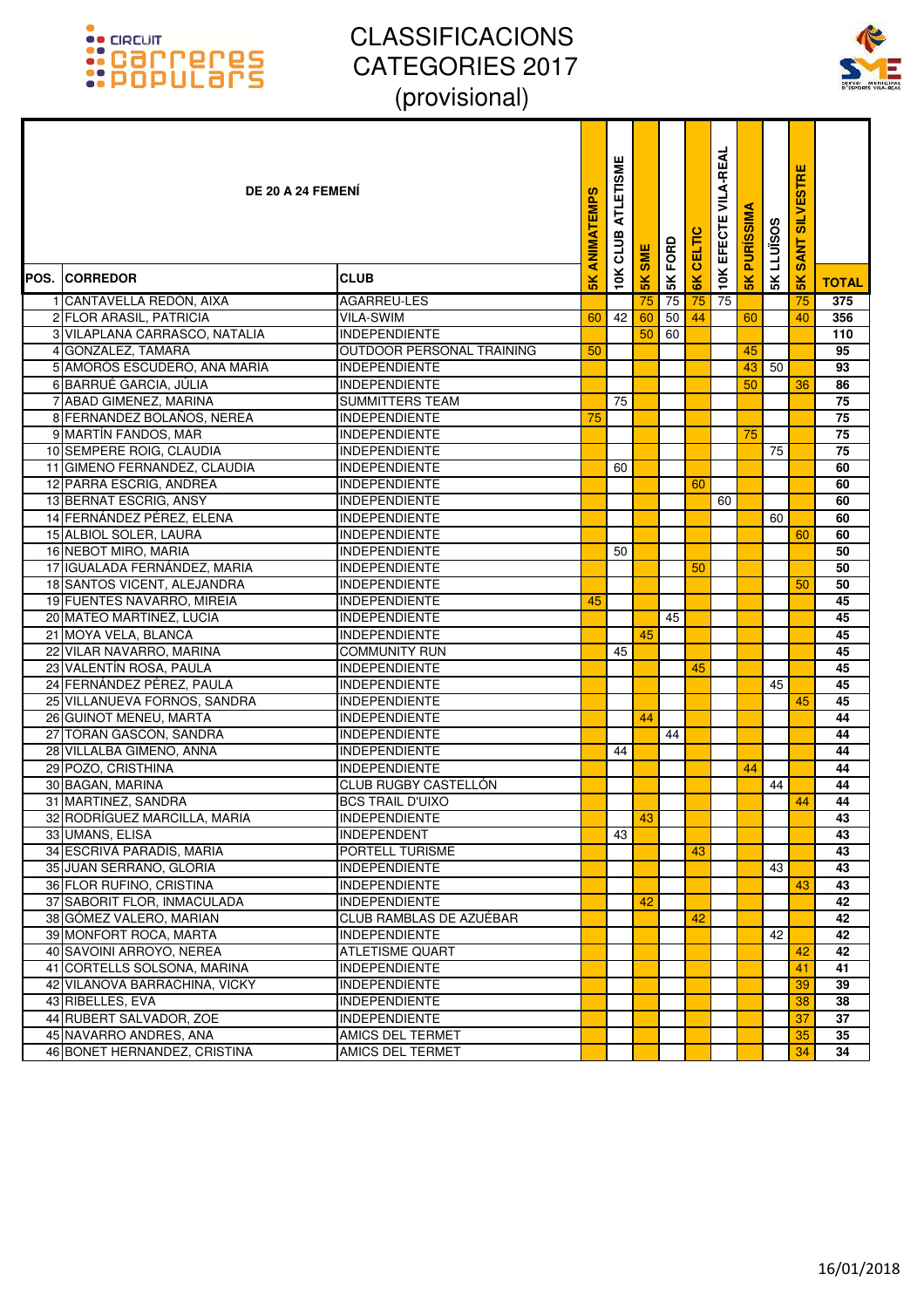

| <b>DE 20 A 24 MASCULI</b>                              | <b>ANIMATEMPS</b>                                    | ATLETISME<br>CLUB | <b>SME</b> | 5K FORD       | CELTIC          | <b>VILA-REAL</b><br>EFECTE | <b>PURISSIMA</b> | <b>LLUISOS</b> | <b>SILVESTRE</b><br><b>SANT</b> |               |                  |
|--------------------------------------------------------|------------------------------------------------------|-------------------|------------|---------------|-----------------|----------------------------|------------------|----------------|---------------------------------|---------------|------------------|
| <b>POS. CORREDOR</b>                                   | <b>CLUB</b>                                          | $\frac{8}{10}$    | 10K        | $\frac{1}{2}$ |                 | $\frac{1}{8}$              | 10K              | 5K             | 5K                              | $\frac{1}{5}$ | <b>TOTAL</b>     |
| 1 CASAÑA CARRATALA, RUBEN                              | <b>INDEPENDIENTE</b>                                 | 75                | 60         | 50            | 45              | 60                         | 60               | 50             | 60                              | 50            | 510              |
| 2 MINGOL CUADROS, CARLOS                               | JARDINERIA HNOS CUADROS                              | 60                | 50         | 41            | 50              |                            | 45               | 60             | 50                              |               | 356              |
| 3 CUADROS LOZANO, AITOR                                | JARDINERIA HNOS CUADROS                              |                   |            | 75            | 75              | 75                         | 75               |                |                                 |               | 300              |
| 4 SERRANO CORREDOR, TONI                               | <b>INDEPENDIENTE</b>                                 | 41                | 44         | 38            | $\overline{37}$ |                            | 41               |                | 44                              | 39            | 284              |
| 5 ORIOLA ALBA, JOSE                                    | <b>INDEPENDIENTE</b>                                 | 50                |            | 43            | 44              |                            | 50               | 75             |                                 |               | 262              |
| 6 GARCIA GOMEZ, DAVID                                  | <b>TRIVILA</b>                                       | 44                | 45         | 42            | $\overline{39}$ | 42                         | 40               |                |                                 |               | $\overline{252}$ |
| 7 MOLINER BLASCO, PABLO                                | EI A CORRER                                          | 39                | 39         | 36            |                 | 35                         |                  |                |                                 |               | 149              |
| 8 CLARO CARRERAS, PABLO                                | <b>COMMUNITY RUN</b>                                 | 35                | 37         |               | 35              |                            |                  |                |                                 | 31            | 138              |
| 9 AYET TOBIAS, JORDI                                   | <b>TRIVILA</b>                                       |                   |            | 45            |                 |                            |                  | 45             |                                 | 43            | 133              |
| 10 SANCHEZ GOMEZ, MARTIN<br>11 COROBAN, RAUL           | OUTDOOR PERSONAL TRAINING<br><b>INDEPENDIENTE</b>    | 37<br>40          | 42<br>43   |               |                 |                            |                  | 44             |                                 | 40            | 123<br>123       |
| 12 ANDRES BAYARRI, NESTOR                              | EI A CORRER                                          | 38                | 41         | 35            |                 |                            |                  |                |                                 |               | 114              |
| 13 CANTAVELLA REDON, VICTOR                            | <b>TRIVILA</b>                                       |                   |            |               | 60              | 50                         |                  |                |                                 |               | 110              |
| 14 DOÑATE LOPEZ, JAVIER                                | <b>DC SPORT CLUB</b>                                 |                   |            |               |                 |                            |                  |                | 45                              | 45            | 90               |
| 15 QUESADA BORT, PEDRO                                 | <b>INDEPENDIENTE</b>                                 |                   |            |               |                 |                            | 43               |                |                                 | 44            | 87               |
| 16 ESCRIG MARTINEZ, RAFAEL                             | DC SPORT CLUB                                        |                   |            | 44            | 42              |                            |                  |                |                                 |               | 86               |
| 17 SAUANE AMORIN, CARLOS                               | RUNNING MORÓ                                         | 45                |            | 40            |                 |                            |                  |                |                                 |               | 85               |
| 18 VIDA GOMERA, RAFAEL                                 | <b>C.T. CASTALIA</b>                                 |                   |            |               |                 |                            |                  | 39             | 42                              |               | $\overline{81}$  |
| 19 HERREROS CASTILLO, ANICETO                          | <b>INDEPENDIENTE</b>                                 |                   |            |               |                 |                            |                  |                | 43                              | 38            | 81               |
| 20 BECKER SALAIS, ALEJANDRO                            | <b>INDEPENDIENTE</b>                                 | 43                |            | 37            |                 |                            |                  |                |                                 |               | 80               |
| 21 NAVARRO GARCIA, FERNANDO                            | <b>INDEPENDIENTE</b>                                 | 42                |            |               |                 |                            |                  |                |                                 | 35            | $\overline{77}$  |
| 22 MORATA DOLZ, MIGUEL                                 | <b>INDEPENDIENTE</b>                                 |                   |            |               |                 |                            |                  | 43             |                                 | 33            | 76               |
| 23 JURGUENS, THOMAS                                    | <b>INDEPENDENT</b>                                   |                   | 75         |               |                 |                            |                  |                |                                 |               | 75               |
| 24 GARCIA LLOPIS, CARLOS                               | <b>TRIVILA</b>                                       |                   |            |               |                 |                            |                  |                | 75                              |               | 75               |
| 25 MARQUÉS FAS, RAMIR                                  | <b>TRILAVALL</b>                                     |                   |            |               |                 |                            |                  |                |                                 | 75            | 75               |
| 26 ROMERO CALDUCH, SERGIO                              | <b>COMMUNITY RUN</b>                                 | 34                | 36         |               |                 |                            |                  |                |                                 |               | $\overline{70}$  |
| 27 PARRA CANO, IVAN                                    | <b>INDEPENDIENTE</b>                                 |                   |            |               |                 | 40                         |                  |                |                                 | 28            | 68               |
| 28 MOLINA GÓMEZ, SERGI<br>29 GARCIA AGUILELLA, ENRIQUE | C.A. RAMBLAS DE AZUÉBAR<br><b>TRIPOWERS ALMAZORA</b> |                   |            | 60            |                 |                            |                  |                |                                 |               | 60               |
| 30 BELTRAN CORTES, JOSE PASCUAL                        | <b>INDEPENDIENTE</b>                                 |                   |            |               |                 | 45                         |                  |                |                                 | 60            | 60<br>45         |
| 31 HERNÁNDEZ LUIS, PABLO                               | <b>INDEPENDIENTE</b>                                 |                   |            |               |                 | 44                         |                  |                |                                 |               | 44               |
| 32 GUILLEN VAQUERO, ALBERTO                            | <b>INDEPENDIENTE</b>                                 |                   |            |               |                 |                            | 44               |                |                                 |               | 44               |
| 33 LOPEZ FERNANDEZ, VICENTE                            | <b>INDEPENDIENTE</b>                                 |                   |            |               | 43              |                            |                  |                |                                 |               | 43               |
| 34 APARICI DÍAZ, DANIEL                                | <b>INDEPENDIENTE</b>                                 |                   |            |               |                 | 43                         |                  |                |                                 |               | 43               |
| 35 GIRALDO, FELIPE                                     | <b>INDEPENDIENTE</b>                                 |                   |            |               |                 |                            | 42               |                |                                 |               | 42               |
| 36 BURDEUS PIQUER, ARTURO                              | <b>INDEPENDIENTE</b>                                 |                   |            |               |                 |                            |                  | 42             |                                 |               | 42               |
| 37 MARIN GARCIA, DAMIAN                                | <b>TRICERATOPS</b>                                   |                   |            |               |                 |                            |                  |                |                                 | 42            | 42               |
| 38 MORENTE GONZALEZ, DIEGO                             | <b>INDEPENDIENTE</b>                                 |                   |            |               | 41              |                            |                  |                |                                 |               | 41               |
| 39 FRANCISCO TORRES, JORDI                             | <b>INDEPENDIENTE</b>                                 |                   |            |               |                 | 41                         |                  |                |                                 |               | 41               |
| 40 FALOMIR ARRUFAT, FABIÀ                              | <b>INDEPENDIENTE</b>                                 |                   |            |               |                 |                            |                  | 41             |                                 |               | 41               |
| 41 TRILLES BARREDA, VICENT                             | <b>INDEPENDIENTE</b>                                 |                   |            |               |                 |                            |                  |                | 41                              |               | 41               |
| 42 TUDELA FORÉS, RICARD                                | <b>CORPORE TEAM</b>                                  |                   |            |               |                 |                            |                  |                |                                 | 41            | 41               |
| 43 MARCO SEMPER, JORGE                                 | <b>INDEPENDIENTE</b>                                 |                   |            |               | 40              |                            |                  |                |                                 |               | 40               |
| 44 TAUSTE MARTI, JAVIER                                | <b>INDEPENDIENTE</b>                                 |                   | 40         |               |                 |                            |                  |                |                                 |               | 40               |
| 45 JORDÁ GOMEZ, JAVIER                                 | <b>INDEPENDIENTE</b>                                 |                   |            |               |                 |                            |                  | 40             |                                 |               | 40               |
| 46 LLORENS HICARIO, DARIO                              | <b>INDEPENDIENTE</b>                                 |                   |            |               |                 |                            |                  |                | 40                              |               | 40               |
| 47 ARANDA ALCACER, JAVIER                              | <b>INDEPENDIENTE</b>                                 |                   |            | 39            |                 |                            |                  |                |                                 |               | 39               |
| 48 OQUENDO GARRIDO, AITOR<br>49 GIMENO GOMEZ, EDU      | <b>INDEPENDIENTE</b><br><b>INDEPENDIENTE</b>         |                   |            |               |                 | 39                         | 39               |                |                                 |               | 39<br>39         |
| 50 MOLÉS PÉREZ, PASQUAL                                | <b>INDEPENDIENTE</b>                                 |                   |            |               |                 |                            |                  |                | 39                              |               | 39               |
| 51 CASTAÑ FERNANDEZ, LLUIS                             | <b>INDEPENDIENTE</b>                                 |                   | 38         |               |                 |                            |                  |                |                                 |               | 38               |
| 52 LLORENTE GOMEZ, SERGIO                              | <b>EVASION RUNNING CASTELLON</b>                     |                   |            |               | 38              |                            |                  |                |                                 |               | 38               |
| 53 TAMARIS BALLESTER, ERIC                             | <b>INDEPENDIENTE</b>                                 |                   |            |               |                 | 38                         |                  |                |                                 |               | 38               |
| 54 CALVO MONZONÍS, FERNANDO                            | <b>INDEPENDIENTE</b>                                 |                   |            |               |                 |                            |                  | 38             |                                 |               | 38               |
| 55 MARTÍNEZ GUERRA, RUBÉN                              | <b>INDEPENDIENTE</b>                                 |                   |            |               |                 | 37                         |                  |                |                                 |               | 37               |
| 56 ALBA GUIRAL, OSCAR                                  | <b>INDEPENDIENTE</b>                                 |                   |            |               |                 |                            |                  | 37             |                                 |               | 37               |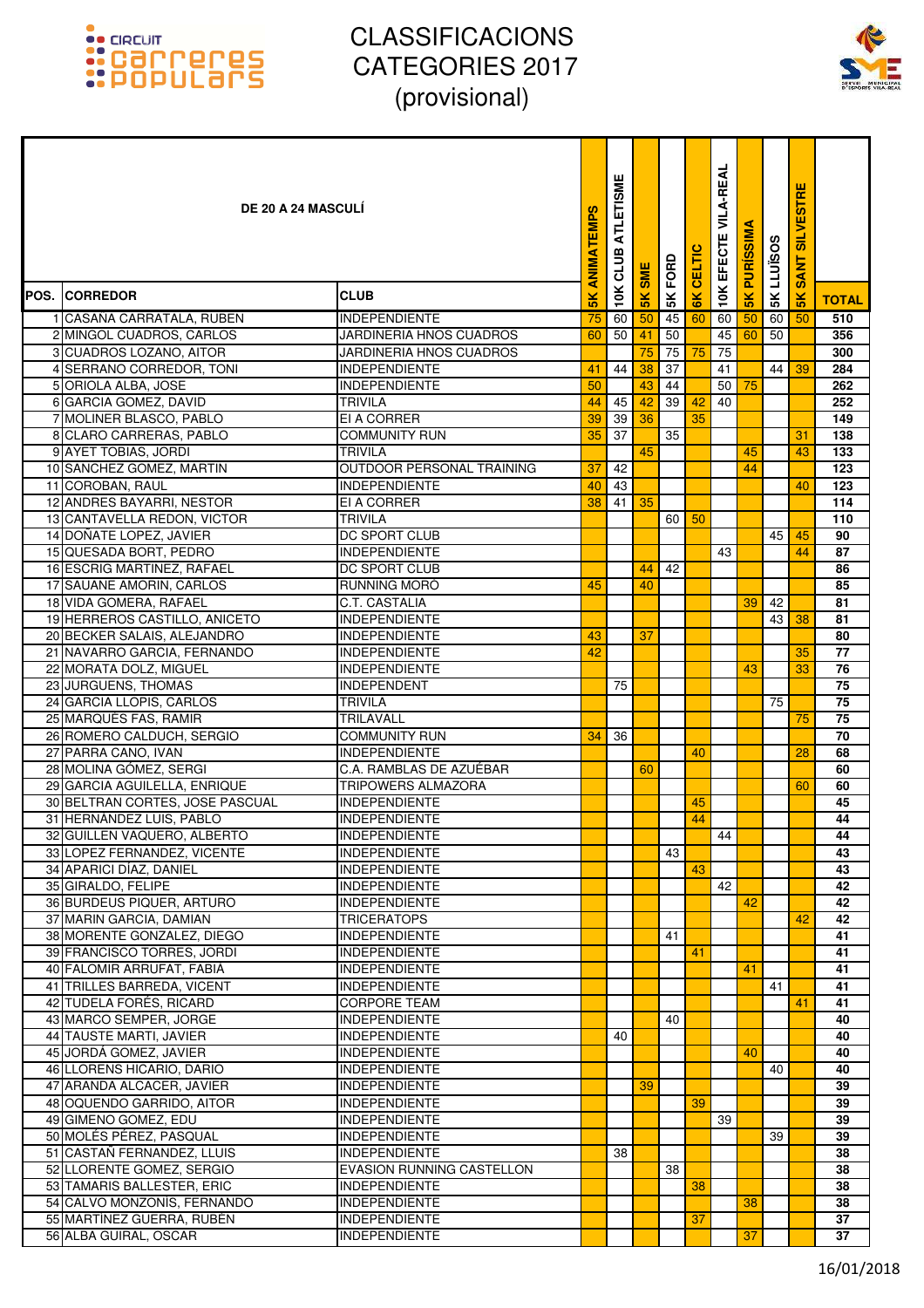

| <b>DE 20 A 24 MASCULÍ</b><br><b>POS. CORREDOR</b>  | <b>CLUB</b>                                 | ANIMATEMPS<br>5K. | <b>ATLETISME</b><br>CLUB<br>10K | <b>SME</b><br>5K | 5K FORD | CELTIC<br>$\frac{1}{8}$ | <b>10K EFECTE VILA-REAL</b> | <b>PURISSIMA</b><br>$\frac{1}{5}$ | <b>SKLLUSOS</b> | <b>SILVESTRE</b><br><b>SANT</b><br>$\frac{8}{10}$ |                 |
|----------------------------------------------------|---------------------------------------------|-------------------|---------------------------------|------------------|---------|-------------------------|-----------------------------|-----------------------------------|-----------------|---------------------------------------------------|-----------------|
|                                                    |                                             |                   |                                 |                  |         |                         |                             |                                   |                 |                                                   | <b>TOTAL</b>    |
| 57 ALBIOL SOLER, PABLO                             | <b>INDEPENDIENTE</b>                        |                   |                                 |                  |         |                         |                             |                                   |                 | 37                                                | $\overline{37}$ |
| 58 FAJARDO SULLER, LUIS                            | <b>INDEPENDIENTE</b>                        | 36                |                                 |                  |         |                         |                             |                                   |                 |                                                   | 36              |
| 59 LLORENS GALI, GABRIEL                           | <b>INDEPENDIENTE</b><br><b>XIBECA TRAIL</b> |                   |                                 |                  | 36      |                         |                             |                                   |                 |                                                   | 36<br>36        |
| 60 MOLINA SEBASTIA, MIGUEL<br>61 ANTOLI, FRANCISCO | <b>INDEPENDIENTE</b>                        |                   |                                 |                  |         | 36                      |                             | 36                                |                 |                                                   | 36              |
| 62 COSTA GREGORI, JUAN                             | <b>INDEPENDIENTE</b>                        |                   |                                 |                  |         |                         |                             |                                   |                 | 36                                                | 36              |
| 63 MICHELI BOIX, PABLO                             | <b>COMUNITY RUN</b>                         |                   | 35                              |                  |         |                         |                             |                                   |                 |                                                   | 35              |
| 64 CANTAVELLA, MIQUEL                              | <b>INDEPENDIENTE</b>                        |                   |                                 |                  |         |                         |                             | 35                                |                 |                                                   | 35              |
| 65 MADUEÑO PALLARES, HECTOR                        | <b>INDEPENDIENTE</b>                        |                   | 34                              |                  |         |                         |                             |                                   |                 |                                                   | 34              |
| 66 ORTELLS LORENZO, JORGE                          | <b>INDEPENDIENTE</b>                        |                   |                                 | 34               |         |                         |                             |                                   |                 |                                                   | $\overline{34}$ |
| 67 VICENT CARREGUI, DAVID                          | <b>ALQUERIES TRITEAM</b>                    |                   |                                 |                  | 34      |                         |                             |                                   |                 |                                                   | 34              |
| 68 ADSUARA BUEDO, ALBERTO                          | <b>AMICS DEL TERMET</b>                     |                   |                                 |                  |         |                         |                             |                                   |                 | 34                                                | 34              |
| 69 CHAFRAR SOLA, ISMAEL                            | <b>CLUB DE MUNTANYA SANT MATEU</b>          |                   |                                 |                  | 33      |                         |                             |                                   |                 |                                                   | 33              |
| 70 MOLINA GÓMEZ, SANTI                             | C.A. RAMBLAS DE AZUÉBAR                     |                   |                                 | 33               |         |                         |                             |                                   |                 |                                                   | 33              |
| 71 CORTES LLORENS, RAFAEL                          | <b>INDEPENDIENTE</b>                        |                   |                                 | 32               |         |                         |                             |                                   |                 |                                                   | 32              |
| 72 GINER ROCA, EVA                                 | <b>CLUB DE MUNTANYA SANT MATEU</b>          |                   |                                 |                  | 32      |                         |                             |                                   |                 |                                                   | 32              |
| 73 LEIVA ESQUIVEL, MATÍAS NAHUEL                   | <b>INDEPENDIENTE</b>                        |                   |                                 |                  |         |                         |                             |                                   |                 | 32                                                | 32              |
| 74 CASTELLÓ MOLLAR, JAVI                           | <b>INDEPENDIENTE</b>                        |                   |                                 | 31               |         |                         |                             |                                   |                 |                                                   | 31              |
| 75 GARCIA ZAMORANO, CARLOS                         | <b>EVASION RUNNING CASTELLON</b>            |                   |                                 |                  | 31      |                         |                             |                                   |                 |                                                   | $\overline{31}$ |
| 76 MAÑAS ALFARO, MARC                              | <b>INDEPENDIENTE</b>                        |                   |                                 |                  | 30      |                         |                             |                                   |                 |                                                   | 30              |
| 77 MIR BOMBOI, AGUSTIN                             | <b>TERRA I ASFALT</b>                       |                   |                                 | 30               |         |                         |                             |                                   |                 |                                                   | 30              |
| 78 GRE BOIX, JOSE VICENTE                          | <b>INDEPENDIENTE</b>                        |                   |                                 |                  |         |                         |                             |                                   |                 | 30                                                | 30              |
| 79 CARDA, JOAN                                     | <b>INDEPENDIENTE</b>                        |                   |                                 |                  |         |                         |                             |                                   |                 | 29                                                | 29              |
| 80 BELTRAN RAMIREZ, MANUEL                         | <b>INDEPENDIENTE</b>                        |                   |                                 |                  |         |                         |                             |                                   |                 | 27                                                | 27              |
| 81 PERIS CERVERA, AMADEO                           | ULTRA RUNNERS CS                            |                   |                                 |                  |         |                         |                             |                                   |                 | 26                                                | 26              |
| 82 CÓRCOLES VALENCIA, RAÚL                         | <b>INDEPENDIENTE</b>                        |                   |                                 |                  |         |                         |                             |                                   |                 | 25                                                | 25              |
| 83 SANCHEZ, JOSE                                   | <b>INDEPENDIENTE</b>                        |                   |                                 |                  |         |                         |                             |                                   |                 | 24                                                | $\overline{24}$ |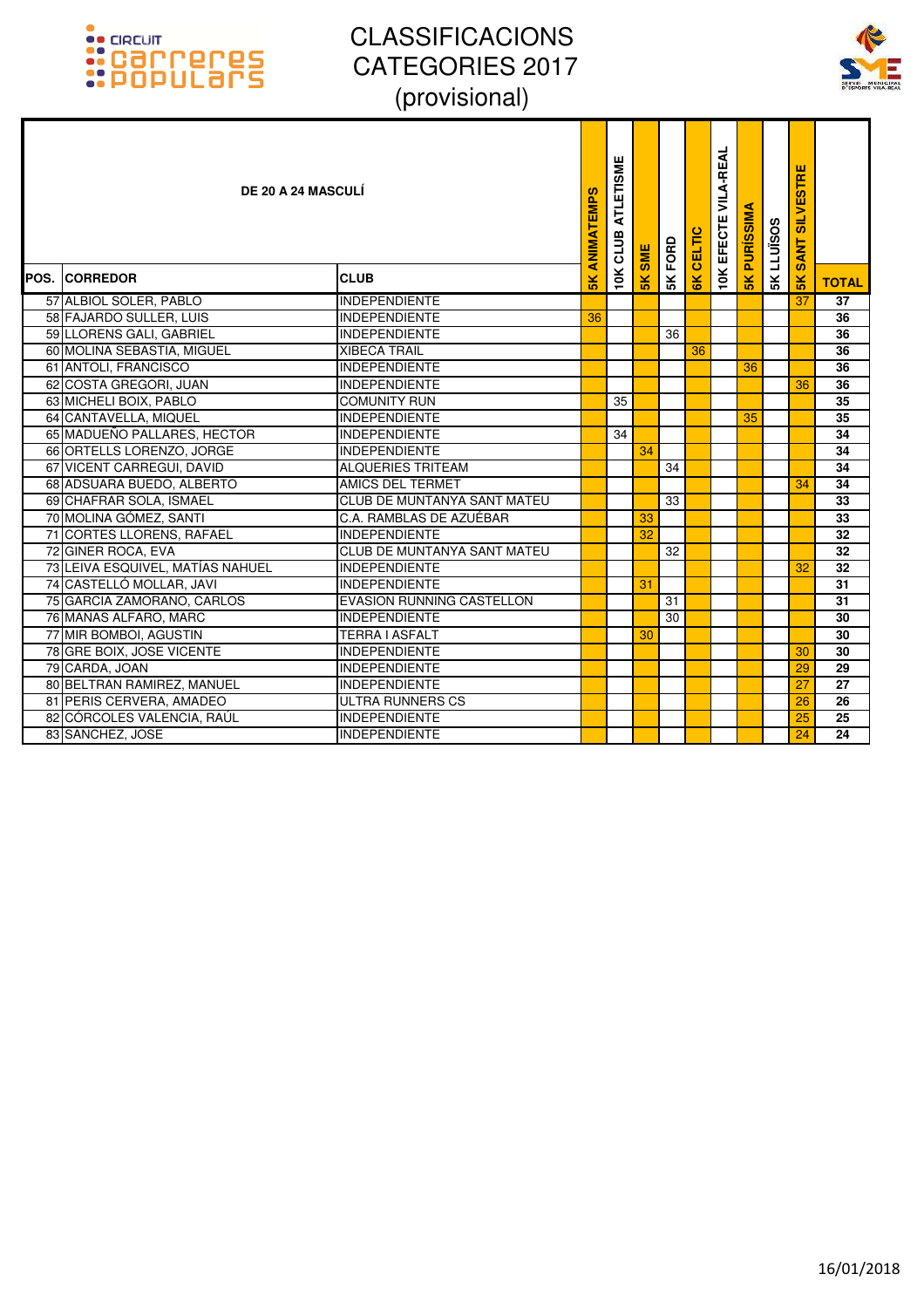

|      | DE 25 A 29 FEMENI                                        |                                                         | <b>ANIMATEMPS</b> | <b>ATLETISM</b><br>CLUB | <b>SME</b>    | <b>5K FORD</b> | CELTIC | <b>10K EFECTE VILA-REAL</b> | <b>PURISSIM</b> | <b>5K LLUISOS</b> | <b>SILVESTRE</b><br><b>SANT</b> |                 |
|------|----------------------------------------------------------|---------------------------------------------------------|-------------------|-------------------------|---------------|----------------|--------|-----------------------------|-----------------|-------------------|---------------------------------|-----------------|
| POS. | <b>ICORREDOR</b>                                         | <b>CLUB</b>                                             | $\frac{8}{10}$    | 10K                     | $\frac{1}{5}$ |                | 6K     |                             | $\frac{2}{5}$   |                   | $\frac{8}{5}$                   | <b>TOTAL</b>    |
|      | 1 GALLARDO GARCIA, ALBA                                  | <b>ORPESACORRE</b>                                      | 44                | 41                      | 42            | 42             | 44     | 75                          | 60              | 45                | 45                              | 438             |
|      | 2 ARRUFAT GOTERRIS, FATIMA                               | <b>CELTIC SUBMARI</b>                                   | 45                | 60                      | 45            | 44             |        |                             | 75              | 50                | 32                              | 351             |
|      | 3 LOPEZ ARTUÑEDO, SANDRA                                 | <b>CELTIC SUBMARI</b>                                   | 50                | 50                      | 50            | 50             |        |                             |                 | 60                |                                 | 260             |
|      | 4 TORMO SANCHEZ, ALBA                                    | <b>TRIFITNES</b>                                        | 75                |                         |               |                | 75     |                             |                 |                   |                                 | 150             |
|      | 5 HERRERO GALINDO, PILAR                                 | <b>INDEPENDIENTE</b>                                    |                   | 43                      |               |                |        | 60                          |                 |                   | 43                              | 146             |
|      | 6 GALLEGO MADRIGAL, ANA MARIA                            | C.A. ONDA                                               |                   |                         | 75            | 60             |        |                             |                 |                   |                                 | 135             |
|      | 7 MARCOS SERRANO, MARIA EUGENIA<br>8 PALAU VICENT, MARTA | OUTDOOR PERSONAL TRAINING<br>AGARREU-LES                | 40                | 42                      | 44            |                | 60     |                             |                 |                   | 41                              | 123<br>104      |
|      | 9 MARTIN, SARA                                           | <b>BCS TRAIL D'UIXÓ</b>                                 |                   |                         | 60            |                |        |                             |                 |                   | 42                              | 102             |
|      | 10 DOLZ JULIÁN, CLARA                                    | <b>INDEPENDIENTE</b>                                    |                   |                         |               |                | 42     |                             | 43              |                   |                                 | 85              |
|      | 11 GARCIA MARTINEZ, MAITE                                | <b>AMICS DEL TERMET</b>                                 | 39                |                         |               |                |        |                             |                 | 44                |                                 | 83              |
|      | 12 ARTERO MONTILLA, ANDREA                               | <b>INDEPENDIENTE</b>                                    | 43                | 39                      |               |                |        |                             |                 |                   |                                 | 82              |
|      | 13 MARTIN SACRISTAN, LORENA                              | <b>INDEPENDIENTE</b>                                    |                   |                         |               | 36             | 45     |                             |                 |                   |                                 | 81              |
|      | 14 MARTÍ GARCIA. LLEDÓ                                   | <b>INDEPENDIENTE</b>                                    |                   | 75                      |               |                |        |                             |                 |                   |                                 | 75              |
|      | 15 CASARES LOPEZ, RAQUEL                                 | CA ONDA                                                 |                   |                         |               | 75             |        |                             |                 |                   |                                 | 75              |
|      | 16 BONET FAS, INMA                                       | <b>ATMOSFERA SPORT RUNNING</b>                          |                   |                         |               |                |        |                             |                 | 75                |                                 | $\overline{75}$ |
|      | 17 SANTOS CONDE, SALVIA RUT                              | <b>INDEPENDIENTE</b>                                    |                   |                         |               |                |        |                             |                 |                   | 75                              | 75              |
|      | 18 PEDRERO ORTEGA, MIRIAM                                | <b>INDEPENDIENTE</b>                                    | 41                |                         | 32            |                |        |                             |                 |                   |                                 | 73              |
|      | 19 BOUZO ZANOTTI, SOFIA                                  | <b>INDEPENDIENTE</b>                                    | 37                |                         | 33            |                |        |                             |                 |                   |                                 | 70              |
|      | 20 LOPEZ GALERA, NATALIA                                 | <b>INDEPENDIENTE</b>                                    | 35                |                         | 35<br>34      |                |        |                             |                 |                   |                                 | 70              |
|      | 21 MONTIEL ROMERO, AINHOA<br>22 GALLEGO MARQUINO, SILVIA | <b>INDEPENDIENTE</b><br><b>PAINTING RUNNERS</b>         |                   |                         | 30            |                |        |                             |                 |                   | 34<br>31                        | 68<br>61        |
|      | 23 PEREZ MUÑOZ, ESTHER                                   | <b>C.A. GRAO RUNNERS</b>                                | 60                |                         |               |                |        |                             |                 |                   |                                 | 60              |
|      | 24 FERNANDEZ LEMONCI, VALERIA                            | TRILAVALL                                               |                   |                         |               |                |        |                             |                 |                   | 60                              | 60              |
|      | 25 GALLEGO IGLESIAS, BEATRIZ                             | <b>INDEPENDIENTE</b>                                    |                   |                         |               |                | 50     |                             |                 |                   |                                 | 50              |
|      | 26 GIL OLIVAS, MARIA                                     | AMICS DEL CLOT                                          |                   |                         |               |                |        | 50                          |                 |                   |                                 | 50              |
|      | 27 NEBOT ROMERO, CLARA                                   | <b>INDEPENDIENTE</b>                                    |                   |                         |               |                |        |                             | 50              |                   |                                 | 50              |
|      | 28 TARDARON DUALDE, LAURA                                | <b>INDEPENDIENTE</b>                                    |                   |                         |               |                |        |                             |                 |                   | 50                              | 50              |
|      | 29 PEGUERO CAUDAL, ROSA                                  | <b>INDEPENDIENTE</b>                                    |                   | 45                      |               |                |        |                             |                 |                   |                                 | 45              |
|      | 30 BALAGUER PALLARES, INES                               | <b>COMMUNITY RUN</b>                                    |                   |                         |               | 45             |        |                             |                 |                   |                                 | 45              |
|      | 31 REBOLL RAUSELL, ANNA                                  | <b>INDEPENDIENTE</b>                                    |                   |                         |               |                |        | 45                          |                 |                   |                                 | 45              |
|      | 32 NEBOT ROMERO. RAQUEL                                  | <b>INDEPENDIENTE</b>                                    |                   |                         |               |                |        |                             | 45              |                   |                                 | 45              |
|      | 33 FERNANDEZ ROMERO, NURIA<br>34 COPOVÍ JUAN, EVA        | <b>INDEPENDIENTE</b><br><b>OUTDOOR PERSONAL TRAINER</b> |                   | 44                      |               |                |        |                             | 44              |                   |                                 | 44<br>44        |
|      | 35 MORENO SEGARRE, ANA                                   | <b>SERAC SPORT</b>                                      |                   |                         |               |                |        |                             |                 |                   | 44                              | 44              |
|      | 36 ROCA RAMÍREZ, ÁNGELA                                  | <b>INDEPENDIENTE</b>                                    |                   |                         | 43            |                |        |                             |                 |                   |                                 | 43              |
|      | 37 FORTEA ROMAN, BLANCA                                  | <b>CA NOULAS</b>                                        |                   |                         |               | 43             |        |                             |                 |                   |                                 | 43              |
|      | 38 GIL ORTIZ. VANESA                                     | <b>INDEPENDIENTE</b>                                    |                   |                         |               |                | 43     |                             |                 |                   |                                 | 43              |
|      | 39 PESUDO CATALA, BALMA                                  | <b>INDEPENDIENTE</b>                                    |                   |                         |               |                |        |                             |                 | 43                |                                 | 43              |
|      | 40 MUJICA DI BONAVENTURA, JESSIKA                        | POCHONES RUNNING CLUB                                   | 42                |                         |               |                |        |                             |                 |                   |                                 | 42              |
|      | 41 CABEDO SERRANO. IRENE                                 | <b>INDEPENDIENTE</b>                                    |                   |                         |               |                |        |                             | 42              |                   |                                 | 42              |
|      | 42 LÓPEZ GIRONA, CARMEN                                  | <b>INDEPENDIENTE</b>                                    |                   |                         |               |                |        |                             |                 | 42                |                                 | 42              |
|      | 43 MUÑOZ NICOLAU, RAQUEL                                 | LAS NICOLAU                                             |                   |                         | 41            |                |        |                             |                 |                   |                                 | 41              |
|      | 44 MILLAN, ALEJANDRA                                     | <b>INDEPENDIENTE</b>                                    |                   |                         |               | 41             |        |                             |                 |                   |                                 | 41              |
|      | 45 FERNANDEZ, EDUARDO<br>46 SALVADOR DESPONS, SONIA      | <b>INDEPENDIENTE</b>                                    |                   |                         |               |                | 41     |                             |                 |                   |                                 | 41              |
|      | 47 ESTEVE, DIANA                                         | <b>INDEPENDIENTE</b><br><b>INDEPENDIENTE</b>            |                   |                         |               |                |        |                             | 41              | 41                |                                 | 41<br>41        |
|      | 48 GARCIA NEBOT, ANABEL                                  | <b>INDEPENDIENTE</b>                                    |                   | 40                      |               |                |        |                             |                 |                   |                                 | 40              |
|      | 49 PREDA, ELENA                                          | DESBORDATS RUNNERS TEAM                                 |                   |                         | 40            |                |        |                             |                 |                   |                                 | 40              |
|      | 50 FERRER, IRENE                                         | AMICS DEL CLOT                                          |                   |                         |               | 40             |        |                             |                 |                   |                                 | 40              |
|      | 51 FERRER CAMAÑES, CLARA                                 | PORTELL TURISME                                         |                   |                         |               |                | 40     |                             |                 |                   |                                 | 40              |
|      | 52 MUÑOZ GARCIA, BEATRIZ                                 | <b>INDEPENDIENTE</b>                                    |                   |                         |               |                |        |                             | 40              |                   |                                 | 40              |
|      | 53 SÁNCHEZ INIESTA, MªLYDIA                              | CLUB RUGBY CASTELLON                                    |                   |                         |               |                |        |                             |                 | 40                |                                 | 40              |
|      | 54 PEGUERO GADANAL, ROSA                                 | <b>VILLARREAL CF RUNNERS</b>                            |                   |                         |               |                |        |                             |                 |                   | 40                              | 40              |
|      | 55 BARRIEL CORREAS, LORENA                               | <b>INDEPENDIENTE</b>                                    |                   |                         | 39            |                |        |                             |                 |                   |                                 | 39              |
|      | 56 GULEI, VERONICA ANDREEA                               | <b>INDEPENDIENTE</b>                                    |                   |                         |               | 39             |        |                             |                 |                   |                                 | 39              |
|      | 57 MUÑOZ GARCIA, CRISTINA                                | <b>INDEPENDIENTE</b>                                    |                   |                         |               |                |        |                             | 39              |                   |                                 | 39              |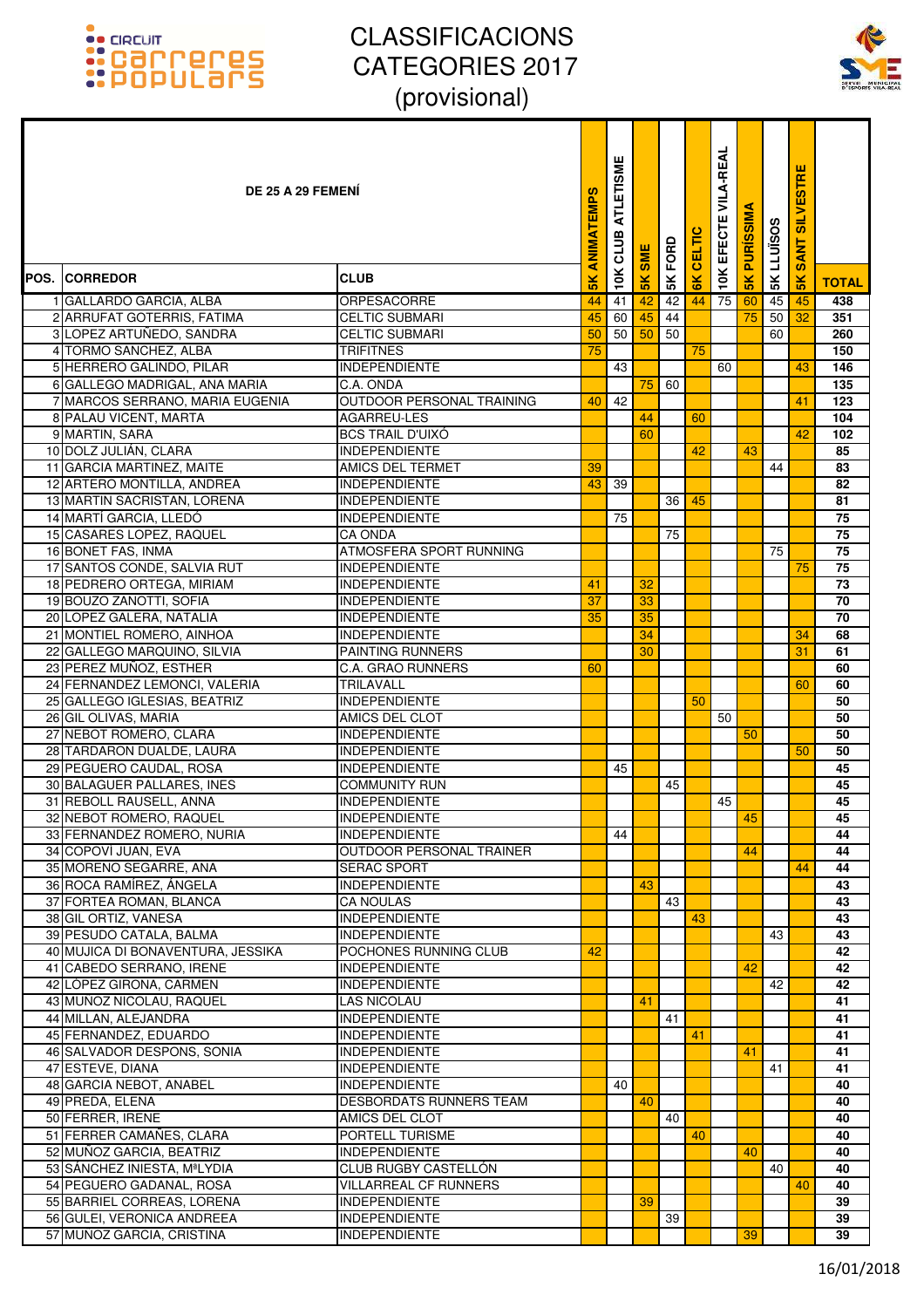### :: GRCUIT<br>:: Carroteres<br>:: Populars



| DE 25 A 29 FEMENI                 |                       | ANIMATEMPS     | <b>ATLETISME</b><br>CLUB | SME           | FORD | CELTIC        | VILA-REAL<br><b>10K EFECTE</b> | ď<br><b>PURISSIM</b> | LLUÏSOS         | <b>SILVESTRE</b><br><b>SANT</b> |              |
|-----------------------------------|-----------------------|----------------|--------------------------|---------------|------|---------------|--------------------------------|----------------------|-----------------|---------------------------------|--------------|
| <b>POS. ICORREDOR</b>             | <b>CLUB</b>           | $\frac{8}{10}$ | 10K                      | $\frac{1}{2}$ | 5К   | $\frac{1}{8}$ |                                | $\frac{1}{2}$        | 5K              | $\frac{1}{5}$                   | <b>TOTAL</b> |
| 58 VILANOVA PERIZ, NURIA          | <b>INDEPENDIENTE</b>  |                |                          |               |      |               |                                |                      | $\overline{39}$ |                                 | 39           |
| 59 SERRANO LATORRE, MARIAN        | <b>ORPESACORRE</b>    |                |                          |               |      |               |                                |                      |                 | 39                              | 39           |
| 60 BRUN SANTIAGO, REBECA          | <b>INDEPENDIENTE</b>  | 38             |                          |               |      |               |                                |                      |                 |                                 | 38           |
| 61 LLOP RIPOLLES, PILI            | <b>INDEPENDIENTE</b>  |                |                          | 38            |      |               |                                |                      |                 |                                 | 38           |
| 62 PLASENCIA LAZARO, CARMEN LUCIA | <b>INDEPENDIENTE</b>  |                |                          |               | 38   |               |                                |                      |                 |                                 | 38           |
| 63 PORTALÉS, MARTA                | <b>INDEPENDIENTE</b>  |                |                          |               |      |               |                                |                      | 38              |                                 | 38           |
| 64 MATA MALA, TERESA              | <b>INDEPENDIENTE</b>  |                |                          |               |      |               |                                |                      |                 | 38                              | 38           |
| 65 PEIRO SANTAGUEDA, ANDREA       | <b>INDEPENDIENTE</b>  |                |                          | 37            |      |               |                                |                      |                 |                                 | 37           |
| 66 MARTIN SACRISTAN, ANA          | <b>INDEPENDIENTE</b>  |                |                          |               | 37   |               |                                |                      |                 |                                 | 37           |
| 67 VEDRÍ PEIRATS, MARTA           | <b>INDEPENDIENTE</b>  |                |                          |               |      |               |                                |                      | 37              |                                 | 37           |
| 68 LÓPEZ, MARÍA                   | CLUB ALMENARA TRIATLÓ |                |                          |               |      |               |                                |                      |                 | 37                              | 37           |
| 69 MONTIEL VIVO, AINHOA           | <b>INDEPENDIENTE</b>  | 36             |                          |               |      |               |                                |                      |                 |                                 | 36           |
| 70 RAMIREZ CENTELLES, EVA         | C.A. ONDA             |                |                          | 36            |      |               |                                |                      |                 |                                 | 36           |
| 71 PARRA RODIEL, MARÍA            | <b>INDEPENDIENTE</b>  |                |                          |               |      |               |                                |                      |                 | 36                              | 36           |
| 72 FERNANDEZ MUÑIZ, LUCIA         | <b>INDEPENDIENTE</b>  |                |                          |               | 35   |               |                                |                      |                 |                                 | 35           |
| 73 CARDA MOLINER, ROSER           | <b>INDEPENDIENTE</b>  |                |                          |               |      |               |                                |                      |                 | 35                              | 35           |
| 74 RICO SOS, NATALIA MARIA        | <b>VILA-SWIM</b>      | 34             |                          |               |      |               |                                |                      |                 |                                 | 34           |
| 75 FORTUÑO, JESSICA               | <b>INDEPENDIENTE</b>  |                |                          |               | 34   |               |                                |                      |                 |                                 | 34           |
| 76 CARMONA VIZCARRO, BEGOÑA       | <b>INDEPENDIENTE</b>  |                |                          |               |      |               |                                |                      |                 | 33                              | 33           |
| 77 MONTINS PERALTA, TANIA         | <b>INDEPENDIENTE</b>  |                |                          | 31            |      |               |                                |                      |                 |                                 | 31           |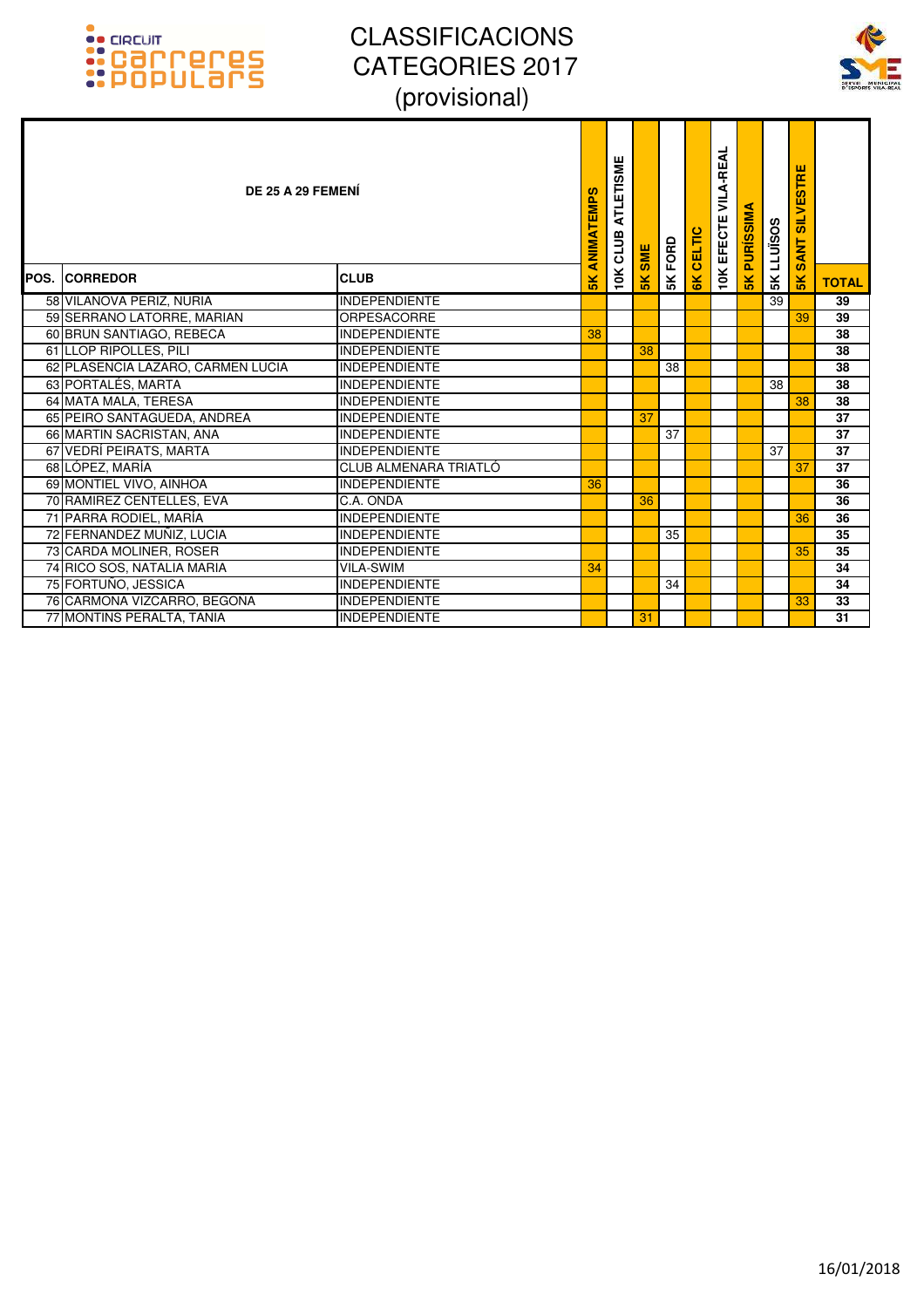

| <b>DE 25 A 29 MASCULI</b>                          |                                                 | ANIMATEMPS    | <b>ATLETISME</b><br>CLUB | <b>SME</b>    | <b>SK FORD</b> | CELTIC | <b>VILA-REAL</b><br>EFECTE | <b>PURISSIM</b> | <b>LLUÏSOS</b> | <b>SILVESTRE</b><br>Ę<br>$\overline{\mathbf{s}}$ |                 |
|----------------------------------------------------|-------------------------------------------------|---------------|--------------------------|---------------|----------------|--------|----------------------------|-----------------|----------------|--------------------------------------------------|-----------------|
| POS. CORREDOR                                      | <b>CLUB</b>                                     | $\frac{1}{5}$ | 10K                      | $\frac{1}{2}$ |                | 6K     | 10K                        | 5 <sub>K</sub>  | 5K             | $\frac{8}{5}$                                    | <b>TOTAL</b>    |
| 1 MUNOZ MUNOZ, RUBÉN                               | JARDINERIA HNOS CUADROS                         | 60            | $\overline{50}$          | 50            | 44             | 45     | 75                         | 50              | 75             | 44                                               | 493             |
| 2 RUBERT ROS, GUILLERMO                            | <b>CLUB ATLETISME VILA-REAL</b>                 | 43            | 41                       | 39            | 41             | 60     | 50                         | 44              | 60             | 37                                               | 415             |
| 3 LUQUE FONT, LUIS                                 | <b>INDEPENDIENTE</b>                            | 40            | 37                       | 36            | 35             |        | 45                         | 32              | 44             | 31                                               | 300             |
| 4 BROCH GONZÁLEZ, ALEJANDRO                        | <b>TRICANET</b>                                 | 50            |                          |               |                |        | 44                         |                 | 42             |                                                  | 136             |
| 5 CUELLAR LLOP, CRISTIAN                           | <b>INDEPENDIENTE</b>                            | 42            |                          | 40            | 40             |        |                            |                 |                |                                                  | 122             |
| 6 FERRER CAMAÑES, ALBERT                           | PORTELL TURISME                                 |               |                          |               |                | 39     |                            |                 |                | 75                                               | 114             |
| 7 MATEI, MARCEL IONUT                              | <b>INDEPENDIENTE</b>                            |               |                          |               |                |        | 60                         |                 | 50             |                                                  | 110             |
| 8 ANDRES FALCO, PABLO                              | DC SPORT CLUB                                   |               |                          |               |                |        |                            | 45              |                | 60                                               | 105             |
| 9 JARQUE BOU, NESTOR                               | <b>COMMUNITY RUN</b>                            |               | 43                       | 43            |                |        |                            |                 |                | 12                                               | 98              |
| 10 MIGUEL GARCÍA, ERIC<br>11 SERRANO CABEDO, JOSEP | C.M. VISTABELLA<br><b>CLUB LAS PALMERAS</b>     | 36            |                          | 44<br>29      | 50             |        |                            |                 |                | 26                                               | 94<br>91        |
| 12 REDON PASCUAL, MARC                             | <b>ORPESACORRE</b>                              |               |                          | 42            |                |        |                            |                 |                | 43                                               | 85              |
| 13 BALFAGON SANMARTIN, DAMIAN                      | <b>INDEPENDIENTE</b>                            |               |                          |               | 34             | 50     |                            |                 |                |                                                  | 84              |
| 14 ALFANJARIN PEÑA, RUBEN                          | RUNNING MORO                                    |               |                          | 38            | 45             |        |                            |                 |                |                                                  | 83              |
| 15 ISERTE BATALLA, CRISTIAN                        | <b>INDEPENDIENTE</b>                            |               |                          |               |                | 42     |                            | 35              |                |                                                  | 77              |
| 16 FALCO PUCHOL, CARLES                            | <b>TRIVILA</b>                                  | 75            |                          |               |                |        |                            |                 |                |                                                  | 75              |
| 17 MARTINEZ COBO, SERGIO                           | MI PELAZO Y YO                                  |               | 75                       |               |                |        |                            |                 |                |                                                  | 75              |
| 18 PALOMERA SVENSSON, SAMUEL                       | <b>CA SALTAMONTES</b>                           |               |                          | 75            |                |        |                            |                 |                |                                                  | 75              |
| 19 CARRATALA MEZQUITA, PABLO                       | TRIVILA                                         |               |                          |               | 75             |        |                            |                 |                |                                                  | 75              |
| 20 COLLADO MATA, ALBERTO                           | <b>C&amp;C SPORT GINEVALL</b>                   |               |                          |               |                | 75     |                            |                 |                |                                                  | 75              |
| 21 NUÑEZ IBARROLA, GALDER                          | <b>VILASWIM</b>                                 |               |                          |               |                |        |                            | 75              |                |                                                  | 75              |
| 22 GARCIA BABILONI, DAVID                          | <b>INDEPENDIENTE</b>                            |               |                          |               |                | 41     |                            | 30              |                |                                                  | $\overline{71}$ |
| 23 BERNAT NEGRE, SERGIO                            | <b>INDEPENDIENTE</b>                            | 37            | 33                       |               |                |        |                            |                 |                |                                                  | 70              |
| 24 MIRALLES BORILLO, PASCUAL                       | OUTDOOR PERSONAL TRAINING                       | 41            |                          |               |                |        |                            | 27              |                |                                                  | 68<br>68        |
| 25 ARAMBUL CORREAS, JUAN<br>26 BERMUDEZ, HECTOR    | <b>INDEPENDIENTE</b><br>TRILAVALL               |               |                          | 30            | 30             |        |                            |                 |                | 38<br>36                                         | 66              |
| 27 RUIZ MORCILLO, ROBERTO                          | <b>INDEPENDIENTE</b>                            |               | 31                       |               |                |        |                            | 34              |                |                                                  | 65              |
| 28 SORRIBES LLIDO, HECTOR                          | <b>INDEPENDIENTE</b>                            |               |                          | 31            | 31             |        |                            |                 |                |                                                  | 62              |
| 29 SEPULVEDA RAMOS, ERIC                           | <b>INDEPENDIENTE</b>                            |               |                          |               |                | 40     |                            |                 |                | 21                                               | 61              |
| 30 SAFONT FEMENIA, NACHO                           | UNIÓ ATLÉTICA CASTELLÓ                          |               | 60                       |               |                |        |                            |                 |                |                                                  | 60              |
| 31 PALOMERA SVENSSON, GABRIEL                      | <b>CA SALTAMONTES</b>                           |               |                          | 60            |                |        |                            |                 |                |                                                  | 60              |
| 32 MARBO, SERGIO                                   | <b>EVASION RUNNING CASTELLON</b>                |               |                          |               | 60             |        |                            |                 |                |                                                  | 60              |
| 33 LLORENS, CRISTIAN                               | <b>INDEPENDIENTE</b>                            |               |                          |               |                |        |                            | 60              |                |                                                  | 60              |
| 34 JORDA GOMEZ, PABLO                              | <b>INDEPENDIENTE</b>                            |               |                          |               |                |        |                            | 29              |                | 20                                               | 49              |
| 35 GUIMERÀ VILA, DAVID                             | <b>ORPESACORRE</b>                              |               |                          |               |                |        |                            |                 |                | 50                                               | 50              |
| 36 VILAR MELCHOR, JOEL                             | L'EMBOLIC RUNNING TEAM                          | 45            |                          |               |                |        |                            |                 |                |                                                  | 45              |
| 37 ORTIZ CALVO, SERGIO                             | <b>INDEPENDIENTE</b>                            |               | 45                       |               |                |        |                            |                 |                |                                                  | 45              |
| 38 DIAZ PLA, FRAN<br>39 CHAVESTA, JONATHAN         | JARDINERIA HNOS CUADROS<br><b>INDEPENDIENTE</b> |               |                          | 45            |                |        |                            |                 | 45             |                                                  | 45<br>45        |
| 40 BARTOLL RIBÉS, PEPE                             | <b>CLUB ATLETISME L'ALCORA</b>                  |               |                          |               |                |        |                            |                 |                | 45                                               | 45              |
| 41 SORRIBES QUEROL, VICENT                         | <b>INDEPENDIENTE</b>                            | 44            |                          |               |                |        |                            |                 |                |                                                  | 44              |
| 42 CAMPOS BERNABEU, DANIEL                         | <b>INDEPENDIENTE</b>                            |               | 44                       |               |                |        |                            |                 |                |                                                  | 44              |
| 43 VILANOVA BONET, JUAN CARLOS                     | <b>INDEPENDIENTE</b>                            |               |                          |               |                | 44     |                            |                 |                |                                                  | 44              |
| 44 GARCIA COLOMER, HECTOR                          | <b>RUNNETONES</b>                               |               |                          |               | 43             |        |                            |                 |                |                                                  | 43              |
| 45 JIMENEZ PUCHE, SAUL                             | <b>INDEPENDIENTE</b>                            |               |                          |               |                | 43     |                            |                 |                |                                                  | 43              |
| 46 CERVERA VIDAL, RAIMUNDO                         | <b>ANIMATEMPS</b>                               |               |                          |               |                |        |                            | 43              |                |                                                  | 43              |
| 47 HERNANDEZ MOR, JORDI                            | <b>INDEPENDIENTE</b>                            |               |                          |               |                |        |                            |                 | 43             |                                                  | 43              |
| 48 ESTEVE BERNÚS, DAVID                            | C.A. ONDA                                       |               | 42                       |               |                |        |                            |                 |                |                                                  | 42              |
| 49 GONZALEZ, GERARD                                | CA RUNNING CASTELLO                             |               |                          |               | 42             |        |                            |                 |                |                                                  | 42              |
| 50 IONUT MATEI, MARCEL                             | <b>INDEPENDIENTE</b>                            |               |                          |               |                |        |                            | 42              |                |                                                  | 42              |
| 51 GONZALEZ IGLESIAS, NACHO                        | ATLETISME VILA-REAL                             |               |                          |               |                |        |                            |                 |                | 42                                               | 42              |
| 52 HERRERA, JOEL<br>53 CANÓS SOLSONA, PASCUAL      | <b>INDEPENDIENTE</b><br><b>INDEPENDIENTE</b>    |               |                          | 41            |                |        |                            | 41              |                |                                                  | 41<br>41        |
| 54 MILLIAN, JUANMA                                 | <b>INDEPENDIENTE</b>                            |               |                          |               |                |        |                            |                 |                | 41                                               | 41              |
| 55 RUIZ FORCADELL, IVAN                            | <b>INDEPENDIENTE</b>                            |               | 40                       |               |                |        |                            |                 |                |                                                  | 40              |
| 56 RUBIO MURCIA, MIGUEL ANGEL                      | <b>INDEPENDIENTE</b>                            |               |                          |               |                |        |                            | 40              |                |                                                  | 40              |
| 57 AHÍS LUCAS, JORGE                               | C.A. NOULAS                                     |               |                          |               |                |        |                            |                 |                | 40                                               | 40              |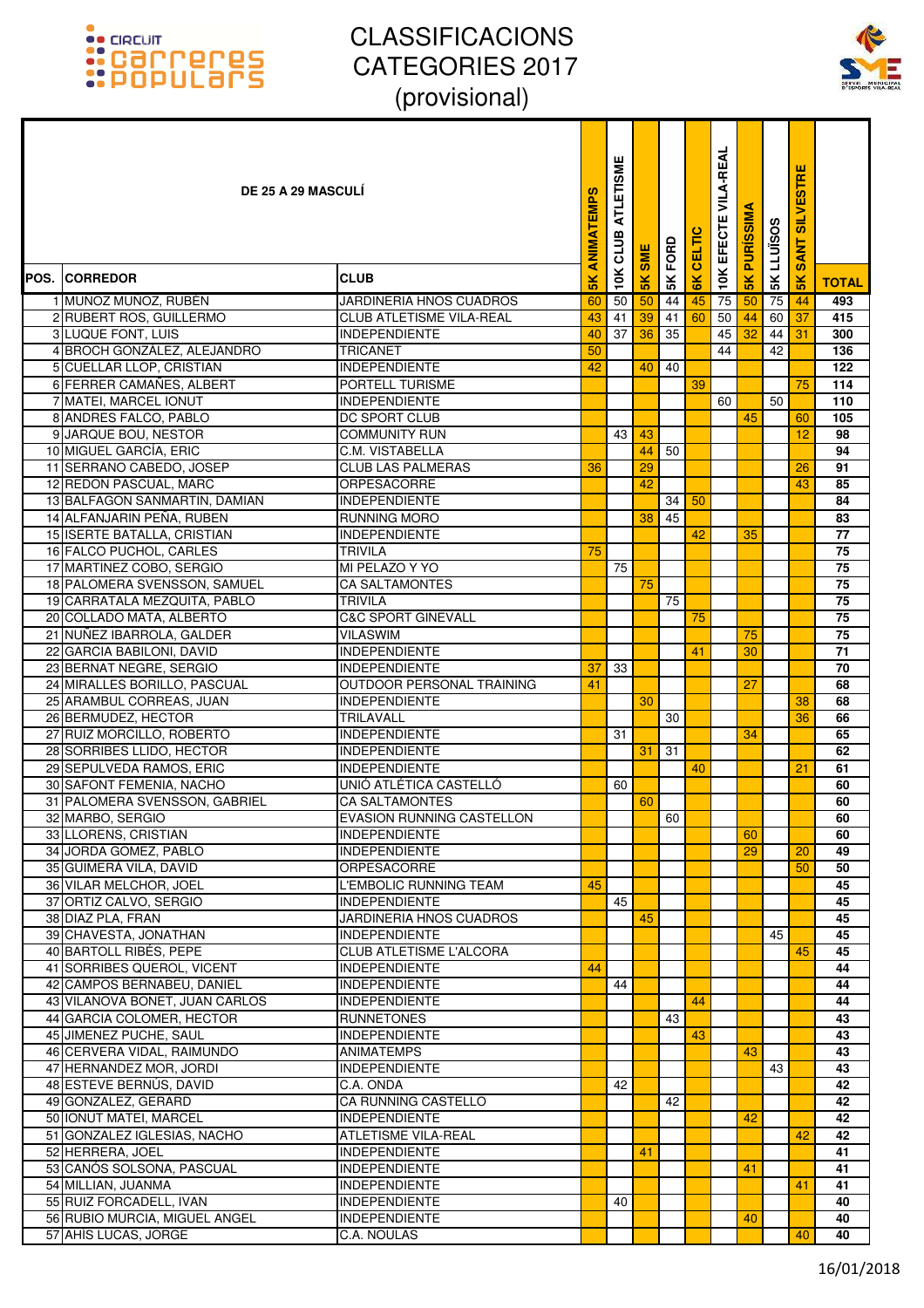

| <b>DE 25 A 29 MASCULI</b>                                  |                                                  | ANIMATEMPS     | ATLETISME<br>CLUB | <b>SME</b>    | <b>5K FORD</b> | <b>CELTIC</b>  | EFECTE VILA-REAL | <b>PURISSIMA</b> | <b>LLUISOS</b> | <b>SILVESTRE</b><br><b>SANT</b> |              |
|------------------------------------------------------------|--------------------------------------------------|----------------|-------------------|---------------|----------------|----------------|------------------|------------------|----------------|---------------------------------|--------------|
| POS. CORREDOR                                              | <b>CLUB</b>                                      | $\frac{8}{10}$ | 10K               | $\frac{8}{5}$ |                | $\frac{8}{10}$ | 10K              | $\frac{8}{10}$   | 5K             | $\frac{1}{5}$                   | <b>TOTAL</b> |
| 58 SANCHIS SALES, MIGUEL                                   | <b>INDEPENDIENTE</b>                             | 39             |                   |               |                |                |                  |                  |                |                                 | 39           |
| 59 HERRERO GARCIA, VICTOR                                  | <b>SERRA ESPADA</b>                              |                | 39                |               |                |                |                  |                  |                |                                 | 39           |
| 60 BARBERA GARCIA, XAVI                                    | <b>COMMUNITY RUN</b>                             |                |                   |               | 39             |                |                  |                  |                |                                 | 39           |
| 61 MARTÍN FANDOS, ALBERT                                   | <b>INDEPENDIENTE</b>                             |                |                   |               |                |                |                  | 39               |                |                                 | 39           |
| 62 JEREZ CALERES, GERARD                                   | TRILAVALL                                        |                |                   |               |                |                |                  |                  |                | 39                              | 39           |
| 63 LOPEZ BROCH, ALBERTO                                    | <b>INDEPENDIENTE</b>                             | 38             |                   |               |                |                |                  |                  |                |                                 | 38           |
| 64 NAVARRETE CEPEDA, MIGUEL ÁNGEL                          | <b>INDEPENDIENTE</b>                             |                | 38                |               |                |                |                  |                  |                |                                 | 38           |
| 65 MARIN, OMAR                                             | <b>INDEPENDIENTE</b>                             |                |                   |               | 38             |                |                  |                  |                |                                 | 38           |
| 66 GARCIA ARNAL, MIGUEL                                    | <b>INDEPENDIENTE</b>                             |                |                   |               |                |                |                  | 38               |                |                                 | 38           |
| 67 BOLINCHES ROCA, JOSE                                    | <b>INDEPENDIENTE</b>                             |                |                   | 37            |                |                |                  |                  |                |                                 | 37           |
| 68 GIL, BORJA                                              | <b>RUNNING MORO</b>                              |                |                   |               | 37             |                |                  |                  |                |                                 | 37           |
| 69 ENGUINADOS VICENT, MARCOS                               | TRIVILA                                          |                |                   |               |                |                |                  | 37               |                |                                 | 37           |
| 70 BATALLA GIRONA, PABLO                                   | <b>INDEPENDIENTE</b>                             |                | 36                |               |                |                |                  |                  |                |                                 | 36           |
| 71 SABATER TENA, MARC                                      | <b>INDEPENDIENTE</b>                             |                |                   |               | 36             |                |                  |                  |                |                                 | 36           |
| 72 ARTERO PORTALES, HUGO                                   | <b>INDEPENDIENTE</b>                             |                |                   |               |                |                |                  | 36               |                |                                 | 36           |
| 73 GIL BARREDA, BORJA                                      | RUNNING MORO                                     |                | 35                |               |                |                |                  |                  |                |                                 | 35           |
| 74 CASADO MIGUEL, JOSE CARLOS                              | <b>INDEPENDIENTE</b>                             |                |                   | 35            |                |                |                  |                  |                |                                 | 35           |
| 75 SANTAMARIA IBAÑEZ, JONATHAN                             | TRILAVALL                                        |                |                   |               |                |                |                  |                  |                | 35                              | 35           |
| 76 ALGUACIL GARCIA, JULIAN                                 | <b>INDEPENDIENTE</b>                             |                | 34                |               |                |                |                  |                  |                |                                 | 34           |
| 77 GÓMEZ GANAU, JORDI                                      | <b>BCS TRAIL D'UIXÓ</b>                          |                |                   | 34            |                |                |                  |                  |                |                                 | 34           |
| 78 RAMOS GALLETERO, SERGIO<br>79 SÁEZ IBÁÑEZ, JOSE VICENTE | <b>INDEPENDIENTE</b>                             |                |                   | 33            |                |                |                  |                  |                | 34                              | 34           |
| 80 DOS SANTOS, LUAN LENNON                                 | <b>CUCURBITA RUNNING</b><br><b>INDEPENDIENTE</b> |                |                   |               | 33             |                |                  |                  |                |                                 | 33<br>33     |
| 81 MOLINER GARCÍA, RUBÉN                                   | <b>INDEPENDIENTE</b>                             |                |                   |               |                |                |                  | 33               |                |                                 | 33           |
| 82 MARTÍN TRUJILLO, RAÚL                                   | <b>INDEPENDIENTE</b>                             |                |                   |               |                |                |                  |                  |                | 33                              | 33           |
| 83 CHEZA PEGUEROLES, MANUEL                                | <b>INDEPENDIENTE</b>                             |                | 32                |               |                |                |                  |                  |                |                                 | 32           |
| 84 SEVILLA ROMERO, ANDRES                                  | <b>INDEPENDIENTE</b>                             |                |                   | 32            |                |                |                  |                  |                |                                 | 32           |
| 85 JAIME CARR, FRAN                                        | <b>INDEPENDIENTE</b>                             |                |                   |               | 32             |                |                  |                  |                |                                 | 32           |
| 86 MARTÍNEZ VILLAR, RUBÉN                                  | <b>INDEPENDIENTE</b>                             |                |                   |               |                |                |                  |                  |                | 32                              | 32           |
| 87 CASTILLO SANCHEZ, ROBERTO                               | <b>INDEPENDIENTE</b>                             |                |                   |               |                |                |                  | 31               |                |                                 | 31           |
| 88 MORATA DOLZ, RUBÉN                                      | <b>INDEPENDIENTE</b>                             |                |                   |               |                |                |                  |                  |                | 30                              | 30           |
| 89 DIAZ GOMEZ, SERGIO                                      | <b>INDEPENDIENTE</b>                             |                |                   |               |                |                |                  |                  |                | 29                              | 29           |
| 90 CHELA PEGUEROLES, MANU                                  | <b>VILLARREAL CF RUNNERS</b>                     |                |                   |               |                |                |                  |                  |                | 28                              | 28           |
| 91 MONTILLA VICENT, EDGAR                                  | <b>INDEPENDIENTE</b>                             |                |                   | 28            |                |                |                  |                  |                |                                 | 28           |
| 92 ROIS PIÑEIRO, JONATAN                                   | <b>INDEPENDIENTE</b>                             |                |                   |               |                |                |                  | 28               |                |                                 | 28           |
| 93 VICENT BABILONI, VICTOR                                 | <b>INDEPENDIENTE</b>                             |                |                   |               |                |                |                  |                  |                | 27                              | 27           |
| 94 CRISTOBAL FUENTES, GERARD                               | AMICSPOP ALCALA-ALCOSSEBRE                       |                |                   | 27            |                |                |                  |                  |                |                                 | 27           |
| 95 MIRALLES BORILLO, DOMINGO                               | <b>OUTDOOR PERSONAL TRAINER</b>                  |                |                   |               |                |                |                  | 26               |                |                                 | 26           |
| 96 AGUT MOLES, DAVID                                       | <b>INDEPENDIENTE</b>                             |                |                   |               |                |                |                  |                  |                | 25                              | 25           |
| 97 CARCELLER SORIANO, FRANCESC                             | <b>INDEPENDIENTE</b>                             |                |                   |               |                |                |                  | 25               |                |                                 | 25           |
| 98 PARDO, ROBERTO                                          | <b>INDEPENDIENTE</b>                             |                |                   |               |                |                |                  |                  |                | 24                              | 24           |
| 99 SORIANO BAREA, PABLO                                    | <b>INDEPENDIENTE</b>                             |                |                   |               |                |                |                  | 24               |                |                                 | 24           |
| 100 SANCHEZ LÓPEZ, PACO                                    | <b>INDEPENDIENTE</b>                             |                |                   |               |                |                |                  |                  |                | 23                              | 23           |
| 101 MORA VEDRI, SEBASTIAN                                  | <b>INDEPENDIENTE</b>                             |                |                   |               |                |                |                  |                  |                | 22                              | 22           |
| 102 PITARCH FABREGAT, JAVIER                               | <b>INDEPENDIENTE</b>                             |                |                   |               |                |                |                  |                  |                | 19                              | 19           |
| 103 CABEDO ROMERO, SERGIO                                  | <b>INDEPENDIENTE</b>                             |                |                   |               |                |                |                  |                  |                | 18                              | 18           |
| 104 CUMBA GARCIA, HÉCTOR                                   | <b>BCS TRAIL D'UIXO</b>                          |                |                   |               |                |                |                  |                  |                | 17                              | 17           |
| 105 FANDOS USO, ADRIAN                                     | <b>INDEPENDIENTE</b>                             |                |                   |               |                |                |                  |                  |                | 16                              | 16           |
| 106 GIL, CARLOS                                            | <b>INDEPENDIENTE</b>                             |                |                   |               |                |                |                  |                  |                | 15                              | 15           |
| 107 ROMERO BARRIL, ALEJANDRO                               | <b>INDEPENDIENTE</b>                             |                |                   |               |                |                |                  |                  |                | 14                              | 14           |
| 108 CUBERTORER CASALTA, ADRIAN                             | <b>INDEPENDIENTE</b>                             |                |                   |               |                |                |                  |                  |                | 13                              | 13           |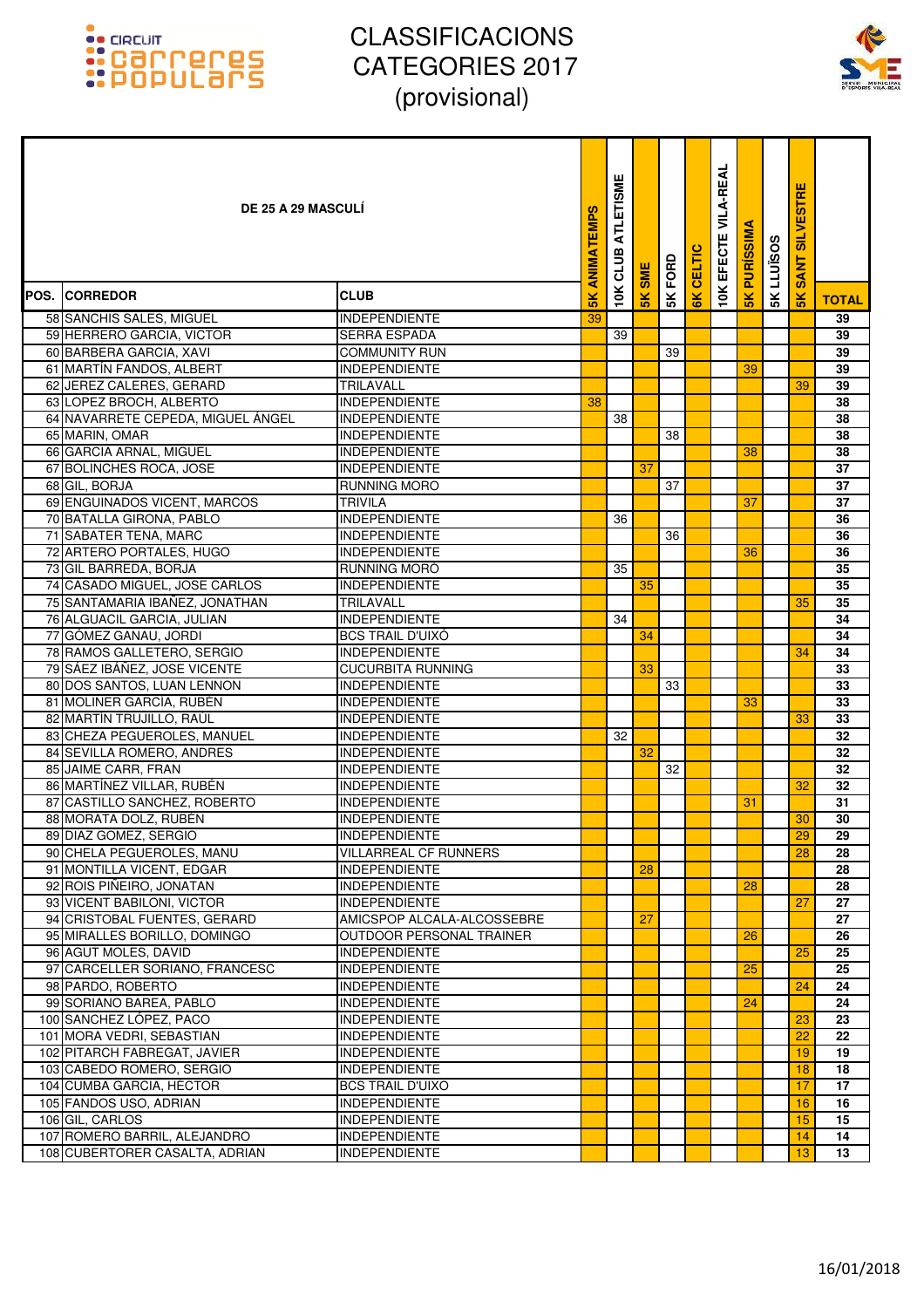

| <b>DE 30 A 34 FEMENI</b>                                   |                                              | <b>ANIMATEMPS</b> | <b>ATLETISME</b><br>CLUB | <b>SME</b>    | 5K FORD | <b>CELTIC</b>  | EFECTE VILA-REAL | <b>PURISSIM</b> | LLUÏSOS  | <b>SILVESTRE</b><br><b>ZNA</b><br>Ø |              |
|------------------------------------------------------------|----------------------------------------------|-------------------|--------------------------|---------------|---------|----------------|------------------|-----------------|----------|-------------------------------------|--------------|
| POS. ICORREDOR                                             | <b>CLUB</b>                                  | 5K                | 10K                      | $\frac{1}{2}$ |         | $\frac{8}{10}$ | 10K              | $\frac{1}{5}$   | 5K       | $\frac{1}{5}$                       | <b>TOTAL</b> |
| 1 PITARCH MOROS, CHANTAL                                   | <b>TRIVILA</b>                               | 75                | 50                       | 75            | 75      | 44             | 75               | 60              | 75       | -39                                 | 568          |
| 2 AYMERICH BORDONAU, NEUS                                  | <b>CELTIC SUBMARI</b>                        | 60                | 60                       | 50            | 50      | 60             | 60               | 50              | 60       | 75                                  | 525          |
| 3 SERRANO AGUILAR, SONIA                                   | AMICS DEL TERMET                             | 50                | 75                       | 60            | 60      | 50             | 50               | 45              | 50       | 60                                  | 500          |
| 4 TRILLO LUMBRERAS, EVA                                    | <b>INDEPENDIENTE</b>                         | 43                | 44                       | 42            | 41      | 43             |                  | 40              | 42       | 41                                  | 336          |
| 5 GRANELL VIDAL, LINA                                      | <b>CELTIC SUBMARI</b>                        | 42                | $\overline{43}$          |               | 40      |                | 43               |                 | 41       | 37                                  | 246          |
| 6 MEZQUITA PARRA, MARISA                                   | <b>INDEPENDIENTE</b>                         |                   |                          | 38            | 37      |                |                  | 38              | 40       | 36                                  | 189          |
| 7 SEGURA ALARCON, DAMARIS                                  | <b>INDEPENDIENTE</b>                         |                   |                          |               | 42      | 42             | 45               |                 |          |                                     | 129          |
| 8 PEDROS PIÑON, AMPARO                                     | <b>INDEPENDIENTE</b>                         | 37                | 36                       |               | 35      |                |                  |                 |          |                                     | 108          |
| 9 DE LA TORRE CELADES, MARIA                               | IN BIKE                                      |                   |                          |               |         | 45             |                  |                 |          | 50                                  | 95           |
| 10 SERRA LIÑÁN, NEREA<br>11 PEIRO GUIJARRO, Mª AURORA      | <b>TRIVILA</b><br><b>AMICS DEL TERMET</b>    |                   |                          |               | 43      |                |                  |                 | 45<br>44 | 44                                  | 89<br>87     |
| 12 FONT LLOP, ALBA                                         | <b>INDEPENDIENTE</b>                         |                   |                          |               |         |                |                  | 41              |          | 42                                  | 83           |
| 13 PAZ RODRIGUEZ, MIRIAM                                   | <b>INDEPENDIENTE</b>                         |                   | 41                       |               |         |                | 41               |                 |          |                                     | 82           |
| 14 ANDRZEJCZAK, KATAUZYNA                                  | <b>INDEPENDIENTE</b>                         | 41                | 39                       |               |         |                |                  |                 |          |                                     | 80           |
| 15 LOPEZ SANTAMARIA, MARIA                                 | BENI-CORRE POC A POC                         |                   | 38                       | 40            |         |                |                  |                 |          |                                     | 78           |
| 16 BALAGUER MORENO, ANDREA                                 | AMICS DEL TERMET                             |                   |                          |               | 39      | 39             |                  |                 |          |                                     | 78           |
| 17 KUN, CRISS                                              | <b>INDEPENDIENTE</b>                         |                   |                          |               |         | 75             |                  |                 |          |                                     | 75           |
| 18 CABEDO SERRANO, PATRICIA                                | <b>INDEPENDIENTE</b>                         |                   |                          |               |         |                |                  | 75              |          |                                     | 75           |
| 19 COPELLO, VERA                                           | <b>INDEPENDIENTE</b>                         | 36                |                          |               |         |                |                  |                 | 35       |                                     | 71           |
| 20 BLAZQUEZ PEREZ, TAMARA                                  | <b>INDEPENDIENTE</b>                         |                   |                          |               |         |                |                  | 34              | 36       |                                     | 70           |
| 21 GARCIA TENDILLO, NURIA                                  | <b>INDEPENDIENTE</b>                         |                   | 45                       |               |         |                |                  |                 |          |                                     | 45           |
| 22 SÁNCHEZ ROSADO, SHEILA                                  | <b>CD FREE RUN</b>                           | 45                |                          |               |         |                |                  |                 |          |                                     | 45           |
| 23 ESPINOSA ARASA, LAURA                                   | <b>GAES RUNNING TEAM</b>                     |                   |                          | 45            |         |                |                  |                 |          |                                     | 45           |
| 24 PALAO SANTAMARIA, JESSY                                 | <b>INDEPENDIENTE</b>                         |                   |                          |               | 45      |                |                  |                 |          |                                     | 45           |
| 25 OJEDA ANDREU, SARA                                      | <b>INDEPENDIENTE</b>                         |                   |                          |               |         |                |                  |                 |          | 45                                  | 45           |
| 26 CALPE DOÑATE, MARIA                                     | GIMNAS 39                                    | 44                |                          |               |         |                |                  |                 |          |                                     | 44           |
| 27 USO FORTUÑO, MARIA                                      | <b>INDEPENDIENTE</b>                         |                   |                          | 44            |         |                |                  |                 |          |                                     | 44           |
| 28 CARO MARTINEZ, SANDRA<br>29 ESCRIBANO SANCHEZ, CAROLINA | VILA-SWIM<br>A. CURSES ALCALÀ - ALCOSSEBRE   |                   |                          |               | 44      |                |                  |                 |          |                                     | 44           |
| 30 DOLZ JULIAN, LLEDO                                      | <b>INDEPENDIENTE</b>                         |                   |                          |               |         |                | 44               | 44              |          |                                     | 44<br>44     |
| 31 GONZÁLEZ TORRES, CAROLINA                               | <b>INDEPENDIENTE</b>                         |                   |                          | 43            |         |                |                  |                 |          |                                     | 43           |
| 32 MOHAMED MEHDI, DUNIA                                    | INDEPENDIENTE                                |                   |                          |               |         |                |                  | 43              |          |                                     | 43           |
| 33 TIRADO MARQUEZ, SILVIA                                  | <b>TANDEM MAGAZINE</b>                       |                   |                          |               |         |                |                  |                 | 43       |                                     | 43           |
| 34 ZUMAQUERO GARCÍA, LORENA                                | <b>TRILAVALL</b>                             |                   |                          |               |         |                |                  |                 |          | 43                                  | 43           |
| 35 SALAS GARCIA, SANDRA                                    | <b>INDEPENDIENTE</b>                         |                   | 42                       |               |         |                |                  |                 |          |                                     | 42           |
| 36 VILLALTA SALAFRANCA, MARTINA                            | <b>TRIVILA</b>                               |                   |                          |               |         |                | 42               |                 |          |                                     | 42           |
| 37 SEGUNDO GARCÍA, ELENA                                   | <b>INDEPENDIENTE</b>                         |                   |                          |               |         |                |                  | 42              |          |                                     | 42           |
| 38 VICIEDO VENTURA, MARIA                                  | <b>INDEPENDIENTE</b>                         |                   |                          | 41            |         |                |                  |                 |          |                                     | 41           |
| 39 PERALES SORIA, SONIA                                    | <b>INDEPENDIENTE</b>                         |                   |                          |               |         | 41             |                  |                 |          |                                     | 41           |
| 40 DUATO MONTOLIO, MIREIA                                  | <b>VALENCIA CORATGE I FORCA</b>              |                   | 40                       |               |         |                |                  |                 |          |                                     | 40           |
| 41 ESCUDEROS JUAREZ, RUTH                                  | <b>INDEPENDIENTE</b>                         | 40                |                          |               |         |                |                  |                 |          |                                     | 40           |
| 42 IBÁÑEZ GOZALBO, ANDREA                                  | <b>INDEPENDIENTE</b>                         |                   |                          |               |         | 40             |                  |                 |          |                                     | 40           |
| 43 PERIS AGOST, MARIA                                      | <b>INDEPENDIENTE</b>                         |                   |                          |               |         |                |                  |                 |          | 40                                  | 40           |
| 44 RUBERT MARTINEZ, SONIA<br>45 AGRAMUNT, EVA              | <b>INDEPENDIENTE</b><br><b>INDEPENDIENTE</b> | 39                |                          | 39            |         |                |                  |                 |          |                                     | 39           |
| 46 REQUENA JUAREZ, YUREMA                                  | AMICS DEL TERMET                             |                   |                          |               |         |                |                  | 39              |          |                                     | 39<br>39     |
| 47 CATALÁ ALONSO, YASMINA                                  | <b>INDEPENDIENTE</b>                         |                   |                          |               |         |                |                  |                 | 39       |                                     | 39           |
| 48 CETINA, SANDRA                                          | <b>INDEPENDIENTE</b>                         | 38                |                          |               |         |                |                  |                 |          |                                     | 38           |
| 49 ADAN MARTINEZ, ANA                                      | A TERRA                                      |                   |                          |               | 38      |                |                  |                 |          |                                     | 38           |
| 50 PEIRÓ GUIJARRO, MARIU                                   | A TERRA!                                     |                   |                          |               |         | 38             |                  |                 |          |                                     | 38           |
| 51 BALAGUER MORENO, ALEJANDRA                              | <b>INDEPENDIENTE</b>                         |                   |                          |               |         |                |                  |                 | 38       |                                     | 38           |
| 52 FERNANDEZ MARTINEZ, AIDA                                | <b>INDEPENDIENTE</b>                         |                   |                          |               |         |                |                  |                 |          | 38                                  | 38           |
| 53 FERNÁNDEZ MARMANEU, ANDREA                              | <b>INDEPENDIENTE</b>                         |                   | 37                       |               |         |                |                  |                 |          |                                     | 37           |
| 54 SEGURA TENA, EVA MARIA                                  | <b>INDEPENDIENTE</b>                         |                   |                          | 37            |         |                |                  |                 |          |                                     | 37           |
| 55 JAREÑO DELGADO, SUSANA                                  | <b>INDEPENDIENTE</b>                         |                   |                          |               |         | 37             |                  |                 |          |                                     | 37           |
| 56 VICENT CARDA, MARIA                                     | <b>INDEPENDIENTE</b>                         |                   |                          |               |         |                |                  | 37              |          |                                     | 37           |
| 57 MARTINEZ, MARINA                                        | <b>INDEPENDIENTE</b>                         |                   |                          |               |         |                |                  |                 | 37       |                                     | 37           |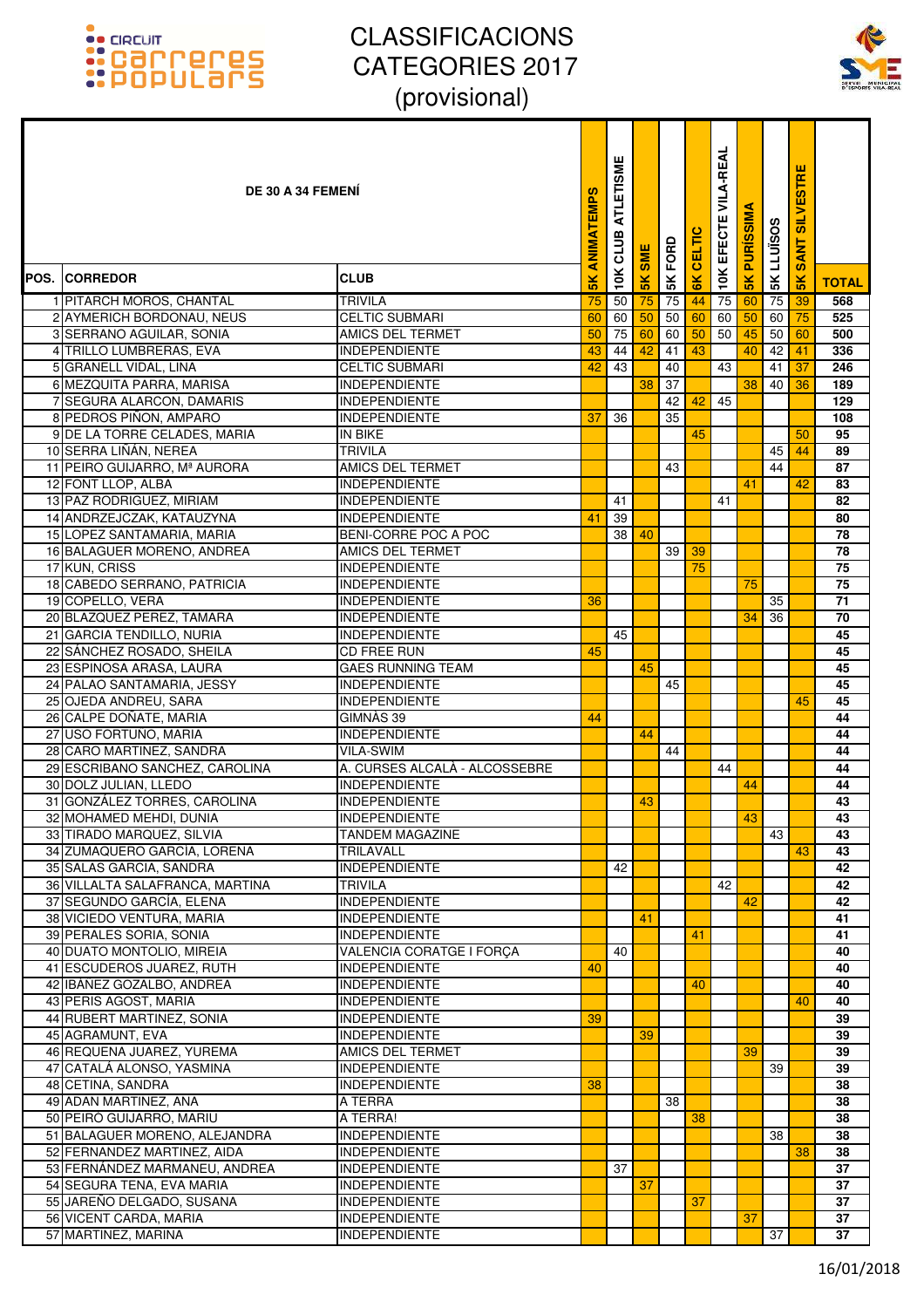

| DE 30 A 34 FEMENI<br><b>POS. CORREDOR</b> | <b>CLUB</b>                | ANIMATEMPS<br>$\frac{8}{10}$ | <b>ATLETISME</b><br>CLUB<br>10K | <b>SME</b><br>$\frac{1}{2}$ | 5K FORD | CELTIC<br>$\frac{1}{8}$ | <b>VILA-REAL</b><br>EFECTE<br>10K | <b>PURISSIM</b><br>5K | <b>SK LLUISOS</b> | <b>SILVESTRE</b><br><b>SANT</b><br>$\frac{8}{5}$ | <b>TOTAL</b>    |
|-------------------------------------------|----------------------------|------------------------------|---------------------------------|-----------------------------|---------|-------------------------|-----------------------------------|-----------------------|-------------------|--------------------------------------------------|-----------------|
| 58 CASTILLO ALONSO, CARMEN                | <b>SMERUNNERS</b>          |                              |                                 | 36                          |         |                         |                                   |                       |                   |                                                  | $\overline{36}$ |
| 59 GORRIS SOLDEVILA, MIRIAM               | <b>INDEPENDIENTE</b>       |                              |                                 |                             | 36      |                         |                                   |                       |                   |                                                  | 36              |
| 60 GARCIA VAQUERO PRADOS, CRISTINA        | <b>INDEPENDIENTE</b>       |                              |                                 |                             |         | 36                      |                                   |                       |                   |                                                  | 36              |
| 61 MANRIQUE GARCIA, GRACIELA              | <b>INDEPENDIENTE</b>       |                              |                                 |                             |         |                         |                                   | 36                    |                   |                                                  | 36              |
| 62 FRANCH, EVA                            | <b>INDEPENDIENTE</b>       |                              | 35                              |                             |         |                         |                                   |                       |                   |                                                  | 35              |
| 63 AYALA ESBRÍ, MARÍA TERESA              | <b>CLUB XTREM ALMENARA</b> |                              |                                 | 35                          |         |                         |                                   |                       |                   |                                                  | 35              |
| 64 ASENSIO LOPEZ, LORENA                  | <b>INDEPENDIENTE</b>       |                              |                                 |                             |         | 35                      |                                   |                       |                   |                                                  | 35              |
| 65 RAMOS FELIPE, LIDIA                    | <b>INDEPENDIENTE</b>       |                              |                                 |                             |         |                         |                                   | 35                    |                   |                                                  | 35              |
| 66 COTO MARTÍN, MIREYA                    | <b>INDEPENDIENTE</b>       |                              |                                 |                             |         |                         |                                   |                       |                   | 35                                               | 35              |
| 67 COPOVÍ MOYA, DIANA                     | <b>INDEPENDIENTE</b>       |                              |                                 | 34                          |         |                         |                                   |                       |                   |                                                  | 34              |
| 68 CALPE GIMENO, AMPARO                   | <b>TROTASENDERS</b>        |                              | 34                              |                             |         |                         |                                   |                       |                   |                                                  | 34              |
| 69 LLOP GURREA, ESTHER                    | <b>INDEPENDIENTE</b>       |                              |                                 |                             |         | 34                      |                                   |                       |                   |                                                  | 34              |
| 70 MEZQUITA VIDAL, MARIA                  | <b>INDEPENDIENTE</b>       |                              |                                 |                             |         |                         |                                   |                       | 34                |                                                  | 34              |
| 71 GAMIR SELLÉS, MAYTE                    | <b>INDEPENDIENTE</b>       |                              |                                 |                             |         |                         |                                   |                       |                   | 34                                               | 34              |
| 72 CHIVA MOLINER, PATRICIA                | <b>TROTASENDERS</b>        |                              | 33                              |                             |         |                         |                                   |                       |                   |                                                  | 33              |
| 73 SERRA RUBERT, ANNA                     | <b>INDEPENDIENTE</b>       |                              |                                 |                             |         |                         |                                   |                       | 33                |                                                  | 33              |
| 74 BONIFAS BALLESTER, MAR                 | <b>INDEPENDIENTE</b>       |                              |                                 |                             |         |                         |                                   |                       |                   | 33                                               | 33              |
| 75 SCHIAVONE, SARA                        | <b>INDEPENDIENTE</b>       |                              |                                 |                             |         |                         |                                   |                       |                   | 32                                               | 32              |
| 76 DE LA CRUZ LÓPEZ, MARÍA JOSÉ           | <b>INDEPENDIENTE</b>       |                              |                                 |                             |         |                         |                                   |                       |                   | 31                                               | 31              |
| 77 ILARIO SEGUI. LOURDES                  | <b>INDEPENDIENTE</b>       |                              |                                 |                             |         |                         |                                   |                       |                   | 30                                               | 30              |
| 78 SERRANO AGUILAR, LORENA                | AMICS DEL TERMET           |                              |                                 |                             |         |                         |                                   |                       |                   | 29                                               | 29              |
| 79 TORRES, TERESA                         | <b>CASTELLON FSF</b>       |                              |                                 |                             |         |                         |                                   |                       |                   | 28                                               | 28              |
| 80 VIDAL, MARTA                           | <b>CASTELLON FSF</b>       |                              |                                 |                             |         |                         |                                   |                       |                   | 27                                               | 27              |
| 81 MORENO ALMELA, MÒNICA                  | <b>INDEPENDIENTE</b>       |                              |                                 |                             |         |                         |                                   |                       |                   | 26                                               | 26              |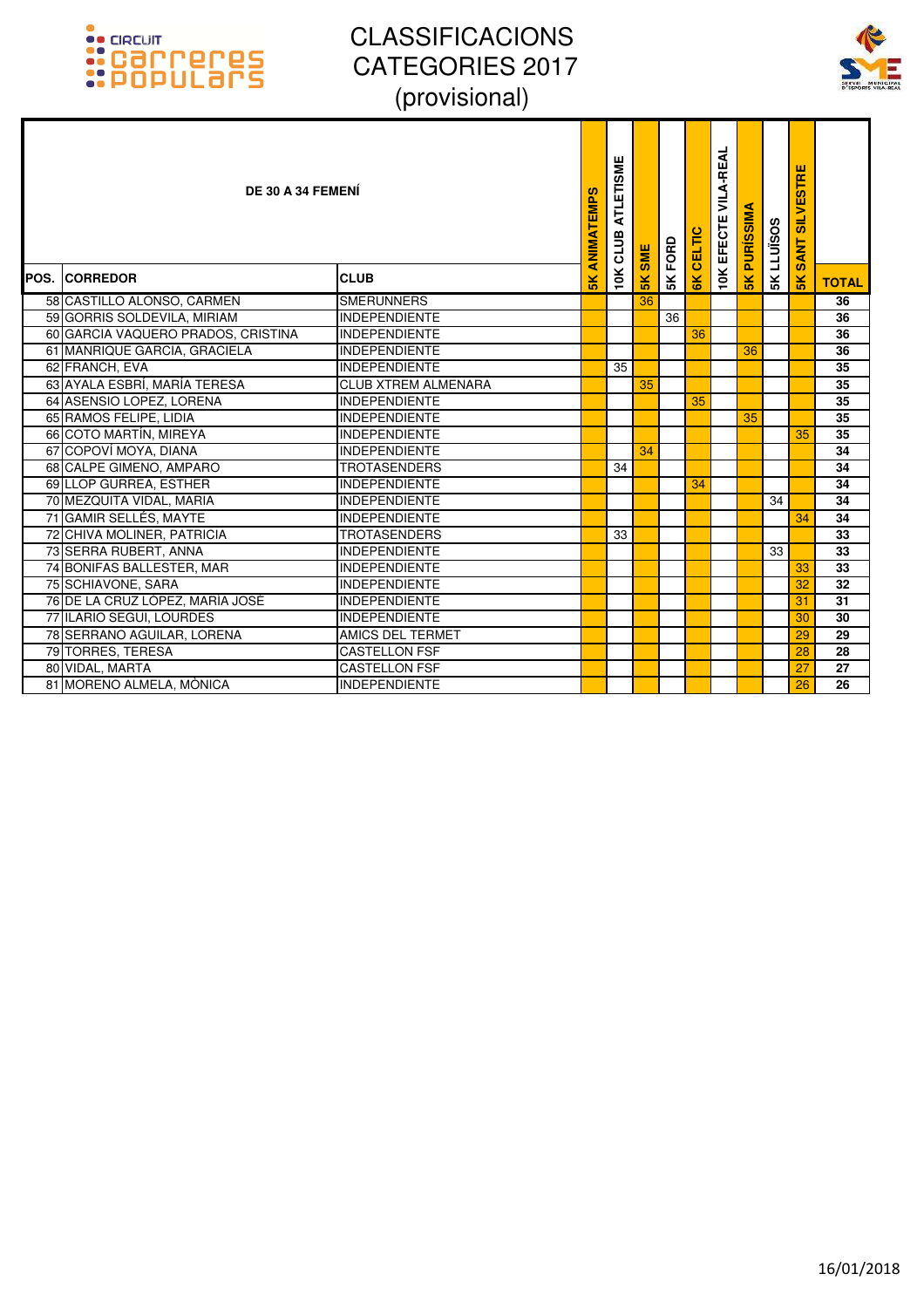

| <b>DE 30 A 34 MASCULI</b>                                              |                                               | ANIMATEMPS | <b>ATLETISMI</b><br>CLUB | <b>SME</b> | 5K FORD  | <b>CELTIC</b> | <b>VILA-REAL</b><br>EFECTE | <b>PURISSIM</b> | <b>LLUÏSOS</b> | <b>SILVESTRE</b><br><b>SANT</b> |                 |
|------------------------------------------------------------------------|-----------------------------------------------|------------|--------------------------|------------|----------|---------------|----------------------------|-----------------|----------------|---------------------------------|-----------------|
| POS. ICORREDOR                                                         | <b>CLUB</b>                                   | 5K         | 10K                      | 5K         |          | 6K            | 10K                        | $\frac{2}{5}$   | 5K             | $\frac{8}{5}$                   | <b>TOTAL</b>    |
| 1 CASALTA MÁRQUEZ, SALVADOR                                            | <b>INDEPENDIENTE</b>                          | 60         | 75                       | 44         |          | 43            | 75                         | 60              | 45             |                                 | 402             |
| 2 MARTINEZ MARTINEZ, PEDRO                                             | <b>PURITO</b>                                 | 41         | 44                       | 36         | 33       | 44            | 44                         | 41              | 42             | 32                              | 357             |
| 3 LOPEZ OSTOS, RAFA                                                    | <b>ATLETISMO VILA-REAL</b>                    | 45         |                          | 43         | 41       | 60            |                            | 50              | 60             | 20                              | 319             |
| 4 SANCHEZ GOMEZ, RAMON                                                 | OUTDOOR PERSONAL TRAINING                     | 40         | 43                       | 39         | 26       |               | 42                         | 38              | 40             | 26                              | 294             |
| 5 MANRIQUE AIBAR, ALFONSO                                              | <b>INDEPENDIENTE</b>                          | 37         |                          | 38         | 32       | 38            |                            | 43              | 50             | 34                              | 272             |
| 6 GIMENO PALLARES, JAVIER                                              | <b>TRIVILA</b>                                |            | 34                       | 31         | 17       | 37            | 37                         | 30              | 34             | 9                               | 229             |
| 7 LLAGO GARGALLO, INYAKI                                               | <b>ORPESACORRE</b>                            | 26         | 28                       | 25         | 11       | 32            | 35                         | 28              | 32             | 6                               | 223             |
| 8 FOLCH BORDAS, CARLOS                                                 | <b>RIBALTA RUNNERS</b>                        | 75         |                          | 45         | 45       |               |                            |                 |                |                                 | 165             |
| 9 SANCHEZ RUBIO, MIGUEL ANGEL                                          | <b>SPORTECH TERUEL</b>                        |            |                          |            | 75       |               |                            |                 |                | 75                              | 150             |
| 10 SANTAMARIA BLASCO, RAUL                                             | JARDINERIA HNOS CUADROS                       |            |                          |            |          | 50            |                            | 45              |                | 43                              | 138             |
| 11 MARTÍNEZ CEREZUELA, MIGUEL ANGEL<br>12 MONZÓ GUILLAMÓN, JOSE MIGUEL | <b>CM CAMPO BASE ONDA</b><br>AMICS DEL TERMET | 39<br>38   | 42                       |            |          | 45<br>44      |                            |                 | 43             |                                 | 127<br>124      |
| 13 TERUEL COTO, JORGE                                                  | <b>CELTIC SUBMARI</b>                         |            | 50                       | 35         | 35       |               |                            |                 |                |                                 | 120             |
| 14 GARCIA ZAFON, PEPE                                                  | C.A. ONDA                                     |            |                          | 75         | 44       |               |                            |                 |                |                                 | 119             |
| 15 LLOP PESET, ENRIQUE                                                 | <b>INDEPENDIENTE</b>                          | 24         |                          | 28         |          |               | 40                         |                 | 27             |                                 | 119             |
| 16 CASALTA SALINAS, JORGE                                              | A TERRA!                                      |            |                          |            |          | 40            |                            | 44              |                | 28                              | 112             |
| 17 JAEN SANCHEZ, JUAN                                                  | <b>INDEPENDIENTE</b>                          | 30         |                          | 21         |          |               |                            | 25              | 35             |                                 | 111             |
| 18 MUÑOZ MUÑOZ, JOSE MIGUEL                                            | <b>INDEPENDIENTE</b>                          |            |                          |            | 13       | 36            |                            | 31              |                | 16                              | 96              |
| 19 SÁNCHEZ GARCÍA-VACAS, DANIEL                                        | <b>TERRETA-RUNNERS</b>                        |            |                          | 26         | 14       |               |                            | 32              |                | 19                              | 91              |
| 20 MOLINA VILLALBA, LUIS                                               | C.A. ONDA                                     |            |                          | 50         | 40       |               |                            |                 |                |                                 | 90              |
| 21 PÉREZ GRIÑÓ, CARLOS                                                 | <b>INDEPENDIENTE</b>                          | 44         |                          | 41         |          |               |                            |                 |                |                                 | 85              |
| 22 SALISA SÁNCHEZ, RAFAEL IÑAKI                                        | <b>INDEPENDIENTE</b>                          | 23         |                          | 24         |          |               | 38                         |                 |                |                                 | 85              |
| 23 JUAN PUERTO, QUIQUE                                                 | RUN ADDICTION CASTELLON                       |            |                          |            | 39       |               |                            |                 |                | 40                              | 79              |
| 24 GARCÍA ZAFÓN, JOSE                                                  | <b>INDEPENDIENTE</b>                          |            |                          |            |          | 75            |                            |                 |                |                                 | 75              |
| 25 OLIVER GAVALDA, FRANCISCO JAVIER                                    | DC SPORT CLUB                                 |            |                          |            |          |               |                            | 75              |                |                                 | 75              |
| 26 RUBIO SEGARRA, IÑAKI                                                | <b>CABANES (DELTA VALENCIA)</b>               |            |                          |            |          |               |                            |                 | 75             |                                 | 75              |
| 27 BELLMUNT CALPE, DAVID                                               | <b>INDEPENDIENTE</b>                          |            | 41                       | 33         |          |               |                            |                 |                |                                 | $\overline{74}$ |
| 28 GIL TELLOLS, VICENTE                                                | <b>INDEPENDIENTE</b>                          |            |                          |            |          |               |                            | 37              | 37             |                                 | 74              |
| 29 CASALTA, JORGE<br>30 PEDRERO PITARCH, FERNANDO                      | A. TERRA<br>AMICS CURSES ALCALA-ALCOSSEBRE    | 43         |                          | 30         |          |               |                            |                 |                |                                 | 73<br>73        |
| 31 SALES IBAÑEZ, JUAN                                                  | <b>INDEPENDIENTE</b>                          |            |                          |            | 36<br>27 |               | 45                         |                 |                | 37                              | 72              |
| 32 LLOP PESET, CARLOS                                                  | INDEPENDIENTE                                 |            |                          | 32         |          |               | 39                         |                 |                |                                 | $\overline{71}$ |
| 33 POZO MOYA, SERGIO                                                   | TRIVILA                                       |            |                          |            |          |               | 33                         |                 | 36             |                                 | 69              |
| 34 ARZO AMPOSTA, CESAR                                                 | <b>OUTDOOR PERSONAL TRAINER</b>               |            |                          |            |          |               |                            |                 | 41             | 27                              | 68              |
| 35 MATA CARDA, PAU                                                     | <b>INDEPENDIENTE</b>                          |            |                          |            |          |               | 36                         |                 | 30             |                                 | 66              |
| 36 PORE CASTELLAR, RUBEN                                               | <b>INDEPENDIENTE</b>                          | 33         | 29                       |            | 3        |               |                            |                 |                |                                 | 65              |
| 37 FORÉS BARRERA, NICOLÁS                                              | <b>INDEPENDIENTE</b>                          |            |                          |            |          | 29            |                            | 36              |                |                                 | 65              |
| 38 BLANCH MORA, IVAN                                                   | <b>INDEPENDIENTE</b>                          |            |                          |            |          | 35            |                            |                 | 29             |                                 | 64              |
| 39 FERRERES EDO, ALFONSO                                               | LES COVES DE VINROMA                          |            | 60                       |            |          |               |                            |                 |                |                                 | 60              |
| 40 PALOMERA SVENSSON, DAVID                                            | <b>CA SALTAMONTES</b>                         |            |                          | 60         |          |               |                            |                 |                |                                 | 60              |
| 41 FABRA HERRERO, JOSEP                                                | AMICS DEL CLOT                                |            |                          |            | 60       |               |                            |                 |                |                                 | 60              |
| 42 CAMPOS BENÍTEZ, MIGUEL ANGEL                                        | <b>TRIVILA</b>                                |            |                          |            |          |               | 60                         |                 |                |                                 | 60              |
| 43 SANTANDER DE LA MUÑOZA, FERNANDO                                    | <b>DUURS CASTELLO</b>                         |            |                          |            |          |               |                            |                 |                | 60                              | 60              |
| 44 VEDRI LLOP, JAVIER                                                  | <b>INDEPENDIENTE</b>                          |            | 39                       |            | 19       |               |                            |                 |                |                                 | 58              |
| 45 ADSUARA FERRADA, JORGE                                              | <b>INDEPENDIENTE</b>                          |            |                          |            |          |               | 34                         |                 |                | 22                              | 56              |
| 46 FERNANDEZ BUENO, EMILIO<br>47 OTALVARO MOSCOSO, JEFFERSON           | REDOLAT TEAM<br>CA URBAN RUNNING CASTELLON    | 50         |                          |            | 50       |               |                            |                 |                |                                 | 50<br>50        |
| 48 NAVARRO CUADROS, DAVID                                              | ATMOSFERA SPORT RUNNING                       |            |                          |            |          |               | 50                         |                 |                |                                 | 50              |
| 49 DIAGO CRISOL, RUBÉN                                                 | TRILAVALL                                     |            |                          |            |          |               |                            |                 |                | 50                              | 50              |
| 50 FLOR ANDREU, RICARDO                                                | <b>INDEPENDIENTE</b>                          | 28         |                          | 18         |          |               |                            |                 |                |                                 | 46              |
| 51 ORTELLS SORRIBES, FELIPE                                            | C.M.SERRA ESPADA SUERAS                       |            | 45                       |            |          |               |                            |                 |                |                                 | 45              |
| 52 COLLADO TORRALBA, JAVIER                                            | <b>DUURS CASTELLO</b>                         |            |                          |            |          |               |                            |                 |                | 45                              | 45              |
| 53 ANDREU, VICENT                                                      | <b>INDEPENDIENTE</b>                          |            |                          |            |          |               |                            |                 | 44             |                                 | 44              |
| 54 FUSTER MARQUÉS, DAVID                                               | TRILAVALL                                     |            |                          |            |          |               |                            |                 |                | 44                              | 44              |
| 55 FERNANDEZ CHAVES, JOSE                                              | <b>RIBALTA RUNNERS</b>                        |            |                          |            | 43       |               |                            |                 |                |                                 | 43              |
| 56 SALES RUBIO, JORGE                                                  | <b>INDEPENDIENTE</b>                          |            |                          | 17         |          | 26            |                            |                 |                |                                 | 43              |
| 57 CABRERA COLONQUES, JORDI                                            | <b>INDEPENDIENTE</b>                          |            |                          |            |          |               | 43                         |                 |                |                                 | 43              |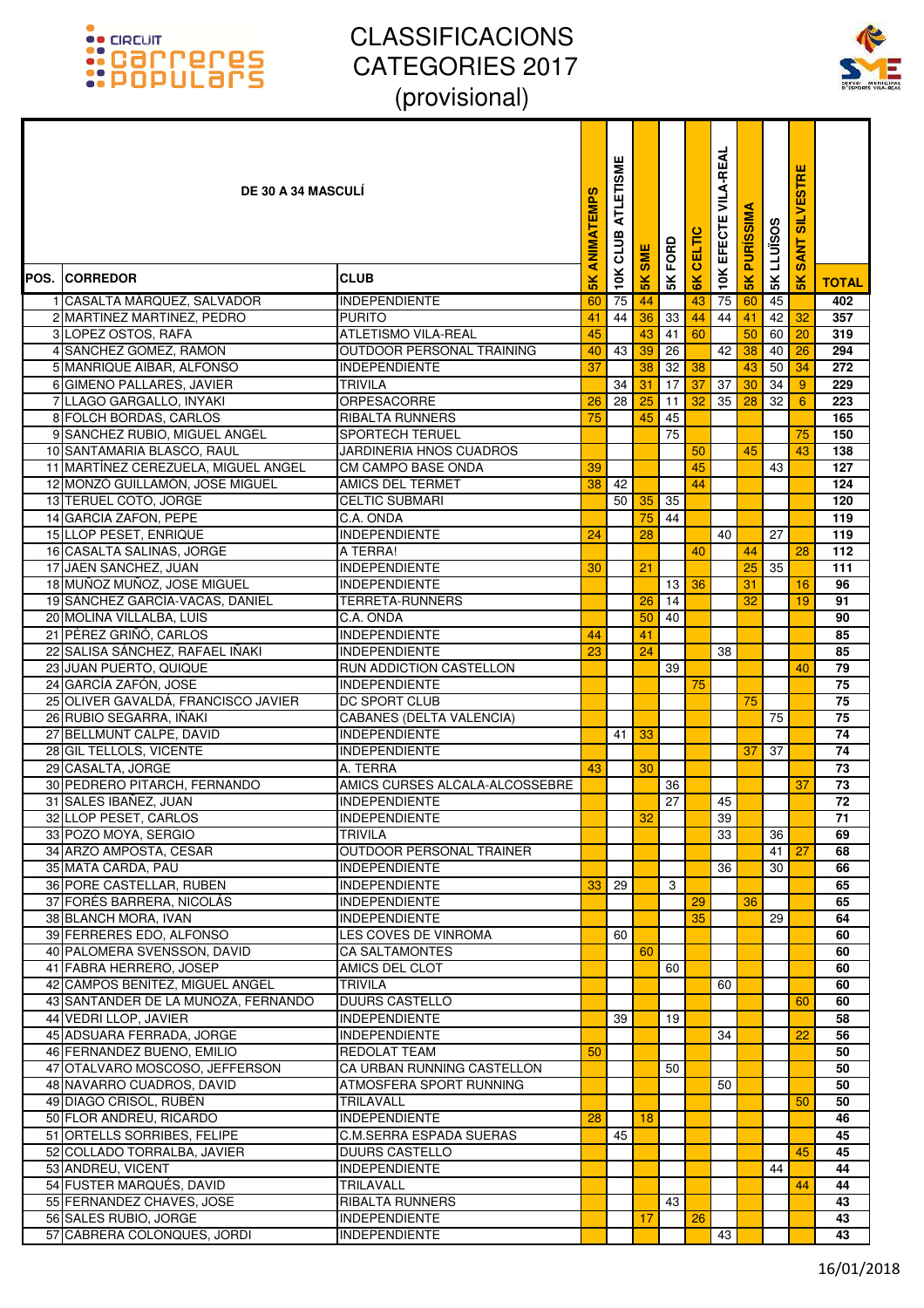

| <b>DE 30 A 34 MASCULI</b>                                  |                                                | ANIMATEMPS     | ATLETISME<br>CLUB | <b>SME</b>    | 5K FORD      | CELTIC         | EFECTE VILA-REAL | <b>PURISSIMA</b> | <b>LLUISOS</b> | <b>SILVESTRE</b><br><b>SANT</b> |              |
|------------------------------------------------------------|------------------------------------------------|----------------|-------------------|---------------|--------------|----------------|------------------|------------------|----------------|---------------------------------|--------------|
| POS. CORREDOR                                              | <b>CLUB</b>                                    | $\frac{8}{10}$ | 10K               | $\frac{1}{2}$ |              | $\frac{8}{10}$ | 10K              | $\frac{2}{5}$    | 5K             | $\frac{1}{5}$                   | <b>TOTAL</b> |
| 58 ROHRLACH RAMOS, DANIEL                                  | <b>INDEPENDIENTE</b>                           | 42             |                   |               |              |                |                  |                  |                |                                 | 42           |
| 59 BALADA SOLER, DANIEL                                    | <b>INDEPENDIENTE</b>                           |                |                   | 42            |              |                |                  |                  |                |                                 | 42           |
| 60 VIDAL MOLES, DEME                                       | <b>GRAO RUNNERS</b>                            |                |                   |               | 42           |                |                  |                  |                |                                 | 42           |
| 61 LATORRE MARTÍNEZ, ANTONIO                               | <b>INDEPENDIENTE</b>                           |                |                   |               |              | 42             |                  |                  |                |                                 | 42           |
| 62 LLORENTE FERRERES, MARIO                                | <b>KENYA PA SOPAR</b><br><b>INDEPENDIENTE</b>  |                |                   | 16            | $\mathbf{1}$ |                |                  | 42<br>24         |                | 1                               | 42<br>42     |
| 63 CABALLERO ARANDA, ENRIQUE<br>64 CATALÁ MASÓ, JUANRI     | <b>CASTELLNOVO TRAIL</b>                       |                |                   |               |              |                |                  |                  |                | 42                              | 42           |
| 65 FELIS LLACER, ROGER                                     | TRIVILA                                        |                |                   |               |              |                | 41               |                  |                |                                 | 41           |
| 66 BROCH CALZADO, JESUS                                    | <b>INDEPENDIENTE</b>                           |                |                   |               |              |                |                  |                  | 26             | 15                              | 41           |
| 67 SANCHEZ GIL, JOAQUÍN                                    | <b>LA GAVIA</b>                                |                |                   |               |              |                |                  |                  |                | 41                              | 41           |
| 68 RUEDAS QUEROL, DAVID                                    | <b>INDEPENDIENTE</b>                           |                | 40                |               |              |                |                  |                  |                |                                 | 40           |
| 69 MALLEN FELTRET, ELOY                                    | <b>ARTANA AMUNT I AVALL</b>                    |                |                   | 40            |              |                |                  |                  |                |                                 | 40           |
| 70 DE LUCAS SÁNCEZ, RUBÉN                                  | <b>CROSSFIT BLACK TOWER</b>                    |                |                   |               |              |                |                  | 40               |                |                                 | 40           |
| 71 LOZANO MARCHENA, MANUEL                                 | <b>INDEPENDIENTE</b>                           |                | 30                |               | 9            |                |                  |                  |                |                                 | 39           |
| 72 PALACIOS LLOBET, DAVID                                  | <b>NOULAS</b>                                  |                |                   |               |              | 39             |                  |                  |                |                                 | 39           |
| 73 OCHANDO MANZANET, JUAN                                  | <b>INDEPENDIENTE</b>                           |                |                   |               |              |                |                  | 39               |                |                                 | 39           |
| 74 PITARCH, JOSE                                           | <b>INDEPENDIENTE</b>                           |                |                   |               |              |                |                  |                  | 39             |                                 | 39           |
| 75 MARIN AIBAR, IVAN                                       | <b>SERAC SPORT</b>                             |                |                   |               |              |                |                  |                  |                | 39                              | 39           |
| 76 JIMENEZ LOPEZ, ANGEL                                    | <b>PACHANHOUSE</b>                             |                | 38                |               |              |                |                  |                  |                |                                 | 38           |
| 77 SIFRE CATALA, JORGE<br>78 ORTIZ TORRES, FRANCISCO JESUS | <b>INDEPENDIENTE</b><br><b>FREE RUN</b>        |                |                   |               | 38           |                |                  |                  | 38             |                                 | 38<br>38     |
| 79 FENOLLOSA BALDÓ, JAIME                                  | <b>TRICERATOPS</b>                             |                |                   |               |              |                |                  |                  |                | 38                              | 38           |
| 80 VICENTE PIQUER, CARLOS                                  | <b>INDEPENDIENTE</b>                           |                | 37                |               |              |                |                  |                  |                |                                 | 37           |
| 81 MARTINEZ GALLARDO, JONATHAN                             | <b>INDEPENDIENTE</b>                           |                |                   | 37            |              |                |                  |                  |                |                                 | 37           |
| 82 NEBOT ARGILAGA, VICENTE                                 | <b>INDEPENDIENTE</b>                           |                |                   |               | 37           |                |                  |                  |                |                                 | 37           |
| 83 COLAS PITARCH, RAUL                                     | C.A. NOULAS                                    |                |                   |               |              |                |                  | 29               |                | 8                               | 37           |
| 84 LLOPIS MARTÍ, MAURO                                     | AMICS DEL CLOT                                 |                | 36                |               |              |                |                  |                  |                |                                 | 36           |
| 85 COSTERA, BERNARDO                                       | <b>INDEPENDIENTE</b>                           | 36             |                   |               |              |                |                  |                  |                |                                 | 36           |
| 86 LOPEZ GIL, DAVID                                        | C.A. ONDA                                      |                |                   |               |              |                |                  |                  |                | 36                              | 36           |
| 87 ALMECIJA, ABELARDO                                      | RUNNERS CIUTAT DE VALENCIA                     |                | 35                |               |              |                |                  |                  |                |                                 | 35           |
| 88 GIL TORNER, PASCUAL                                     | <b>INDEPENDIENTE</b>                           | 35             |                   |               |              |                |                  |                  |                |                                 | 35           |
| 89 HURTADO NARANJO, IVÁN JOSÉ                              | <b>INDEPENDIENTE</b>                           |                |                   |               |              |                |                  | 35               |                |                                 | 35           |
| 90 RAMOS BALLESTER, ROBERTO                                | <b>INDEPENDIENTE</b>                           |                |                   |               |              |                |                  |                  |                | 35                              | 35           |
| 91 SANCHIS SALES, ENRIQUE<br>92 JULIÁN GIMENO, ANTONIO     | <b>INDEPENDIENTE</b><br><b>INDEPENDIENTE</b>   | 34             |                   | 34            |              |                |                  |                  |                |                                 | 34<br>34     |
| 93 IZQUIERDO CIFUENTES, JACOBO                             | <b>INDEPENDIENTE</b>                           |                |                   |               | 34           |                |                  |                  |                |                                 | 34           |
| 94 BENAYAD, HICHAM                                         | <b>INDEPENDIENTE</b>                           |                |                   |               |              | 34             |                  |                  |                |                                 | 34           |
| 95 NEBOT, ALEJANDRO                                        | <b>INDEPENDIENTE</b>                           |                |                   |               |              |                |                  | 34               |                |                                 | 34           |
| 96 REIG DONAT, RAFAEL                                      | <b>INDEPENDIENTE</b>                           |                | 33                |               |              |                |                  |                  |                |                                 | 33           |
| 97 JUÁREZ FEMENIA, ADRIAN                                  | <b>INDEPENDIENTE</b>                           |                |                   |               |              | 33             |                  |                  |                |                                 | 33           |
| 98 GIMENO OLMEDO, HECTOR                                   | <b>INDEPENDIENTE</b>                           |                |                   |               |              |                |                  | 33               |                |                                 | 33           |
| 99 LEGRAND LUQUE, CHRISTIAN                                | <b>BCS</b>                                     |                |                   |               |              |                |                  |                  | 33             |                                 | 33           |
| 100 IBAÑEZ HERRERO, VICENTE                                | ARTANA AMUNT I AVALL                           |                |                   |               |              |                |                  |                  |                | 33                              | 33           |
| 101 LLORENS, MANUEL                                        | <b>INDEPENDIENTE</b>                           |                | 32                |               |              |                |                  |                  |                |                                 | 32           |
| 102 CELDRAN NAVARRO, LUIS                                  | <b>INDEPENDIENTE</b>                           | 32             |                   |               |              |                |                  |                  |                |                                 | 32           |
| 103 REDONDO GARCÍA, ROBERTO                                | <b>TRIATLO XILXES</b>                          |                |                   | 22            | 10           |                |                  |                  |                |                                 | 32           |
| 104 GOZALBO TORNER, TONI<br>105 CABRERA GUINOT, ALEJANDRO  | <b>CELTIC SUBMARI</b><br>POCHONES RUNNING CLUB | 31             | 31                |               |              |                |                  |                  |                |                                 | 31<br>31     |
| 106 SOS, ENRIQUE                                           | <b>INDEPENDIENTE</b>                           |                |                   |               | 31           |                |                  |                  |                |                                 | 31           |
| 107 VALERO SANZ, CARLOS                                    | <b>INDEPENDIENTE</b>                           |                |                   |               |              | 31             |                  |                  |                |                                 | 31           |
| 108 CUBEDO ARACIL, PABLO                                   | <b>INDEPENDIENTE</b>                           |                |                   |               |              |                |                  |                  | 31             |                                 | 31           |
| 109 VICENT PALANCA, JOSE CARLOS                            | DC SPORT CLUB                                  |                |                   |               |              |                |                  |                  |                | 31                              | 31           |
| 110 OPREA, CASIAN                                          | <b>COMMUNITY RUN</b>                           |                |                   |               | 30           |                |                  |                  |                |                                 | 30           |
| 111 CINTAS ALBIOL, ADRIAN                                  | <b>INDEPENDIENTE</b>                           |                |                   |               |              | 30             |                  |                  |                |                                 | 30           |
| 112 MUÑOZ GAVARA, MANUEL                                   | <b>INDEPENDIENTE</b>                           |                |                   |               |              |                |                  |                  |                | 30                              | 30           |
| 113 ABELLANA PARRA, JORGE                                  | <b>INDEPENDIENTE</b>                           | 29             |                   |               |              |                |                  |                  |                |                                 | 29           |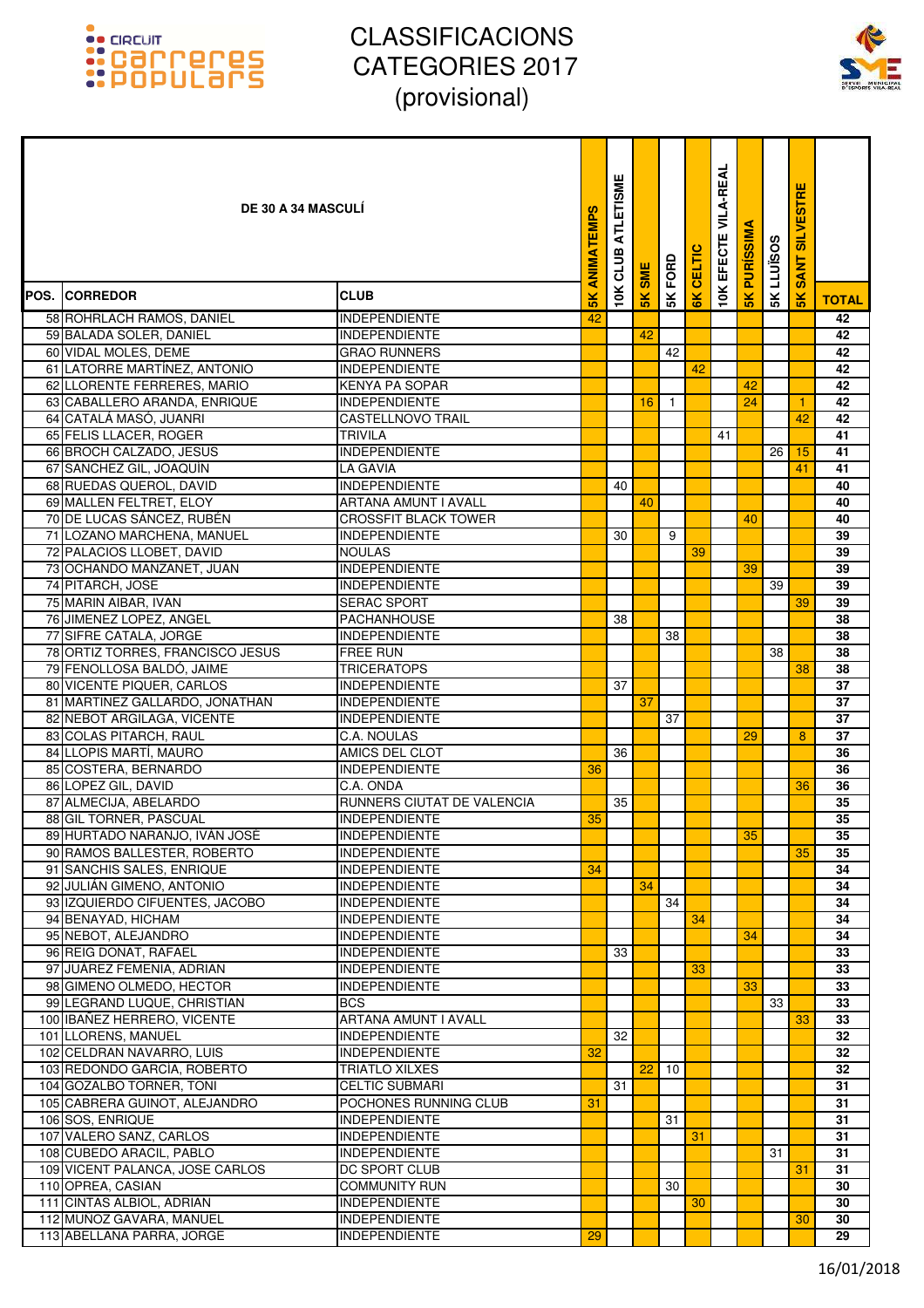

|      | <b>DE 30 A 34 MASCULI</b>                         |                                              | ANIMATEMPS    | <b>ATLETISME</b><br>CLUB | <b>SME</b>     | FORD            | CELTIC         | <b>VILA-REAL</b><br>EFECTE | <b>PURISSIM</b> | LLUÏSOS | <b>SILVESTRE</b><br><b>SANT</b> |                |
|------|---------------------------------------------------|----------------------------------------------|---------------|--------------------------|----------------|-----------------|----------------|----------------------------|-----------------|---------|---------------------------------|----------------|
| POS. | <b>CORREDOR</b>                                   | <b>CLUB</b>                                  | $\frac{8}{5}$ | 10K                      | $\frac{8}{15}$ | 5K              | $\frac{8}{10}$ | 10K                        | $\frac{1}{5}$   | 5K      | $\frac{2}{3}$                   | <b>TOTAL</b>   |
|      | 114 BOLÓS DÁVILA, JESÚS                           | <b>LOS GACELAS</b>                           |               |                          | 29             |                 |                |                            |                 |         |                                 | 29             |
|      | 115 RODRIGUEZ MANRIQUE, PABLO                     | <b>INDEPENDIENTE</b>                         |               |                          |                | 29              |                |                            |                 |         |                                 | 29             |
|      | 116 VIVÓ MUÑOZ, RUBÉN                             | <b>INDEPENDIENTE</b>                         |               |                          |                |                 |                |                            |                 |         | 29                              | 29             |
|      | 117 FORTUÑO CERVERA, CRISTIAN                     | ATMOSFERA SPORT RUNNING                      |               |                          |                | 28              |                |                            |                 |         |                                 | 28             |
|      | 118 JUAN DOLS, JAVIER                             | <b>INDEPENDIENTE</b>                         |               |                          |                |                 | 28             |                            |                 |         |                                 | 28             |
|      | 119 ORTELLS CABEDO, JORDI                         | INDEPENDIENTE                                |               |                          |                |                 |                |                            |                 | 28      |                                 | 28             |
|      | 120 BALAGUER, ANDREA                              | A. TERRA                                     | 27            |                          |                |                 |                |                            |                 |         |                                 | 27             |
|      | 121 CASALTA SALINAS, PABLO                        | <b>INDEPENDIENTE</b>                         |               |                          | 27             |                 |                |                            |                 |         |                                 | 27             |
|      | 122 BELTRÀN PARIS, MARCOS                         | <b>PORTELL TURISME</b>                       |               |                          |                |                 | 27             |                            |                 |         |                                 | 27             |
|      | 123 VALERO FABRA, ANGEL                           | <b>INDEPENDIENTE</b>                         |               |                          |                |                 |                |                            | 27              |         |                                 | 27             |
|      | 124 GARCIA IBAÑEZ, JUAN CARLOS                    | <b>INDEPENDIENTE</b>                         |               |                          |                |                 |                |                            | 26              |         |                                 | 26             |
|      | 125 SAZ, NACHO<br>126 PEREZ JUAN, CARLOS          | INDEPENDIENTE<br><b>INDEPENDIENTE</b>        | 25            |                          |                | 25              |                |                            |                 |         |                                 | 25<br>25       |
|      | 127 MARTINEZ SANCHEZ, FRANCISCO                   | <b>INDEPENDIENTE</b>                         |               |                          |                |                 | 25             |                            |                 |         |                                 | 25             |
|      | 128 SERRANO, SAUL                                 | <b>INDEPENDIENTE</b>                         |               |                          |                |                 |                |                            |                 |         | 25                              | 25             |
|      | 129 MARTINEZ FORTANET, LUIS                       | PLAER DE MA VIDA RUNNERS                     |               |                          |                | 24              |                |                            |                 |         |                                 | 24             |
|      | 130 FERNANDEZ GALERA, RUBEN                       | <b>PURITO</b>                                |               |                          |                |                 |                |                            |                 |         | 24                              | 24             |
|      | 131 APARICI SANSON, JAVIER                        | <b>INDEPENDIENTE</b>                         |               |                          | 23             |                 |                |                            |                 |         |                                 | 23             |
|      | 132 MARTINEZ PEREZ, SANTI                         | <b>INDEPENDIENTE</b>                         |               |                          |                | 23              |                |                            |                 |         |                                 | 23             |
|      | 133 LAPUERTA ARRUFAT, JOAN                        | INDEPENDIENTE                                |               |                          |                |                 |                |                            |                 |         | 23                              | 23             |
|      | 134 MOLINA PLA, MOISES                            | <b>INDEPENDIENTE</b>                         |               |                          |                | 22              |                |                            |                 |         |                                 | 22             |
|      | 135 TENA FORES, CHRISTIAN                         | UNIO ATLETICA CASTELLO                       |               |                          |                | 21              |                |                            |                 |         |                                 | 21             |
|      | 136 ESTEVE RUIZ, EFRAIM                           | <b>INDEPENDIENTE</b>                         |               |                          |                |                 |                |                            |                 |         | 21                              | 21             |
|      | 137 GIMENO, ENRIQUE                               | <b>DESBORDATS RUNNERS TEAM</b>               |               |                          | 20             |                 |                |                            |                 |         |                                 | 20             |
|      | 138 RENAU MIRALLES, ALEX                          | <b>MUSICALCENTER</b>                         |               |                          |                | 20              |                |                            |                 |         |                                 | 20             |
|      | 139 FUSTER ALMELA, JOSE MANUEL                    | <b>INDEPENDIENTE</b>                         |               |                          | 19             |                 |                |                            |                 |         |                                 | 19             |
|      | 140 BLANCO VIÑES, JUAN                            | <b>CA ONDA</b>                               |               |                          |                | 18              |                |                            |                 |         |                                 | 18             |
|      | 141 VINES, CARLOS                                 | <b>INDEPENDIENTE</b>                         |               |                          |                |                 |                |                            |                 |         | 18                              | 18             |
|      | 142 CARDA GUINOT, JAVIER                          | <b>INDEPENDIENTE</b>                         |               |                          |                |                 |                |                            |                 |         | 17                              | 17             |
|      | 143 SOLSONA CELMA, ISAAC                          | <b>INDEPENDIENTE</b>                         |               |                          |                | 16              |                |                            |                 |         |                                 | 16             |
|      | 144 BALFAGON, DAVID                               | <b>INDEPENDIENTE</b>                         |               |                          |                | 15              |                |                            |                 |         |                                 | 15<br>14       |
|      | 145 GIL FLORES, JAIME<br>146 GARCIA EBRI, ALBERTO | <b>INDEPENDIENTE</b><br><b>INDEPENDIENTE</b> |               |                          |                |                 |                |                            |                 |         | 14                              |                |
|      | 147 ORTIZ, DANIEL                                 | <b>INDEPENDIENTE</b>                         |               |                          |                | 12 <sup>2</sup> |                |                            |                 |         | 13                              | 13<br>12       |
|      | 148 FUSTER RAMBLA, JOSE M.                        | <b>INDEPENDIENTE</b>                         |               |                          |                |                 |                |                            |                 |         | 12                              | 12             |
|      | 149 LLIDÓ GIL, JORDI                              | <b>INDEPENDIENTE</b>                         |               |                          |                |                 |                |                            |                 |         | 11                              | 11             |
|      | 150 GRANADOS ZAMORA, ANTONIO                      | <b>INDEPENDIENTE</b>                         |               |                          |                |                 |                |                            |                 |         | 10                              | 10             |
|      | 151 VALLEJO ROMERO, ESTEBAN                       | <b>COMMUNITY RUN</b>                         |               |                          |                | 8               |                |                            |                 |         |                                 | 8              |
|      | 152 PEÑA MERINO. MIGUEL ANGEL                     | <b>INDEPENDIENTE</b>                         |               |                          |                | $\overline{7}$  |                |                            |                 |         |                                 | $\overline{7}$ |
|      | 153 LLUCH GAVARA, PASCUAL                         | <b>INDEPENDIENTE</b>                         |               |                          |                |                 |                |                            |                 |         | 7                               | $\overline{7}$ |
|      | 154 CIFUENTES, JAVIER                             | <b>INDEPENDIENTE</b>                         |               |                          |                | 6               |                |                            |                 |         |                                 | 6              |
|      | 155 URBANEJA, PABLO                               | <b>INDEPENDIENTE</b>                         |               |                          |                | 5               |                |                            |                 |         |                                 | 5              |
|      | 156 CARBÓ GIRONDA, JOSE MIGUEL                    | INDEPENDIENTE                                |               |                          |                |                 |                |                            |                 |         | 5                               | 5              |
|      | 157 BORRELL FERRERES, DAVID                       | <b>CLUB DE MUNTANYA SANT MATEU</b>           |               |                          |                | 4               |                |                            |                 |         |                                 | 4              |
|      | 158 PITARCH MOROS, MARGARITA                      | <b>TRIVILA</b>                               |               |                          |                |                 |                |                            |                 |         | $\overline{4}$                  | 4              |
|      | 159 GARCÍA ROCHERA, OSCAR                         | <b>INDEPENDIENTE</b>                         |               |                          |                |                 |                |                            |                 |         | 3                               | 3              |
|      | 160 HERRERA GAS, MIGUEL ANGEL                     | AMICS CURSES ALCALA-ALCOSSEBRE               |               |                          |                | 2               |                |                            |                 |         |                                 | $\mathbf{2}$   |
|      | 161 JIMENEZ JIMENEZ, HÉCTOR                       | <b>INDEPENDIENTE</b>                         |               |                          |                |                 |                |                            |                 |         | $\overline{2}$                  | $\overline{2}$ |
|      | 162 ARTERO, DAVID<br>163 BAÑA CAAMAÑO, IVAN       | INDEPENDIENTE<br><b>INDEPENDIENTE</b>        |               |                          |                |                 |                |                            |                 |         | 1<br>1                          | 1.<br>1        |
|      | 164 BURGUETE RIBES, JAVIER                        | <b>INDEPENDIENTE</b>                         |               |                          |                |                 |                |                            |                 |         | 1                               | $\mathbf{1}$   |
|      | 165 CASTELLÓ POY, OSCAR                           | <b>INDEPENDIENTE</b>                         |               |                          |                |                 |                |                            |                 |         | 1                               | 1              |
|      | 166 FALCÓ PUCHOL, PASQUAL                         | <b>RESET YOUR BODY</b>                       |               |                          |                |                 |                |                            |                 |         |                                 | $\mathbf{1}$   |
|      | 167 FERNÁNDEZ BALLESTER, SALVADOR                 | <b>INDEPENDIENTE</b>                         |               |                          |                |                 |                |                            |                 |         | 1                               | $\mathbf{1}$   |
|      | 168 FUSTER RENAU, FRANCISCO                       | JUDO CLUB VILA-REAL                          |               |                          |                |                 |                |                            |                 |         | 1                               | $\mathbf{1}$   |
|      | 169 MARCILLA CALLE, JORGE                         | JUDO CLUB VILA-REAL                          |               |                          |                |                 |                |                            |                 |         | 1                               | 1              |
|      | 170 PESUDO FORTEI, VICENTE                        | <b>INDEPENDIENTE</b>                         |               |                          |                |                 |                |                            |                 |         |                                 | $\mathbf{1}$   |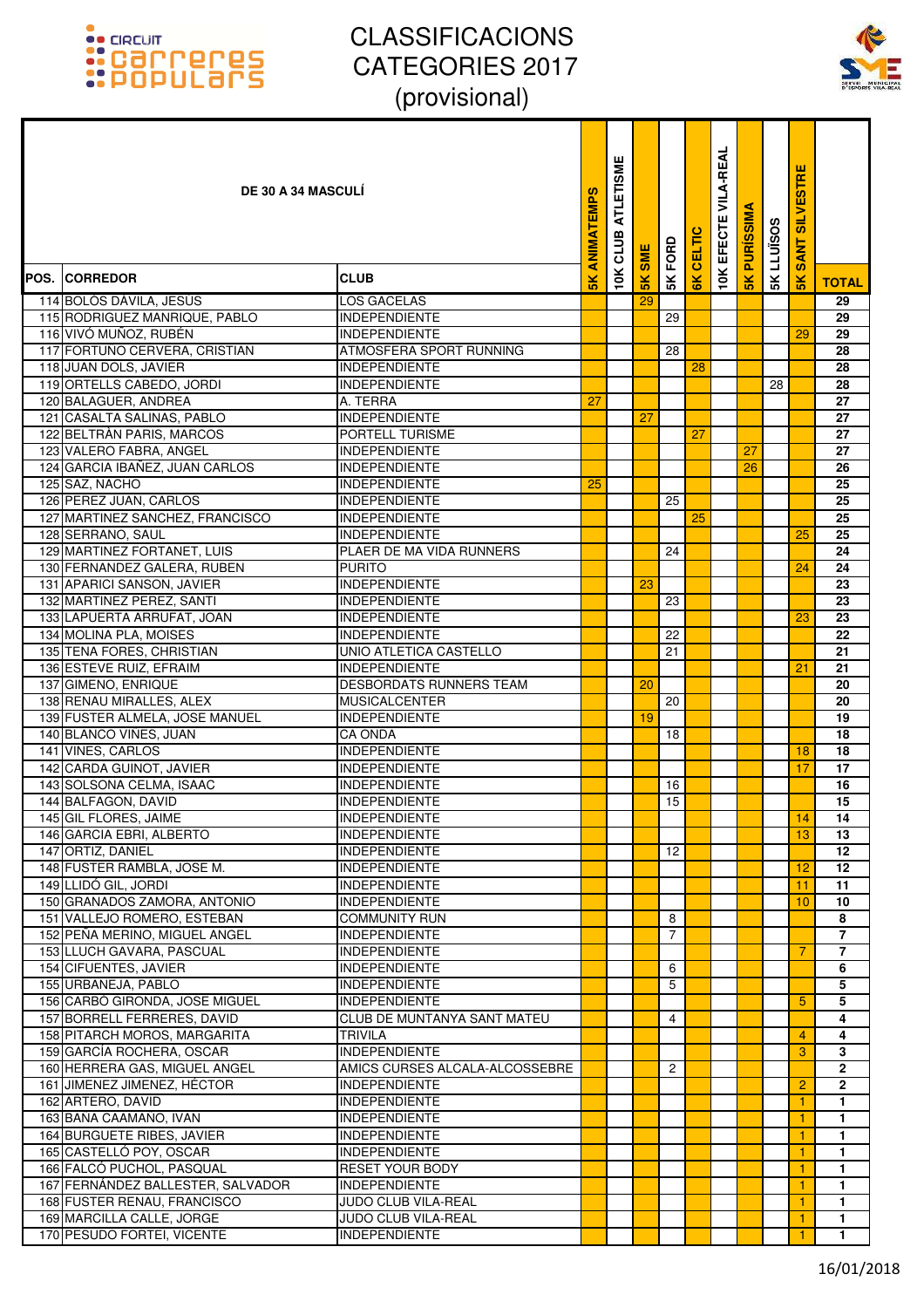



| <b>DE 30 A 34 MASCULÍ</b>         |                       | NIMATEMPS          | <b>TLETISME</b><br>⋖<br>CLUB | SME           | FORD | CELTIC         | -<br>⋖<br>ш<br>œ<br>æ<br>⋚<br>EFECTE | <b>PURISSIM</b> | <b>LLUISOS</b> | VESTRE<br>ಕ<br><b>SANT</b> |              |
|-----------------------------------|-----------------------|--------------------|------------------------------|---------------|------|----------------|--------------------------------------|-----------------|----------------|----------------------------|--------------|
| <b>IPOS. ICORREDOR</b>            | <b>CLUB</b>           | a<br>$\frac{1}{5}$ | 10K                          | $\frac{1}{2}$ | £K   | $\frac{8}{10}$ | 10K                                  | $\frac{8}{10}$  | 5К             | $\frac{1}{2}$              | <b>TOTAL</b> |
| 171 SORRIBLES SORRIBES, ALEJANDRO | <b>INDEPENDIENTE</b>  |                    |                              |               |      |                |                                      |                 |                |                            |              |
| 172 TELLOLS, VICENTE              | <b>IINDEPENDIENTE</b> |                    |                              |               |      |                |                                      |                 |                |                            |              |
| 173 VENTURA, TONI                 | <b>INDEPENDIENTE</b>  |                    |                              |               |      |                |                                      |                 |                |                            |              |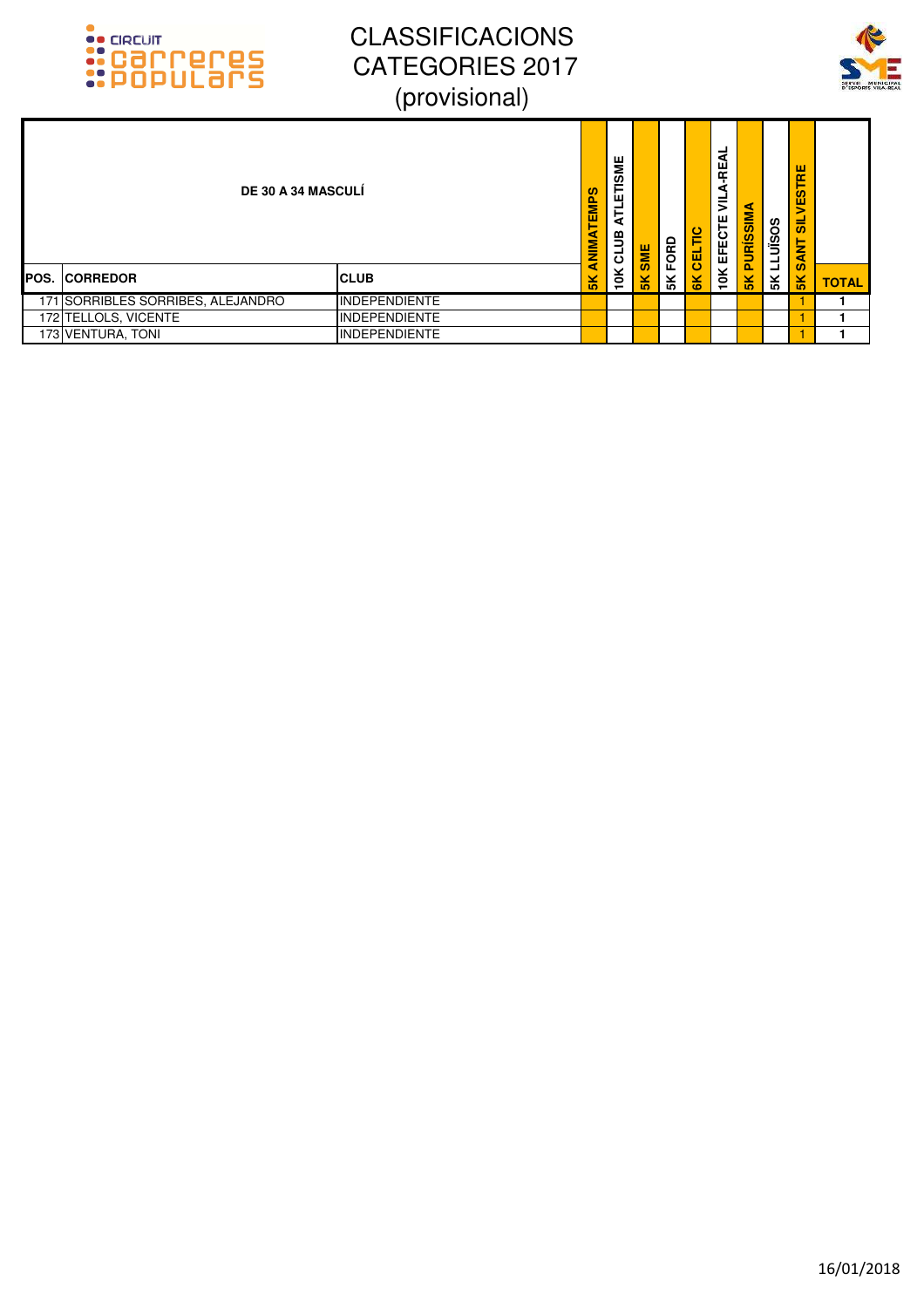

| DE 35 A 39 FEMENI                                      |                                              | ANIMATEMPS     | <b>ATLETISME</b><br>CLUB | <b>SME</b>    | 5K FORD | CELTIC        | EFECTE VILA-REAL | <b>PURISSIM</b> | <b>LLUÏSOS</b> | <b>SILVESTRE</b><br><b>SANT</b> |                       |
|--------------------------------------------------------|----------------------------------------------|----------------|--------------------------|---------------|---------|---------------|------------------|-----------------|----------------|---------------------------------|-----------------------|
| POS. ICORREDOR                                         | <b>CLUB</b>                                  | $\frac{8}{10}$ | 10K                      | $\frac{1}{2}$ |         | $\frac{1}{6}$ | 10K              | 5K              | $\frac{1}{2}$  | $\frac{1}{5}$                   | <b>TOTAL</b>          |
| 1 NAVARRO MACIAN, VANESSA                              | <b>INDEPENDIENTE</b>                         | 50             | 60                       | 45            | 40      | 45            | $\overline{60}$  | 60              | 45             | 45                              | 450                   |
| 2 SAEZ TORRES, VANESSA                                 | <b>CUCURBITA RUNNING</b>                     |                |                          | 50            | 42      | 60            | 75               | 75              | 50             | 50                              | 402                   |
| 3 SOJO DAVO, ISABEL                                    | <b>SME RUNNERS</b>                           | 38             | 37                       | 35            | 34      | 41            | 41               | 44              | 37             | 35                              | 342                   |
| 4 ALMELA LOPEZ, LORENA                                 | <b>INDEPENDIENTE</b>                         | 39             | 36                       |               | 33      | 40            | 42               | 45              | 36             | 34                              | 305                   |
| 5 MARTÍNEZ CEREZUELA, MARI CARMEN                      | <b>BETXI RUNNERS</b>                         | 60             |                          |               |         | 75            |                  |                 | 75             |                                 | 210                   |
| 6 GUIRADO CUENCA, AGUEDA<br>7 SANCHIS MEZQUITA, ANA    | <b>TRIVILA</b><br><b>INDEPENDIENTE</b>       | 43             | 44                       |               | 37      |               |                  | 50<br>39        | 43             | 38                              | 174<br>170            |
| 8 COSTA LOPEZ, ROSA                                    | <b>INDEPENDIENTE</b>                         | 42             | 42                       | 39            | 36      |               | 50               |                 |                |                                 | 159                   |
| 9 GÓMEZ CALDUCH, AMAYA                                 | <b>C.A RUNNING CASTELLO</b>                  | 75             |                          | 75            |         |               |                  |                 |                |                                 | 150                   |
| 10 MORATALLA MONTILLA, YOLANDA                         | <b>INDEPENDIENTE</b>                         | 41             | 42                       | 43            |         |               |                  |                 |                |                                 | 126                   |
| 11 SANCHEZ LOPEZ, BEATRIZ                              | <b>RUNNING MORO</b>                          |                | 75                       |               | 50      |               |                  |                 |                |                                 | 125                   |
| 12 AYET CAPELLA, ANA                                   | <b>INDEPENDIENTE</b>                         |                |                          |               |         |               |                  | 37              | 39             | 37                              | 113                   |
| 13 SALGADO MONTOYA, PAULA ANDREA                       | <b>INDEPENDIENTE</b>                         | 44             |                          |               |         |               |                  |                 |                | 44                              | 88                    |
| 14 CALZADA PERIS, ANA                                  | C.A. ONDA                                    |                | 43                       | 44            |         |               |                  |                 |                |                                 | 87                    |
| 15 CLARAMONTE LLOMBART, Mª JOSE                        | <b>BETXI RUNNERS</b>                         |                |                          |               | 41      |               |                  |                 | 41             |                                 | 82                    |
| 16 LOPEZ JAEN, SONIA                                   | <b>INDEPENDIENTE</b>                         | 40             |                          | 41            |         |               |                  |                 |                |                                 | 81                    |
| 17 RUBERT MATA, ANA                                    | <b>INDEPENDIENTE</b>                         |                |                          |               |         | 37            |                  | 43              |                |                                 | 80                    |
| 18 CLAUSELL ORTELLS, ANA                               | <b>INDEPENDIENTE</b>                         |                |                          |               |         | 39            |                  |                 | 40             |                                 | 79                    |
| 19 PERTEGAZ BENAJAS, MARIA                             | <b>INDEPENDIENTE</b>                         | 37             |                          | 38            |         |               |                  |                 |                |                                 | 75                    |
| 20 SIMAO VALE, SHEILA                                  | <b>INDEPENDIENTE</b>                         |                |                          |               | 75      |               |                  |                 |                |                                 | 75                    |
| 21 SOS MELIA, SILVIA<br>22 SEVILLA ROMERO, VANESSA     | <b>INDEPENDIENTE</b><br><b>INDEPENDIENTE</b> |                |                          | 37            | 35      |               |                  |                 |                | 75                              | 75<br>$\overline{72}$ |
| 23 PEREZ ARAMBUL, ESTHER                               | <b>INDEPENDIENTE</b>                         | 36             |                          |               | 32      |               |                  |                 |                |                                 | 68                    |
| 24 LLUCH ESCUDER, MARTA                                | CLUB TRIATLO PEÑISCOLA                       |                |                          |               | 60      |               |                  |                 |                |                                 | 60                    |
| 25 ROBLES PALLARES, DOLORES                            | C.A. ONDA                                    |                |                          | 60            |         |               |                  |                 |                |                                 | 60                    |
| 26 LOZANO HERNÁNDEZ, M ANGELES                         | <b>AMICS DEL CLOT</b>                        |                |                          |               |         |               |                  |                 | 60             |                                 | 60                    |
| 27 INTARIAS, EUGENIA                                   | <b>RESET YOUR BODY</b>                       |                |                          |               |         |               |                  |                 |                | 60                              | 60                    |
| 28 MAÑÁ BONFILL, MARTA                                 | UNIO ATLETICA CASTELLO                       |                | 50                       |               |         |               |                  |                 |                |                                 | 50                    |
| 29 ORELLANA POVEDA, VERONICA                           | <b>INDEPENDIENTE</b>                         |                |                          |               |         | 50            |                  |                 |                |                                 | 50                    |
| 30 PEIRO, MARIA AURORA                                 | A. TERRA                                     | 45             |                          |               |         |               |                  |                 |                |                                 | 45                    |
| 31 CERVERA MARTI, SANDRA                               | <b>CM VILAFAMES</b>                          |                |                          |               | 45      |               |                  |                 |                |                                 | 45                    |
| 32 PUERTAS BESCOS, GEMMA                               | <b>INDEPENDIENTE</b>                         |                | 45                       |               |         |               |                  |                 |                |                                 | 45                    |
| 33 BOCCASINI, NOELIA ROMINA                            | <b>INDEPENDIENTE</b>                         |                |                          |               |         |               | 45               |                 |                |                                 | 45                    |
| 34 RENAU HERRERO, ANA                                  | RUNNING MORO                                 |                |                          |               | 44      |               |                  |                 |                |                                 | 44                    |
| 35 SEBASTIA PALAU, ROSA<br>36 AVILA MARTINEZ, VERONICA | <b>INDEPENDIENTE</b><br><b>INDEPENDIENTE</b> |                |                          |               |         | 44            | 44               |                 |                |                                 | 44<br>44              |
| 37 PIN GODOS, MAITE                                    | <b>INDEPENDIENTE</b>                         |                |                          |               |         |               |                  |                 | 44             |                                 | 44                    |
| 38 TENA PUIG, ROSANA                                   | MOVILQUICK TEAM MORELLA                      |                |                          |               | 43      |               |                  |                 |                |                                 | 43                    |
| 39 RUIZ RUIZ, MARIA                                    | <b>INDEPENDIENTE</b>                         |                |                          |               |         | 43            |                  |                 |                |                                 | 43                    |
| 40 GASCH GALINDO, VANESA                               | <b>INDEPENDIENTE</b>                         |                |                          |               |         |               | 43               |                 |                |                                 | 43                    |
| 41 AGUT GOMEZ-CHAMORRO, JESUS                          | <b>INDEPENDIENTE</b>                         |                |                          |               |         |               |                  |                 |                | 43                              | 43                    |
| 42 ZUBIRIA FERRIOLS, EDURNE                            | <b>INDEPENDIENTE</b>                         |                |                          | 42            |         |               |                  |                 |                |                                 | 42                    |
| 43 GIMÉNEZ FLOS, YOLANDA                               | <b>INDEPENDIENTE</b>                         |                |                          |               |         | 42            |                  |                 |                |                                 | 42                    |
| 44 MARTÍNEZ ARENAS, SOL                                | <b>INDEPENDIENTE</b>                         |                |                          |               |         |               |                  | 42              |                |                                 | 42                    |
| 45 LOPEZ ONDOÑO, MONICA                                | <b>BETXI RUNNERS</b>                         |                |                          |               |         |               |                  |                 | 42             |                                 | 42                    |
| 46 RAONE, LAETITIA                                     | <b>INDEPENDIENTE</b>                         |                |                          |               |         |               |                  |                 |                | 42                              | 42                    |
| 47 MILITARU, GIORGIANA<br>48 VALLS ROMERO, EVA         | DC SPORT CLUB<br><b>INDEPENDIENTE</b>        |                |                          |               |         |               |                  | 41              |                | 41                              | 41<br>41              |
| 49 OPORTO ANTEZANA, ROSANIL GELEN                      | PIONEROS DE SUDAMERICA                       |                | 40                       |               |         |               |                  |                 |                |                                 | 40                    |
| 50 LLOBAT FLOR, TERESA                                 | <b>SMERUNNERS</b>                            |                |                          | 40            |         |               |                  |                 |                |                                 | 40                    |
| 51 SARRION TAMARIT, TATIANA                            | <b>INDEPENDIENTE</b>                         |                |                          |               |         |               |                  | 40              |                |                                 | 40                    |
| 52 GUAL, EVA                                           | <b>INDEPENDIENTE</b>                         |                |                          |               |         |               |                  |                 |                | 40                              | 40                    |
| 53 CARRETERO GARCIA, CONSO                             | <b>TRIVILA</b>                               |                |                          |               | 39      |               |                  |                 |                |                                 | 39                    |
| 54 MIRANDA LLERENA, VIRGINIA                           | <b>INDEPENDIENTE</b>                         |                | 39                       |               |         |               |                  |                 |                |                                 | 39                    |
| 55 MONTON ISERTE, MARIAM                               | <b>INDEPENDIENTE</b>                         |                |                          |               |         |               |                  |                 |                | 39                              | 39                    |
| 56 MONFORT COLOM, HELENA                               | TRIATLON EVASION CASTELLON                   |                |                          |               | 38      |               |                  |                 |                |                                 | 38                    |
| 57 JUAN RODRIGUEZ, ARIADNA                             | <b>ROOTS</b>                                 |                | 38                       |               |         |               |                  |                 |                |                                 | 38                    |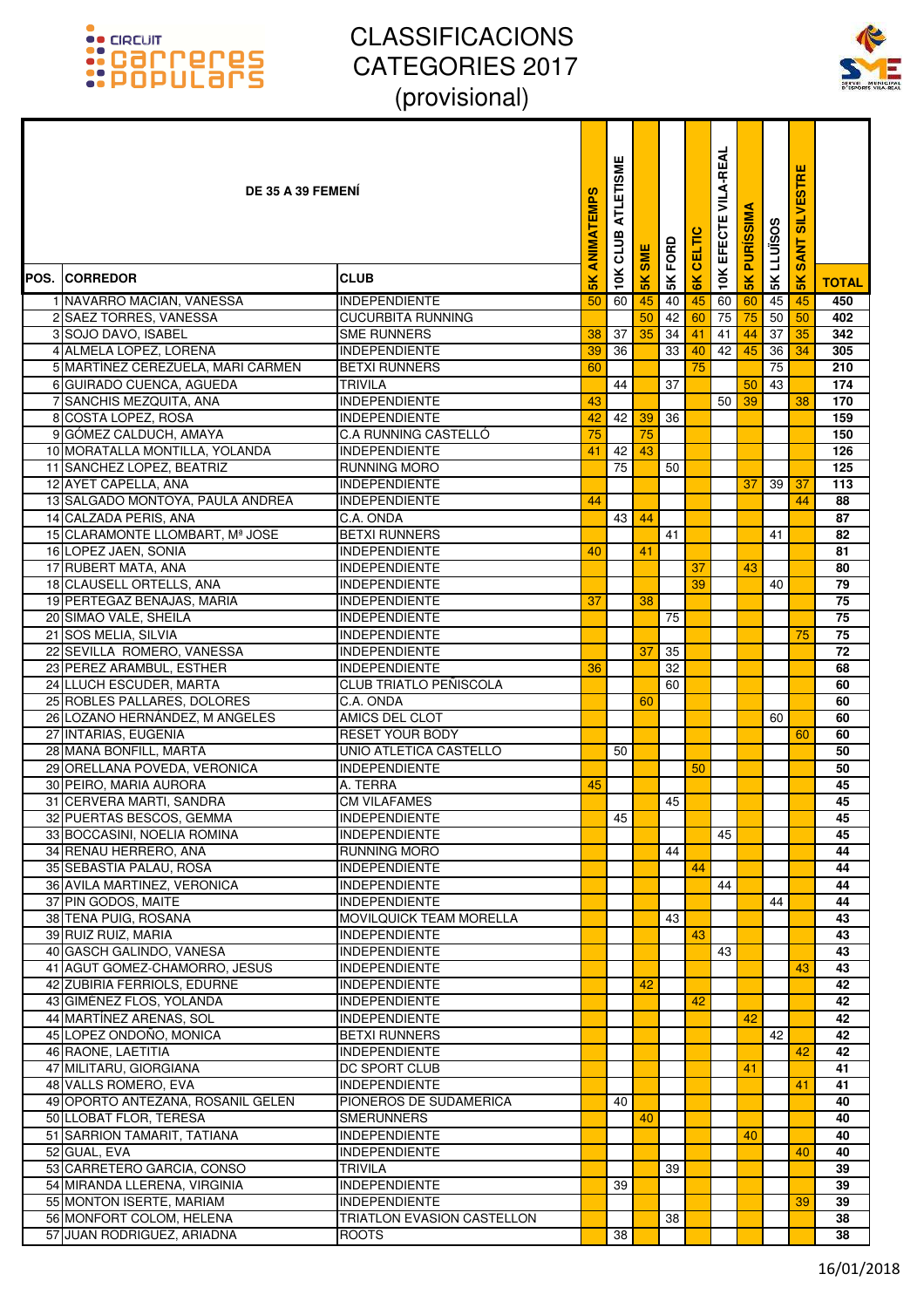### :: GRCUIT<br>:: Carroteres<br>:: Populars



| DE 35 A 39 FEMENI               |                          | <b>SK ANIMATEMPS</b> | <b>ATLETISME</b><br>CLUB | SME           | 5K FORD | <b>EK CELTIC</b> | <b>VILA-REAL</b><br><b>10K EFECTE</b> | <b>SK PURISSIMA</b> | <b>SK LLUISOS</b> | <b>SILVESTRE</b><br><b>SANT</b> |              |
|---------------------------------|--------------------------|----------------------|--------------------------|---------------|---------|------------------|---------------------------------------|---------------------|-------------------|---------------------------------|--------------|
| <b>POS. ICORREDOR</b>           | <b>CLUB</b>              |                      | 10K                      | $\frac{1}{5}$ |         |                  |                                       |                     |                   | $\frac{1}{10}$                  | <b>TOTAL</b> |
| 58 AUGUSTO MIRA, CATIA          | <b>XIBECA TRAIL</b>      |                      |                          |               |         | 38               |                                       |                     |                   |                                 | 38           |
| 59 RAMIRO SALVA, MARIA          | <b>INDEPENDIENTE</b>     |                      |                          |               |         |                  |                                       | 38                  |                   |                                 | 38           |
| 60 HIDALGO ORTEGA, Mª DEL MAR   | <b>INDEPENDIENTE</b>     |                      |                          |               |         |                  |                                       |                     | 38                |                                 | 38           |
| 61 SANCHEZ MORALES, PATRICIA    | <b>INDEPENDIENTE</b>     |                      |                          | 36            |         |                  |                                       |                     |                   |                                 | 36           |
| 62 VELASCO CAMISON, ORNELLA     | <b>INDEPENDIENTE</b>     |                      |                          |               |         | 36               |                                       |                     |                   |                                 | 36           |
| 63 ORELLANA, IRENE              | <b>INDEPENDIENTE</b>     |                      |                          |               |         |                  |                                       |                     |                   | 36                              | 36           |
| 64 RODRIGUEZ DE LLAGO, Mª JESUS | <b>INDEPENDIENTE</b>     | 35                   |                          |               |         |                  |                                       |                     |                   |                                 | 35           |
| 65 OLUCHA, ROSANA               | <b>INDEPENDIENTE</b>     |                      | 35                       |               |         |                  |                                       |                     |                   |                                 | 35           |
| 66 NEGRE CARRASCO, IRACHE       | <b>INDEPENDIENTE</b>     |                      |                          |               |         | 35               |                                       |                     |                   |                                 | 35           |
| 67 GUAL ROSELL, PATRICIA        | <b>INDEPENDIENTE</b>     |                      |                          |               |         |                  |                                       |                     | 35                |                                 | 35           |
| 68 CASALS CARRILLO, ANNA        | <b>INDEPENDIENTE</b>     |                      |                          | 34            |         |                  |                                       |                     |                   |                                 | 34           |
| 69 GRAGERA FRANGANILLO, FÁTIMA  | <b>INDEPENDIENTE</b>     |                      |                          |               |         | 34               |                                       |                     |                   |                                 | 34           |
| 70 MATEU GUILLAMON, IDELIA      | <b>KEMAOS</b>            |                      |                          |               |         |                  |                                       |                     | 34                |                                 | 34           |
| 71 CORTES MEJIAS, MARIA JOSE    | <b>BANCO SANTANDER</b>   |                      |                          | 33            |         |                  |                                       |                     |                   |                                 | 33           |
| 72 LLORENS LLOP, EVA            | <b>INDEPENDIENTE</b>     |                      |                          |               |         | 33               |                                       |                     |                   |                                 | 33           |
| 73 GARCIA MARTINEZ, EVA         | <b>INDEPENDIENTE</b>     |                      |                          |               |         |                  |                                       |                     | 33                |                                 | 33           |
| 74 BARBERÁ PONS, PATRICIA       | <b>INDEPENDIENTE</b>     |                      |                          |               |         |                  |                                       |                     |                   | 33                              | 33           |
| 75 SOTOMAYOR GARCÍA, BEA        | C.T ALQUERIES TRYTEAM    |                      |                          | 32            |         |                  |                                       |                     |                   |                                 | 32           |
| 76 FRANCH MONLLEO, SUSANA       | <b>INDEPENDIENTE</b>     |                      |                          |               |         | 32               |                                       |                     |                   |                                 | 32           |
| 77 PORTALÉS, DIANA              | <b>INDEPENDIENTE</b>     |                      |                          |               |         |                  |                                       |                     | 32                |                                 | 32           |
| 78 SAYAS CANO, REYES            | C. T. ANFIBIOS ALMASSORA |                      |                          |               |         |                  |                                       |                     |                   | 32                              | 32           |
| 79 VINUESA MIGUEL, ROCIO        | <b>INDEPENDIENTE</b>     |                      |                          |               | 31      |                  |                                       |                     |                   |                                 | 31           |
| 80 ALBALATE PERIS, NOELIA       | <b>INSEPENDIENTE</b>     |                      |                          | 31            |         |                  |                                       |                     |                   |                                 | 31           |
| 81 MEZQUITA BALAGUER, ANA       | <b>INDEPENDIENTE</b>     |                      |                          |               |         | 31               |                                       |                     |                   |                                 | 31           |
| 82 PRIETO BALLESTER, TRINI      | <b>INDEPENDIENTE</b>     |                      |                          |               |         |                  |                                       |                     | 31                |                                 | 31           |
| 83 BELLES VALLEJO, MAR          | <b>INDEPENDIENTE</b>     |                      |                          |               |         |                  |                                       |                     |                   | 31                              | 31           |
| 84 VIDAL CASTELLET, ISABEL      | <b>INDEPENDIENTE</b>     |                      |                          |               | 30      |                  |                                       |                     |                   |                                 | 30           |
| 85 SIDRO GUAITA, ANA            | <b>INDEPENDIENTE</b>     |                      |                          | 30            |         |                  |                                       |                     |                   |                                 | 30           |
| 86 ORENGA BENET, NOELIA         | <b>INDEPENDIENTE</b>     |                      |                          |               |         |                  |                                       |                     | 30                |                                 | 30           |
| 87 AMIGUET SAIZ, ELENA          | <b>INDEPENDIENTE</b>     |                      |                          |               |         |                  |                                       |                     |                   | 30                              | 30           |
| 88 CERISUELO TIRADO, HELENA     | <b>INDEPENDIENTE</b>     |                      |                          |               |         |                  |                                       |                     |                   | 29                              | 29           |
| 89 SERRANO LOPEZ, MAR           | TRILAVALL                |                      |                          |               |         |                  |                                       |                     |                   | 28                              | 28           |
| 90 TRILLES, ELI                 | <b>CASTELLON FSF</b>     |                      |                          |               |         |                  |                                       |                     |                   | 27                              | 27           |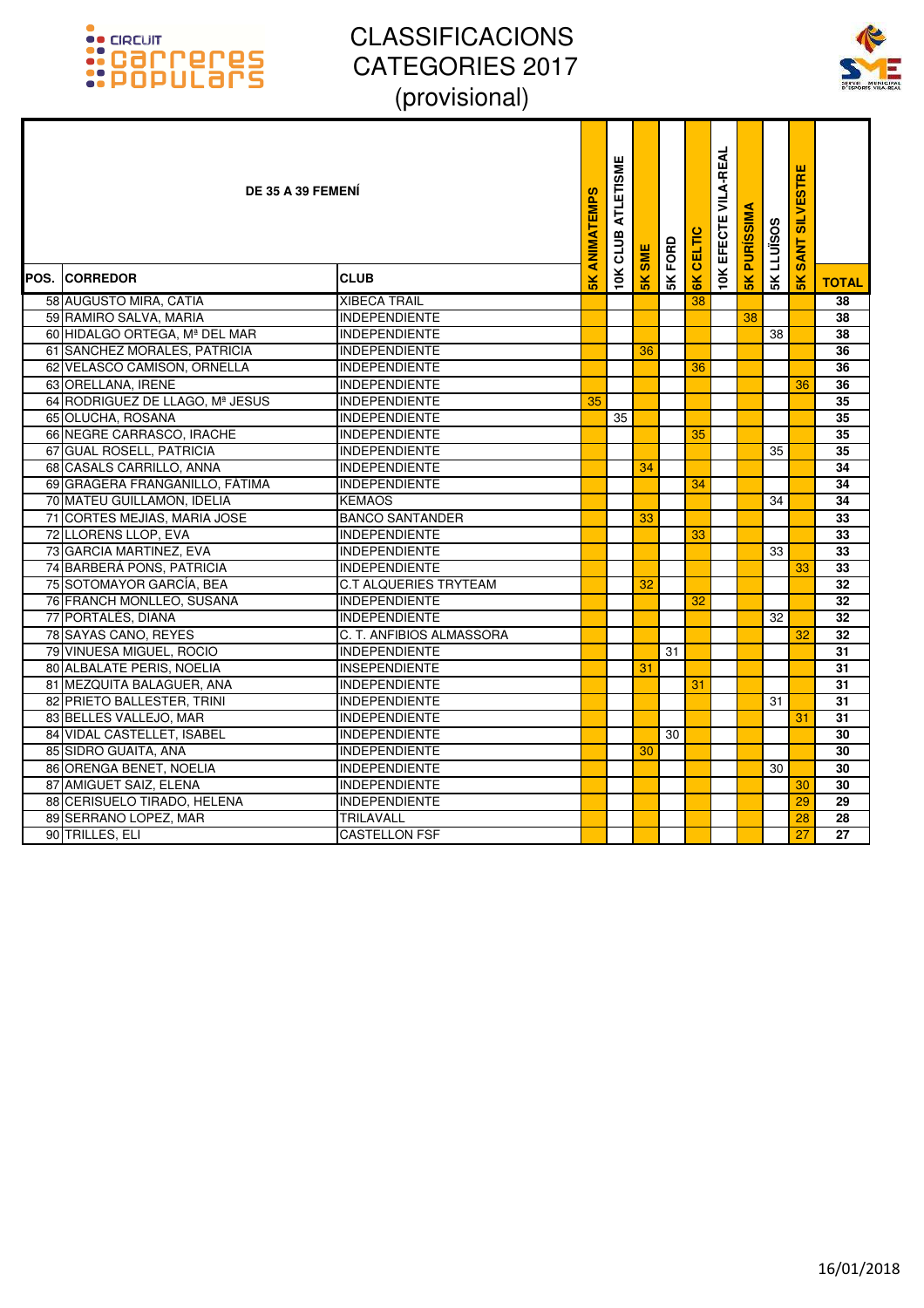

| <b>DE 35 A 39 MASCULI</b>                              |                                                  | ANIMATEMPS     | <b>ETISME</b><br><b>ATLI</b><br>≃<br>cLUI | <b>SME</b>    | <b>5K FORD</b> | CELTIC         | <b>VILA-REAL</b><br>EFECTE | <b>PURISSIM</b> | <b>LLUISOS</b> | STRE<br>щ<br><b>NTIS</b><br><b>SANT</b> |              |
|--------------------------------------------------------|--------------------------------------------------|----------------|-------------------------------------------|---------------|----------------|----------------|----------------------------|-----------------|----------------|-----------------------------------------|--------------|
| <b>POS. CORREDOR</b>                                   | <b>CLUB</b>                                      | $\frac{8}{10}$ | 10K                                       | $\frac{1}{5}$ |                | $\frac{8}{10}$ | 10K                        | $\frac{8}{10}$  | 5К             | š                                       | <b>TOTAL</b> |
| 1 GONZALEZ SALVADOR, OSCAR                             | <b>JARDINERIA HNOS CUADROS</b>                   | 75             |                                           | 75            | 60             | 75             | 75                         | 60              | 60             | 60                                      | 540          |
| 2 TEROL FERRI, EMILIO                                  | JARDINERIA HNOS.CUADROS                          | 44             | 43 I                                      | 44            | 42             | 60             | 45                         | 50              | 41             | 41                                      | 410          |
| 3 RUS LOPEZ, ANTONIO                                   | JARDINERIA HNOS CUADROS                          | 41             | 44                                        | 40            | 43             |                | 50                         | 45              | 43             | 40                                      | 346          |
| 4 CUADROS ORTIZ, PASCUAL VTE.                          | JARDINERIA HNOS CUADROS                          | 32             | 40                                        | 37            | 37             | 45             | 43                         | 43              | 33             | 29                                      | 339          |
| 5 VALERA BERZOSA, CARLOS                               | JARDINERIA HNOS CUADROS                          | 30             | 38                                        | 30            | 31             | 43             | 41                         | 40              | 35             | 24                                      | 312          |
| 6 BROCH PIQUER, PASCUAL                                | AMICS DEL TERMET                                 | 29             | 35                                        | 29            | 23             | 41             | 39                         | 23              | 28             |                                         | 248          |
| 7 MONTIEL MARTINEZ, JOSE CARLOS                        | <b>INDEPENDIENTE</b>                             | 25             |                                           | 24            |                | 36             | 40                         | 34              | 32             |                                         | 191          |
| 8 LOPEZ COLONQUES, JUAN                                | <b>TRIVILA</b>                                   | 33             |                                           |               | 33             | 44             |                            | 41              | 39             |                                         | 190          |
| 9 REYES MARTI, JOSE                                    | <b>GRAO RUNNERS</b>                              |                | 50 <sup>1</sup>                           | 45            | 44             |                |                            |                 | 50             |                                         | 189          |
| 10 HERRERO ALFONSO, VICENTE                            | C.A. ONDA                                        |                | 75                                        | 34            |                |                |                            |                 | 75             |                                         | 184          |
| 11 GARCÍA FERRIS, JESÚS                                | <b>INDEPENDIENTE</b>                             | 27             | 25                                        | 16            | 18             | 30             |                            | 28              | 20             | 19                                      | 183          |
| 12 AZAÑON SANCHEZ, LUIS                                | JARDINERIA HNOS.CUADROS                          |                | 60                                        | 38            |                | 33             |                            |                 |                | 45                                      | 176          |
| 13 BARRACHINA MONFORT, JOAQUÍN                         | JARDINERÍA HNOS. CUADROS                         |                |                                           |               |                |                | 44                         | 44              | 42             | 35                                      | 165          |
| 14 CARBO LERMA, DAVID                                  | <b>INDEPENDIENTE</b>                             | 24             |                                           | 18            | 10             | 31             |                            | 31              | 23             | 18                                      | 155          |
| 15 HERVAS JODAR, FRANCISCO JOSE                        | <b>INDEPENDIENTE</b>                             |                |                                           |               |                |                |                            | 75              |                | 75                                      | 150          |
| 16 BELDA GARCIA, JUANJO<br>17 RUBERT CARDA, RAFAEL     | <b>INDEPENDIENTE</b><br><b>INDEPENDIENTE</b>     |                |                                           | 32<br>30      |                | 42             | 38                         | 35              |                | 23                                      | 132<br>128   |
| 18 NAVARRO FONFRIA, PEDRO                              | <b>INDEPENDIENTE</b>                             | 28<br>19       | 32<br>13                                  | 13            | 6              | 29             | 33                         |                 | 15             |                                         | 128          |
| 19 HARO LOPEZ, PEDRO                                   | JARDINERIA HNOS CUADROS                          | 42             |                                           | 41            | 41             |                |                            |                 |                |                                         | 124          |
| 20 GIMENEZ BOVEA, IBAN                                 | JARDINERIA HNOS CUADROS                          | 34             |                                           | 39            |                | 50             |                            |                 |                |                                         | 123          |
| 21 IBNSALAM CHAT, ADIL                                 | <b>GAES RUNNING TEAM</b>                         | 60             |                                           | 50            |                |                |                            |                 |                |                                         | 110          |
| 22 NOVOA QUESADA, DAVID                                | <b>INDEPENDIENTE</b>                             | 31             |                                           |               |                |                | 42                         |                 | 34             |                                         | 107          |
| 23 SANCHEZ GARRIDO, RAFA                               | OUTDOOR PERSONAL TRAINER                         |                |                                           |               |                | 32             |                            | 27              | 21             | 14                                      | 94           |
| 24 ALTAVA SOLER, MANUEL                                | <b>INDEPENDIENTE</b>                             | 18             | 12                                        | 12            | 24             |                |                            |                 |                | 27                                      | 93           |
| 25 CASALTA FOLCH, AGUSTÍN                              | <b>DC SPORT CLUB</b>                             | 45             | 45                                        |               |                |                |                            |                 |                |                                         | 90           |
| 26 GRANELL RODRIGUEZ, DIEGO                            | FUENTES Y CALVENTE NATURA                        | 43             |                                           |               |                |                |                            |                 |                | 43                                      | 86           |
| 27 OCAÑA CALPE, ALEJANDRO                              | <b>TRIVILA</b>                                   |                |                                           |               |                |                |                            | 42              |                | 39                                      | 81           |
| 28 ALCON MEDINA, JUANJO                                | <b>C.M.SERRA ESPADA DE SUERAS</b>                | 39             |                                           |               | 39             |                |                            |                 |                |                                         | 78           |
| 29 PORTOLES BLASCO, IVAN                               | CA URBAN RUNNING CASTELLON                       |                |                                           |               | 75             |                |                            |                 |                |                                         | 75           |
| 30 RUBERT CANTAVELLA, MANUEL                           | <b>INDEPENDIENTE</b>                             |                |                                           |               |                |                | 36                         | 33              |                |                                         | 69           |
| 31 CABRERA CUBERO, BENJAMIN                            | TRICASIM                                         |                | 20                                        |               | 13             |                | 34                         |                 |                |                                         | 67           |
| 32 CABEDO RUIZ, SERGIO                                 | <b>INDEPENDIENTE</b>                             |                | 29                                        |               |                | 37             |                            |                 |                |                                         | 66           |
| 33 FORTUÑO AGULLEIRO, ISAAC                            | INDEPENDIENTE'                                   |                | 28                                        |               |                |                |                            |                 | 38             |                                         | 66           |
| 34 FERNANDO BALAGUER, PEPE                             | C.A. URBAN RUNNING                               |                |                                           | 35            | 29             |                |                            |                 |                |                                         | 64           |
| 35 GARCIA MALLENCO, CESAR                              | <b>MASUSTAS TEAM</b>                             |                |                                           | 60            |                |                |                            |                 |                |                                         | 60           |
| 36 FORNER MOLINER, VICTOR<br>37 BENAGES EDO, ARGIMIRO  | DUURS MICHAVILA CASTELLÓ<br><b>INDEPENDIENTE</b> |                |                                           |               |                | 15             | 60                         | 26              | 18             |                                         | 60<br>59     |
| 38 CALVO ARMENTA, ROBERTO                              | <b>CORRE O DERRAMA</b>                           | 26             |                                           |               |                |                |                            |                 | 31             |                                         | 57           |
| 39 CASTAÑO TARIN, DAVID                                | A 4 PELAT                                        |                |                                           | 27            | 27             |                |                            |                 |                |                                         | 54           |
| 40 MAS ALBIOL, JOSE                                    | SME RUNNERS VILA-REAL                            |                |                                           |               | 16             |                |                            | 37              |                |                                         | 53           |
| 41 TOMAS REINA, OSCAR                                  | <b>CLUB ESPORTIU VINAROS</b>                     |                |                                           |               | 50             |                |                            |                 |                |                                         | 50           |
| 42 PASCUAL VERA, JOSE RAMON                            | <b>SOLIVO TEAM</b>                               | 50             |                                           |               |                |                |                            |                 |                |                                         | 50           |
| 43 ARÉVALO CONTRERAS, MOISES                           | <b>TRIVILA</b>                                   |                |                                           |               |                |                | 37                         |                 |                | 13                                      | 50           |
| 44 AGUILERA VALENCIA, DAVID                            | <b>INDEPENDIENTE</b>                             |                |                                           |               |                |                |                            |                 |                | 50                                      | 50           |
| 45 IGLESIAS ALARCON, PEP                               | <b>CM VILAFAMES</b>                              |                |                                           |               | 28             |                |                            |                 |                | 21                                      | 49           |
| 46 MEDINA CIFRE, MIGUEL ÁNGEL                          | <b>INDEPENDIENTE</b>                             |                |                                           | 25            | 22             |                |                            |                 |                |                                         | 47           |
| 47 VILLAHERMOSA PUJOL, DAVID                           | <b>INDEPENDIENTE</b>                             | 22             | 19                                        |               | 5              |                |                            |                 |                |                                         | 46           |
| 48 SABORIT TORNER, SANTI                               | <b>CM VILAFAMES</b>                              |                |                                           |               | 45             |                |                            |                 |                |                                         | 45           |
| 49 PASCUAL MARMANEU, ALFONSO                           | C. D. FREE RUN                                   |                |                                           |               |                |                |                            |                 | 45             |                                         | 45           |
| 50 CÓZAR TORÁN, PEDRO                                  | <b>INDEPENDIENTE</b>                             |                |                                           | 7             |                |                |                            |                 | 37             |                                         | 44           |
| 51 RUIZ MARTINEZ, SERGIO                               | <b>MAMUTS MOUNTAIN</b>                           |                |                                           |               |                |                |                            |                 | 44             |                                         | 44           |
| 52 GRANELL PERIS, PAGRABLO                             | <b>TRIVILA</b>                                   |                |                                           |               |                |                |                            |                 |                | 44                                      | 44           |
| 53 VILAR GUERRERO, JUAN ANTONIO                        | ARTANA AMUNT I AVALL<br><b>INDEPENDIENTE</b>     |                | 42                                        | 43            |                |                |                            |                 |                |                                         | 43<br>42     |
| 54 MARTI GIMENO, VICTOR<br>55 MARTINEZ ADSUARA, VICENT | <b>CA NOULAS</b>                                 |                |                                           | 42            |                |                |                            |                 |                |                                         | 42           |
| 56 HERRERA GONZALEZ, DAVID                             | <b>INDEPENDIENTE</b>                             |                |                                           |               |                |                |                            |                 |                | 42                                      | 42           |
| 57 CAÑADA FABREGAT, JORDI                              | <b>C.E.M SALTARRIBES</b>                         |                | 41                                        |               |                |                |                            |                 |                |                                         | 41           |
|                                                        |                                                  |                |                                           |               |                |                |                            |                 |                |                                         |              |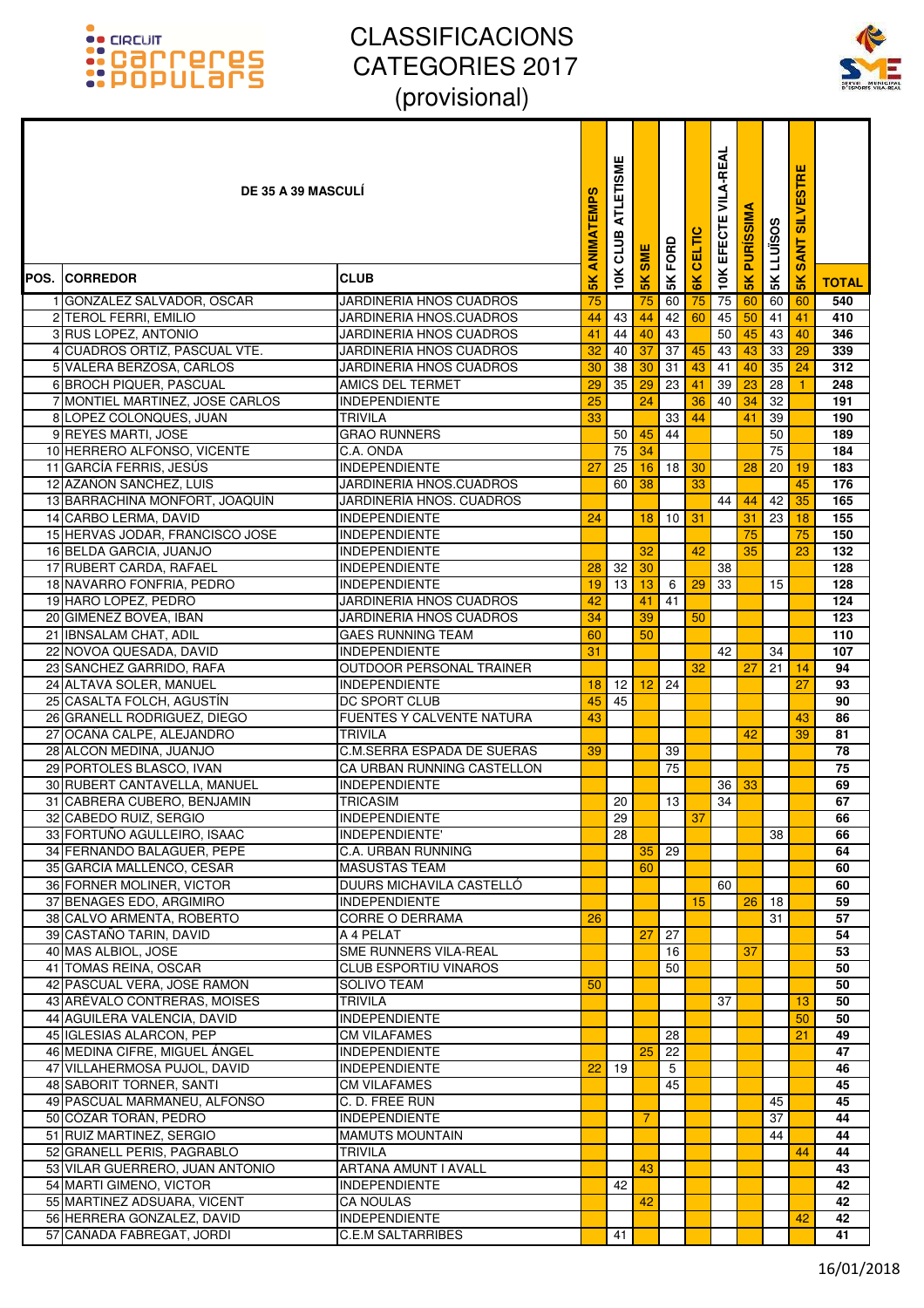

| <b>DE 35 A 39 MASCULI</b>                          |                                                   | ANIMATEMPS     | <b>ATLETISME</b><br>CLUB | <b>SME</b> | 5K FORD      | CELTIC | <b>VILA-REAL</b><br>EFECTE | <b>PURISSIMA</b> | <b>LLUÏSOS</b> | <b>SILVESTRE</b><br><b>SANT</b> |              |
|----------------------------------------------------|---------------------------------------------------|----------------|--------------------------|------------|--------------|--------|----------------------------|------------------|----------------|---------------------------------|--------------|
| <b>POS. CORREDOR</b>                               | <b>CLUB</b>                                       | $\frac{8}{10}$ | 10K                      | 5K         |              |        | 10K                        | $\frac{1}{5}$    | 5K             | $\frac{1}{5}$                   | <b>TOTAL</b> |
| 58 MANZANET MONFORT, PABLO                         | <b>TRIVILA</b>                                    |                |                          |            | 40           |        |                            |                  |                |                                 | 40           |
| 59 CALATAYUD FRANCES, RUBEN                        | REDOLAT TEAM                                      | 40             |                          |            |              |        |                            |                  |                |                                 | 40           |
| 60 HARO FERNANDEZ, PACO                            | <b>INDEPENDIENTE</b>                              |                |                          |            |              | 40     |                            |                  |                |                                 | 40           |
| 61 GALÍ DOMINGO, GONZALO                           | <b>DEYOKA</b>                                     |                |                          |            |              |        |                            |                  | 40             |                                 | 40           |
| 62 FUSTER ORTELLS, RICHARD                         | <b>INDEPENDIENTE</b>                              |                |                          |            |              | 39     |                            |                  |                |                                 | 40           |
| 63 MUÑOZ PÉREZ, IVÁN                               | <b>INDEPENDIENTE</b>                              | 38             |                          |            | $\mathbf{1}$ |        |                            |                  |                |                                 | 39           |
| 64 VICENT FERRANDIS, VICTOR                        | <b>INDEPENDIENTE</b>                              |                | 39                       |            |              |        |                            |                  |                |                                 | 39           |
| 65 BULLON BALLESTER, AGUSTÍN                       | <b>INDEPENDIENTE</b>                              |                |                          |            |              |        |                            | 39               |                |                                 | 39           |
| 66 CORBALAN TENA, JAVIER<br>67 DOÑATE PEREZ, NACHO | <b>RIBALTA RUNNERS</b><br><b>BTT L'ESTRAPERLO</b> |                |                          |            | 38           | 38     |                            |                  |                |                                 | 38<br>38     |
| 68 BROCH BALLESTER, CARLOS                         | <b>INDEPENDIENTE</b>                              |                |                          |            |              |        | 38                         |                  |                |                                 | 38           |
| 69 REQUENA JUÁREZ, JOSÉ                            | AMICS DEL TERMET                                  |                |                          |            |              |        |                            | 38               |                |                                 | 38           |
| 70 PALOMARES DENIA, FRANCISCO                      | <b>INDEPENDIENTE</b>                              |                |                          |            | 11           |        |                            |                  | 17             | 10                              | 38           |
| 71 LUCAS LLEONART, RUBEN                           | DELTA VALENCIA                                    |                |                          |            |              |        |                            |                  |                | 38                              | 38           |
| 72 MENERO CALPE, ESTEBAN                           | <b>TRIVILA</b>                                    | 37             |                          |            |              |        |                            |                  |                |                                 | 37           |
| 73 MARCO CASANOVA, ADOLFO                          | <b>INDEPENDIENTE</b>                              |                | 37                       |            |              |        |                            |                  |                |                                 | 37           |
| 74 JORGE, PEDRO                                    | <b>INDEPENDIENTE</b>                              |                |                          |            |              |        |                            |                  |                | 37                              | 37           |
| 75 TERREN MARTOS, DAVID                            | <b>INDEPENDIENTE</b>                              |                |                          |            | 36           |        |                            |                  |                |                                 | 36           |
| 76 ANDRES PACHECO, FERNANDO                        | CA LA VALL D'UIXO                                 | 36             |                          |            |              |        |                            |                  |                |                                 | 36           |
| 77 RUBERT MASIÁ, JAVIER                            | UNIO ATLETICA CASTELLO                            |                | 36                       |            |              |        |                            |                  |                |                                 | 36           |
| 78 BALLESTER VILAR, CRISTIAN                       | ARTANA AMUNT I AVALL                              |                |                          | 36         |              |        |                            |                  |                |                                 | 36           |
| 79 GARCIA GARCIA, JUAN.A                           | <b>CROSSFIT BLACK TOWER</b>                       |                |                          |            |              |        |                            | 36               |                |                                 | 36           |
| 80 GONZALEZ FONT, TONI                             | <b>INDEPENDIENTE</b>                              |                |                          | 9          |              |        |                            |                  | 27             |                                 | 36           |
| 81 DARAS FERRANDO, AGUSTIN                         | <b>INDEPENDIENTE</b>                              |                |                          |            |              |        |                            |                  | 36             |                                 | 36           |
| 82 ALMELA LOPEZ, JUANMA                            | <b>INDEPENDIENTE</b>                              | 16             | 14                       |            | 4            |        |                            |                  |                | $\overline{2}$                  | 36           |
| 83 RICO HERRERO, JUAN                              | ARTANA AMUNT I AVALL                              |                |                          |            |              |        |                            |                  |                | 36                              | 36           |
| 84 SERRANO MATA, PEDRO JESUS                       | <b>GEALDAMA CONSTRUCCIONES</b>                    |                |                          |            | 35           |        |                            |                  |                |                                 | 35           |
| 85 NACHER ALVARO, ANTONI                           | <b>INDEPENDIENTE</b>                              | 20             | 15                       |            |              |        |                            |                  |                |                                 | 35           |
| 86 FORNES RENAU, RAUL<br>87 AMPOSTA BROCH, JESUS   | URBAN RUNNING<br><b>INDEPENDIENTE</b>             | 35             |                          |            |              | 35     |                            |                  |                |                                 | 35<br>35     |
| 88 GINER MONTAÑEZ, ROBERTO CARLOS                  | CLUB MUNTANYA SANT MATEU                          |                |                          |            |              |        | 35                         |                  |                |                                 | 35           |
| 89 CORCHERO MARIN, MANUEL                          | <b>XESPA.COM</b>                                  |                |                          |            |              | 11     |                            | 24               |                |                                 | 35           |
| 90 GONZALEZ SALVADOR, DAVID                        | JARDINERIA HNOS CUADROS                           |                |                          |            | 34           |        |                            |                  |                |                                 | 34           |
| 91 CEBA FLOR. JUAN PEDRO                           | <b>INDEPENDIENTE</b>                              |                |                          | 19         | 15           |        |                            |                  |                |                                 | 34           |
| 92 ABELLO GIL, PABLO                               | <b>TRIVILA</b>                                    |                | 34                       |            |              |        |                            |                  |                |                                 | 34           |
| 93 SOGUES SAMPEDRO, RAFA                           | <b>INDEPENDIENTE</b>                              |                |                          |            |              | 34     |                            |                  |                |                                 | 34           |
| 94 GONZALEZ GARCIA, IVAN                           | <b>INDEPENDIENTE</b>                              |                |                          |            |              |        |                            |                  |                | 34                              | 34           |
| 95 DOMINGO GUILLEN, CARLOS                         | <b>U.A.C.</b>                                     |                | 33                       |            |              |        |                            |                  |                |                                 | 33           |
| 96 FERNANDEZ ASENSIO, JAVIER                       | <b>INDEPENDIENTE</b>                              |                |                          | 33         |              |        |                            |                  |                |                                 | 33           |
| 97 CASPE TEROL, XIMO                               | <b>CLUB TRIATLON PEÑISCOLA</b>                    |                |                          |            |              |        |                            |                  |                | 33                              | 33           |
| 98 ROYO PICAZO, DANIEL                             | CORRE I CANYA                                     |                |                          |            | 32           |        |                            |                  |                |                                 | 32           |
| 99 LORCA RUBIO, SERGIO                             | <b>INDEPENDIENTE</b>                              |                |                          |            |              |        | 32                         |                  |                |                                 | 32           |
| 100 FANDOS RENAU, ALEJANDRO                        | <b>INDEPENDIENTE</b>                              |                |                          |            |              |        |                            | 32               |                |                                 | 32           |
| 101 ABAD VILLAR, VICENT                            | <b>BCS TRAIL D'UIXO</b>                           |                |                          | 26         |              |        |                            |                  |                | 6                               | 32           |
| 102 GARGALLO BADENAS, JAVIER                       | <b>CLUB 3PW ALMAZORA</b>                          |                |                          |            |              |        |                            |                  |                | 32                              | 32           |
| 103 NAVARRO, JORGE<br>104 PEREZ CAMPOY, RAMON      | <b>INDEPENDIENTE</b><br><b>CUCURBITA RUNNING</b>  |                | 31                       |            |              |        |                            |                  |                |                                 | 31<br>31     |
| 105 ONDOÑO GUERRA, JUAN PEDRO                      | <b>INDEPENDIENTE</b>                              |                |                          | 31<br>8    | $\mathbf{1}$ | 22     |                            |                  |                |                                 | 31           |
| 106 LARA RUBIO, PEDRO VICTOR                       | <b>INDEPENDIENTE</b>                              |                |                          |            |              |        | 31                         |                  |                |                                 | 31           |
| 107 GARCIA PUCHOL, JUANJO                          | <b>CM VILAFAMES</b>                               |                |                          |            |              |        |                            |                  |                | 31                              | 31           |
| 108 LOPEZ PEÑARROJA, ANTONIO                       | <b>INDEPENDIENTE</b>                              |                |                          |            | 30           |        |                            |                  |                |                                 | 30           |
| 109 GAMIR CONILL, TOMAS                            | <b>ASPANIJER</b>                                  |                | 30                       |            |              |        |                            |                  |                |                                 | 30           |
| 110 RAMOS JORQUES, LUIS MIGUEL                     | <b>INDEPENDIENTE</b>                              |                |                          |            |              |        | 30                         |                  |                |                                 | 30           |
| 111 SANCHEZ GORRIZ, ADRIAN                         | <b>INDEPENDIENTE</b>                              |                |                          |            |              |        |                            | 30               |                |                                 | 30           |
| 112 GRAU RODRIGUEZ, ELADI                          | <b>XIBECA TRAIL</b>                               |                |                          |            |              |        |                            |                  | 30             |                                 | 30           |
| 113 BELTRAN IBANEZ, RAFAEL                         | <b>INDEPENDIENTE</b>                              |                |                          |            |              |        |                            |                  |                | 30                              | 30           |
| 114 GARGALLO PALLARES, PAU                         | <b>INDEPENDIENTE</b>                              |                |                          |            |              |        |                            | 29               |                |                                 | 29           |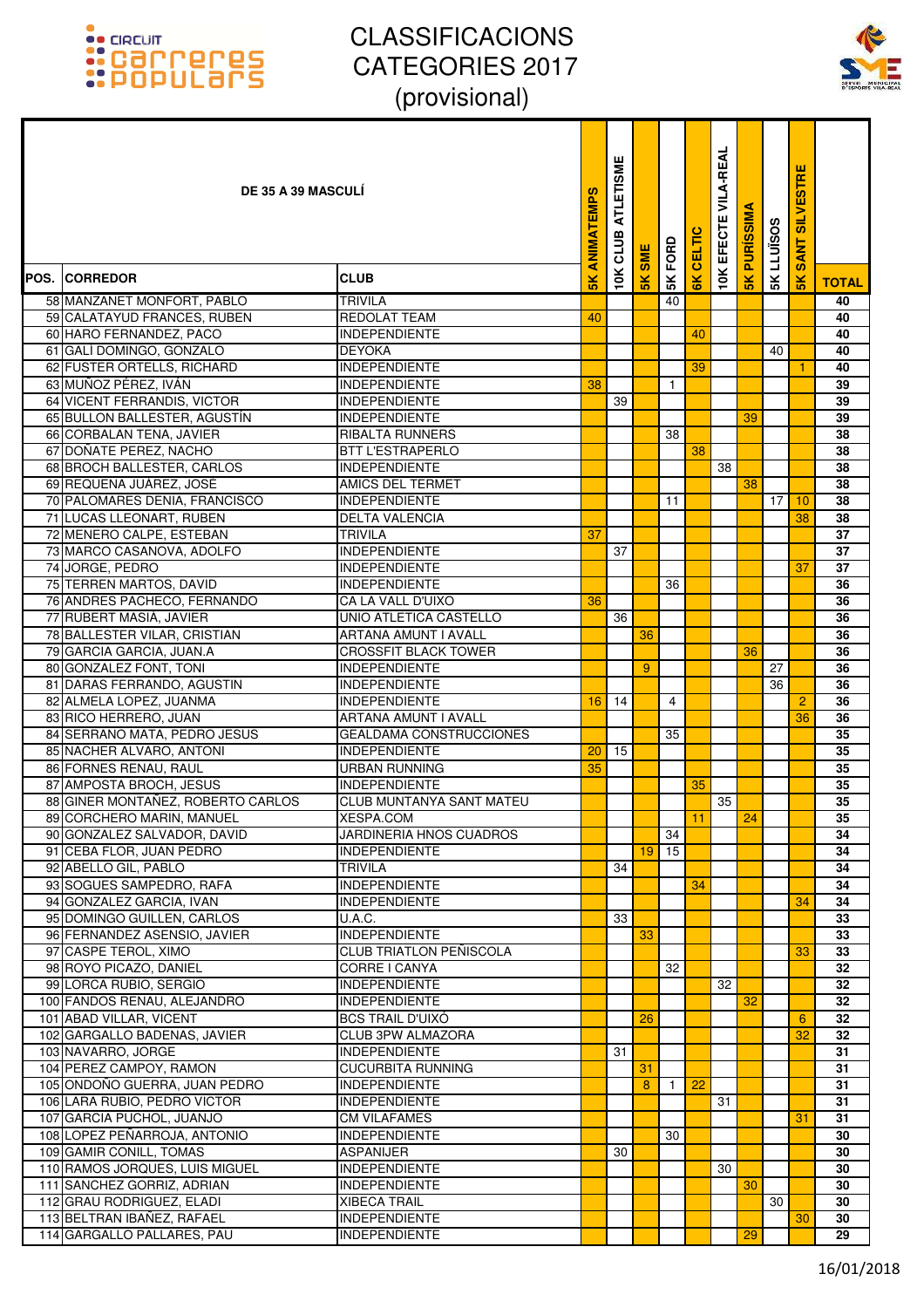

| <b>DE 35 A 39 MASCULI</b>                                  |                                              | ANIMATEMPS     | <b>ATLETISME</b><br>CLUB | <b>SME</b>    | 5K FORD        | CELTIC | EFECTE VILA-REAL | <b>PURISSIMA</b> | <b>5K LLUISOS</b> | <b>SILVESTRE</b><br><b>SANT</b> |              |
|------------------------------------------------------------|----------------------------------------------|----------------|--------------------------|---------------|----------------|--------|------------------|------------------|-------------------|---------------------------------|--------------|
| <b>POS. ICORREDOR</b>                                      | <b>CLUB</b>                                  | $\frac{8}{10}$ | 10K                      | $\frac{1}{5}$ |                | 6K     | 10K              | $\frac{1}{5}$    |                   | $\frac{1}{5}$                   | <b>TOTAL</b> |
| 115 MOLES GUMBAU, IVAN                                     | <b>INDEPENDIENTE</b>                         |                |                          |               |                |        |                  |                  | 29                |                                 | 29           |
| 116 ARNAU SANJULIAN, JOSE MANUEL                           | A 4 PELAT                                    |                |                          | 28            |                |        |                  |                  |                   |                                 | 28           |
| 117 LOZANO SÁNCHEZ, JOSE ANTONIO                           | <b>INDEPENDIENTE</b>                         |                |                          |               |                | 28     |                  |                  |                   |                                 | 28           |
| 118 JARQUE VILAR, MANUEL                                   | <b>INDEPENDIENTE</b>                         |                |                          |               |                |        |                  |                  |                   | 28                              | 28           |
| 119 GARCIA UBEDA, JOSE MARIA                               | <b>INDEPENDENT</b>                           |                | 27                       |               |                |        |                  |                  |                   |                                 | 27           |
| 120 JIMENEZ GARCIA, MANU                                   | <b>INDEPENDIENTE</b>                         |                |                          |               |                | 27     |                  |                  |                   |                                 | 27           |
| 121 PIQUER MONTOLIU, CARLOS                                | <b>CMSERRA ESPADA DE SUERAS</b>              |                |                          |               | 26             |        |                  |                  |                   |                                 | 26           |
| 122 GONZALEZ JIMENEZ, IGNACIO                              | AMICS DEL CLOT                               |                | 26                       |               |                |        |                  |                  |                   |                                 | 26           |
| 123 LOPEZ OSSORIO, MANUEL                                  | <b>CORREMON TRAIL</b>                        |                |                          |               |                | 26     |                  |                  |                   |                                 | 26           |
| 124 FLORES CASTILLO, CRISTOFER                             | <b>INDEPENDIENTE</b>                         |                |                          | 11            | $\mathbf{1}$   |        |                  |                  | 14                |                                 | 26           |
| 125 MIRO TORRES, JORDI<br>126 TIRADO GIMENO, XAVIER        | <b>INDEPENDIENTE</b><br><b>INDEPENDIENTE</b> |                |                          |               |                |        |                  |                  | 26<br>9           | 17                              | 26<br>26     |
| 127 MARCO SORIANO, JOSE                                    | XIBECATRAIL                                  |                |                          |               |                |        |                  |                  |                   | 26                              | 26           |
| 128 MORRO CRUZ, ANDRES                                     | <b>INDEPENDIENTE</b>                         |                |                          |               | 25             |        |                  |                  |                   |                                 | 25           |
| 129 SIERRA DELGADO, JONATHAN                               | <b>INDEPENDIENTE</b>                         |                |                          |               |                | 25     |                  |                  |                   |                                 | 25           |
| 130 BELLMUNT BESER, CESAR                                  | DC SPORT CLUB                                |                |                          |               |                |        |                  | 25               |                   |                                 | 25           |
| 131 MORENO SERRA, ADRIAN                                   | <b>INDEPENDIENTE</b>                         |                |                          |               |                |        |                  |                  | 25                |                                 | 25           |
| 132 MALLOL SORIANO, ENRIQUE                                | <b>INDEPENDIENTE</b>                         |                |                          |               |                |        |                  |                  |                   | 25                              | 25           |
| 133 CABEDO JUAN, JOSE PASCUAL                              | <b>INDEPENDIENTE</b>                         |                | 24                       |               |                |        |                  |                  |                   |                                 | 24           |
| 134 MARTÍNEZ JARA, FRANCISCO                               | <b>INDEPENDIENTE</b>                         |                |                          |               |                | 24     |                  |                  |                   |                                 | 24           |
| 135 TOMÁS HUESO, ALEX                                      | TANDEM MAGAZINE                              |                |                          |               |                |        |                  |                  | 24                |                                 | 24           |
| 136 JUAN BROCH, PACO                                       | A REBUFO                                     |                | 23                       |               |                |        |                  |                  |                   |                                 | 23           |
| 137 CIFRE SOSPEDRA, JOSE ANGEL                             | <b>INDEPENDIENTE</b>                         | 23             |                          |               |                |        |                  |                  |                   |                                 | 23           |
| 138 DURÁN MARTÍNEZ, ABEL                                   | <b>INDEPENDIENTE</b>                         |                |                          | 23            |                |        |                  |                  |                   |                                 | 23           |
| 139 ALCÁCER DOLS, RUBÉN                                    | <b>INDEPENDIENTE</b>                         |                |                          |               |                | 23     |                  |                  |                   |                                 | 23           |
| 140 MIRO JUAN, DAVID                                       | <b>INDEPENDIENTE</b>                         |                | 22                       |               |                |        |                  |                  |                   |                                 | 22           |
| 141 SOTO NEBOT, JAVIER                                     | <b>INDEPENDIENTE</b>                         |                |                          | 22            |                |        |                  |                  |                   |                                 | 22           |
| 142 RUIZ RUIZ, ANGEL                                       | <b>INDEPENDIENTE</b>                         |                |                          |               |                |        |                  | 22               |                   |                                 | 22           |
| 143 ROOZENBURG, RIK                                        | <b>INDEPENDIENTE</b>                         |                |                          |               |                |        |                  |                  | 22                |                                 | 22           |
| 144 MURILLO NAVARRO, MIGUEL ANGEL                          | TRILAVALL                                    |                |                          |               |                |        |                  |                  |                   | $\overline{22}$                 | 22           |
| 145 ESTEVE GASPAR, DAVID                                   | VERMINS ON THE RUN                           |                |                          |               | 21             |        |                  |                  |                   |                                 | 21<br>21     |
| 146 BAILON GARCIA, JORGE<br>147 CABEDO CUBERTORER, GUILLEM | <b>INDEPENDIENTE</b><br><b>INDEPENDIENTE</b> | 21             | 21                       |               |                |        |                  |                  |                   |                                 | 21           |
| 148 FÉLIX ESBRÍ, AGUSTÍN                                   | <b>INDEPENDIENTE</b>                         |                |                          | 21            |                |        |                  |                  |                   |                                 | 21           |
| 149 GONZALEZ MENDOZA, DANIEL                               | <b>INDEPENDIENTE</b>                         |                |                          |               |                | 21     |                  |                  |                   |                                 | 21           |
| 150 GOMEZ TORRES, DAVID                                    | IMPALA RUNNING                               |                |                          |               | 20             |        |                  |                  |                   |                                 | 20           |
| 151 CATALÁN SERRA, ALBERTO                                 | <b>INDEPENDIENTE</b>                         |                |                          | 20            |                |        |                  |                  |                   |                                 | 20           |
| 152 ASENSI GARCIA, MIGUEL ANGEL                            | <b>INDEPENDIENTE</b>                         |                |                          |               |                | 20     |                  |                  |                   |                                 | 20           |
| 153 DIAGO, MANUEL                                          | <b>BCS TRAIL D'UIXO</b>                      |                |                          |               |                |        |                  |                  |                   | 20                              | 20           |
| 154 DELGADO ARROYO, DAVID                                  | RUN ADDICTION CASTELLON                      |                |                          |               | 19             |        |                  |                  |                   |                                 | 19           |
| 155 SANCHEZ CLEMENTE, IÑIGO                                | <b>INDEPENDIENTE</b>                         |                |                          |               |                | 19     |                  |                  |                   |                                 | 19           |
| 156 MARTIN FERNÁNDEZ, SIU                                  | <b>INDEPENDIENTE</b>                         |                |                          |               |                |        |                  |                  | 19                |                                 | 19           |
| 157 POYATOS MARQUES, SERGIO                                | <b>INDEPENDENT</b>                           |                | 18                       |               |                |        |                  |                  |                   |                                 | 18           |
| 158 FERNANDEZ, EDUARDO                                     | <b>INDEPENDIENTE</b>                         |                |                          |               |                | 18     |                  |                  |                   |                                 | 18           |
| 159 TEBAR RODRIGUEZ, FRANCHO                               | <b>INDEPENDIENTE</b>                         |                |                          |               | 17             |        |                  |                  |                   |                                 | 17           |
| 160 MORENO DIAZ, DAVID                                     | POLSSEGUEROS                                 |                | 17                       |               |                |        |                  |                  |                   |                                 | 17           |
| 161 SANCHEZ HERVAS, MIGUEL ANGEL                           | TRIVILA TRAI                                 | 17             |                          |               |                |        |                  |                  |                   |                                 | 17           |
| 162 MARTINEZ ARTERO, DIEGO                                 | <b>INDEPENDIENTE</b>                         |                |                          | 17            |                |        |                  |                  |                   |                                 | 17           |
| 163 VALLEJO GAGO, CARLOS                                   | <b>INDEPENDIENTE</b>                         |                |                          |               |                | 17     |                  |                  |                   |                                 | 17           |
| 164 MARTINEZ LORA, SERGIO                                  | CORRE I CANYA                                |                |                          | 14            | $\overline{c}$ |        |                  |                  |                   |                                 | 16           |
| 165 DIAGO ROS, LUIS                                        | <b>INDEPENDIENTE</b>                         |                | 16                       |               |                |        |                  |                  |                   |                                 | 16           |
| 166 MENDOZA CALVO, JUANJO<br>167 ESCRIG VARA, DAVID        | <b>INDEPENDIENTE</b>                         |                |                          |               |                | 16     |                  |                  |                   |                                 | 16<br>16     |
| 168 LLORENS BARREDA, CARLOS                                | <b>INDEPENDIENTE</b><br><b>INDEPENDIENTE</b> |                |                          |               |                |        |                  |                  | 16                | 16                              | 16           |
| 169 GONZALEZ FONT, JOSE ANTONIO                            | <b>INDEPENDIENTE</b>                         | 15             |                          |               |                |        |                  |                  |                   |                                 | 15           |
| 170 GÓMEZ PARÍS, JUAN MANUEL                               | LOS GACELAS                                  |                |                          | 15            |                |        |                  |                  |                   |                                 | 15           |
| 171 VILANOVA GIL, JAIME                                    | <b>INDEPENDIENTE</b>                         |                |                          |               |                |        |                  |                  |                   | 15                              | 15           |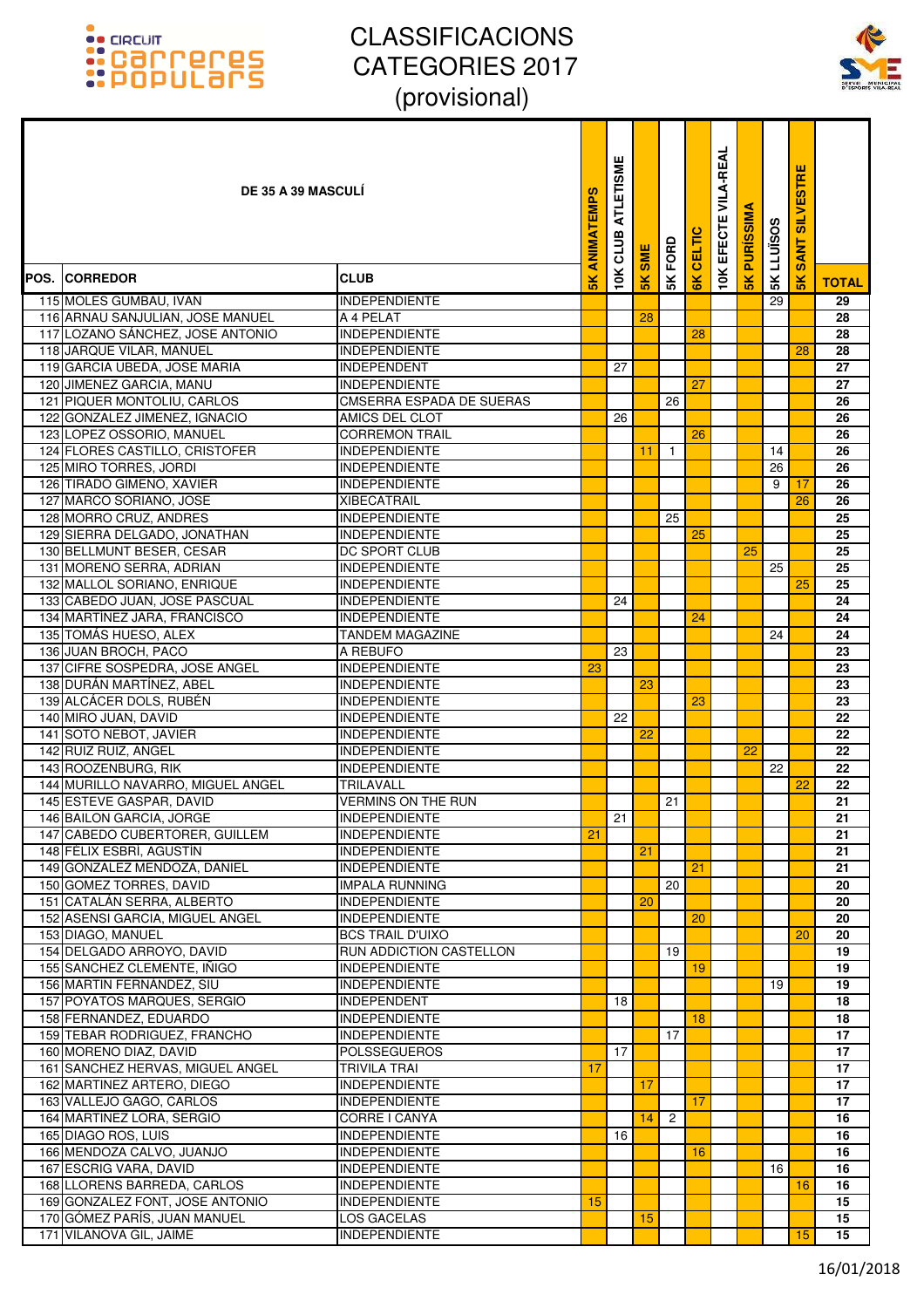

| <b>DE 35 A 39 MASCULI</b>                                  |                                               | <b>ANIMATEMPS</b> | <b>ATLETISME</b><br>CLUB | <b>SME</b>    |                | CELTIC        | <b>10K EFECTE VILA-REAL</b> | <b>PURISSIMA</b> | <b>LLUISOS</b> | <b>SANT SILVESTRE</b> |                   |
|------------------------------------------------------------|-----------------------------------------------|-------------------|--------------------------|---------------|----------------|---------------|-----------------------------|------------------|----------------|-----------------------|-------------------|
| <b>POS. ICORREDOR</b>                                      | <b>CLUB</b>                                   | $\frac{8}{10}$    | 10K                      | $\frac{8}{5}$ | 5K FORD        | $\frac{1}{6}$ |                             | $\frac{1}{5}$    | 5K             | $\frac{8}{5}$         | <b>TOTAL</b>      |
| 172 DOS SANTOS, MACIO LANZARRE                             | <b>INDEPENDIENTE</b>                          |                   |                          |               | 14             |               |                             |                  |                |                       | 14                |
| 173 TENA MARTÍ, ISRAEL                                     | <b>INDEPENDIENTE</b>                          |                   |                          |               |                |               |                             |                  | 13             |                       | 13                |
| 174 GIL TRILLES, JORGE                                     | <b>RUNNING MORO</b>                           |                   |                          |               | 12             |               |                             |                  |                |                       | 12                |
| 175 MARCOANE, DORU                                         | <b>INDEPENDIENTE</b>                          |                   |                          |               |                |               |                             |                  | 12             |                       | 12                |
| 176 MATA PEREZ, JORDI                                      | <b>INDEPENDIENTE</b>                          |                   |                          |               |                |               |                             |                  |                | 12                    | 12                |
| 177 BLANCO PEREZ, JAVIER                                   | <b>INDEPENDIENTE</b>                          |                   | 11                       |               |                |               |                             |                  |                |                       | 11                |
| 178 PEIRO SAZ, JUAN                                        | <b>INDEPENDIENTE</b>                          |                   |                          |               |                |               |                             |                  | 11             |                       | 11                |
| 179 FONT ROMERO, RUBEN                                     | AMICS DEL MASCLE                              |                   |                          |               |                |               |                             |                  |                | 11                    | $\overline{11}$   |
| 180 MEDINA VIDAL, DANIEL                                   | <b>TALLERES XIMO</b>                          |                   | 10                       |               |                |               |                             |                  |                |                       | 10                |
| 181 ESTEBAN SANCHEZ, FRANCISCO JOSE                        | <b>CLUB XTREM ALMENARA</b>                    |                   |                          | 10            |                |               |                             |                  |                |                       | 10                |
| 182 PATUEL USÓ, PEPE                                       | <b>INDEPENDIENTE</b>                          |                   |                          |               | 9              |               |                             |                  | 10             |                       | 10<br>9           |
| 183 LOBO, GUSTAVO<br>184 GARCIA IGLESIAS, JULIO            | <b>INDEPENDIENTE</b><br><b>INDEPENDIENTE</b>  |                   | 9                        |               |                |               |                             |                  |                |                       | 9                 |
| 185 CLEMENTE GONZALEZ, ANGEL                               | <b>INDEPENDIENTE</b>                          |                   |                          |               |                |               |                             |                  |                | 9                     | 9                 |
| 186 AÑASCO FREDES, GASTON                                  | <b>INDEPENDIENTE</b>                          |                   |                          |               | 8              |               |                             |                  |                |                       | 8                 |
| 187 GARCIA SOLER, JOAQUIN                                  | TALLERS XIMO                                  |                   | 8                        |               |                |               |                             |                  |                |                       | 8                 |
| 188 LLOPICO VILANOVA, PABLO                                | <b>INDEPENDIENTE</b>                          |                   |                          |               |                |               |                             |                  | 8              |                       | 8                 |
| 189 BARREDA PAZOS, DIEGO                                   | <b>INDEPENDIENTE</b>                          |                   |                          |               |                |               |                             |                  |                | 8                     | 8                 |
| 190 LOPEZ PALENCIA, IVAN                                   | <b>INDEPENDIENTE</b>                          |                   |                          |               | 7              |               |                             |                  |                |                       | $\overline{7}$    |
| 191 GOTERRIS CARRATALA, MANUEL                             | <b>INDEPENDIENTE</b>                          |                   |                          |               |                |               |                             |                  | 7              |                       | $\overline{7}$    |
| 192 PLA GIL, JOSE MARÍA                                    | ARTANA AMUNT I AVALL                          |                   |                          |               |                |               |                             |                  |                | 7                     | $\overline{7}$    |
| 193 CASALTA MANRIQUE, VICENTE                              | <b>RUNSUMCORDA</b>                            |                   |                          |               |                |               |                             |                  | 6              |                       | 6                 |
| 194 MENERO AGUILELLA, JOAQUIN                              | <b>RUNSUMCORDA</b>                            |                   |                          |               |                |               |                             |                  | 5              |                       | 5                 |
| 195 CABRERA GONZALEZ, BARRABAS                             | <b>INDEPENDIENTE</b>                          |                   |                          |               |                |               |                             |                  |                | 5                     | 5                 |
| 196 MARCO SERRANO, JAVIER                                  | <b>INDEPENDIENTE</b>                          |                   |                          |               |                |               |                             |                  | 4              |                       | 4                 |
| 197 SEGLAR ROGLA, VICTOR                                   | <b>INDEPENDIENTE</b>                          |                   |                          |               |                |               |                             |                  |                | $\overline{4}$        | 4                 |
| 198 BARREDA SANTAMARIA, ANTONIO                            | <b>INDEPENDIENTE</b>                          |                   |                          |               | 3              |               |                             |                  |                |                       | 3                 |
| 199 BERNAT ALBERT, FRANCISCO                               | <b>KEMAOS</b>                                 |                   |                          |               |                |               |                             |                  | 3              |                       | 3                 |
| 200 BLASCO, JUAN IGNACIO                                   | <b>INDEPENDIENTE</b>                          |                   |                          |               |                |               |                             |                  |                | 3                     | 3                 |
| 201 GARCIA ESCRIBANO, DAVID                                | <b>INDEPENDIENTE</b>                          |                   |                          |               |                |               |                             |                  | 2              |                       | $\overline{2}$    |
| 202 JIMENEZ, MANU                                          | <b>INDEPENDIENTE</b>                          |                   |                          |               | $\mathbf{1}$   |               |                             |                  |                |                       | $\mathbf{1}$      |
| 203 MESEGUER VICENT, JAVIER                                | <b>INDEPENDIENTE</b>                          |                   |                          |               | $\overline{1}$ |               |                             |                  |                |                       | $\overline{1}$    |
| 204 TIRADO BOU, CARLOS                                     | <b>INDEPENDIENTE</b>                          |                   |                          |               | $\mathbf{1}$   |               |                             |                  |                |                       | $\mathbf{1}$      |
| 205 BONET RUBIO, MANUEL                                    |                                               |                   |                          |               |                |               |                             |                  |                | $\mathbf{1}$          | 1.                |
| 206 CAPELLA PERIS, CARLOS                                  | <b>INDEPENDIENTE</b>                          |                   |                          |               |                |               |                             |                  |                | $\overline{1}$        | 1                 |
| 207 EIXEA BELMONTE, HECTOR                                 | <b>INDEPENDIENTE</b>                          |                   |                          |               |                |               |                             |                  |                | -1                    | 1                 |
| 208 ENGUIDANOS ADSUARA, HÉCTOR<br>209 FLOR CATALÁN, ALVARO | <b>INDEPENDIENTE</b><br>CT ANFIBIOS ALMASSORA |                   |                          |               |                |               |                             |                  |                | $\overline{1}$<br>1   | $\mathbf{1}$<br>1 |
| 210 FRUCTUOSO DIAZ, DANIEL                                 | <b>INDEPENDIENTE</b>                          |                   |                          |               |                |               |                             |                  |                | 1                     | $\mathbf{1}$      |
| 211 LLACER VENTURA, FERNANDO                               | <b>INDEPENDIENTE</b>                          |                   |                          |               |                |               |                             |                  |                | 1                     | 1                 |
| 212 MARCILLA CALLE, GERMÁN                                 | JUDO CLUB VILA-REAL                           |                   |                          |               |                |               |                             |                  |                | 1                     | 1                 |
| 213 PARRA, OSCAR                                           | <b>EVASIÓN</b>                                |                   |                          |               |                |               |                             |                  |                | 1                     | $\mathbf{1}$      |
| 214 RAMOS RUBERT, MARTÍN                                   | <b>INDEPENDIENTE</b>                          |                   |                          |               |                |               |                             |                  |                | $\overline{1}$        | $\mathbf{1}$      |
| 215 SEMPERE MUÑOZ, JESUS                                   |                                               |                   |                          |               |                |               |                             |                  |                | -1                    | 1                 |
| 216 VENTURA FERNÁNDEZ, PASCUAL                             | <b>INDEPENDIENTE</b>                          |                   |                          |               |                |               |                             |                  |                | -1                    | 1.                |
|                                                            |                                               |                   |                          |               |                |               |                             |                  |                |                       |                   |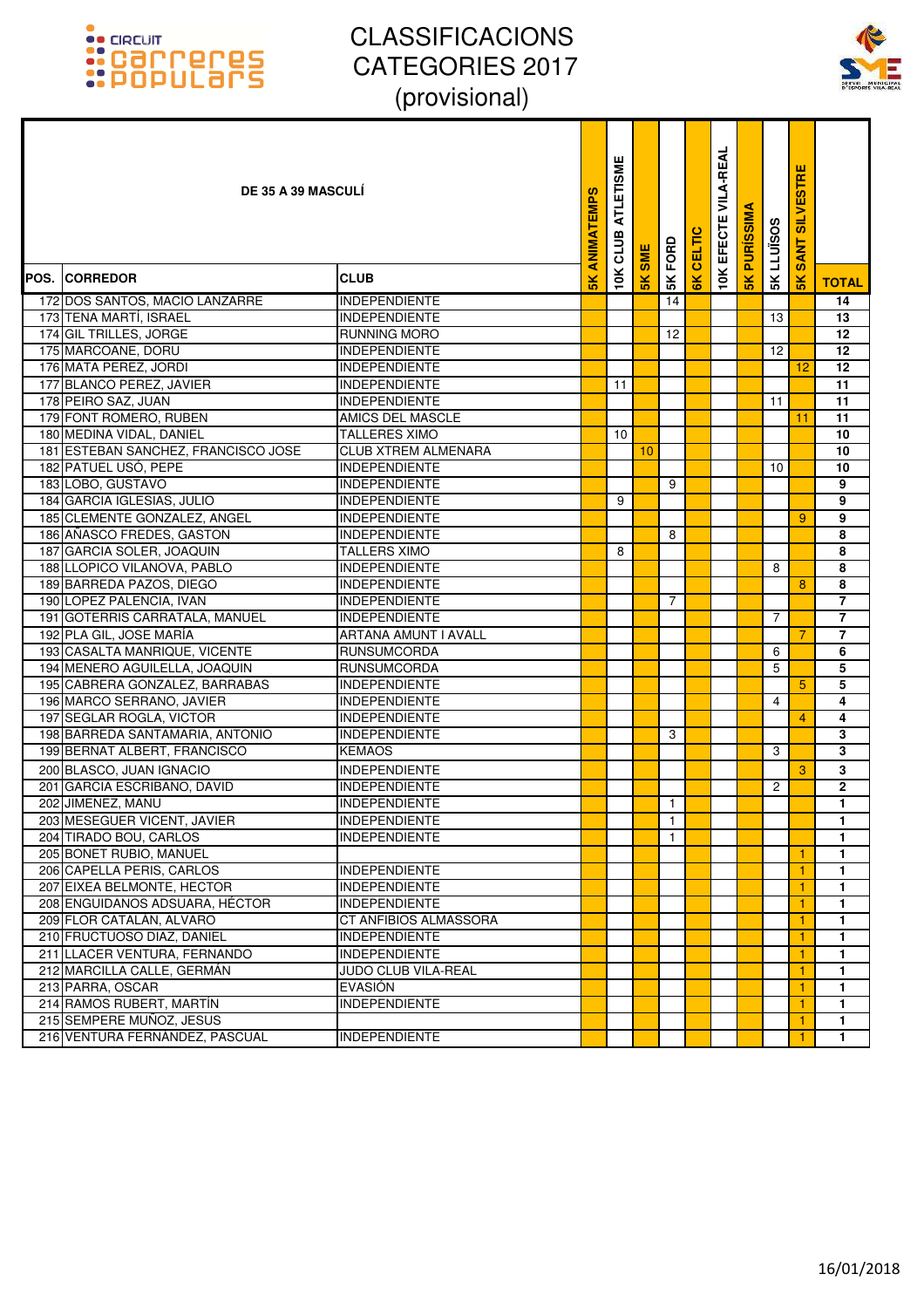

| DE 40 A 44 FEMENI                                       |                                                      | ANIMATEMPS | <b>ATLETISME</b><br>CLUB | <b>SME</b>     | FORD          | <b>CELTIC</b>  | <b>VILA-REAL</b><br>EFECTE | <b>PURISSIM</b> | LLUÏSOS | <b>SILVESTRE</b><br>Ę<br>$\overline{\mathbf{s}}$ |              |
|---------------------------------------------------------|------------------------------------------------------|------------|--------------------------|----------------|---------------|----------------|----------------------------|-----------------|---------|--------------------------------------------------|--------------|
| <b>POS. ICORREDOR</b>                                   | <b>CLUB</b>                                          | 5K         | 10K                      | $\frac{8}{10}$ | $\frac{1}{2}$ | $\frac{8}{10}$ | 10K                        | $\frac{1}{5}$   | $5K$    | $\frac{1}{5}$                                    | <b>TOTAL</b> |
| 1 BROCH BELTRAN, BELEN                                  | <b>INDEPENDIENTE</b>                                 | 75         | 60                       |                | 42            | 45             | 75                         | 75              | 60      | 45                                               | 477          |
| 2 PLIEGO GARCIA, Mª ANGELES                             | EI A CORRER                                          | 50         | 50                       | 40             | 39            | 43             | 60                         | 60              | 50      | 43                                               | 435          |
| 3 LOPEZ FERNANDEZ, ALICIA                               | <b>CANEM MODA PINARES</b>                            | 40         | 39                       | 34             | 36            | 35             | 44                         | 42              | 41      | 41                                               | 352          |
| 4 BELLMUNT SANJUAN, MARISA                              | <b>SME RUNNERS</b>                                   | 38         | 41                       |                | 32            | 37             | 42                         | 41              | 40      | 33                                               | 304          |
| 5 NICOLETA MIRICA, MIRELA                               | <b>INDEPENDIENTE</b>                                 | 38         | 44                       | 35             | 37            |                | 45                         | 43              | 42      |                                                  | 284          |
| 6 FERRANDIS GAVARA, MAICA                               | A4 PELAT                                             | 44         |                          | 39             | 33            | 38             |                            |                 | 43      | 42                                               | 239          |
| 7 JUAN TENA, Mª JOSE                                    | <b>IMPALA RUNNING</b>                                |            | 75                       | 60             | 45            | 50             |                            |                 |         |                                                  | 230          |
| 8 SOS RUBIO, CARMEN                                     | CA URBAN RUNNING CASTELLON                           |            |                          |                | 60            | 75             |                            |                 | 75      |                                                  | 210          |
| 9 BELLIDO PERIS, MAYTE                                  | <b>BENICASSIM RUNNERS</b>                            |            |                          | 75             | 44            | 60             |                            |                 |         |                                                  | 179          |
| 10 CASALTA SALINAS, CLARA                               | <b>TERONGETES</b>                                    |            |                          | 50             | 43            |                |                            |                 | 39      | 37                                               | 169          |
| 11 CORRAL CALVO, ISABEL<br>12 POVEDA FERNANDEZ, YOLANDA | <b>INDEPENDIENTE</b><br><b>CLUB ALMENARA TRIATLO</b> | 43<br>42   |                          | 42<br>36       | 34            | 41             |                            |                 |         |                                                  | 126<br>112   |
| 13 MARTINEZ FRUCTUOSO, ELISA                            | <b>INDEPENDIENTE</b>                                 |            | 37                       |                |               | 33             |                            |                 | 36      |                                                  | 106          |
| 14 GOÑO GARBAYO, EVA MARIA                              | <b>INDEPENDIENTE</b>                                 |            | 36                       |                |               | 31             |                            |                 | 35      |                                                  | 102          |
| 15 NIETO RUEDA, LLANOS                                  | TARONGETES                                           | 45         |                          |                |               |                | 50                         |                 |         |                                                  | 95           |
| 16 CAMINO AUÑON, Mª CARMEN                              | <b>INDEPENDIENTE</b>                                 |            |                          |                |               |                |                            | 50              |         | 44                                               | 94           |
| 17 ESCUDERO MORATO, MONICA                              | <b>INDEPENDIENTE</b>                                 |            |                          |                |               |                |                            | 44              | 44      |                                                  | 88           |
| 18 ANEIROS PES, MARIA DEL MAR                           | <b>GRAO RUNNERS</b>                                  |            | 45                       |                | 40            |                |                            |                 |         |                                                  | 85           |
| 19 MENDO MIRA, ANNA                                     | <b>INDEPENDIENTE</b>                                 |            |                          | 43             | 41            |                |                            |                 |         |                                                  | 84           |
| 20 MONZO GUILLAMON, PALOMA                              | TARONGETES                                           |            | 42                       |                |               |                |                            | 36              |         |                                                  | 78           |
| 21 CASAS GALLARDO, MANUELA                              | <b>INDEPENDIENTE</b>                                 |            |                          |                |               | 40             |                            |                 | 38      |                                                  | 78           |
| 22 CLARAMONTE, SARA                                     | <b>SAN CRISTOBAL RUNNING TEAM</b>                    |            |                          |                | 75            |                |                            |                 |         |                                                  | 75           |
| 23 JARQUE REDON, PILAR                                  | TARONGETES                                           |            |                          |                |               |                |                            |                 |         | 75                                               | 75           |
| 24 ARBOLEDAS CES, CATI                                  | <b>INDEPENDIENTE</b>                                 |            |                          | 37             |               |                |                            | 37              |         |                                                  | 74           |
| 25 MANOLEA, MIHAELA                                     | ATMOSFERA SPORT RUNNING                              |            |                          |                | 31            | 36             |                            |                 |         |                                                  | 67           |
| 26 CASALTA MANRIQUE, CARMEN                             | <b>INDEPENDIENTE</b>                                 |            |                          |                |               | 29             |                            | 34              |         |                                                  | 63           |
| 27 LAZARO PEREZ, TERE                                   | <b>INDEPENDIENTE</b>                                 |            |                          |                |               | 30             |                            | 32              |         |                                                  | 62           |
| 28 CASANOVA MORENO, SONIA                               | <b>INDEPENDIENTE</b>                                 | 60         |                          |                |               |                |                            |                 |         |                                                  | 60           |
| 29 CANA VICENTE, PATRO                                  | <b>INDEPENDIENTE</b>                                 |            |                          |                |               |                |                            |                 |         | 60                                               | 60           |
| 30 SOS RUBIO, ANGELS                                    | CA URBAN RUNNING CASTELLON                           |            |                          |                | 50            |                |                            |                 |         |                                                  | 50           |
| 31 LORIENTE AYZA, LUCIA<br>32 CLEMENTE, RAQUEL          | <b>INDEPENDIENTE</b><br><b>CUCURBITA RUNNING</b>     |            |                          | 45             |               |                |                            |                 |         | 50                                               | 50<br>45     |
| 33 VIÑES GOTERRIS, MARTA                                | <b>INDEPENDIENTE</b>                                 |            |                          |                |               |                |                            | 45              |         |                                                  | 45           |
| 34 ARBOLES ABAD, ESTER                                  | <b>INDEPENDIENTE</b>                                 |            |                          |                |               |                |                            |                 | 45      |                                                  | 45           |
| 35 COLLADO ÁLVAREZ, JAVIERA                             | <b>INDEPENDIENTE</b>                                 |            |                          | 44             |               |                |                            |                 |         |                                                  | 44           |
| 36 PITARCH CABANES, CONCHIN                             | TARONGETES                                           |            |                          |                |               | 44             |                            |                 |         |                                                  | 44           |
| 37 FOLGADO CERISUELO, LORENA                            | <b>INDEPENDENT</b>                                   |            | 43                       |                |               |                |                            |                 |         |                                                  | 43           |
| 38 CORONADO POYATOS, ISABEL                             | <b>INDEPENDIENTE</b>                                 |            |                          |                |               |                | 43                         |                 |         |                                                  | 43           |
| 39 ESCURA MARTINAVARRO, ASUNCIÓN                        | <b>INDEPENDIENTE</b>                                 |            |                          |                |               | 42             |                            |                 |         |                                                  | 42           |
| 40 TENA HERRAIZ, NOELIA                                 | <b>INDEPENDIENTE</b>                                 | 41         |                          |                |               |                |                            |                 |         |                                                  | 41           |
| 41 FENOLLOSA REDONDO, NOELIA                            | CLUB ALMENARA TRIATLO                                |            |                          | 41             |               |                |                            |                 |         |                                                  | 41           |
| 42 GARCIA HARO, MARIA PILAR                             | <b>INDEPENDIENTE</b>                                 |            | 40                       |                |               |                |                            |                 |         |                                                  | 40           |
| 43 BUYLE MARCO, SUSANA                                  | <b>INDEPENDIENTE</b>                                 |            |                          |                |               |                |                            | 40              |         |                                                  | 40           |
| 44 GUTIÉRREZ EBRO, SONIA                                | <b>INDEPENDIENTE</b>                                 |            |                          |                |               |                |                            |                 |         | 40                                               | 40           |
| 45 MARTINEZ GONZALEZ, MARI CARMEN                       | <b>C.A.NOULAS</b>                                    | 39         |                          |                |               |                |                            |                 |         |                                                  | 39           |
| 46 CHABRERA FERRER, MACARENA                            | <b>TARONGETES</b>                                    |            |                          |                |               | 39             |                            |                 |         |                                                  | 39           |
| 47 MEZQUITA MULET, SUSANA<br>48 PARRA PADILLA, ROSANA   | SOM ESPORT-NATURA<br><b>INDEPENDIENTE</b>            |            |                          |                |               |                |                            | 39              |         | 39                                               | 39<br>39     |
| 49 SORRIBES MONTE, MELANIA                              | <b>INDEPENDIENTE</b>                                 |            | 38                       |                |               |                |                            |                 |         |                                                  | 38           |
| 50 SOLIVA RAMOS, MARIA LIDON                            | <b>CUCURBITA RUNNING</b>                             |            |                          | 38             |               |                |                            |                 |         |                                                  | 38           |
| 51 VIRGIL, MIRICA                                       | <b>INDEPENDIENTE</b>                                 |            |                          |                | 38            |                |                            |                 |         |                                                  | 38           |
| 52 NAVARRO ORTELLS, CRISTINA                            | <b>INDEPENDIENTE</b>                                 |            |                          |                |               |                |                            | 38              |         |                                                  | 38           |
| 53 VILLAR ROMERO, ESTELA                                | <b>INDEPENDIENTE</b>                                 |            |                          |                |               |                |                            |                 |         | 38                                               | 38           |
| 54 ARNAU CANO, LOURDES                                  | <b>BETXI RUNNERS</b>                                 | 37         |                          |                |               |                |                            |                 |         |                                                  | 37           |
| 55 DE LA MUÑOZA, MARISA                                 | <b>INDEPENDIENTE</b>                                 |            |                          |                |               |                |                            |                 | 37      |                                                  | 37           |
| 56 ARBOLES ABAD, ELISABET                               | <b>INDEPENDIENTE</b>                                 | 36         |                          |                |               |                |                            |                 |         |                                                  | 36           |
| 57 BURCHES RAMON, SORAYA                                | JARDINERIA HNOS. CUADROS                             |            |                          |                |               |                |                            |                 |         | 36                                               | 36           |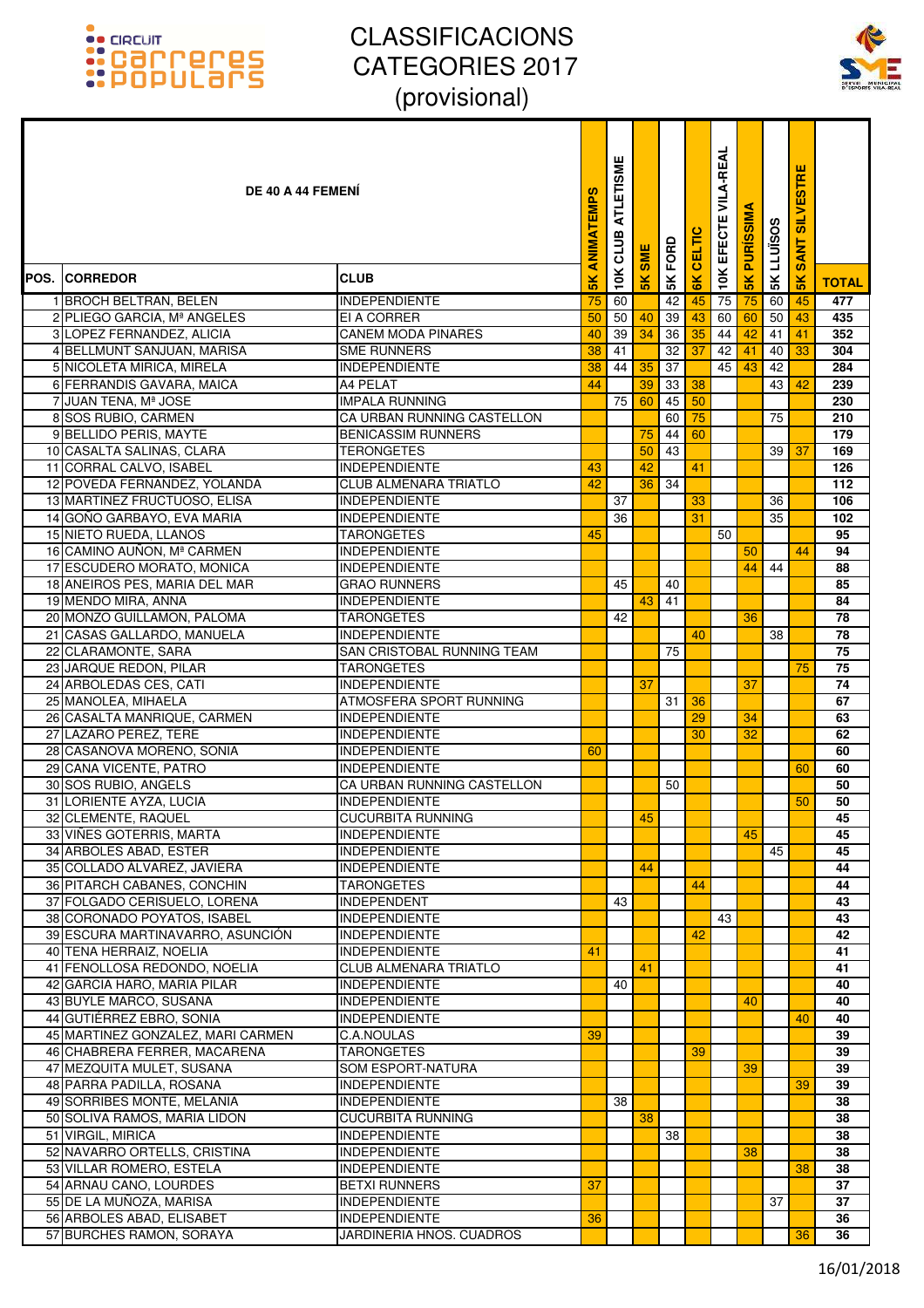

| DE 40 A 44 FEMENÍ<br><b>POS. CORREDOR</b> | <b>CLUB</b>                | ANIMATEMPS<br>5K | <b>ATLETISME</b><br>CLUB<br>10K | SME<br>$\frac{1}{2}$ | 5K FORD | CELTIC<br>$\frac{1}{2}$ | <b>10K EFECTE VILA-REAL</b> | <b>PURISSIMA</b><br>$\frac{1}{5}$ | <b>SKLLUISOS</b> | <b>SILVESTRE</b><br><b>SANT</b><br>$\frac{1}{10}$ | <b>TOTAL</b>    |
|-------------------------------------------|----------------------------|------------------|---------------------------------|----------------------|---------|-------------------------|-----------------------------|-----------------------------------|------------------|---------------------------------------------------|-----------------|
| 58 SERRANO FERNANDEZ, ESTIBALIZ           | <b>INDEPENDIENTE</b>       |                  | 35                              |                      |         |                         |                             |                                   |                  |                                                   | $\overline{35}$ |
| 59 ALCALA ESCOIN, SONIA                   | <b>INDEPENDIENTE</b>       |                  |                                 |                      | 35      |                         |                             |                                   |                  |                                                   | 35              |
| 60 ANDRES MARTI, LLUISA                   | <b>INDEPENDIENTE</b>       |                  |                                 |                      |         |                         |                             | 35                                |                  |                                                   | 35              |
| 61 BELLES VALLEJO, PAQUI                  | <b>INDEPENDIENTE</b>       |                  |                                 |                      |         |                         |                             |                                   |                  | 35                                                | 35              |
| 62 DE LA VEGA BENITO, SONIA               | <b>INDEPENDIENTE</b>       |                  |                                 |                      |         | 34                      |                             |                                   |                  |                                                   | 34              |
| 63 MUÑOZ MARTÍNEZ, SILVIA                 | <b>INDEPENDIENTE</b>       |                  |                                 |                      |         |                         |                             |                                   |                  | 34                                                | 34              |
| 64 PALLARES BLASCO, SILVIA                | A 4PELAT                   |                  |                                 | 33                   |         |                         |                             |                                   |                  |                                                   | 33              |
| 65 PALMER SANJULIAN, NADINE               | <b>INDEPENDIENTE</b>       |                  |                                 |                      |         |                         |                             | 33                                |                  |                                                   | 33              |
| 66 MOMPO BELDA, NOELIA                    | <b>INDEPENDIENTE</b>       |                  |                                 | 32                   |         |                         |                             |                                   |                  |                                                   | 32              |
| 67 LOPEZ MONTOLIO, LORENA                 | <b>INDEPENDIENTE</b>       |                  |                                 |                      |         | 32                      |                             |                                   |                  |                                                   | 32              |
| 68 BELHADJ-MOHAMED, NADIA                 | <b>JUDO CLUB VILA-REAL</b> |                  |                                 |                      |         |                         |                             |                                   |                  | 32                                                | 32              |
| 69 PÉREZ CEBADERA, Mª ÁNGELES             | CARAGOL                    |                  |                                 | 31                   |         |                         |                             |                                   |                  |                                                   | 31              |
| 70 SALES CARAQUITENA, CRISTINA            | <b>INDEPENDIENTE</b>       |                  |                                 |                      |         |                         |                             | 31                                |                  |                                                   | 31              |
| 71 MONTIS CAMPILLO, MARTA                 | <b>INDEPENDIENTE</b>       |                  |                                 |                      |         |                         |                             |                                   |                  | 31                                                | 31              |
| 72 MARTÍ ROIG, ÀNGELS                     | <b>INDEPENDIENTE</b>       |                  |                                 | 30                   |         |                         |                             |                                   |                  |                                                   | 30              |
| 73 CORONADO POYATOS, PAQUI                | <b>AMICS DEL TERMET</b>    |                  |                                 |                      |         |                         |                             |                                   |                  | 30                                                | 30              |
| 74 VALLS VILALTA, MARI CARMEN             | <b>INDEPENDIENTE</b>       |                  |                                 | 29                   |         |                         |                             |                                   |                  |                                                   | 29              |
| 75 PESUDO FRANCISCO, NOELIA               | <b>INDEPENDIENTE</b>       |                  |                                 |                      |         |                         |                             |                                   |                  | 29                                                | 29              |
| 76 BALLESTER PÉREZ, MARI CARMEN           | <b>INDEPENDIENTE</b>       |                  |                                 | 28                   |         |                         |                             |                                   |                  |                                                   | 28              |
| 77 VALERO MARTÍ, MARIAN                   | <b>INDEPENDIENTE</b>       |                  |                                 |                      |         | 28                      |                             |                                   |                  |                                                   | 28              |
| 78 FUSTER ADSUARA, NOELIA                 |                            |                  |                                 |                      |         |                         |                             |                                   |                  | 28                                                | 28              |
| 79 BENITEZ CAMPO, ANA MARIA               | <b>CUCURBITA RUNNING</b>   |                  |                                 | 27                   |         |                         |                             |                                   |                  |                                                   | $\overline{27}$ |
| 80 MASDEU MOREIRO, MAGDA                  | <b>INDEPENDIENTE</b>       |                  |                                 |                      |         | 27                      |                             |                                   |                  |                                                   | 27              |
| 81 CAPDEVILA ALAIZ, LOURDES               | <b>CAPDECOUSINS</b>        |                  |                                 | 26                   |         |                         |                             |                                   |                  |                                                   | 26              |
| 82 RUIZ GARCIA, MILA RUIZ                 | DESNIVEL+TRAIL             |                  |                                 |                      |         | 26                      |                             |                                   |                  |                                                   | 26              |
| 83 ASENSIO GIRONA, GEMMA                  | <b>CELTIC SUBMARI</b>      |                  |                                 |                      |         | 25                      |                             |                                   |                  |                                                   | 25              |
| 84 MUÑOZ DURAN, TERESA                    | <b>TARONGETES</b>          |                  |                                 |                      |         | 24                      |                             |                                   |                  |                                                   | 24              |
| 85 CORACHAN LOPEZ, RAQUEL                 | <b>INDEPENDIENTE</b>       |                  |                                 |                      |         | 23                      |                             |                                   |                  |                                                   | 23              |
| 86 LLORET BASIERO, MARI PAZ               | <b>INDEPENDIENTE</b>       |                  |                                 |                      |         | $\overline{22}$         |                             |                                   |                  |                                                   | 22              |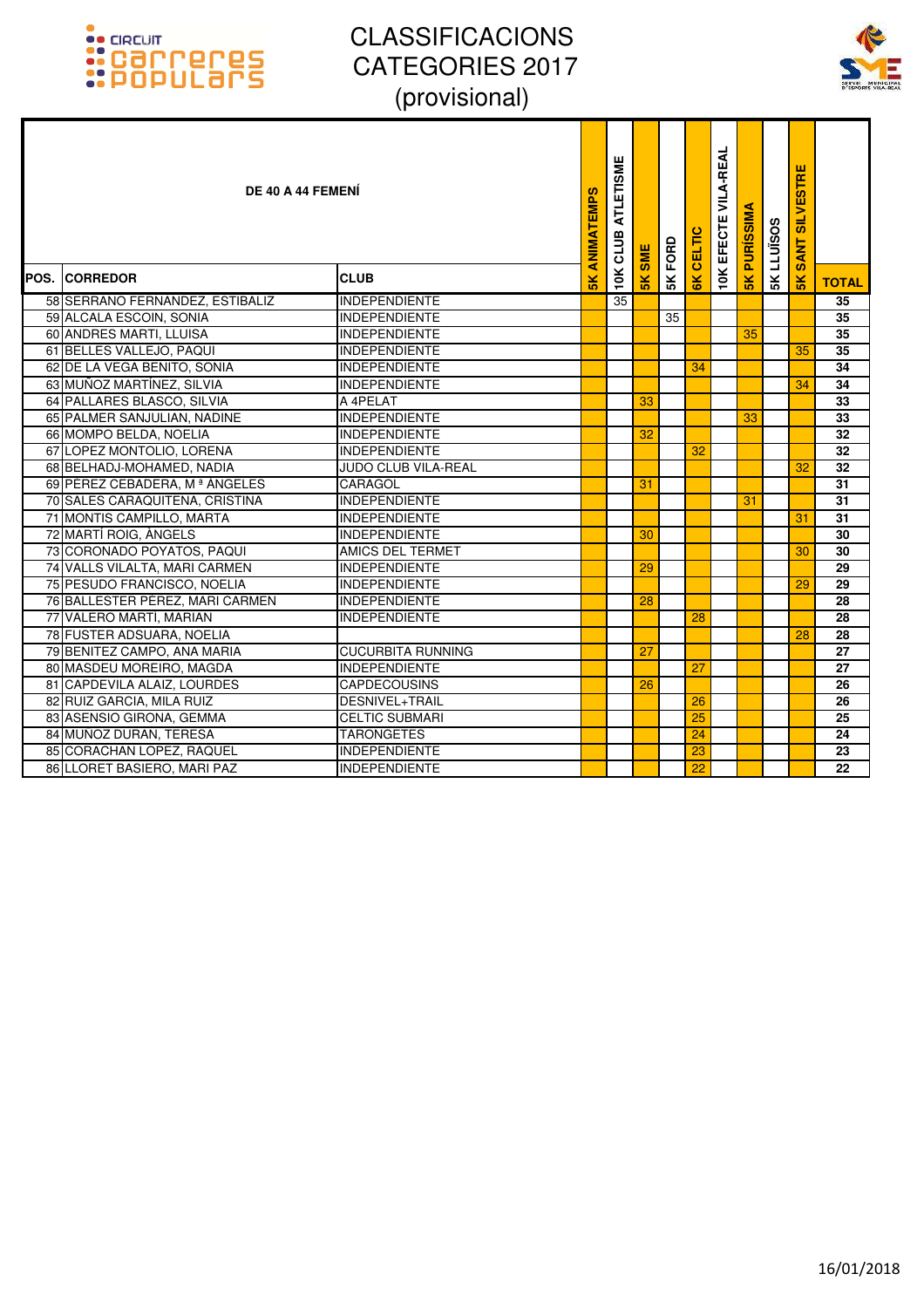

| <b>DE 40 A 44 MASCULI</b>                                   |                                                 | ANIMATEMPS     | <b>ATLETISME</b><br>CLUB | <b>SME</b>      | 5K FORD      | CELTIC        | <b>VILA-REAL</b><br>EFECTE | <b>PURISSIM</b> | <b>LLUÏSOS</b> | <b>SILVESTRE</b><br><b>SANT</b> |              |
|-------------------------------------------------------------|-------------------------------------------------|----------------|--------------------------|-----------------|--------------|---------------|----------------------------|-----------------|----------------|---------------------------------|--------------|
| POS. ICORREDOR                                              | <b>CLUB</b>                                     | $\frac{8}{10}$ | 10K                      | $\frac{1}{5}$   |              | $\frac{1}{6}$ | <b>10K</b>                 | $\frac{1}{2}$   | 5K             | $\frac{1}{5}$                   | <b>TOTAL</b> |
| 1 MORA CHUECOS, JORGE                                       | <b>INLINEA SPORT CENTER</b>                     |                |                          | 60              | 75           | 75            | 75                         | 75              | 75             | 45                              | 480          |
| 2 BORT SERRANO, RAMON                                       | <b>SOM ESPORT NATURA</b>                        | 50             |                          | 45              | 44           | 60            | 60                         | 37              | 36             | 39                              | 371          |
| 3 PLIEGO GARCIA, JAVIER                                     | EI A CORRER                                     | 42             |                          | 41              | 38           | 50            | 44                         | 45              | 45             | 36                              | 341          |
| 4 MARTINEZ OJEDA, DOMINGO                                   | JARDINERIA HNOS CUADROS                         | 38             | 42                       | 38              | 31           | 44            |                            | 44              | 12             | 31                              | 280          |
| 5 MARTI RAMOS, JOSE PASCUAL                                 | <b>INDEPENDIENTE</b>                            | 34             |                          | 37              |              | 38            | 42                         | 38              | 33             | 26                              | 248          |
| 6 CANO PATON, LUIS                                          | AMICS DEL TERMET                                | 32             | 31                       | 31              | 16           | 34            | 33                         | 11              | 31             |                                 | 220          |
| 7 ARNAL VERDES, JOSE PASCUAL                                | <b>INDEPENDIENTE</b>                            | 29             | 29                       | $\overline{27}$ | 18           | 33            | 41                         |                 | 22             | 16                              | 215          |
| 8 SANCHEZ SANCHEZ, MIGUEL ANGEL<br>9 LOZANO VELASCO, JAVI   | <b>INDEPENDIENTE</b><br><b>ATLETISMO ARROYO</b> | 30             |                          | 23<br>75        |              | 25            | 39                         | 36              | 35<br>60       | 25<br>75                        | 213<br>210   |
| 10 MARZA FERNANDEZ, DAVID                                   | ATMÓSFERA SPORT RUNNING                         | 44             | 60                       |                 | 40           |               |                            |                 |                | $\overline{37}$                 | 181          |
| 11 FORTUÑO FORTUÑO, GERARDO                                 | <b>TRIVILA</b>                                  |                |                          | 40              | 35           | 45            |                            | 40              |                |                                 | 160          |
| 12 CUELLAR FAJARDO, JORGE                                   | <b>INDEPENDIENTE</b>                            | 26             | 24                       |                 | 11           | 31            |                            | 28              | 25             | 13                              | 158          |
| 13 CASALTA MATA, HECTOR                                     | <b>INDEPENDIENTE</b>                            | 25             | 25                       | 26              |              |               |                            | 34              | 27             | 14                              | 151          |
| 14 MIRICA, VIRGIL                                           | <b>INDEPENDIENTE</b>                            | 13             | 18                       | 22              |              |               | 31                         | 19              | 24             |                                 | 127          |
| 15 PASCUAL SORRIBES, OSCAR                                  | <b>CANEM MODA/PINARES</b>                       | 14             | 12                       | 17              | $\mathbf{1}$ | 14            | 29                         | 18              | 15             | 4                               | 124          |
| 16 CEBRIAN GRANELL, ABEL                                    | C.A. ONDA                                       | 75             |                          | 44              |              |               |                            |                 |                |                                 | 119          |
| 17 DARAS FERRANDO, JOSE                                     | A4 PELAT                                        | 17             |                          | 30              | $\mathbf{1}$ | 18            |                            |                 | 38             | 10                              | 114          |
| 18 MENERO TORAN, JOSE PASCUAL                               | EL BAR DEL BELGA                                |                |                          | 50              |              |               |                            | 60              |                |                                 | 110          |
| 19 LLUCH MARTINEZ, JONATHAN                                 | <b>URBAN RUNNING</b>                            | 60             |                          |                 | 50           |               |                            |                 |                |                                 | 110          |
| 20 OJEDA MANZANET, RAFA<br>21 MARTÍN FERNÁNDEZ, JOSE LUIS   | AMICS DEL TERMET<br><b>INDEPENDIENTE</b>        | 28             |                          |                 |              | 26<br>36      |                            | 24              | 30<br>39       | 32                              | 109<br>107   |
| 22 MARTINEZ FERNANDEZ, JUAN JOSE                            | C.A. ONDA                                       | 40             | 40                       |                 | 22           |               |                            |                 |                |                                 | 102          |
| 23 LOPEZ GONZALEZ, RAFA                                     | <b>INDEPENDIENTE</b>                            | 33             |                          |                 | 19           | 39            |                            | 10              |                |                                 | 101          |
| 24 SANCHIS MEZQUITA, JOSE                                   | <b>INDEPENDIENTE</b>                            | 20             |                          |                 |              | 20            | 32                         | 25              |                | $\overline{2}$                  | 99           |
| 25 GIMENO MORO, CHEMA                                       | <b>MERIDIANO 0</b>                              |                |                          |                 | 45           |               |                            |                 | 50             |                                 | 95           |
| 26 SAFONT PESUDO, MIGUEL                                    | <b>INDEPENDIENTE</b>                            |                |                          |                 | 2            | 21            | 28                         | 22              | 17             |                                 | 91           |
| 27 PALOMARES CAMPAYO, JOSE A.                               | <b>CENTRE EXCURSIONISTA</b>                     |                | 23                       |                 |              |               |                            | 23              | 26             | 18                              | 90           |
| 28 EGEA NICOLAU, ENRIQUE                                    | <b>MDMA</b>                                     | 43             | 45                       |                 |              |               |                            |                 |                |                                 | 88           |
| 29 CID GOMEZ, JUANJO                                        | JARDINERIA HNOS CUADROS                         |                |                          |                 |              | 43            | 43                         |                 |                |                                 | 86           |
| 30 ALBIOL ANADÓN, JOSE MANUEL                               | URBAN RUNNING CASTELLON                         |                |                          |                 |              | 42            |                            |                 | 43             |                                 | 85           |
| 31 FERRADA SILVESTRE, ALBERTO                               | <b>C.E.M ALQUERIES RUNNING</b>                  |                | 44                       | 42              | 42           |               |                            |                 | 40             |                                 | 84<br>84     |
| 32 VAQUER FERRER. JOSE MARIA<br>33 RAMOS MEZQUITA, JOSEP    | SOMESPORT-NATURA<br><b>INDEPENDIENTE</b>        |                |                          |                 |              |               |                            |                 | 44             | 40                              | 84           |
| 34 LLORENS RODRIGUEZ, OSCAR                                 | <b>INDEPENDIENTE</b>                            |                |                          |                 |              | 40            |                            | 27              | 13             |                                 | 81           |
| 35 BELLES NOTARI, VICENTE                                   | C.M.VISTABELLA                                  |                |                          |                 |              |               | 45                         |                 |                | 35                              | 80           |
| 36 MACIAS MUÑOZ, VICTOR                                     | <b>ATLETISME VILA-REAL</b>                      |                |                          |                 |              |               | 35                         | 42              |                |                                 | 77           |
| 37 PITARCH PIQUER, DAVID                                    | <b>INDEPENDIENTE</b>                            | 23             |                          |                 |              |               |                            | 26              | 28             |                                 | 77           |
| 38 PERIS RAMOS, MIGUEL                                      | ALQUERIES RUNNING                               | 37             | 39                       |                 |              |               |                            |                 |                |                                 | 76           |
| 39 OLMEDO GALINDO, DAVID                                    | <b>INDEPENDIENTE</b>                            |                | 75                       |                 |              |               |                            |                 |                |                                 | 75           |
| 40 BAREA FELIU, MAURO                                       | <b>INDEPENDIENTE</b>                            | 11             | 6                        | 12              | $\mathbf{1}$ | 16            | 27                         |                 |                |                                 | 74           |
| 41 MARRAMA JUAN, IVAN                                       | <b>BICIS ORTIZ</b>                              | 31             |                          |                 |              | 41            |                            |                 |                |                                 | 72           |
| 42 ESTALAYO MATEO, RAFAEL                                   | <b>INDEPENDIENTE</b>                            |                |                          |                 | 21           |               |                            | 50              |                |                                 | 71           |
| 43 CAYUELA CÓRCOLES, FERNANDO                               | C.A. GRAO RUNNERS                               | 35             |                          | 33              |              |               |                            |                 |                |                                 | 68           |
| 44 MELCHOR TORRES, JOAQUIN<br>45 FERRIOLS BELMONTE, ESTEBAN | <b>INDEPENDIENTE</b><br><b>INDEPENDIENTE</b>    | 36             |                          | 35              |              |               |                            |                 |                | 33<br>29                        | 68<br>65     |
| 46 PALMER SIMÓ, PEP                                         | <b>INDEPENDIENTE</b>                            | 21             |                          |                 |              |               | 30                         | 12              |                | 1                               | 64           |
| 47 GIMENO TAMBORERO, ENRIQUE                                | <b>INDEPENDIENTE</b>                            |                | 35                       |                 |              |               |                            |                 |                | 27                              | 62           |
| 48 LOPEZ DE MOTA MENDEZ, MODES                              | <b>GHOST RUNNING</b>                            |                |                          | 36              | 25           |               |                            |                 |                |                                 | 61           |
| 49 PASTOR CABEDO, RICARDO                                   | CA ONDA                                         |                |                          |                 | 60           |               |                            |                 |                |                                 | 60           |
| 50 ARLANDES BAENA, ERNESTO                                  | <b>DUURS CASTELLO</b>                           |                |                          |                 |              |               |                            |                 |                | 60                              | 60           |
| 51 FERNANDEZ SANCHEZ, RAMON                                 | <b>GHOST RUNNING</b>                            |                |                          | 32              | 27           |               |                            |                 |                |                                 | 59           |
| 52 MORENO SERRA, MIGUEL ANGEL                               | <b>INDEPENDIENTE</b>                            |                |                          |                 |              |               |                            | 30              | 29             |                                 | 59           |
| 53 APARICI BALAGUER, JORDI                                  | <b>INDEPENDIENTE</b>                            |                | 26                       |                 |              | 32            |                            |                 |                |                                 | 58           |
| 54 ADSUARA BADENES, SAMUEL                                  | A 4PELAT                                        |                |                          | 14              |              |               |                            |                 |                | 43                              | 57           |
| 55 TOMAS MONFERRER, VICENTE                                 | <b>INDEPENDIENTE</b>                            |                |                          | 20              |              |               |                            |                 | 32             |                                 | 52           |
| 56 MINGARRO BROCH, EDUARD                                   | UNION DEPORTIVA VEGETARIANA                     |                |                          |                 |              | 9             |                            |                 | 42             |                                 | 51           |
| 57 PITARCH ARAGÓN, JORGE                                    | <b>TRIVILA</b>                                  |                |                          |                 |              |               | 50                         |                 |                |                                 | 50           |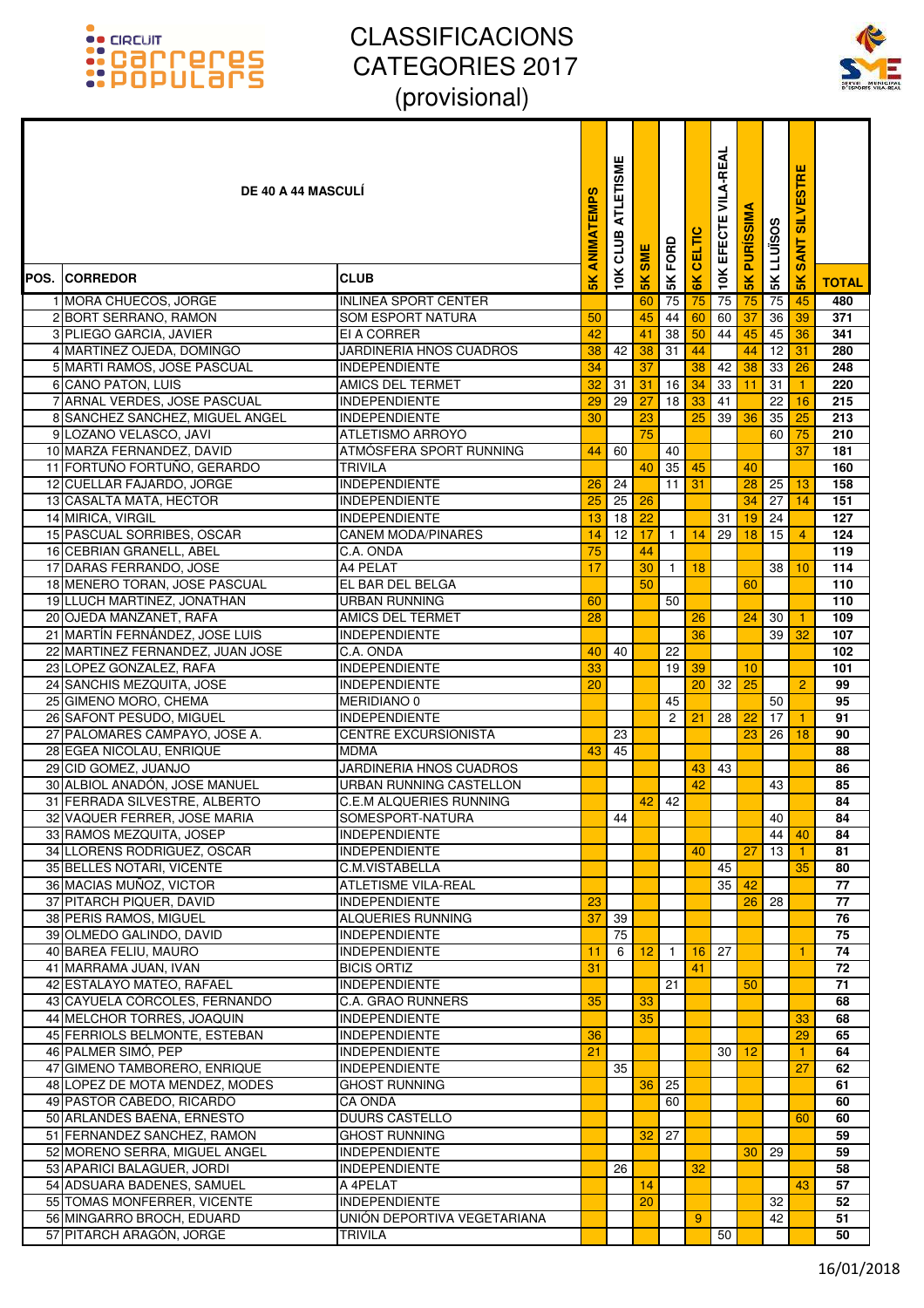

| <b>DE 40 A 44 MASCULI</b>                                    |                                                  | ANIMATEMPS    | <b>ATLETISME</b><br>CLUB | <b>SME</b>     | FORD | <b>CELTIC</b> | <b>VILA-REAL</b><br>EFECTE | <b>PURISSIM</b> | <b>LLUISOS</b> | <b>SILVESTRE</b><br><b>SANT</b> |              |
|--------------------------------------------------------------|--------------------------------------------------|---------------|--------------------------|----------------|------|---------------|----------------------------|-----------------|----------------|---------------------------------|--------------|
| POS. ICORREDOR                                               | <b>CLUB</b>                                      | $\frac{1}{2}$ | 10K                      | $\frac{8}{10}$ | 5K   |               | 10K                        | $\frac{1}{5}$   | 5K             | $\frac{1}{2}$                   | <b>TOTAL</b> |
| 58 FORNAS PRIETO, FRANCISCO                                  | <b>INDEPENDIENTE</b>                             |               | 50                       |                |      |               |                            |                 |                |                                 | 50           |
| 59 PALLARES, VICENTE                                         | <b>INDEPENDIENTE</b>                             |               |                          |                |      |               |                            |                 |                | 50                              | 50           |
| 60 MANZANET LLOP, ALEJANDRO                                  | <b>SME RUNNERS</b>                               |               |                          |                |      |               |                            | 35              | 14             |                                 | 49           |
| 61 SAFONT FALOMIR, JOSE VICENTE                              | C.M. LA PEDRERA                                  |               |                          | 28             |      |               |                            |                 | 19             |                                 | 47           |
| 62 LLANSOLA GIL, GERARD                                      | <b>INDEPENDIENTE</b>                             |               |                          |                | 10   |               | 36                         |                 |                |                                 | 46           |
| 63 OMS VARGAS, JOSE MANUEL<br>64 VILLANUEVA REDON, FRANCISCO | <b>C.A. GRAO RUNNERS</b><br><b>INDEPENDIENTE</b> | 45<br>22      |                          |                |      | 23            |                            |                 |                |                                 | 45<br>45     |
| 65 FLORES LOPEZ, JUAN MANUEL                                 | <b>INDEPENDIENTE</b>                             |               | 19                       | 25             |      |               |                            |                 |                |                                 | 44           |
| 66 CORDERO VELASCO, GUILLERMO                                | <b>DUURS CASTELLO</b>                            |               |                          |                |      |               |                            |                 |                | 44                              | 44           |
| 67 VALLADOLID RODRIGUEZ, JUAN CARLOS                         | <b>INDEPENDIENTE</b>                             |               |                          | 43             |      |               |                            |                 |                |                                 | 43           |
| 68 MOLINA GARCIA-MUÑOZ, DANI                                 | <b>INDEPEMDIEMTE</b>                             |               | 43                       |                |      |               |                            |                 |                |                                 | 43           |
| 69 MAZUECOS PEREZ, DAVID                                     | <b>CLUB ATLETISMO ONDA</b>                       |               |                          |                | 43   |               |                            |                 |                |                                 | 43           |
| 70 CLAUSELL CHIVA, MANUEL                                    | <b>INDEPENDIENTE</b>                             |               |                          |                |      |               |                            | 43              |                |                                 | 43           |
| 71 BROCH RUBERT, NACHO                                       | <b>INDEPENDIENTE</b>                             |               |                          |                |      |               |                            | 21              | 21             |                                 | 42           |
| 72 VIDAL FOLCH, XAVI                                         | TRIATLON EVASIÓN CASTELLÓN                       |               |                          |                |      |               |                            |                 |                | 42                              | 42           |
| 73 GINER BALLESTER, SALVA                                    | <b>INDEPENDIENTE</b>                             | 15            | 8                        | 18             |      |               |                            |                 |                |                                 | 41           |
| 74 ASENSI LLUECA, FRANCISCO                                  | C.A. LA VALL DE SEGO                             |               | 41                       |                |      |               |                            |                 |                |                                 | 41           |
| 75 BELLMUNT CALPE, FRANCISCO                                 | C.A. ONDA                                        | 41            |                          |                |      |               |                            |                 |                |                                 | 41           |
| 76 MONFORT FUENTES, DAVID                                    | AMICS DEL CLOT                                   |               |                          |                | 41   |               |                            |                 |                |                                 | 41           |
| 77 MIRO CABANELL, RAUL<br>78 PIQUERAS SALAZAR, IGNACIO       | <b>INDEPENDIENTE</b><br>C.M. VISTABELLA          |               |                          |                |      |               |                            | 41              | 41             |                                 | 41<br>41     |
| 79 SANZ CALPE, PACO                                          | <b>BETXI RUNNERS</b>                             |               |                          |                |      |               |                            |                 |                | 41                              | 41           |
| 80 RAMBLA ALCOLEA, DOMINGO                                   | <b>INDEPENDIENTE</b>                             |               |                          |                |      |               | 40                         |                 |                |                                 | 40           |
| 81 MENDOZA BRANCA, VICTOR DANIEL                             | <b>ORPESACORRE</b>                               |               |                          | 39             |      |               |                            |                 |                |                                 | 39           |
| 82 PORCAR BLANCH, CARLOS                                     | <b>INDEPENDIENTE</b>                             | 39            |                          |                |      |               |                            |                 |                |                                 | 39           |
| 83 DIAZ PINILLA, RAFAEL                                      | CA ONDA                                          |               |                          |                | 39   |               |                            |                 |                |                                 | 39           |
| 84 CORREA ANDREU, RUBEN                                      | <b>INDEPENDIENTE</b>                             |               |                          |                |      |               |                            | 39              |                |                                 | 39           |
| 85 RAMÍREZ PEÑAFIEL, RAFAEL                                  | ATLETISME VILA-REAL                              |               |                          |                |      |               | 38                         |                 |                |                                 | 38           |
| 86 SANCHEZ, JAIME                                            | <b>INDEPENDIENTE</b>                             |               | 38                       |                |      |               |                            |                 |                |                                 | 38           |
| 87 GORRIZ MOLINER, RUBEN                                     | C.A. ONDA                                        |               |                          |                |      |               |                            |                 |                | 38                              | 38           |
| 88 LÓPEZ OCAÑA, OSCAR                                        | <b>INDEPENDIENTE</b>                             |               |                          |                |      |               | 37                         |                 |                |                                 | 37           |
| 89 ANDREU MARTÍ, IVÁN                                        | C. M. VILAFAMES                                  |               | 37                       |                |      |               |                            |                 |                |                                 | 37           |
| 90 HUGUET SIFRE, RAMON                                       | <b>CEM ALQUERIES RUNNING</b>                     |               |                          |                | 37   |               |                            |                 |                |                                 | 37           |
| 91 LLIDO VILAR, JUAN<br>92 CASTAÑER OLIVER, DANIEL           | <b>NOULAS</b><br><b>INDEPENDIENTE</b>            |               |                          |                |      | 37            |                            |                 | 37             |                                 | 37<br>37     |
| 93 AYZA FERRANDIS, ABEL                                      | AMICS DEL CLOT                                   |               | 36                       |                |      |               |                            |                 |                |                                 | 36           |
| 94 ARROYO ESCRIG, ALEJANDRO                                  | <b>CLUB ESPORTIU VINAROS</b>                     |               |                          |                | 36   |               |                            |                 |                |                                 | 36           |
| 95 CANO GOMEZ, FRANCISCO JAVIER                              | <b>RUNNING CASTELLON</b>                         |               |                          |                |      | 35            |                            |                 |                |                                 | 35           |
| 96 RUBERT CARDA, RAFAEL                                      | AMICS DEL TERMET                                 |               |                          |                |      |               |                            |                 | 34             |                                 | 35           |
| 97 VIZCAÍNO MARTÍNEZ. JOSE ANTONIO                           | <b>ATLETISME VILA-REAL</b>                       |               |                          |                |      |               | 34                         |                 |                |                                 | 34           |
| 98 PACHECO SANCHEZ, FERNANDO                                 | <b>LOS LASTRES</b>                               |               |                          | 34             |      |               |                            |                 |                |                                 | 34           |
| 99 MARTÍNEZ GORRIZ, NACHO                                    | <b>INDEPENDIENTE</b>                             |               | 34                       |                |      |               |                            |                 |                |                                 | 34           |
| 100 BACHERO BENAGES, RODRIGO                                 | CLUB ESPORTIU L'ALCORA                           |               |                          |                | 34   |               |                            |                 |                |                                 | 34           |
| 101 CANO PATON, FRANCISCO JAVIER                             | <b>INDEPENDIENTE</b>                             |               | 11                       |                |      |               |                            |                 | 23             |                                 | 34           |
| 102 MANSER, BENJAMIN                                         | <b>INDEPENDIENTE</b>                             |               |                          |                |      |               |                            |                 |                | 34                              | 34           |
| 103 MOLINA ARACIL, JAVIER                                    | <b>SANITAS</b>                                   |               | 33                       |                |      |               |                            |                 |                |                                 | 33           |
| 104 GONZALEZ CUADRADO, OSCAR<br>105 BORT POVEDA, SERGIO      | <b>COMMUNITY RUN</b><br><b>INDEPENDIENTE</b>     |               |                          |                | 33   | 17            |                            | 16              |                |                                 | 33<br>33     |
| 106 LLORENS MONZONIS, PERE                                   | <b>XIBECA TRAIL</b>                              |               |                          |                |      |               |                            | 33              |                |                                 | 33           |
| 107 GALAN MONTERO, OSCAR                                     | <b>XIBECA TRAIL</b>                              |               |                          |                |      | 15            |                            |                 | 18             |                                 | 33           |
| 108 SALADO BATALLA, JOSE F.                                  | <b>INDEPENDIENTE</b>                             |               | 32                       |                |      |               |                            |                 |                |                                 | 32           |
| 109 NARRO RINS, MARCOS                                       | AMICS CURSES ALCALA-ALCOSSEBRE                   |               |                          |                | 32   |               |                            |                 |                |                                 | 32           |
| 110 BOJADÓS ANDREU, JUAN. M                                  | <b>INDEPENDIENTE</b>                             |               |                          |                |      |               |                            | 32              |                |                                 | 32           |
| 111 SEGLAR VALIENTE, XAVI                                    | <b>VILASWIM</b>                                  |               |                          |                |      |               |                            | 31              |                |                                 | 31           |
| 112 BRENES DUTCH, GAVIN                                      | <b>IMPALA RUNNING</b>                            |               | 30                       |                |      |               |                            |                 |                |                                 | 30           |
| 113 GALLEN FIGAS, MARCELINO                                  | <b>CA ONDA</b>                                   |               |                          |                | 30   |               |                            |                 |                |                                 | 30           |
| 114 ALEPUZ FLICH, JAVIER                                     | C.A. NOULAS                                      |               |                          |                |      | 30            |                            |                 |                |                                 | 30           |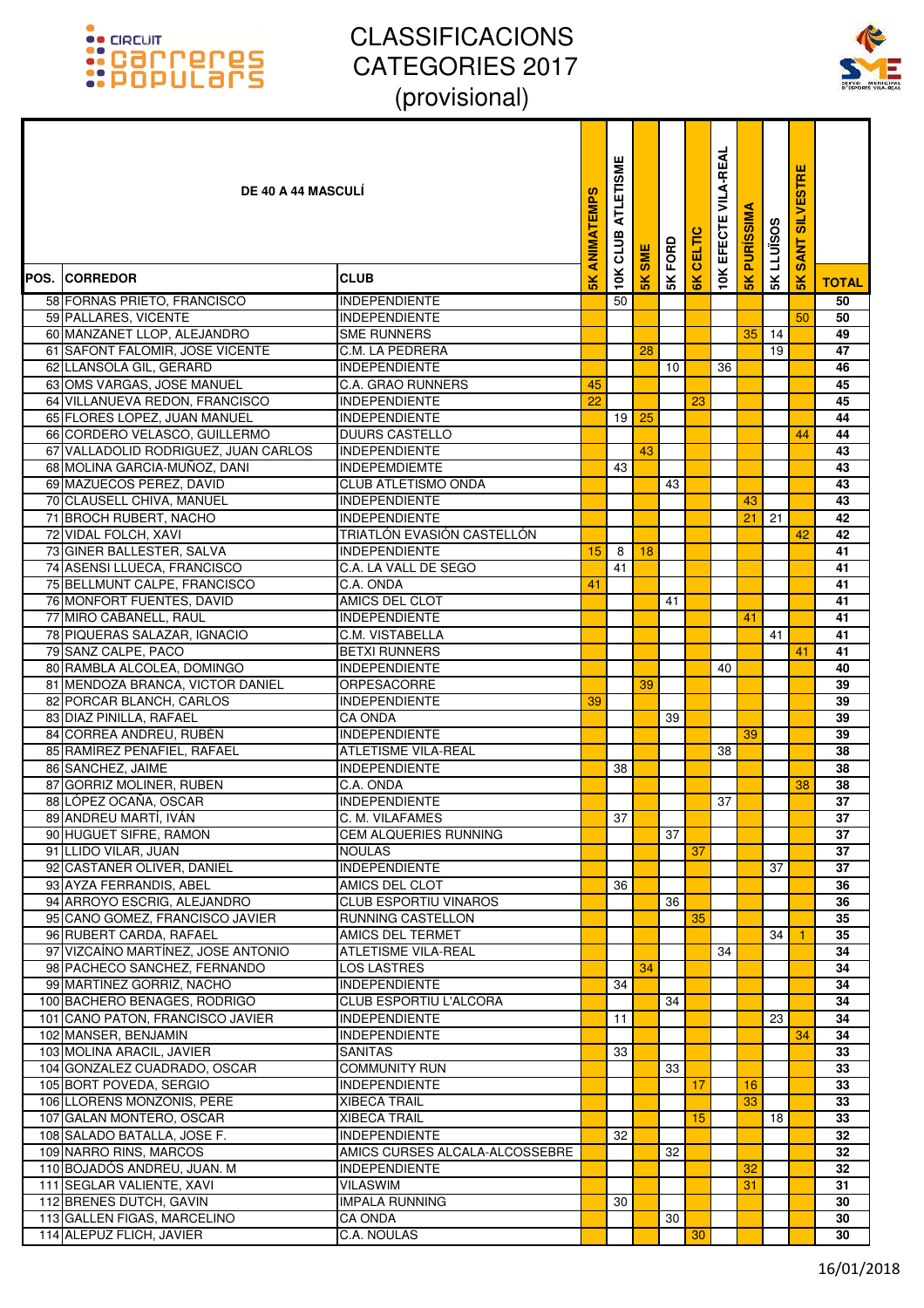

| <b>DE 40 A 44 MASCULI</b>                                               |                                             | ANIMATEMPS     | <b>ATLETISME</b><br>CLUB | <b>SME</b>      | FORD         | CELTIC        | EFECTE VILA-REAL | <b>PURISSIM</b> | LLUÏSOS | <b>SILVESTRE</b><br><b>SANT</b> |              |
|-------------------------------------------------------------------------|---------------------------------------------|----------------|--------------------------|-----------------|--------------|---------------|------------------|-----------------|---------|---------------------------------|--------------|
| <b>POS. ICORREDOR</b>                                                   | <b>CLUB</b>                                 | $\frac{8}{10}$ | 10K                      | $\frac{1}{5}$   | 5K           | $\frac{1}{6}$ | 10K              | $\frac{1}{5}$   | 5K      | $\frac{1}{2}$                   | <b>TOTAL</b> |
| 115 RECATALA VIVES, ALBERTO                                             | <b>INDEPENDIENTE</b>                        |                |                          |                 |              |               |                  |                 |         | 30                              | 30           |
| 116 PACHECO SANCHEZ, ENRIQUE                                            | CA LA VALL D'UIXO                           |                |                          | 29              |              |               |                  |                 |         |                                 | 29           |
| 117 MARTI SANTOS, JOSE PASCUAL                                          | <b>INDEPENDIENTE</b>                        |                |                          |                 | 29           |               |                  |                 |         |                                 | 29           |
| 118 LÓPEZ IBORRA, JAVI                                                  | <b>INDEPENDIENTE</b>                        |                |                          |                 |              | 29            |                  |                 |         |                                 | 29           |
| 119 ESCUDER SANCHO, VICENT                                              | DC SPORT CLUB                               |                |                          |                 |              |               |                  | 29              |         |                                 | 29           |
| 120 NEBOT CANET, NESTOR                                                 | <b>INDEPENDIENTE</b>                        |                | 28                       |                 |              |               |                  |                 |         |                                 | 28           |
| 121 MESEGUER DE CASTRO, JACOBO                                          | <b>CM VILAFAMES</b>                         |                |                          |                 | 28           |               |                  |                 |         |                                 | 28           |
| 122 BERNAD BLASCO, VICTOR                                               | IN BIKE                                     |                |                          |                 |              | 28            |                  |                 |         |                                 | 28           |
| 123 VICENT PALANCA, VICENTE                                             | <b>INDEPENDIENTE</b>                        |                |                          |                 |              |               |                  |                 |         | 28                              | 28           |
| 124 BOSCH BOSCH, HILARIO                                                | <b>INDEPENDIENTE</b>                        |                | 27                       |                 |              |               |                  |                 |         |                                 | 27           |
| 125 GIRALDÓS MONTOYA, JAIME                                             | REDOLAT TEAM                                | 27             |                          |                 |              |               |                  |                 |         |                                 | 27           |
| 126 MORA TORRES, FCO. JOSÉ                                              | <b>INDEPENDIENTE</b>                        |                |                          |                 |              | 27            |                  |                 |         |                                 | 27           |
| 127 COLL PALAU, JORGE                                                   | AMICS DEL CLOT                              |                |                          |                 | 26           |               |                  |                 |         |                                 | 26           |
| 128 SANCHEZ MARIN, JUAN                                                 | C.A. ONDA                                   |                |                          | 24              |              |               |                  |                 |         |                                 | 24           |
| 129 GARCIA PETIT BARRACHINA, ALFREDO<br>130 GONZALEZ GARCIA, JOSE DAVID | <b>INDEPENDIENTE</b>                        | 24             |                          |                 |              |               |                  |                 |         |                                 | 24           |
| 131 PERIS GÓMEZ, VICENT                                                 | <b>INDEPENDIENTE</b><br>C.M. GR-34          |                |                          |                 | 24           |               |                  |                 |         |                                 | 24<br>24     |
|                                                                         |                                             |                |                          |                 |              | 24            |                  |                 |         |                                 | 24           |
| 132 BALLESTER PALLARÉS, SERGIO<br>133 LOPEZ DE LA FUENTE, EDUARDO       | C.A. ONDA<br><b>INDEPENDIENTE</b>           |                |                          |                 | 23           |               |                  |                 |         | 24                              | 23           |
| 134 PESUDO SORIANO, JUANAN                                              | <b>INDEPENDIENTE</b>                        |                |                          |                 |              |               |                  |                 |         | 23                              | 23           |
| 135 SANCHEZ MOLINA, CANDIDO                                             | <b>INDEPENDIENTE</b>                        |                |                          | 21              | $\mathbf{1}$ |               |                  |                 |         |                                 | 22           |
| 136 GARCIA GARCIA, GREGORIO                                             | <b>INDEPENDIENTE</b>                        |                | 22                       |                 |              |               |                  |                 |         |                                 | 22           |
| 137 CARRILLO CASTILLO, VICTOR MANUEL                                    | <b>INDEPENDIENTE</b>                        |                |                          |                 |              | 22            |                  |                 |         |                                 | 22           |
| 138 BARREDA PORCAR, MIGUEL ÁNGEL                                        | <b>INDEPENDIENTE</b>                        |                |                          |                 |              |               |                  |                 |         | 22                              | 22           |
| 139 NIEVAS HERNANDEZ, GUSTAVO                                           | <b>INDEPENDIENTE</b>                        |                | 21                       |                 |              |               |                  |                 |         |                                 | 21           |
| 140 JIMÉNEZ CARRERAS, DAVID                                             | <b>INDEPENDIENTE</b>                        |                |                          |                 |              |               |                  |                 |         | 21                              | 21           |
| 141 FERNANDEZ NOVOA, ANDRES                                             | <b>INDEPENDIENTE</b>                        |                | 20                       |                 |              |               |                  |                 |         |                                 | 20           |
| 142 TRAVER MIRALLES, JOSE I                                             | CM AT-ZENET                                 |                |                          |                 | 20           |               |                  |                 |         |                                 | 20           |
| 143 GARÍ RUIZ, ESTEBAN                                                  | <b>INDEPENDIENTE</b>                        |                |                          |                 |              |               |                  | 20              |         |                                 | 20           |
| 144 ZAMUDIO, CHRISTIAN JAVIER                                           | <b>INDEPENDIENTE</b>                        |                |                          |                 |              |               |                  |                 | 20      |                                 | 20           |
| 145 VILANOVA GIL, PEDRO                                                 | <b>INDEPENDIENTE</b>                        |                |                          |                 |              |               |                  |                 |         | 20                              | 20           |
| 146 CABANES, VICENTE                                                    | <b>INDEPENDIENTE</b>                        |                |                          | 19 <sup>1</sup> |              |               |                  |                 |         |                                 | 19           |
| 147 MUÑOZ GALLEGO, CESAR                                                | ALQUERIES RUNNING                           | 19             |                          |                 |              |               |                  |                 |         |                                 | 19           |
| 148 GARCIA ORTELLS, VICTOR                                              | <b>CELTIC SUBMARI</b>                       |                |                          |                 |              | 19            |                  |                 |         |                                 | 19           |
| 149 TENA BUENO, JOSÉ VICENTE                                            | AMICS DEL CLOT                              |                |                          |                 |              |               |                  |                 |         | 19                              | 19           |
| 150 PECO SANCHEZ, ANGEL                                                 | <b>INDEPENDIENTE</b>                        | 18             |                          |                 |              |               |                  |                 |         |                                 | 18           |
| 151 NAVARRO HERVAS, ANTONIO                                             | <b>INDEPENDIENTE</b>                        |                | 9                        |                 |              |               |                  |                 |         | 9                               | 18           |
| 152 FONT ROMERO, JOSE PASCUAL<br>153 ALVAREZ RIZO, ANTONIO              | <b>INDEPENDIENTE</b>                        |                | 17                       |                 |              |               |                  |                 |         |                                 | 17           |
| 154 MOLINA PINO, ANTONIO                                                | CA L'ELIANA RUNNING<br><b>INDEPENDIENTE</b> |                |                          |                 | 17           |               |                  | 17              |         |                                 | 17<br>17     |
| 155 MADRIGAL RUÍZ. JESÚS                                                | <b>INDEPENDIENTE</b>                        |                |                          |                 |              |               |                  |                 |         | 17                              | 17           |
| 156 GARCIA BALLESTER, CARLOS                                            | C.A. ONDA                                   |                |                          | 16              |              |               |                  |                 |         |                                 | 16           |
| 157 BLASCO GARCES, SERGIO J                                             | <b>INDEPENDIENTE</b>                        |                | 16                       |                 |              |               |                  |                 |         |                                 | 16           |
| 158 MUELA BARBERÁ, OSCAR                                                | <b>INDEPENDIENTE</b>                        | 16             |                          |                 |              |               |                  |                 |         |                                 | 16           |
| 159 MILLÀ PRADES, VICENT                                                | <b>INDEPENDIENTE</b>                        |                |                          |                 |              |               |                  |                 | 16      |                                 | 16           |
| 160 RONCAL VIVES, MIGUEL ANGEL                                          | URBANSPORTCLUB                              |                |                          | 15              |              |               |                  |                 |         |                                 | 15           |
| 161 RODRIGUEZ ALONSO, OSCAR                                             | <b>INDEPENDIENTE</b>                        |                | 15                       |                 |              |               |                  |                 |         |                                 | 15           |
| 162 BARRERA ULLDEMOLINS, JOSE VICENTE                                   | CA RUNNING CASTELLO                         |                |                          |                 | 15           |               |                  |                 |         |                                 | 15           |
| 163 RODRIGUEZ DE LLAGO, JUANJO                                          | <b>INDEPENDIENTE</b>                        |                |                          |                 |              |               |                  | 15              |         |                                 | 15           |
| 164 PARRA MARTÍN, ADRIAN                                                | <b>CELTIC SUBMARÍ</b>                       |                |                          |                 |              |               |                  |                 |         | 15                              | 15           |
| 165 CARMONA GONZALEZ, ANDRES                                            | SMERUNNERS                                  |                |                          | 13              | $\mathbf{1}$ |               |                  |                 |         |                                 | 14           |
| 166 CASTELLO ESTEVE, JORDI                                              | CELTIC SUBMARI                              |                | 14                       |                 |              |               |                  |                 |         |                                 | 14           |
| 167 BARBERAN GALMES, FERRAN                                             | <b>INDEPENDIENTE</b>                        |                |                          |                 | 14           |               |                  |                 |         |                                 | 14           |
| 168 RIUS LLORCA, MANOLO                                                 | <b>INDEPENDIENTE</b>                        |                |                          |                 |              |               |                  | 14              |         |                                 | 14           |
| 169 TRAVER TRAVER, JUAN VICENTE                                         | <b>INDEPENDIENTE</b>                        |                | 13                       |                 |              |               |                  |                 |         |                                 | 13           |
| 170 MIRAVET MARIN, JOSE RAMON                                           | <b>INDEPENDIENTE</b>                        |                |                          |                 | 13           |               |                  |                 |         |                                 | 13           |
| 171 MADRIGAL RUIZ, XUS                                                  | <b>INDEPENDIENTE</b>                        |                |                          |                 |              | 13            |                  |                 |         |                                 | 13           |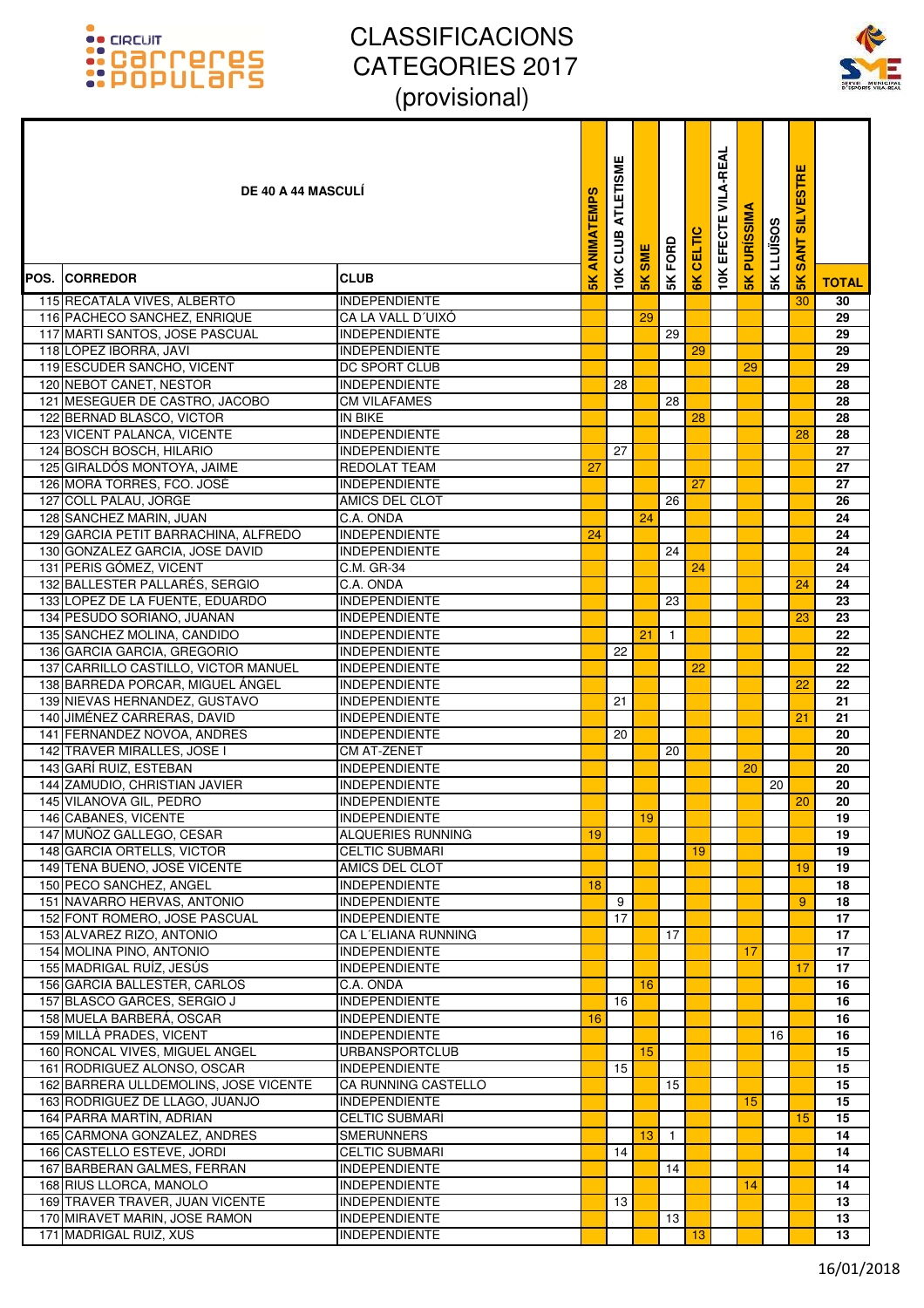

| <b>DE 40 A 44 MASCULI</b>                                   |                                              | <b>SK ANIMATEMPS</b> | <b>ATLETISME</b><br>10K CLUB | <b>SME</b> | <b>SK FORD</b> | CELTIC          | <b>10K EFECTE VILA-REAL</b> | <b>PURISSIMA</b> | <b>LLUÏSOS</b> | <b>SILVESTRE</b><br><b>SANT</b> |                         |
|-------------------------------------------------------------|----------------------------------------------|----------------------|------------------------------|------------|----------------|-----------------|-----------------------------|------------------|----------------|---------------------------------|-------------------------|
| <b>POS. CORREDOR</b>                                        | <b>CLUB</b>                                  |                      |                              | 5K         |                | $\frac{1}{6}$   |                             | 5K               | 5K             | 5K                              | <b>TOTAL</b>            |
| 172 TOMAS CESPEDES, JOSE A.                                 | <b>INDEPENDIENTE</b>                         |                      |                              |            |                |                 |                             | 13               |                |                                 | 13                      |
| 173 BARBERÁ GRAU, RAÚL                                      | <b>INDEPENDIENTE</b>                         | 12                   |                              |            |                |                 |                             |                  |                |                                 | 12                      |
| 174 RUBERT, EDUARDO                                         | <b>CM VISTABELLA</b>                         |                      |                              |            | 12             |                 |                             |                  |                |                                 | 12                      |
| 175 MUÑOZ CANDELA, ALFONSO                                  | <b>AVENTURAS MOU</b>                         |                      |                              |            |                | 12              |                             |                  |                |                                 | 12 <sup>2</sup>         |
| 176 GARCIA VIA, JESUS                                       | <b>INDEPENDIENTE</b>                         |                      |                              |            | $\mathbf{1}$   | 11              |                             |                  |                |                                 | 12                      |
| 177 RODRÍGUEZ CORTÉS, FRANCISCO JAVIER                      | <b>INDEPENDIENTE</b>                         |                      |                              |            |                |                 |                             |                  | 11             | $\overline{1}$                  | 12                      |
| 178 VENTURA PERIS, DAVID                                    | <b>MIM</b>                                   |                      |                              |            |                |                 |                             |                  |                | 12                              | 12                      |
| 179 MONRAVAL TORRES, RAUL                                   | AMICS DEL CLOT                               |                      |                              |            |                |                 |                             |                  |                | 11                              | 11                      |
| 180 GIL TRAVER, JAVIER                                      | <b>INDEPENDIENTE</b>                         |                      | 10                           |            |                |                 |                             |                  |                |                                 | 10                      |
| 181 GARCÍA DEL CAMPILLO, LUIS                               | <b>XIBECA TRAIL</b>                          |                      |                              |            |                | 10              |                             |                  |                |                                 | 10                      |
| 182 SANZ HIDALGO, JOSE                                      | <b>DINAMIC BENICASSIM</b>                    |                      |                              |            | 9              |                 |                             |                  |                |                                 | 9                       |
| 183 DELGADO MARTINEZ, JUANFRAN                              | <b>INDEPENDIENTE</b>                         |                      |                              |            |                |                 |                             | 9                |                |                                 | 9                       |
| 184 SERNA CEPRIA, ALEX                                      | <b>INDEPENDIENTE</b>                         |                      |                              |            | 8              |                 |                             |                  |                |                                 | 8                       |
| 185 PERELLÓ OLIVER, JUAN JOSÉ                               | <b>XIBECA TRAIL</b>                          |                      |                              |            |                | 8               |                             |                  |                |                                 | 8                       |
| 186 DOÑATE, JUAN ANTONIO                                    | <b>INDEPENDIENTE</b>                         |                      |                              |            |                |                 |                             |                  |                | 8                               | 8                       |
| 187 BATALLA SALADO, PABLO JOSE                              | <b>INDEPENDIENTE</b>                         |                      | $\overline{7}$               |            |                |                 |                             |                  |                |                                 | $\overline{7}$          |
| 188 FORES, PABLO                                            | <b>INDEPENDIENTE</b>                         |                      |                              |            | $\overline{7}$ |                 |                             |                  |                |                                 | $\overline{7}$          |
| 189 MONFERRER SANCHIS, VICENTE JAVIER                       | <b>INDEPENDIENTE</b>                         |                      |                              |            |                | $\overline{7}$  |                             |                  |                |                                 | $\overline{7}$          |
| 190 VIDRE BERNAT, MIGUEL                                    | CLUB TRAIL RUNNING ALMASSORA                 |                      |                              |            |                |                 |                             |                  |                | 7                               | $\overline{7}$          |
| 191 ESTEVE BENEDICTO, FCO. JAVIER                           | <b>INDEPENDIENTE</b>                         |                      |                              |            | 6              |                 |                             |                  |                |                                 | 6                       |
| 192 MONFERRER IZQUIERDO, ANGEL<br>193 PEREZ MARTINEZ, OSCAR | <b>INDEPENDIENTE</b><br><b>INDEPENDIENTE</b> |                      |                              |            |                | 6               |                             |                  |                |                                 | 6<br>6                  |
| 194 PUMARETA HERNANDEZ, RAFAEL                              | UNIO ATLETICA CASTELLO                       |                      |                              |            |                |                 |                             |                  |                | 6                               | 5                       |
| 195 PRIETO LOPEZ, DAVID                                     | DESNIVEL+TRAIL                               |                      |                              |            | 5              | $5\phantom{.0}$ |                             |                  |                |                                 | 5                       |
| 196 GONZALEZ APARICIO, TONI                                 | <b>INDEPENDIENTE</b>                         |                      |                              |            |                |                 |                             |                  |                | 5                               | 5                       |
| 197 MAZA MORAN, ALBERTO                                     | <b>INDEPENDIENTE</b>                         |                      |                              |            | 4              |                 |                             |                  |                |                                 | 4                       |
| 198 HIDALGO ROMERO, ANTONIO                                 | AMICS DEL CLOT                               |                      |                              |            |                | $\overline{4}$  |                             |                  |                |                                 | 4                       |
| 199 CARMONA FLORES, DAVID                                   | <b>INDEPENDIENTE</b>                         |                      |                              |            | 3              |                 |                             |                  |                |                                 | 3                       |
| 200 GOMEZ GALINDO, JOSE LUIS                                | MEDULA TRAILRUNNINGTEAM                      |                      |                              |            |                | 3               |                             |                  |                |                                 | 3                       |
| 201 MOMPÓ BARRACHINA, SANTIAGO                              | <b>INDEPENDIENTE</b>                         |                      |                              |            |                |                 |                             |                  |                | 3                               | 3                       |
| 202 BOIXADER GIL, JULIO                                     | <b>CELTIC SUBMARI</b>                        |                      |                              |            |                | $\overline{2}$  |                             |                  |                |                                 | $\overline{\mathbf{c}}$ |
| 203 GARCIA GARCIA, JUAN ALBERTO                             | <b>INDEPENDIENTE</b>                         |                      |                              |            | $\mathbf{1}$   |                 |                             |                  |                |                                 | 1                       |
| 204 GARCIA MONTAVA, JOSE                                    | <b>INDEPENDIENTE</b>                         |                      |                              |            | $\mathbf{1}$   |                 |                             |                  |                |                                 | 1                       |
| 205 RAMOS RIBES, FERNANDO                                   | <b>INDEPENDIENTE</b>                         |                      |                              |            | $\mathbf{1}$   |                 |                             |                  |                |                                 | 1.                      |
| 206 FRANCH DOÑATE, MANUEL                                   | <b>INDEPENDIENTE</b>                         |                      |                              |            |                | -1              |                             |                  |                |                                 | 1                       |
| 207 LLORET BASIERO, ENRIQUE                                 | <b>INDEPENDIENTE</b>                         |                      |                              |            |                | $\mathbf{1}$    |                             |                  |                |                                 | 1                       |
| 208 MONFERRER BECKER, JACINTO                               | <b>INDEPENDIENTE</b>                         |                      |                              |            |                | $\vert$ 1       |                             |                  |                |                                 | 1                       |
| 209 OVIEDO PAULINO, IVAN                                    | <b>INDEPENDIENTE</b>                         |                      |                              |            |                | $\mathbf{1}$    |                             |                  |                |                                 | 1.                      |
| 210 PARRA SANNICOLÁS, JAVIER                                | <b>INDEPENDIENTE</b>                         |                      |                              |            |                | -1              |                             |                  |                |                                 | 1.                      |
| 211 AYET SALES, DAVID                                       | <b>INDEPENDIENTE</b>                         |                      |                              |            |                |                 |                             |                  |                | 1                               | 1                       |
| 212 CERVERA CAPDEVILA, ERNESTO                              | <b>INDEPENDIENTE</b>                         |                      |                              |            |                |                 |                             |                  |                | 1                               | 1.                      |
| 213 ENGUIDANOS ADSUARA, AMANCIA                             | <b>INDEPENDIENTE</b>                         |                      |                              |            |                |                 |                             |                  |                | $\mathbf{1}$                    | 1.                      |
| 214 MOLINA ORTIZ, JUAN FCO                                  | <b>INDEPENDIENTE</b>                         |                      |                              |            |                |                 |                             |                  |                | $\overline{1}$                  | 1.                      |
| 215 PITARCH PASTOR, IVAN                                    | <b>INDEPENDIENTE</b>                         |                      |                              |            |                |                 |                             |                  |                | 1                               | 1.                      |
| 216 VILLAR ROMERO, MIGUEL A.                                | <b>INDEPENDIENTE</b>                         |                      |                              |            |                |                 |                             |                  |                |                                 | 1.                      |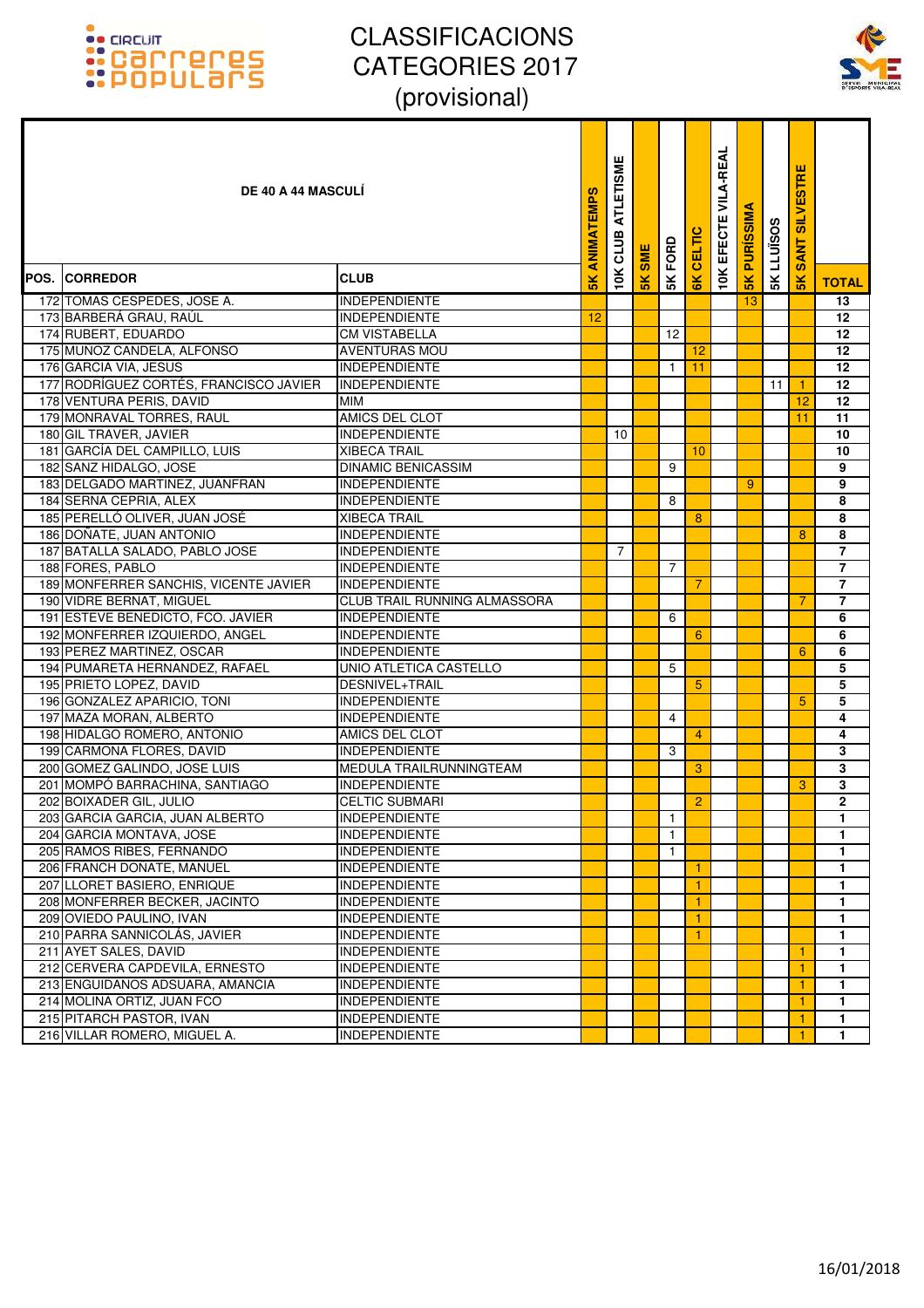

| DE 45 A 49 FEMENI                                           |                                              | ANIMATEMPS     | <b>ATLETISME</b><br>CLUB | <b>SME</b>    | <b>SK FORD</b> | <b>CELTIC</b> | EFECTE VILA-REAL | <b>PURISSIMA</b> | LLUÏSOS  | <b>SILVESTRE</b><br><b>SANT</b> |              |
|-------------------------------------------------------------|----------------------------------------------|----------------|--------------------------|---------------|----------------|---------------|------------------|------------------|----------|---------------------------------|--------------|
| <b>POS. ICORREDOR</b>                                       | <b>CLUB</b>                                  | $\frac{8}{10}$ | 10K                      | $\frac{1}{2}$ |                | $\frac{1}{6}$ | 10K              | $\frac{1}{5}$    | 5K       | $\frac{1}{2}$                   | <b>TOTAL</b> |
| 1 CLAUSELL TIRADO, ESTER                                    | <b>TARONGETES</b>                            | 75             | 75                       | 75            | 75             | 75            | 75               | 60               | 75       | 75                              | 660          |
| 2 ALBA LOPEZ, FRANCISCA                                     | JARDINERIA HNOS.CUADROS                      | 44             | 50                       | 40            | 40             | 42            | 50               | 44               | 44       | 44                              | 398          |
| 3 CABEDO MATA, EVA Mª                                       | <b>SME RUNNERS</b>                           | 41             | 43                       | 36            | 37             | 40            | 42               | 42               | 41       | 39                              | 361          |
| 4 CANTAVELLA ROCHERA, MARIA DOLORES                         | <b>TARONGETES</b>                            |                |                          | 50            | 41             | 44            | 60               | 50               | 60       | 50                              | 355          |
| 5 GARCIA GUAL, ASUN                                         | <b>AMICS DEL TERMET</b>                      | 50             | 44                       | 32            | 31             | 34            | 43               | 41               | 38       | 40                              | 353          |
| 6 FALOMIR VENTURA, EVA                                      | <b>INDEPENDIENTE</b>                         | 60             |                          | 44            | 44             | 43            |                  | 45               | 50       | 45                              | 331          |
| 7 VAQUER FERRER, LOLES                                      | DE MATI MAÑANA                               | 38             |                          | 35            | 33             | 36            | 41               | 39               | 37       | 36                              | 295          |
| 8 PONS CERCÓS, ANA                                          | <b>TARONGETES</b>                            |                |                          | 39            | 42             | 41            | 44               |                  | 42       | 41                              | 249          |
| 9 GARCIA VICENT, NATI                                       | ATHLETIC RUNNING ANIMATEMPS                  | 42             | 60                       | 38            | 39             | 39            |                  |                  |          |                                 | 218          |
| 10 SOLER SEGARRA, MIRIAM                                    | <b>TARONGETES</b>                            |                |                          |               | 43             |               | 45               |                  | 43       |                                 | 131          |
| 11 HENARES CATALÁN, MARINELA<br>12 PARRA FRUCTUOSO, YOLANDA | <b>INDEPENDIENTE</b><br><b>INDEPENDIENTE</b> |                |                          |               |                |               |                  | 38<br>37         | 40<br>39 | 38<br>37                        | 116<br>113   |
| 13 GONZALEZ VILLARREAL, NURIA                               | <b>INDEPENDIENTE</b>                         | 37             |                          |               |                | 35            |                  | 34               |          |                                 | 106          |
| 14 VIDAL MONFERRER, MARIA ROSER                             | CLUB MUNTANYISME VILA-REAL                   |                | 41                       | 31            |                | 29            |                  |                  |          |                                 | 101          |
| 15 ALMELA BLASCO, CARMEN                                    | <b>INDEPENDIENTE</b>                         | 35             |                          | 30            |                | 27            |                  |                  |          |                                 | 92           |
| 16 SOFÍN AÑÓN, MARIAN                                       | <b>GRAO RUNNERS</b>                          |                |                          | 42            | 45             |               |                  |                  |          |                                 | 87           |
| 17 CABEDO BALLESTER, ROSANA                                 | <b>CLUB ATLETISME VILA-REAL</b>              | 45             |                          | 41            |                |               |                  |                  |          |                                 | 86           |
| 18 ZARZOSO FERRER, MARIA ESTHER                             | <b>CLUB ATLETISME VILA-REAL</b>              |                |                          | 27            |                | 28            |                  |                  |          | 30                              | 85           |
| 19 MONZÓ PONS, ROSA                                         | <b>TARONGETES</b>                            |                |                          |               |                |               |                  | 43               |          | 42                              | 85           |
| 20 MARTINEZ RUIZ, MAR                                       | <b>ATLETISMO ONDA</b>                        | 39             |                          |               |                | 37            |                  |                  |          |                                 | 76           |
| 21 NICOMEDES AMIGUET, YOLANDA                               | <b>INDEPENDIENTE</b>                         |                |                          |               |                |               |                  | 75               |          |                                 | 75           |
| 22 VIDAL MONFERRER, ROSA                                    | <b>INDEPENDIENTE</b>                         |                |                          |               |                |               |                  | 33               | 35       |                                 | 68           |
| 23 GONGORA, ENCARNI                                         | <b>GRAO RUNNERS</b>                          |                |                          |               | 60             |               |                  |                  |          |                                 | 60           |
| 24 TOMÁS FERRNÁNDEZ, EUGENIA                                | <b>INDEPENDIENTE</b>                         |                |                          |               |                | 60            |                  |                  |          |                                 | 60           |
| 25 VICENT RAMOS, ESTHER                                     | <b>FEELYOUR BIKE</b>                         |                |                          | 60            |                |               |                  |                  |          |                                 | 60           |
| 26 MONFERRER GINES, ANA                                     | <b>CLUB BROMERA</b>                          |                |                          |               |                |               |                  |                  |          | 60                              | 60           |
| 27 PÉREZ CORACHÁN, INMA                                     | <b>ATHLETIC RUNNING ANIMATEMPS</b>           |                |                          | 28            |                |               |                  |                  |          | 29                              | 57           |
| 28 ESCOLAR NUÑEZ, MARIA JOSE<br>29 GARCIA MARTINEZ, PILI    | <b>C.A. NOULAS</b><br>CLUB ESPORTIU L'ALCORA |                |                          |               |                | 50            |                  |                  |          |                                 | 50           |
| 30 CARDONA ORDINES, PURIFICACION                            | <b>GR REAL DE GANDIA</b>                     |                | 45                       |               | 50             |               |                  |                  |          |                                 | 50<br>45     |
| 31 GRAU CLIMENT, ELENA                                      | <b>BOU TEAM</b>                              |                |                          |               |                | 45            |                  |                  |          |                                 | 45           |
| 32 RIBES VERDIA, CLARA                                      | CA. ONDA CLARA Y JOSE                        |                |                          | 45            |                |               |                  |                  |          |                                 | 45           |
| 33 PITARCH HUERTA, SABINA                                   | <b>INDEPENDIENTE</b>                         |                |                          |               |                |               |                  |                  | 45       |                                 | 45           |
| 34 BENSACH CUBEDO, BEGOÑA                                   | <b>TARONGETES</b>                            |                |                          | 43            |                |               |                  |                  |          |                                 | 43           |
| 35 PIRES MARTINEZ, GLORIA                                   | <b>INDEPENDIENTE</b>                         | 43             |                          |               |                |               |                  |                  |          |                                 | 43           |
| 36 IBAÑEZ GARCIA, CLARA                                     | RUNING CASTELLON                             |                |                          |               |                |               |                  |                  |          | 43                              | 43           |
| 37 GALVIS GUZMAN, CELINDA                                   | PIONEROS DE SUDAMERICA                       |                | 42                       |               |                |               |                  |                  |          |                                 | 42           |
| 38 MOTA GARCIA, MARIA ROSARIO                               | <b>INDEPENDIENTE</b>                         | 40             |                          |               |                |               |                  |                  |          |                                 | 40           |
| 39 LOZANO FERNANDEZ, CARMINA                                | <b>INDEPENDIENTE</b>                         |                |                          |               |                |               |                  | 40               |          |                                 | 40           |
| 40 DE LA OSSA AVILA, ELENA                                  | ATMOSFERA SPORT RUNNING                      |                |                          |               |                | 38            |                  |                  |          |                                 | 38           |
| 41 TRILLES GUIA, SONIA                                      | <b>CASTEMADER RUNNING TEAM</b>               |                |                          |               | 38             |               |                  |                  |          |                                 | 38           |
| 42 QUERAL GIMENEZ, MARI                                     | <b>URBANSPORTCLUB</b>                        |                |                          | 37            |                |               |                  |                  |          |                                 | 37           |
| 43 BUSTAMANTE SOLER, MARIA JOSE                             | <b>INDEPENDIENTE</b>                         |                |                          |               | 36             |               |                  |                  |          |                                 | 36           |
| 44 PALLARES BOU, CARMEN                                     | $A-6$                                        | 36             |                          |               |                |               |                  |                  |          |                                 | 36           |
| 45 CHIVA ROCA, ELENA                                        | <b>CELTIC SUBMARI</b>                        |                |                          |               |                |               |                  | 36               |          |                                 | 36           |
| 46 GIL EDO, LOURDES<br>47 TORRES ESPINOSA, ISABEL           | <b>INDEPENDIENTE</b><br><b>INDEPENDIENTE</b> |                |                          |               | 35             |               |                  |                  | 36       |                                 | 36<br>35     |
| 48 PITARCH SEBASTIA, SILVIA                                 | <b>INDEPENDIENTE</b>                         |                |                          |               |                |               |                  | 35               |          |                                 | 35           |
| 49 CANSINO MORALES, MATI                                    | C. T. ANFIBIOS ALMASSORA                     |                |                          |               |                |               |                  |                  |          | 35                              | 35           |
| 50 GONZALEZ BELENGUER, MAMEN                                | <b>VEDAT CASTELLON</b>                       |                |                          |               | 34             |               |                  |                  |          |                                 | 34           |
| 51 LIÉBANA VENCESLÁ, LOLA                                   | ATMÓSFERA SPORT RUNNING                      | 34             |                          |               |                |               |                  |                  |          |                                 | 34           |
| 52 MOTA MARTINEZ, CHARO                                     | <b>INDEPENDIENTE</b>                         |                |                          | 34            |                |               |                  |                  |          |                                 | 34           |
| 53 BORT ORTELLES, LURDES                                    | <b>INDEPENDIENTE</b>                         |                |                          |               |                |               |                  |                  |          | 34                              | 34           |
| 54 GIL MENDOZA, BEATRIZ                                     | <b>INDEPENDIENTE</b>                         |                |                          |               |                | 33            |                  |                  |          |                                 | 33           |
| 55 ZANON GARCIA, SANDRA                                     | <b>BANCO SANTANDER</b>                       |                |                          | 33            |                |               |                  |                  |          |                                 | 33           |
| 56 VIDAL MONFERRER, ROSER                                   | CENTRE EXCURSIONISTA VILA-REAL               |                |                          |               |                |               |                  |                  |          | 33                              | 33           |
| 57 ALEGRE TIERRASECA, ANA                                   | WWW.BENSACH-CHUMILLAS.COM                    |                |                          |               |                | 32            |                  |                  |          |                                 | 32           |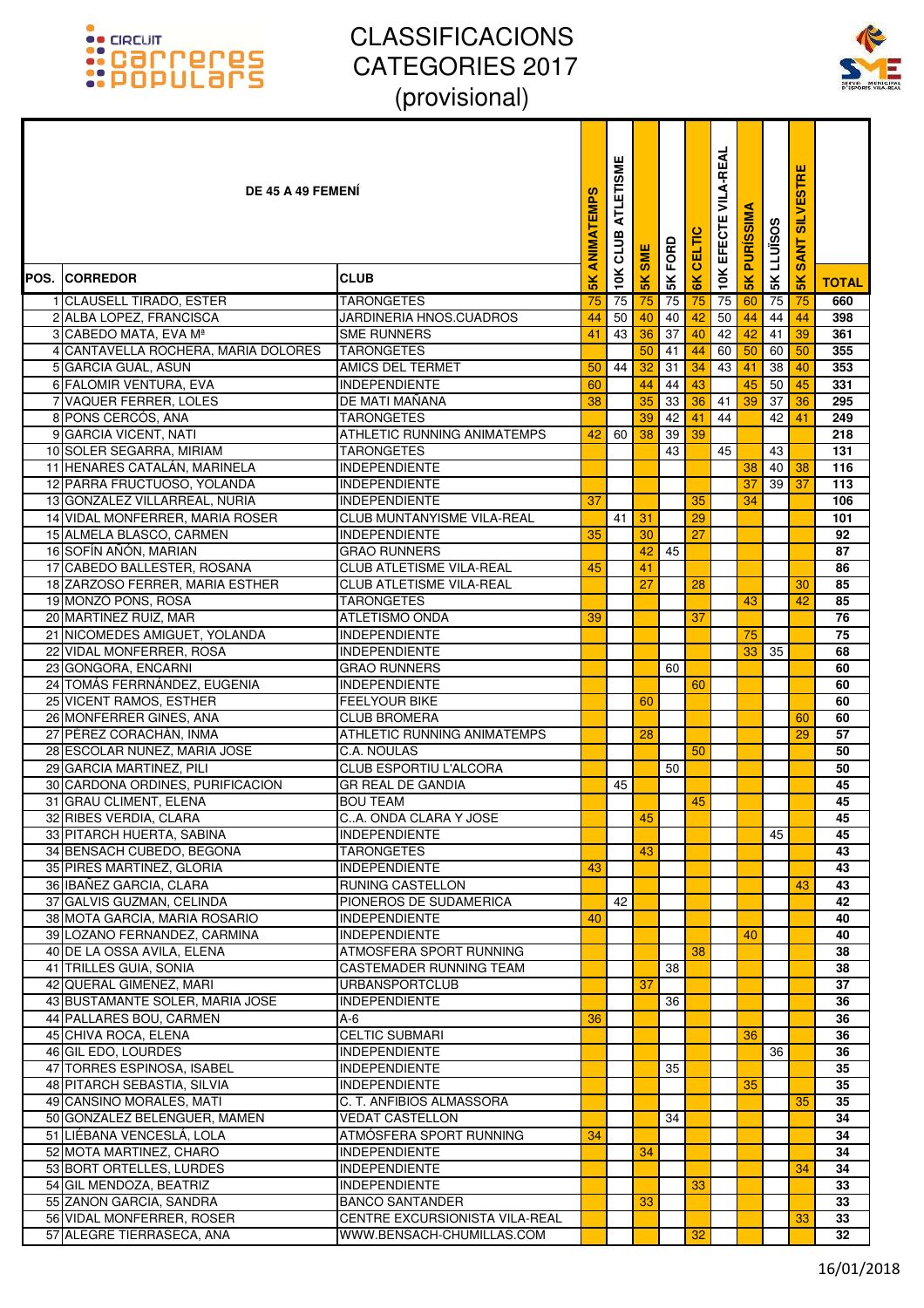



|      | DE 45 A 49 FEMENI               |                               | ANIMATEMPS    | ETISME<br><b>ATL</b><br>10K CLUB | <b>SME</b>    | 5K FORD | <b>6K CELTIC</b> | A-REAL<br>₹<br><b>10K EFECTE</b> | <b>PURISSIMA</b> | <b>SK LLUISOS</b> | <b>SILVESTRE</b><br><b>SANT</b> |              |
|------|---------------------------------|-------------------------------|---------------|----------------------------------|---------------|---------|------------------|----------------------------------|------------------|-------------------|---------------------------------|--------------|
| POS. | <b>CORREDOR</b>                 | <b>CLUB</b>                   | $\frac{1}{2}$ |                                  | $\frac{1}{5}$ |         |                  |                                  | $\frac{1}{5}$    |                   | $\frac{8}{5}$                   | <b>TOTAL</b> |
|      | 58 ARBOLES ABAD, ELIZABET       | <b>INDEPENDIENTE</b>          |               |                                  |               | 32      |                  |                                  |                  |                   |                                 | 32           |
|      | 59 PESET BERNARD, PILAR         | <b>AMICS DEL TERMET</b>       |               |                                  |               |         |                  |                                  |                  |                   | 32                              | 32           |
|      | 60 GALAN BARCO, JOSEFA          | WWW.BENSACH-CHUMILLAS.COM     |               |                                  |               |         | 31               |                                  |                  |                   |                                 | 31           |
|      | 61 JUAN CARDET, INMA            | <b>INDEPENDIENTE</b>          |               |                                  |               |         |                  |                                  |                  |                   | 31                              | 31           |
|      | 62 CASAS RODRIGUEZ, ELISA       | <b>AUTOS DE CHOQUE GARCIA</b> |               |                                  |               | 30      |                  |                                  |                  |                   |                                 | 30           |
|      | 63 CASTELLO NOSTRORT, Mª CARMEN | <b>INDEPENDIENTE</b>          |               |                                  |               |         | 30               |                                  |                  |                   |                                 | 30           |
|      | 64 CAMPOS BENLLOCH, CONCHI      | <b>CUCURBITA RUNNING</b>      |               |                                  | 29            |         |                  |                                  |                  |                   |                                 | 29           |
|      | 65 FORTUÑO GIL, SARA            | <b>INDEPENDIENTE</b>          |               |                                  |               |         | 26               |                                  |                  |                   |                                 | 26           |
|      | 66 ANDRES GARCIA, FELI          | <b>INDEPENDIENTE</b>          |               |                                  |               |         | 25               |                                  |                  |                   |                                 | 25           |
|      | 67 ROMERO MONLEON, DORY         | <b>INDEPENDIENTE</b>          |               |                                  |               |         | 24               |                                  |                  |                   |                                 | 24           |
|      | 68 SOLER SEGARRA, MªJOSE        | <b>INDEPENDIENTE</b>          |               |                                  |               |         | 23               |                                  |                  |                   |                                 | 23           |
|      | 69 LLORENS LLOP, ANA            | <b>INDEPENDIENTE</b>          |               |                                  |               |         | 22               |                                  |                  |                   |                                 | 22           |
|      | 70 MONTOLIU IBAÑEZ, MONTSE      | <b>INDEPENDIENTE</b>          |               |                                  |               |         | 21               |                                  |                  |                   |                                 | 21           |
|      | 71 CLAROS RAMOS, SILVIA         | <b>INDEPENDIENTE</b>          |               |                                  |               |         | 20               |                                  |                  |                   |                                 | 20           |
|      | 72 MILLÁ PRADES, LOURDES        | <b>INDEPENDIENTE</b>          |               |                                  |               |         | 19               |                                  |                  |                   |                                 | 19           |
|      | 73 MILLÁ PRADES, INMA           | <b>INDEPENDIENTE</b>          |               |                                  |               |         | 18               |                                  |                  |                   |                                 | 18           |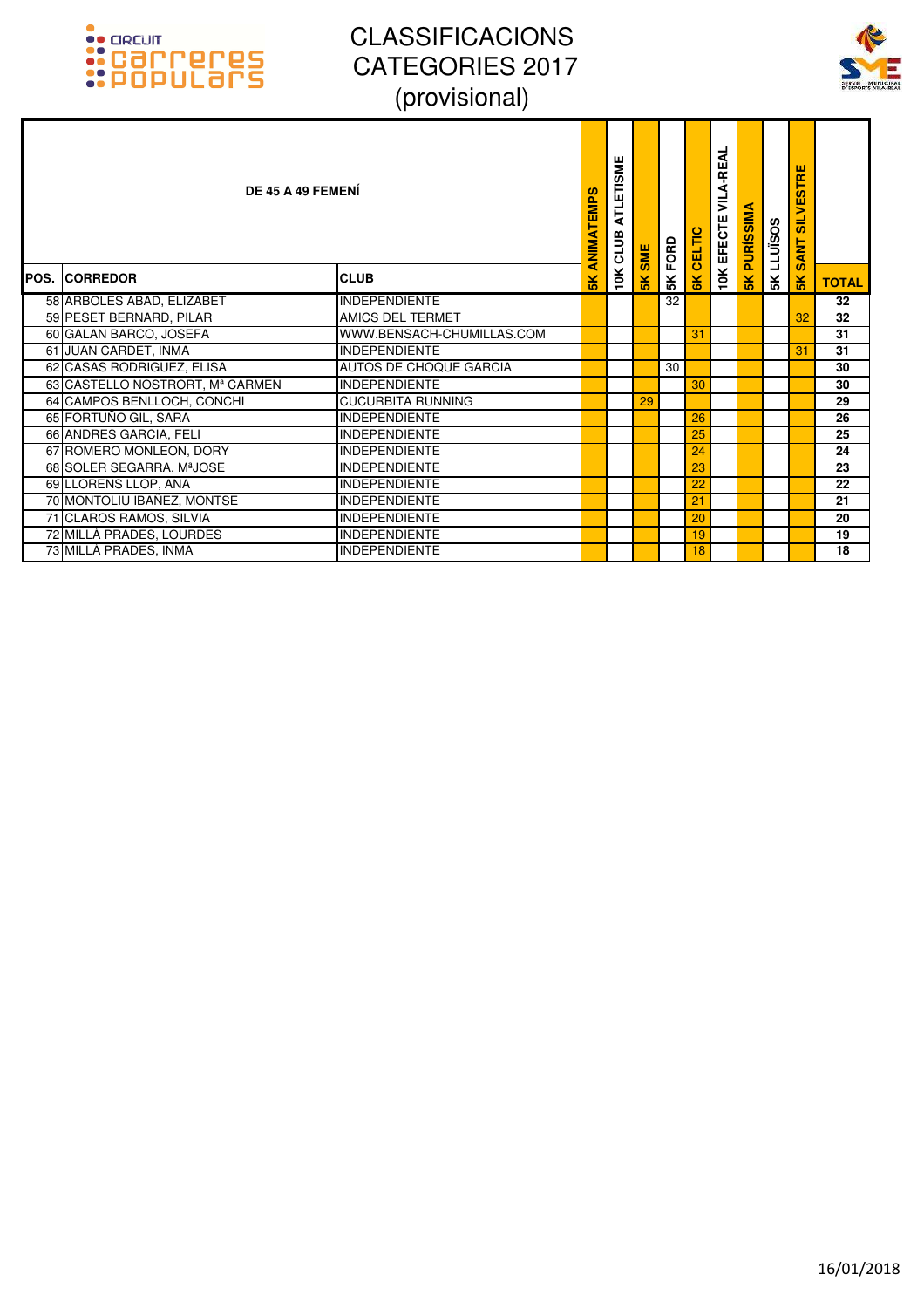

| <b>DE 45 A 49 MASCULI</b>                           |                                                  | ANIMATEMPS      | <b>ATLETISME</b><br>CLUB | <b>SME</b>    | FORD          | <b>CELTIC</b>  | <b>VILA-REAL</b><br>EFECTE | <b>PURISSIM</b> | LLUÏSOS  | <b>SILVESTRE</b><br>Ę<br>$\overline{\mathbf{s}}$ |                 |
|-----------------------------------------------------|--------------------------------------------------|-----------------|--------------------------|---------------|---------------|----------------|----------------------------|-----------------|----------|--------------------------------------------------|-----------------|
| <b>POS. ICORREDOR</b>                               | <b>CLUB</b>                                      | 5K              | 10K                      | $\frac{1}{2}$ | $\frac{1}{2}$ | $\frac{8}{10}$ | 10K                        | $\frac{1}{5}$   | $5K$     | $\frac{1}{5}$                                    | <b>TOTAL</b>    |
| 1 GARCÍA MUÑOZ, ANTONIO                             | C.A. VILA REAL                                   | 75              | 60                       | 60            | 45            | 44             | 75                         | 75              | 60       |                                                  | 494             |
| 2 SANCHEZ GARCIA, ANGEL                             | <b>CLUB ATLETISME VILA-REAL</b>                  | 50              | 45                       | 42            | 42            | 60             | 60                         | 60              | 50       | 45                                               | 454             |
| 3 MARTINEZ GONZALEZ, JAVI                           | <b>CLUB ATLETISME VILA-REAL</b>                  | 45              | 44                       | 40            | 39            | 50             | 45                         | 45              | 44       | 44                                               | 396             |
| 4 MARTINEZ ALARCON, BENJAMIN                        | <b>INDEPENDIENTE</b>                             | 30              | 28                       | 22            | 19            | 25             | 38                         | 34              | 28       | 25                                               | 249             |
| 5 VICENT TAMBORERO, JUANJO                          | <b>INDEPENDIENTE</b>                             | 39              | 40                       |               | 35            |                | 43                         | 43              | 38       |                                                  | 238             |
| 6 GIL SERRA, MANOLO                                 | DE MATI MANANA                                   | 36              |                          | 29            | 28            | 38             | 41                         |                 |          | 28                                               | 200             |
| 7 HUGUET FUSTER, JOSE LUIS                          | C.A. ONDA                                        | 40              |                          | 37            |               | 42             |                            |                 |          | 42                                               | 161             |
| 8 GALINDO NOTARI, JUANJO                            | <b>INDEPENDIENTE</b>                             |                 |                          |               |               | 34             |                            | 42              | 39       | 39                                               | 154             |
| 9 SANCHEZ GARCIA, VICENTE                           | <b>GRAO RUNNERS</b>                              |                 |                          |               | 75            |                |                            |                 | 75       |                                                  | 150             |
| 10 GARCIA VIA, JAVIER                               | <b>INDEPENDIENTE</b>                             |                 | 26                       | 17            | 13            | 31             | 37                         |                 | 15       | 9                                                | 148             |
| 11 PALLARES BALLESTER, JUAN RAMON                   | C.A. ONDA                                        | 38              |                          | 32            |               | 41             |                            |                 |          | 35                                               | 146             |
| 12 SEGARRA CORBATO, JOSE                            | <b>INDEPENDIENTE</b>                             | 29              |                          |               | 17            | 17             |                            | 30              | 24       | 20                                               | 137             |
| 13 MARCELINO ANTONIO, JULIO                         | UNIO ATLETICA CASTELLO                           |                 | 75                       |               | 60            |                |                            |                 |          |                                                  | 135             |
| 14 BENSACH CUBEDO, FRAN                             | WWW.BENSACH-CHUMILLAS.COM                        |                 | 38                       |               | 33            | 33             |                            |                 | 30       |                                                  | 134             |
| 15 ALBALATE BALAGUER, JESUS                         | UNION ATLETICA CASTELLON                         |                 | 42                       |               |               |                | 44                         |                 | 42       |                                                  | 128             |
| 16 MONFERRER, JOSE CARLOS                           | <b>CE ANIMATEMPS</b>                             | 34              |                          | 24            | 22            | 28             |                            |                 |          |                                                  | 108             |
| 17 GIL MIRALLES, CARLOS                             | <b>INDEPENDIENTE</b>                             |                 |                          |               |               | 21             |                            | 36              | 27       | 24                                               | 108             |
| 18 POZO MENDOZA, FRAN                               | <b>ATHLETIC RUNNING ANIMATEMPS</b>               |                 |                          | 33            | 26            |                |                            |                 | 41       |                                                  | 100             |
| 19 LARIVE YAGÜE, JORGE<br>20 MARTI BARRACHINA, ALEX | <b>CUCURBITA RUNNING</b><br><b>INDEPENDIENTE</b> |                 |                          | 50            | 43            |                |                            |                 |          |                                                  | 93<br>91        |
| 21 DIAZ GARCIA, TONI                                | <b>BANCO SANTANDER</b>                           |                 |                          | 41<br>45      |               | 45             | 50                         |                 |          |                                                  | 90              |
| 22 ALBIOL ESTELLER, JOSEP PASQUAL                   | <b>INDEPENDIENTE</b>                             |                 |                          | 21            |               |                |                            | 33              | 23       | 11                                               | 88              |
| 23 VICENT FONT, DOMINGO JOSE                        | <b>FGT</b>                                       |                 |                          |               |               |                |                            | 31              | 29       | 27                                               | 87              |
| 24 ALEGRE MORALES, EMILIO                           | <b>UAC</b>                                       |                 |                          |               | 41            |                |                            |                 | 45       |                                                  | 86              |
| 25 URBANEJA GARCIA, ALBERTO                         | <b>INDEPENDIENTE</b>                             | 33              | 29                       |               | 23            |                |                            |                 |          |                                                  | 85              |
| 26 MARTÍNEZ FERNÁNDEZ, PEDRO                        | <b>INDEPENDIENTE</b>                             | 42              |                          | 39            |               |                |                            |                 |          |                                                  | 81              |
| 27 CABEDO LOZANO, ANTONIO                           | <b>INDEPENDIENTE</b>                             |                 |                          |               | 36            |                |                            |                 | 43       |                                                  | 79              |
| 28 LAPICA TRAVER, CÉSAR                             | <b>INDEPENDIENTE</b>                             |                 |                          | 75            |               |                |                            |                 |          |                                                  | 75              |
| 29 SERRANO GARCIA, ANTONIO                          | <b>INDEPENDIENTE</b>                             |                 | 41                       |               |               |                |                            |                 | 34       |                                                  | 75              |
| 30 CUADROS ORTIZ, FRANCISCO                         | JARDINERIA HNOS CUADROS                          |                 |                          |               |               | 75             |                            |                 |          |                                                  | 75              |
| 31 FERNANDEZ CASTILLA, FRANCISCO                    | <b>C.T. ALQUERIAS TRYTEAM</b>                    |                 |                          |               |               |                |                            |                 |          | 75                                               | 75              |
| 32 RODRÍGUEZ CARAVACA, FRANCISCO                    | <b>CELTIC SUBMARI</b>                            |                 |                          |               |               |                |                            |                 | $39$ 35  |                                                  | $\overline{74}$ |
| 33 SOLER SANCHÍS, VICENT                            | TRIVILA                                          |                 |                          |               |               |                | 42                         |                 |          | 32                                               | 74              |
| 34 MORENO SERRA, LUIS                               | <b>INDEPENDIENTE</b>                             |                 |                          |               |               |                |                            | 40              | 33       |                                                  | 73              |
| 35 GIL SERRA, JOSE ANTONIO                          | LA COOPERATIVA                                   |                 |                          |               |               |                | 40                         |                 | 32       |                                                  | 72              |
| 36 CUADROS LOZANO, BERNARDO                         | <b>CLUB ATLETISMO ONDA</b>                       |                 |                          | 35            |               |                |                            |                 | 37       |                                                  | 72              |
| 37 GARCIA BURGUETE, IGNACIO                         | C A LA VALL D'UIXO                               |                 |                          | 34            |               |                |                            |                 |          | 37                                               | 71              |
| 38 PÉREZ CABALLERO, DIEGO                           | <b>INDEPENDIENTE</b>                             |                 |                          |               |               | 43             |                            | 24              |          |                                                  | 67              |
| 39 EBRO LOPEZ, JOSE MANUEL                          | ULTRA RUNNERS CASTELLON                          |                 |                          |               |               |                |                            | 25              | 21       | 21                                               | 67              |
| 40 MONFERRER SANCHIS, JOSE CARLOS                   | ATHLETIC RUNNING ANIMATEMPS                      |                 |                          |               |               |                |                            | 35              | 31       |                                                  | 66              |
| 41 ECHENNI KHAYI, KHALID                            | <b>INDEPENDIENTE</b>                             | 60              |                          |               |               |                |                            |                 |          |                                                  | 60              |
| 42 MARTI PEIRO, EMILIO<br>43 MARZA AVELLANA, MANU   | <b>INDEPENDIENTE</b><br><b>INDEPENDIENTE</b>     |                 | 27                       |               |               | 12             |                            |                 |          | 60                                               | 60<br>55        |
| 44 BALAGUER HUGUET, MARCO AGUSTIN                   | <b>INDEPENDIENTE</b>                             |                 |                          | 15            |               |                |                            |                 | 16<br>40 |                                                  | 55              |
| 45 LLORENS GARCIA, TELMO                            | EI A CORRER                                      | $\overline{25}$ |                          |               | 15            | 14             |                            |                 |          |                                                  | 54              |
| 46 GARCIA GARCIA, JUAN SANTIAGO                     | <b>BETXI RUNNERS</b>                             | 28              |                          |               |               | 26             |                            |                 |          |                                                  | 54              |
| 47 FRANCÉS DÍAZ, RAMÓN                              | <b>INDEPENDIENTE</b>                             |                 |                          |               |               |                |                            | 28              | 25       |                                                  | 53              |
| 48 LÓPEZ MIGUEZ, JUAN MANUEL                        | DEMATIMANANA                                     |                 |                          |               |               |                |                            | 27              | 26       |                                                  | 53              |
| 49 VICIANO MELIA, ISIDORO                           | <b>COMMUNITY RUN</b>                             |                 |                          |               | 50            |                |                            |                 |          |                                                  | 50              |
| 50 LÓPEZ ALLEPUZ, LUIS ENRIQUE                      | <b>INDEPENDIENTE</b>                             |                 | 50                       |               |               |                |                            |                 |          |                                                  | 50              |
| 51 MIRÓ MONER, DOMINGO                              | HNOS. JARDINERIA CUADROS                         |                 |                          |               |               |                |                            | 50              |          |                                                  | 50              |
| 52 MUÑOZ HINOJO, JAVIER                             | SERRANO CLUB ATLETISMO                           |                 |                          |               |               |                |                            |                 |          | 50                                               | 50              |
| 53 DE GOMAR ALLELY, RAFA                            | ATMÓSFERA SPORT RUNNING                          |                 |                          | 23            |               | 23             |                            |                 |          |                                                  | 46              |
| 54 ESCRICH SANTAMARIA, ANGEL                        | <b>CAFE ANGEL</b>                                |                 |                          |               | 44            |                |                            |                 |          |                                                  | 44              |
| 55 MARTINEZ SANTAMARÍA, FRANCISCO                   | UNIO ATLETICA CASTELLO                           | 44              |                          |               |               |                |                            |                 |          |                                                  | 44              |
| 56 PALATSÍ ARMERO, RAÜL                             | UNIO ATLETICA CASTELLO                           |                 |                          | 44            |               |                |                            |                 |          |                                                  | 44              |
| 57 MOMPÓ FORTUÑO, JOSE PASCUAL                      | SOM ESPORT-NATURA                                |                 |                          |               |               |                |                            | 44              |          |                                                  | 44              |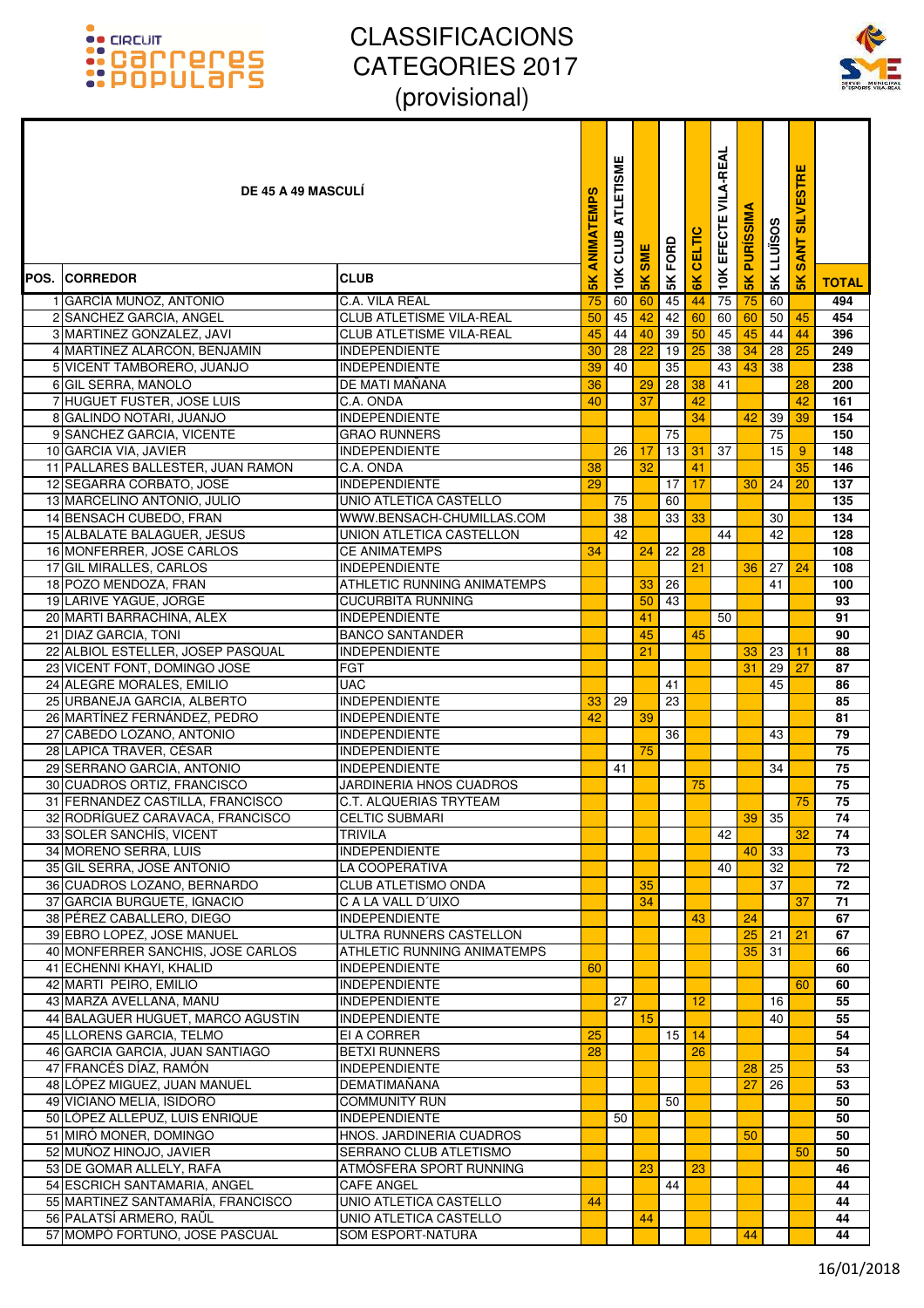

| <b>DE 45 A 49 MASCULI</b>                                        |                                                    | <b>ANIMATEMPS</b> | <b>ATLETISME</b><br>CLUB | <b>SME</b>     | FORD | <b>CELTIC</b>  | <b>VILA-REAL</b><br>EFECTE | <b>PURISSIM</b> | <b>LLUÏSOS</b> | <b>SILVESTRE</b><br><b>SANT</b> |              |
|------------------------------------------------------------------|----------------------------------------------------|-------------------|--------------------------|----------------|------|----------------|----------------------------|-----------------|----------------|---------------------------------|--------------|
| <b>POS. ICORREDOR</b>                                            | <b>CLUB</b>                                        | $\frac{8}{10}$    | 10K                      | $\frac{8}{10}$ | 5K   | $\frac{8}{10}$ | 10K                        | $\frac{1}{5}$   | 5K             | $\frac{8}{15}$                  | <b>TOTAL</b> |
| 58 FRANCH ALONSO, JOSE ANTONIO                                   | <b>JARDINERIA HNOS CUADROS</b>                     | 43                |                          |                |      |                |                            |                 |                |                                 | 43           |
| 59 LÓPEZ COLLADO, JOŚE MANUEL                                    | <b>INDEPENDIENTE</b>                               |                   | 43                       |                |      |                |                            |                 |                |                                 | 43           |
| 60 LARIVE YAGÜE, JAVIER                                          | <b>CUCURBITA RUNNING</b>                           |                   |                          | 43             |      |                |                            |                 |                |                                 | 43           |
| 61 VILAR, JUANVI                                                 | <b>INDEPENDIENTE</b>                               |                   |                          |                |      |                |                            |                 |                | 43                              | 43           |
| 62 SOLER RODRIGUEZ, JORDI                                        | UNIO ATLETICA CASTELLO                             | 41                |                          |                |      |                |                            |                 |                |                                 | 41           |
| 63 CASABÓ MEZQUITA, JAVIER                                       | <b>INDEPENDIENTE</b>                               |                   |                          |                |      |                |                            | 41              |                |                                 | 41           |
| 64 LLORENS VILAR, SALVA                                          | <b>INDEPENDIENTE</b>                               |                   |                          |                |      |                |                            |                 |                | 41                              | 41           |
| 65 PACHECO APARICIO, JULIO                                       | <b>CASTEMADER RUNNING TEAM</b>                     |                   |                          |                | 40   |                |                            |                 |                |                                 | 40           |
| 66 TELLO ESCRIG, SALVADOR                                        | AMICS DEL CLOT                                     |                   |                          |                | 18   | 22             |                            |                 |                |                                 | 40           |
| 67 PEREZ MARTINEZ, CARLOS JAVIER                                 | <b>INDEPENDIENTE</b>                               |                   |                          |                |      | 40             |                            |                 |                |                                 | 40           |
| 68 BLASCO CANTÍN, JAVIER                                         | <b>CLUB BROMERA</b>                                |                   |                          |                |      |                |                            |                 |                | 40                              | 40           |
| 69 ESCOLANO SIGNES, RAFAEL                                       | <b>CC EL GARBI</b>                                 |                   | 39                       |                |      |                |                            |                 |                |                                 | 39           |
| 70 MILLAN PEREIRA, FIDEL<br>71 SAENZ DE CABEZON RODRIGUEZ, ANGEL | <b>VIDRES RUNNING TEAM</b><br><b>INDEPENDIENTE</b> |                   |                          |                |      | 39             | 39                         |                 |                |                                 | 39<br>39     |
| 72 RESINA FERNANDEZ, ANTONIO                                     | <b>INDEPENDIENTE</b>                               |                   |                          |                | 38   |                |                            |                 |                |                                 | 38           |
| 73 TOMASETI COSTA, ANDRES                                        | C.A. ONDA                                          |                   |                          | 38             |      |                |                            |                 |                |                                 | 38           |
| 74 BALAGUER, PASCUAL                                             | <b>INDEPENDIENTE</b>                               |                   |                          |                |      |                |                            | 38              |                |                                 | 38           |
| 75 VALERO, PEPE                                                  | <b>COMMUNIYT RUN</b>                               |                   |                          |                |      |                |                            |                 |                | 38                              | 38           |
| 76 SAIZ VIVES, JOSE MARIA                                        | <b>CLUB ESPORTIU VINAROS</b>                       |                   |                          |                | 37   |                |                            |                 |                |                                 | 37           |
| 77 ORTELLS SAFONT, LLUIS                                         | <b>INDEPENDIENTE</b>                               |                   | 37                       |                |      |                |                            |                 |                |                                 | 37           |
| 78 PI MONFERRER, JORGE                                           | <b>INDEPENDIENTE</b>                               | 37                |                          |                |      |                |                            |                 |                |                                 | 37           |
| 79 SANCHEZ TAUSTE, JOSE ANTONIO                                  | <b>BICHOS TEAM</b>                                 |                   |                          |                |      | 37             |                            |                 |                |                                 | 37           |
| 80 CARRETERO CALLERO, MIGUEL ÁNGEL                               | <b>INDEPENDIENTE</b>                               |                   |                          |                |      |                |                            | 37              |                |                                 | 37           |
| 81 GONZLEZ SALVADOR, CESAR                                       | U.A.C.                                             |                   | 36                       |                |      |                |                            |                 |                |                                 | 36           |
| 82 CUESTA MORENO, ANTONIO                                        | VALENCIA CORATGE I FORÇA                           |                   |                          | 36             |      |                |                            |                 |                |                                 | 36           |
| 83 LLOP AGUILAR, ANTONIO JOSE                                    | <b>BICHOS TEAM</b>                                 |                   |                          |                |      | 36             |                            |                 |                |                                 | 36           |
| 84 ALEGRE ALEGRE, PASCUAL                                        | C.A. VILA-REAL                                     |                   |                          |                |      |                |                            |                 | 36             |                                 | 36           |
| 85 CARRATALA ROGLA, JOSE VICENTE                                 | C.M. AT-ZENET                                      |                   |                          |                |      |                |                            |                 |                | 36                              | 36           |
| 86 CASALTA PRADES, JOSE VICENTE                                  | C.A. ONDA                                          | 35                |                          |                |      |                |                            |                 |                |                                 | 35           |
| 87 GIL PEREZ, MANUEL ANGEL                                       | <b>AMICS DEL TERMET</b>                            |                   | 35                       |                |      |                |                            |                 |                |                                 | 35           |
| 88 BOU FORCADA, MANUEL JAVIER                                    | <b>BOU TEAM</b>                                    |                   |                          |                |      | 35             |                            |                 |                |                                 | 35           |
| 89 SOS, RAUL                                                     | <b>CAFE ANGEL</b>                                  |                   |                          |                | 34   |                |                            |                 |                |                                 | 34           |
| 90 CANO CANO, LUIS JOSÉ                                          | <b>INDEPENDIENTE</b>                               |                   | 34                       |                |      |                |                            |                 |                |                                 | 34           |
| 91 CABELLO DEL MAZO, LUIS<br>92 BOU AVELLANA, MARCELO            | <b>INDEPENDIENTE</b><br><b>INDEPENDIENTE</b>       |                   | 33                       |                |      |                |                            |                 |                | 34                              | 34           |
| 93 MOISE, FANEL                                                  | <b>INDEPENDIENTE</b>                               |                   |                          |                |      | 13             |                            |                 | 20             |                                 | 33<br>33     |
| 94 BONET BORT, LLORENS                                           | SOM ESPORT NATURA                                  |                   |                          |                |      |                |                            |                 |                | 33                              | 33           |
| 95 ROCA CANELLES, RAFAEL                                         | ROCA & MONFERRER ONDA                              |                   |                          |                | 32   |                |                            |                 |                |                                 | 32           |
| 96 PEREZ RODRIGUEZ, JAVIER                                       | DHL                                                | 32                |                          |                |      |                |                            |                 |                |                                 | 32           |
| 97 RODRIGUEZ CRESPO, ANTONIO                                     | <b>INDEPENDIENTE</b>                               |                   | 32                       |                |      |                |                            |                 |                |                                 | 32           |
| 98 ARNAL ALMELA, DOMINGO                                         | <b>INDEPENDIENTE</b>                               |                   |                          |                |      | 32             |                            |                 |                |                                 | 32           |
| 99 GARGALLO GRANEL, SEBASTIAN                                    | DC SPORT CLUB                                      |                   |                          |                |      |                |                            | 32              |                |                                 | 32           |
| 100 FALOMIR VENTURA, GASPAR                                      | RUN ADDICTION CASTELLON                            |                   |                          |                | 31   |                |                            |                 |                |                                 | 31           |
| 101 LOPEZ CORBACHO, MIGUEL ANGEL                                 | <b>VILA-RUNNERS</b>                                |                   | 31                       |                |      |                |                            |                 |                |                                 | 31           |
| 102 MARTINEZ NAVARRO, FRANCISCO JAVIER                           | <b>INDEPENDIENTE</b>                               | 31                |                          |                |      |                |                            |                 |                |                                 | 31           |
| 103 VILAR GALLART, JUAN VICENTE                                  | ARTANA AMUNT I AVALL                               |                   |                          | 31             |      |                |                            |                 |                |                                 | 31           |
| 104 FERNANDEZ ARTUNEDO, MIGUEL A.                                | <b>INDEPENDIENTE</b>                               |                   |                          |                |      |                |                            |                 |                | 31                              | 31           |
| 105 MORENO ESPEJO, FEDERO                                        | CA ONDA                                            |                   |                          |                | 30   |                |                            |                 |                |                                 | 30           |
| 106 RUBIO PALLARES, SERGIO                                       | CLUB MUNTANYISME VILA-REAL                         |                   | 30                       |                |      |                |                            |                 |                |                                 | 30           |
| 107 SAURA CENTELLES, CARLOS                                      | <b>CUCURBITA RUNNING</b>                           |                   |                          | 30             |      |                |                            |                 |                |                                 | 30           |
| 108 MARTIN QUINTERO, JOSE MARIA                                  | RUNNEROS40+                                        |                   |                          |                |      | 30             |                            |                 |                |                                 | 30           |
| 109 RICO ROMERO, FRANCISCO                                       | <b>INDEPENDIENTE</b>                               |                   |                          |                |      |                |                            |                 |                | 30                              | 30           |
| 110 FLORES LOPEZ, ROBERTO                                        | <b>INDEPENDIENTE</b>                               |                   |                          |                | 29   | 29             |                            |                 |                |                                 | 29           |
| 111 ORTIZ MEJIAS, JUAN JOSE<br>112 ARNAL BALAGUER, MANUEL        | RUNNEROS40+<br><b>INDEPENDIENTE</b>                |                   |                          |                |      |                |                            | 29              |                |                                 | 29<br>29     |
| 113 OSUNA GONZALEZ, JOSE MANUEL                                  | <b>PIXELCOM</b>                                    |                   |                          |                | 12   |                |                            |                 | 17             |                                 | 29           |
| 114 LORENZO CARACUEL, NICOLÁS                                    | <b>INDEPENDIENTE</b>                               |                   |                          |                |      |                |                            |                 |                | 29                              | 29           |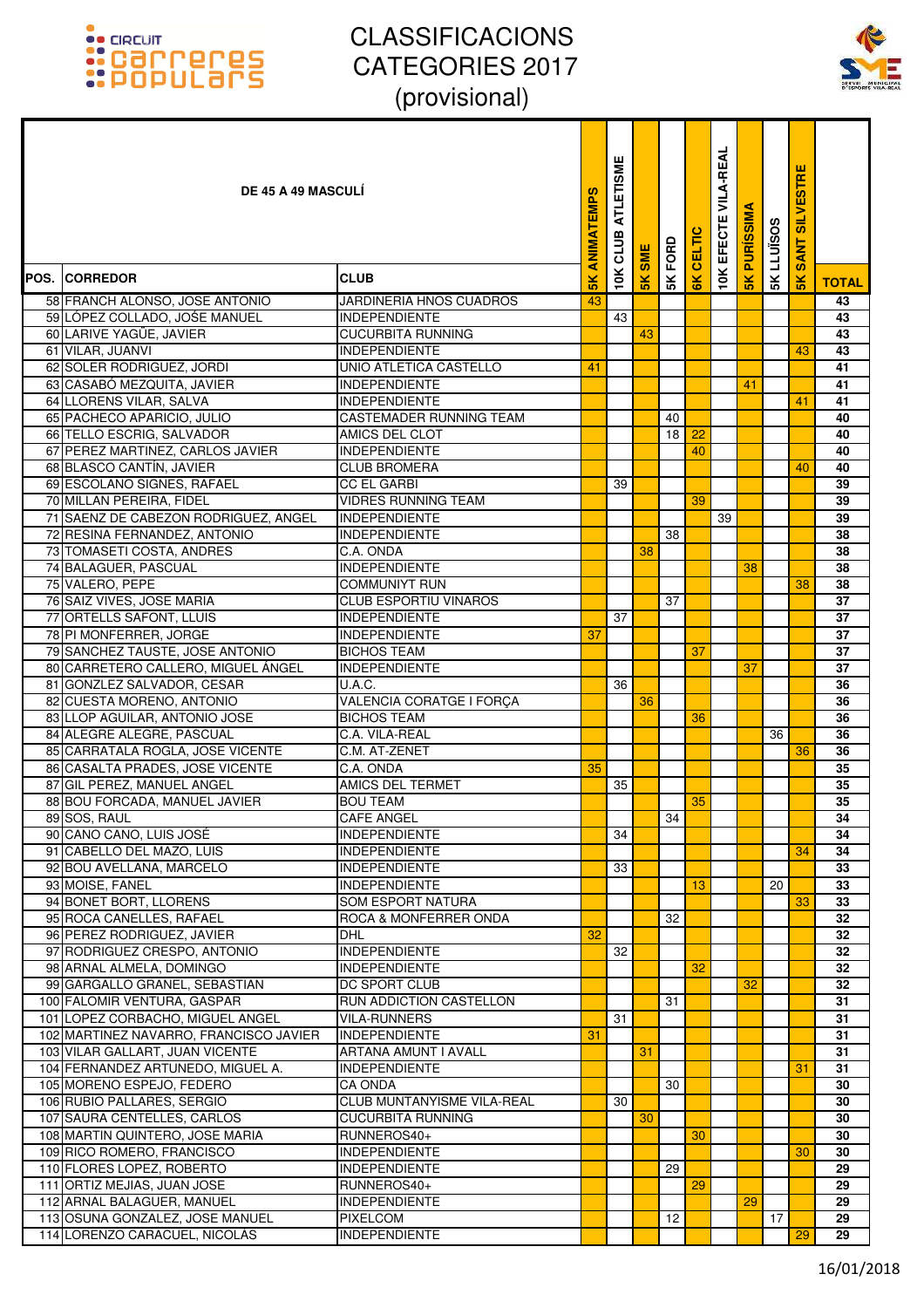### :: GRCUIT<br>:: Carroteres<br>:: Populars



| <b>DE 45 A 49 MASCULI</b>                                   |                                                 | ANIMATEMPS     | <b>ATLETISME</b><br>CLUB | <b>SME</b>    | 5K FORD | CELTIC         | <b>VILA-REAL</b><br>EFECTE | <b>PURISSIM</b> | <b>LLUISOS</b> | <b>SILVESTRE</b><br><b>SANT</b> |                |
|-------------------------------------------------------------|-------------------------------------------------|----------------|--------------------------|---------------|---------|----------------|----------------------------|-----------------|----------------|---------------------------------|----------------|
| <b>POS. ICORREDOR</b>                                       | <b>CLUB</b>                                     | $\frac{8}{10}$ | 10K                      | $\frac{1}{5}$ |         | $\frac{8}{10}$ | 10K                        | $\frac{1}{5}$   | 5K             | $\frac{1}{2}$                   | <b>TOTAL</b>   |
| 115 SAURA CENTELLES, ARTURO                                 | <b>CUCURBITA RUNNING</b>                        |                |                          | 28            |         |                |                            |                 |                |                                 | 28             |
| 116 REINA RODRIGUEZ, FRANK                                  | <b>EVASION RUNNING CASTELLON</b>                |                |                          |               | 27      |                |                            |                 |                |                                 | 27             |
| 117 MEZQUITA NAVARRO, MANUEL                                | <b>INDEPENDIENTE</b>                            | 27             |                          |               |         |                |                            |                 |                |                                 | 27             |
| 118 ALBA CUEVAS, RICARDO                                    | <b>INDEPENDIENTE</b>                            |                |                          | 27            |         |                |                            |                 |                |                                 | 27             |
| 119 ABAD PARRA, FRANCISCO JAVIER                            | <b>INDEPENDIENTE</b>                            |                |                          |               |         | 27             |                            |                 |                |                                 | 27             |
| 120 COVRIG, VALENTIN                                        | <b>INDEPENDIENTE</b>                            | 26             |                          |               |         |                |                            |                 |                |                                 | 26             |
| 121 GARCIA BALLESTER, JOSE ANTONIO                          | C.A. ONDA                                       |                |                          | 26            |         |                |                            |                 |                |                                 | 26             |
| 122 MARTI MATA, JOSEP                                       | <b>CELTIC SUBMARI</b>                           |                |                          |               |         |                |                            | 26              |                |                                 | 26             |
| 123 BALAGUER PI, PASCUAL                                    | <b>INDEPENDIENTE</b>                            |                |                          |               |         |                |                            |                 |                | 26                              | 26             |
| 124 GARCIA PEÑARROJA, CRISTOBAL                             | CA LA VALL D'UIXO                               |                |                          |               | 25      |                |                            |                 |                |                                 | 25             |
| 125 RAMIREZ SAETA, ANTONIO MANUEL                           | <b>CLUB XTREM ALMENARA</b>                      |                |                          | 25            |         |                |                            |                 |                |                                 | 25             |
| 126 VILLAGRASA PIQUER, TEO                                  | <b>INDEPENDIENTE</b>                            |                |                          |               | 24      |                |                            |                 |                |                                 | 24             |
| 127 ARCAYNE SENENT, JOSE Mª                                 | A-6                                             | 24             |                          |               |         |                |                            |                 |                |                                 | 24             |
| 128 COSTA ORTELLS, JOSE PASCUAL                             | <b>INDEPENDIENTE</b><br>ATMÓSFERA SPORT RUNNING | 23             |                          |               |         | 24             |                            |                 |                |                                 | 24             |
| 129 SIBAJAS ANGLADA, ANTONIO<br>130 MARTI CUBERO, JOSE      | TRIVILA                                         |                |                          |               |         |                |                            |                 |                | 23                              | 23<br>23       |
| 131 BONET RIPOLLES, SAMUEL                                  | <b>INDEPENDIENTE</b>                            |                |                          |               |         |                |                            |                 | 22             |                                 | 22             |
| 132 NAVARRO VILA, JOAN BAPTISTA                             | <b>INDEPENDIENTE</b>                            |                |                          |               |         |                |                            |                 |                | 22                              | 22             |
| 133 UBEDA CUBERTORER, CARLOS                                | CORRE I CANYA                                   |                |                          |               | 21      |                |                            |                 |                |                                 | 21             |
| 134 CAMPOS RUIZ, ARTURO                                     | CELTIC SUBMARI                                  |                |                          |               | 20      |                |                            |                 |                |                                 | 20             |
| 135 BONET HERNANDEZ, DAVID                                  | <b>INDEPENDIENTE</b>                            |                |                          | 20            |         |                |                            |                 |                |                                 | 20             |
| 136 SALES MAS, JOSE VICENTE                                 | L'OVELLA CORRE                                  |                |                          |               |         | 20             |                            |                 |                |                                 | 20             |
| 137 ADSUARA BADENES, SEBASTIAN                              | <b>INDEPENDIENTE</b>                            |                |                          | 19            |         |                |                            |                 |                |                                 | 19             |
| 138 CONTRERAS MOMBLANT, EMILIO                              | L'OVELLA CORRE                                  |                |                          |               |         | 19             |                            |                 |                |                                 | 19             |
| 139 MATEU GARCIA, JUANDE                                    | C.A. RUNNING CASTELLON                          |                |                          |               |         |                |                            |                 | 19             |                                 | 19             |
| 140 GARCIA VIA, PACO                                        | <b>TARONGETES</b>                               |                |                          |               |         |                |                            |                 |                | 19                              | 19             |
| 141 SANCHEZ PASCUAL, JOSE ANTONIO                           | 123ACORRER-BANCO SANTANDER                      |                |                          | 18            |         |                |                            |                 |                |                                 | 18             |
| 142 GARCIA VIA, FRANCISCO                                   | TARONGETES                                      |                |                          |               |         | 18             |                            |                 |                |                                 | 18             |
| 143 MONTEIRO ANDRADE, CARLOS                                | <b>INDEPENDIENTE</b>                            |                |                          |               |         |                |                            |                 | 18             |                                 | 18             |
| 144 MESEGUER JORDA, PASCUAL                                 | <b>INDEPENDIENTE</b>                            |                |                          |               |         |                |                            |                 |                | 18                              | 18             |
| 145 HERRERO MATEU, JUAN VI                                  | <b>INDEPENDIENTE</b>                            |                |                          |               |         |                |                            |                 |                | 17                              | 17             |
| 146 ROCA MARTI, RUBEN                                       | <b>INDEPENDIENTE</b>                            |                |                          |               | 16      |                |                            |                 |                |                                 | 16             |
| 147 GARCIA MARTINEZ, SANTOS                                 | <b>CAPDECOUSINS</b>                             |                |                          | 16            |         |                |                            |                 |                |                                 | 16             |
| 148 CRISTEA, CRISTIAN OVIDIU                                | <b>INDEPENDIENTE</b>                            |                |                          |               |         | 16             |                            |                 |                |                                 | 16             |
| 149 PESUDO VILLARREAL, SANTI                                | <b>INDEPENDIENTE</b>                            |                |                          |               |         |                |                            |                 |                | 16                              | 16             |
| 150 SALAS JIMENEZ, JAIME                                    | <b>INDEPENDIENTE</b>                            |                |                          |               |         | 15             |                            |                 |                |                                 | 15             |
| 151 VILANOVA CHIVA, RAUL                                    | <b>INDEPENDIENTE</b>                            |                |                          |               |         |                |                            |                 |                | 15                              | 15             |
| 152 ION, VALENTIN                                           | <b>INDEPENDIENTE</b>                            |                |                          |               | 14      |                |                            |                 |                |                                 | 14             |
| 153 PINEL BERZOSA, JUAN A.                                  | TRIVILA                                         |                |                          |               |         |                |                            |                 | 14             |                                 | 14             |
| 154 FLORES SERRANO, JOSE G.                                 | <b>INDEPENDIENTE</b>                            |                |                          |               |         |                |                            |                 |                | 14                              | 14             |
| 155 MARTÍNEZ MOLINA, DAVID                                  | C. T. ANFIBIOS ALMASSORA                        |                |                          |               |         |                |                            |                 |                | 13                              | 13             |
| 156 PERALES I MULET, SIXT<br>157 PITARCH CAMPOS, JOSE MARIA | S D CENTPEUS                                    |                |                          |               |         |                |                            |                 |                | 12                              | 12             |
| 158 FORTUÑO GIL, JAVIER                                     | <b>INDEPENDIENTE</b><br><b>INDEPENDIENTE</b>    |                |                          |               |         | 11<br>10       |                            |                 |                |                                 | 11<br>10       |
| 159 TRAVER BORILLO, DAVID                                   | JUDO CLUB VILA-REAL                             |                |                          |               |         |                |                            |                 |                | 10                              | 10             |
| 160 AMPOSTA ZURITA, PASCUAL                                 | <b>INDEPENDIENTE</b>                            |                |                          |               |         | 9              |                            |                 |                |                                 | 9              |
| 161 MEZQUITA GURREA, PASCUAL                                | <b>INDEPENDIENTE</b>                            |                |                          |               |         | 8              |                            |                 |                |                                 | 8              |
| 162 VILAR BLASCO, DAVID                                     | <b>CELTIC SUBMARI</b>                           |                |                          |               |         | $\overline{7}$ |                            |                 |                |                                 | $\overline{7}$ |
| 163 LÓPEZ ARASIL, TONI                                      | <b>INDEPENDIENTE</b>                            |                |                          |               |         | 6              |                            |                 |                |                                 | 6              |
| 164 REOLID SOLER, RAFA                                      | <b>INDEPENDIENTE</b>                            |                |                          |               |         | 5              |                            |                 |                |                                 | 5              |
| 165 CHESA, QUIQUE                                           | <b>INDEPENDIENTE</b>                            |                |                          |               |         | 4              |                            |                 |                |                                 | 4              |
| 166 SALES ALCALA, JOAN VICENT                               | <b>INDEPENDIENTE</b>                            |                |                          |               |         | 3              |                            |                 |                |                                 | 3              |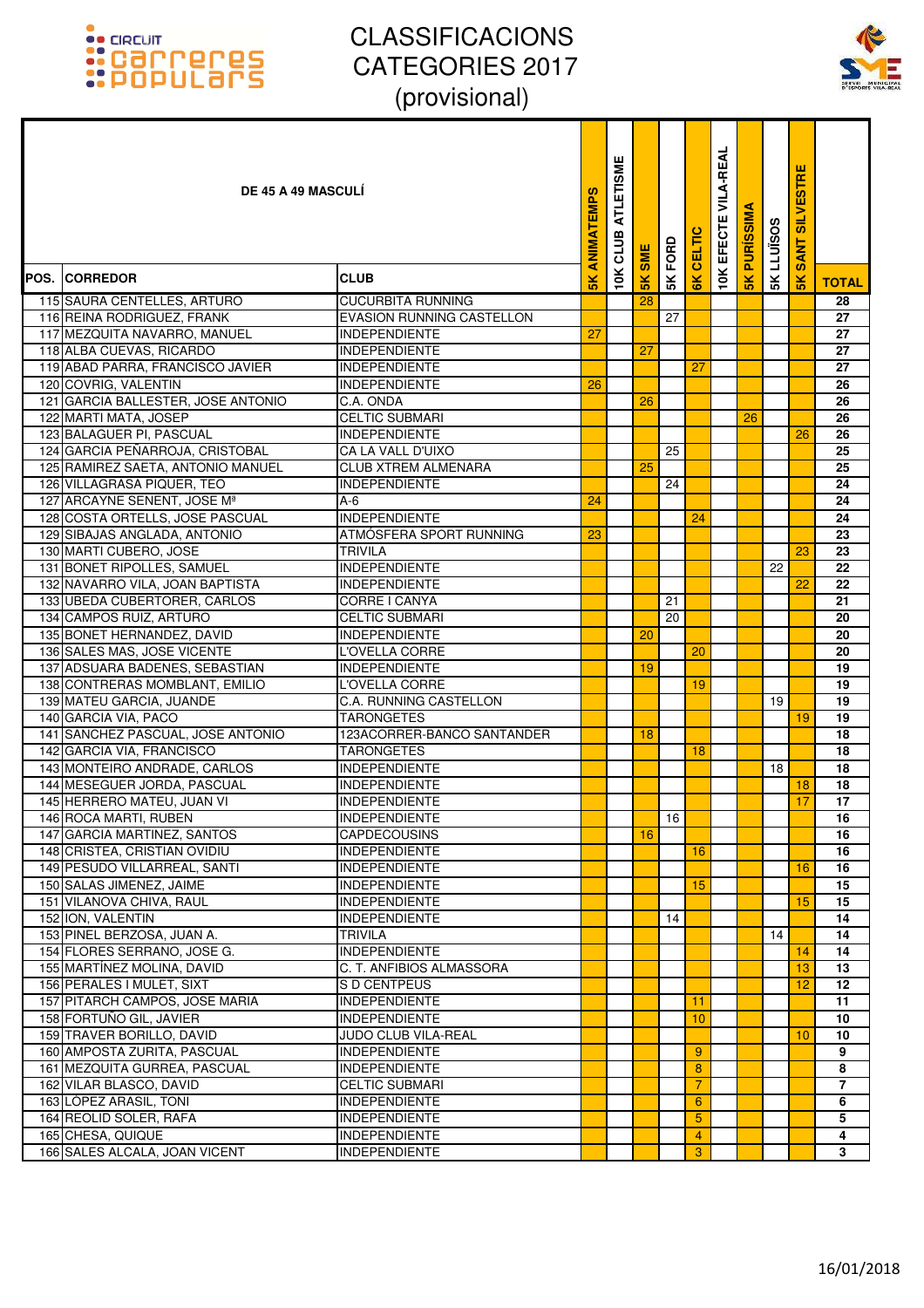

| DE 50 A 54 FEMENI<br><b>POS. CORREDOR</b> | <b>CLUB</b>                    | ANIMATEMPS<br>$\frac{2}{5}$ | <b>ATLETISME</b><br>CLUB<br>10K | <b>SME</b><br>$\frac{1}{2}$ | 5K FORD | CELTIC<br>$\overline{\mathsf{g}}$ | <b>VILA-REAL</b><br><b>10K EFECTE</b> | <b>PURISSIMA</b><br>$\frac{2}{5}$ | <b>LLUÏSOS</b><br>5K | <b>SILVESTRE</b><br><b>SANT</b><br>$\frac{8}{5}$ | <b>TOTAL</b>    |
|-------------------------------------------|--------------------------------|-----------------------------|---------------------------------|-----------------------------|---------|-----------------------------------|---------------------------------------|-----------------------------------|----------------------|--------------------------------------------------|-----------------|
| 1 SALVADOR FERRER, EVA                    | <b>SME RUNNERS</b>             | 43                          | 45                              | 42                          | 43      | 50                                | 60                                    | 60                                | 50                   | 45                                               | 438             |
| 2 REDON ORTELLS, PILAR                    | <b>INDEPENDIENTE</b>           |                             | 50                              | 44                          | 44      | 60                                | 75                                    | 44                                |                      | 60                                               | 377             |
| 3 GUIMERÁ SEGURA, Mª CARMEN               | <b>INDEPENDIENTE</b>           |                             |                                 |                             |         | 45                                | 50                                    | 50                                | 45                   |                                                  | 190             |
| 4 BOU RAMBLA, TERESA                      | <b>VILANOVA D'ALCOLEA</b>      | 50                          |                                 | 60                          | 60      |                                   |                                       |                                   |                      |                                                  | 170             |
| 5 GARCÍA USÓ, EVA                         | <b>INDEPENDIENTE</b>           |                             |                                 |                             |         | 75                                |                                       | 75                                |                      |                                                  | 150             |
| 6 IZQUIERDO RODRÍGUEZ, YOLANDA            | <b>INDEPENDIENTE</b>           |                             |                                 |                             |         | 43                                |                                       | 45                                | 60                   |                                                  | 148             |
| 7 REULA LLOPIS, MARI CARMEN               | <b>RUNNING CABANES</b>         |                             |                                 | 45                          | 50      |                                   |                                       |                                   |                      |                                                  | 95              |
| 8 VILALTA TOMAS, TERE                     | <b>INDEPENDIENTE</b>           | 44                          |                                 |                             |         | 44                                |                                       |                                   |                      |                                                  | 88              |
| 9 GOZALBO BORRULL, SUSANA                 | <b>RUN ADDICTION CASTELLON</b> |                             |                                 |                             | 75      |                                   |                                       |                                   |                      |                                                  | 75              |
| 10 JOSE, LEILA                            | <b>INDEPENDIENTE</b>           |                             |                                 |                             |         |                                   |                                       |                                   | 75                   |                                                  | $\overline{75}$ |
| 11 LLUCH PONS, CARMEN                     | <b>C.A. GRAO RUNNERS</b>       | 75                          |                                 |                             |         |                                   |                                       |                                   |                      |                                                  | 75              |
| 12 SALAZAR ROMAN, ADA MARIA               | PIONEROS DE SUDAMERICA         |                             | 75                              |                             |         |                                   |                                       |                                   |                      |                                                  | 75              |
| 13 SOTOMAYOR RAYMOND, SARA                | <b>MIN</b>                     |                             |                                 | 75                          |         |                                   |                                       |                                   |                      |                                                  | 75              |
| 14 ANDRÉS GARCÍA, ANNA                    | <b>BENICASSIM RUNNERS</b>      |                             |                                 |                             |         |                                   |                                       |                                   |                      | 75                                               | 75              |
| 15 CLAUSELL TIRADO, ANA                   | <b>TARONGETES</b>              | 60                          |                                 |                             |         |                                   |                                       |                                   |                      |                                                  | 60              |
| 16 PEREZ LEIROS, MARIA ANGELES            | <b>INDEPENDIENTE</b>           |                             | 60                              |                             |         |                                   |                                       |                                   |                      |                                                  | 60              |
| 17 ARNAU MUÑOZ, MARIA DOLORES             | <b>INDEPENDIENTE</b>           |                             |                                 | 50                          |         |                                   |                                       |                                   |                      |                                                  | 50              |
| 18 MATEU, GRISELA                         |                                |                             |                                 |                             |         |                                   |                                       |                                   |                      | 50                                               | 50              |
| 19 MARTINEZ MARTINEZ, CARMEN              | <b>RUNNING CABANES</b>         |                             |                                 |                             | 45      |                                   |                                       |                                   |                      |                                                  | 45              |
| 20 VILALTA TOMAS, ISABEL                  | <b>INDEPENDIENTE</b>           | 45                          |                                 |                             |         |                                   |                                       |                                   |                      |                                                  | 45              |
| 21 ESTELLER, ANA PILAR                    | <b>INDEPENDIENTE</b>           |                             |                                 |                             |         |                                   |                                       | 43                                |                      |                                                  | 43              |
| 22 PERALTA GARCIA, PAQUI                  | <b>INDEPENDIENTE</b>           |                             |                                 | 43                          |         |                                   |                                       |                                   |                      |                                                  | 43              |
| 23 FERNÁNDEZ ROMERO, Mª CARMEN            | <b>INDEPENDIENTE</b>           |                             |                                 |                             |         |                                   |                                       | 42                                |                      |                                                  | 42              |
| 24 FONT COSTA, Mª DOLORES                 | <b>INDEPENDIENTE</b>           |                             |                                 |                             |         | 42                                |                                       |                                   |                      |                                                  | 42              |
| 25 MATA RIBES, BIENVE                     | <b>INDEPENDIENTE</b>           |                             |                                 |                             |         | 41                                |                                       |                                   |                      |                                                  | 41              |
| 24 CANTAVELLA FERRIZ, PILAR               | <b>INDEPENDIENTE</b>           |                             |                                 |                             |         | 40                                |                                       |                                   |                      |                                                  | 40              |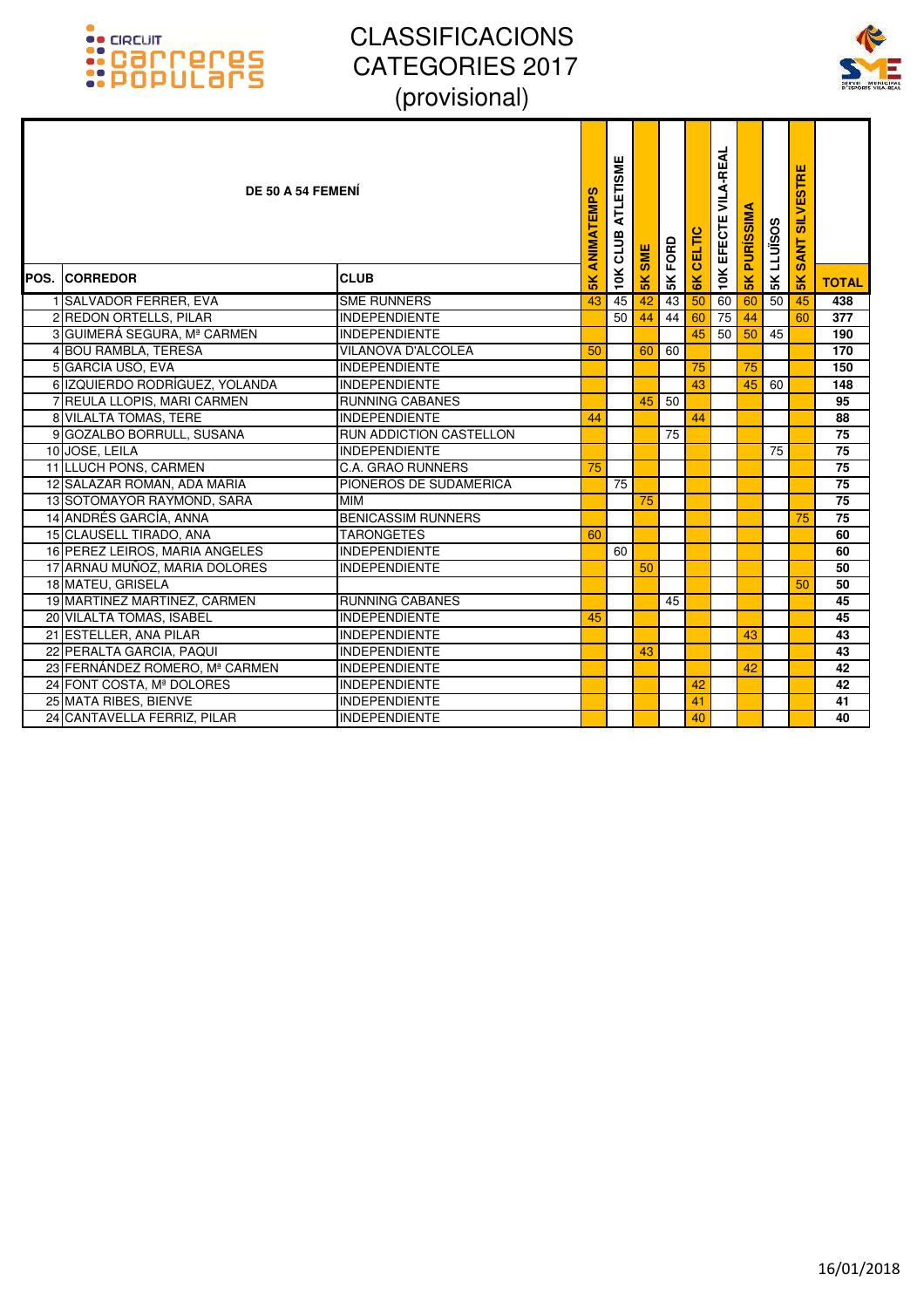

| <b>DE 50 A 54 MASCULI</b>                                        |                                              | <b>ANIMATEMPS</b> | <b>ATLETISME</b><br>CLUB | <b>SME</b>    | 5K FORD  | <b>CELTIC</b>  | <b>VILA-REAL</b><br>EFECTE | <b>PURISSIM</b> | <b>SK LLUISOS</b>     | <b>SILVESTRE</b><br><b>SANT</b> |                 |
|------------------------------------------------------------------|----------------------------------------------|-------------------|--------------------------|---------------|----------|----------------|----------------------------|-----------------|-----------------------|---------------------------------|-----------------|
| <b>POS. CORREDOR</b>                                             | <b>CLUB</b>                                  | 5K                | 10K                      | $\frac{1}{2}$ |          | $\frac{8}{10}$ | 10K                        | 5K              |                       | 5K                              | <b>TOTAL</b>    |
| 1 FERNANDEZ DIEGO, FERNANDO                                      | <b>CELTIC SUBMARI</b>                        | 75                | 75                       | 75            | 75       | 60             | 60                         | 75              | 75                    | 75                              | 645             |
| 2 MOLINER GARCIA, FRANCISCO                                      | <b>EI A CORRER</b>                           | 60                | 60                       | 60            | 39       | 50             | 50                         | 50              | 60                    | 60                              | 489             |
| 3 CASALTA MATA, JUANMA                                           | <b>COMMUNITY RUN</b>                         | 44                | 44                       | 45            | 33       | 31             | 38                         | 43              | 35                    | 41                              | 354             |
| 4 CATALAN IBAÑEZ, PEDRO                                          | INDEPENDIENTE                                | 37                | 41                       | 38            | 32       | 42             | 39                         | 38              | 36                    | 38                              | 341             |
| 5 JANÉS MEDINA, CARLES                                           | <b>INDEPENDIENTE</b>                         | 40                |                          | 41            | 31       | 44             | 43                         | 40              | 38                    | 43                              | 320             |
| 6 DOÑATE MONTOLIU, CARLOS RAUL                                   | <b>INDEPENDIENTE</b>                         | 38                | 36                       | 34            | 24       | 33             | 36                         | 36              | 31                    | 36                              | 304             |
| 7 GARCIA GUAL, JUAN MANUEL<br>8 LUQUE LUQUE, LUIS                | <b>FOTO-FUTUR</b><br>JARDINERIA HNOS CUADROS | 39<br>42          | 32                       | 36<br>37      | 30<br>28 | 39<br>38       | 35<br>$\overline{37}$      | 30<br>37        | 23<br>$\overline{34}$ | 34<br>39                        | 298<br>292      |
| 9 LLOP VINUESA, SANTIAGO                                         | JARDINERIA HNOS CUADROS                      | 43                |                          | 39            | 35       | 45             |                            | 39              | 44                    |                                 | 245             |
| 10 PARRA VIVO, ANDRES                                            | <b>FOTO FUTUR</b>                            |                   |                          | 44            | 34       | 34             |                            | 44              | 43                    | 44                              | 243             |
| 11 LLORENS GIL, JUAN SALVADOR                                    | INDEPENDIENTE                                | 35                | 33                       |               | 22       | 21             |                            | 27              | 26                    | 35                              | 199             |
| 12 MEZQUITA RUBERT, PASCUAL LUIS                                 | INDEPENDIENTE                                | 33                |                          |               |          | 36             |                            | 35              | 29                    | 37                              | 170             |
| 13 BERNAT GIMENEZ, VICENTE                                       | <b>TARONGETES</b>                            |                   |                          | 42            |          | 40             |                            | 42              |                       | 42                              | 166             |
| 14 FONT ALBIOL, VICENTE                                          | <b>INDEPENDIENTE</b>                         | 36                |                          |               | 23       | 37             |                            | 34              | 30                    |                                 | 160             |
| 15 CUADROS ESCUDER, JOSE MANUEL                                  | JARDINERIA HNOS CUADROS                      |                   |                          |               |          | 75             | 75                         |                 |                       |                                 | 150             |
| 16 CARCELLER SAFONT, MAURI                                       | <b>INDEPENDIENTE</b>                         |                   |                          | 50            | 41       |                |                            |                 | 50                    |                                 | 141             |
| 17 MARIN CARRASCO, PEDRO                                         | <b>ATHLETIC RUNNING ANIMATEMPS</b>           |                   | 40                       | 33            | 29       | 29             |                            |                 |                       |                                 | 131             |
| 18 USÓ BONET, JOSE PASCUAL                                       | <b>INDEPENDIENTE</b>                         |                   |                          |               |          |                | 42                         | 41              | 39                    |                                 | 122             |
| 19 SÁNCHEZ SOTO, MIGUEL ANGEL                                    | <b>INDEPENDIENTE</b>                         | 31                |                          |               |          |                | 41                         |                 | 40                    | 40<br>30                        | 121             |
| 20 MONTIEL VIVO, JOSE<br>21 CUELLAR FAJARDO, MANUEL              | <b>INDEPENDIENTE</b><br><b>INDEPENDIENTE</b> | 30                |                          | 29            |          |                |                            | 28<br>26        | 22                    | 31                              | 118<br>109      |
| 22 PALLARES BOU, JAIME                                           | MELILLEROS DE VILA-REAL                      |                   | 34                       |               |          |                |                            | 32              |                       | 29                              | 95              |
| 23 BOIXADER GIL, ERNESTO                                         | <b>CELTIC SUBMARI</b>                        |                   |                          |               |          |                | 44                         | 45              |                       |                                 | 89              |
| 24 SEGOVIA ANGULO, ANTONIO                                       | UNIO ATLETICA CASTELLO                       | 45                |                          | 43            |          |                |                            |                 |                       |                                 | 88              |
| 25 COSTA CUADROS, VICENTE                                        | <b>AMICS DEL TERMET</b>                      |                   |                          |               | 18       | 25             | 34                         |                 |                       |                                 | 77              |
| 26 QUESADA GARCÍA, PEDRO                                         | <b>INDEPENDIENTE</b>                         |                   |                          |               |          | 26             |                            |                 |                       | 50                              | 76              |
| 27 GONELL CHIVA, MIGUEL                                          | <b>INDEPENDIENTE</b>                         |                   | 42                       | 32            |          |                |                            |                 |                       |                                 | $\overline{74}$ |
| 28 MELUL NACMIAS, MARIO                                          | <b>INDEPENDIENTE</b>                         | 32                |                          |               |          | 35             |                            |                 |                       |                                 | 67              |
| 29 FORT MARTINEZ, JOSE MANUEL                                    | <b>TRIDIMONIS</b>                            |                   |                          |               | 60       |                |                            |                 |                       |                                 | 60              |
| 30 MECHÓ BENLLOCH, J.VICENTE                                     | <b>CORRERNOULAS</b>                          |                   |                          |               |          |                |                            | 60              |                       |                                 | 60              |
| 31 ATIENZA FOLGADO, JAVIER                                       | <b>INDEPENDIENTE</b>                         |                   |                          |               |          |                |                            |                 | 27                    | 32                              | 59              |
| 32 CANOS MONZONIS, TONI                                          | INDEPENDIENTE                                | $\overline{34}$   |                          |               |          | 24             |                            |                 |                       |                                 | 58              |
| 33 BELTRAN BRU, JORGE VICENTE<br>34 PARRA FRUCNOSO, DIEGO        | <b>INDEPENDIENTE</b><br><b>INDEPENDIENTE</b> |                   |                          |               |          |                |                            | 25<br>29        | 33<br>24              |                                 | 58<br>53        |
| 35 MATA GONZALEZ, JESUS                                          | AMICS DEL CLOT                               |                   | 50                       |               |          |                |                            |                 |                       |                                 | 50              |
| 36 TORNER AMOROS, RAMON                                          | <b>CELTIC SUBMARI</b>                        | 50                |                          |               |          |                |                            |                 |                       |                                 | 50              |
| 37 ALCAYNE SENENT, JOSE Mª                                       | A-6                                          |                   |                          | 31            | 19       |                |                            |                 |                       |                                 | 50              |
| 38 CONEJOS BOU, JULIO                                            | <b>CLUB ESPORTIU L'ALCORA</b>                |                   |                          |               | 50       |                |                            |                 |                       |                                 | 50              |
| 39 ANTONINI MORALES, CARLOS                                      | MELILLEROS DE VILA-REAL                      |                   | 45                       |               |          |                |                            |                 |                       |                                 | 45              |
| 40 MARTI ORTEGA, JOSE VICENTE                                    | <b>CA RUNNING CASTELLO</b>                   |                   |                          |               | 45       |                |                            |                 |                       |                                 | 45              |
| 41 DOMINGO GARZÓN, MARCIAL                                       | INDEPENDIENTE                                |                   |                          |               |          |                | 45                         |                 |                       |                                 | 45              |
| 42 PORCAR ORIHUELA, JUAN LUIS                                    | UNIO ATLETICA CASTELLO                       |                   |                          |               |          |                |                            |                 | 45                    |                                 | 45              |
| 43 ORTELLS SAFONT, LUIS PASCUAL                                  | <b>INDEPENDIENTE</b>                         |                   |                          |               |          |                |                            |                 |                       | 45                              | 45              |
| 44 GOZALBO FERRER, AGUSTIN<br>45 FERNANDEZ CARDERA, PEDRO MANUEL | <b>CA ONDA</b><br>C A LA VALL D'UIXO         |                   |                          |               | 44       |                |                            |                 |                       |                                 | 44              |
| 46 CEREZO NAVIO, ANGEL                                           | <b>CA ONDA</b>                               |                   | 43                       |               | 43       |                |                            |                 |                       |                                 | 43<br>43        |
| 47 PALLARES NEILA, JAVIER                                        | <b>INDEPENDIENTE</b>                         |                   |                          |               |          | 43             |                            |                 |                       |                                 | 43              |
| 48 ZARAGOZA, RAMON                                               | <b>CLUB ESPORTIU VINAROS</b>                 |                   |                          |               | 42       |                |                            |                 |                       |                                 | 42              |
| 49 FERNÁNDEZ GUTIÉRREZ, FERNANDO                                 | <b>INDEPENDIENTE</b>                         |                   |                          |               |          |                |                            |                 | 42                    |                                 | 42              |
| 50 PEREZ VALLS, JUAN JOSE                                        | C.A. GRAO RUNNERS                            | 41                |                          |               |          |                |                            |                 |                       |                                 | 41              |
| 51 ESCUDEROS MORCILLO, JESUS                                     | <b>INDEPENDIENTE</b>                         |                   |                          |               |          | 41             |                            |                 |                       |                                 | 41              |
| 52 BENLLOCH ARNAU, JOSE MANUEL                                   | <b>INDEPENDIENTE</b>                         |                   |                          |               |          |                |                            |                 | 41                    |                                 | 41              |
| 53 FERRANDO LLORENS, JUAN                                        | INDEPENDIENTE                                |                   |                          | 40            |          |                |                            |                 |                       |                                 | 40              |
| 54 BELENGUER OLIVA, PEPE                                         | <b>GRAO RUNNERS</b>                          |                   |                          |               | 40       |                |                            |                 |                       |                                 | 40              |
| 55 GILI TOMAS, JUAN RAMON                                        | <b>INDEPENDIENTE</b>                         |                   |                          |               |          |                | 40                         |                 |                       |                                 | 40              |
| 56 GARCIA GRANADA, JOSE ANTONIO                                  | <b>INDEPENDIENTE</b>                         |                   | 39                       |               |          |                |                            |                 |                       |                                 | 39              |
| 57 NEBOT NACHER, PACO                                            | AMICS DEL CLOT                               |                   | 38                       |               |          |                |                            |                 |                       |                                 | 38              |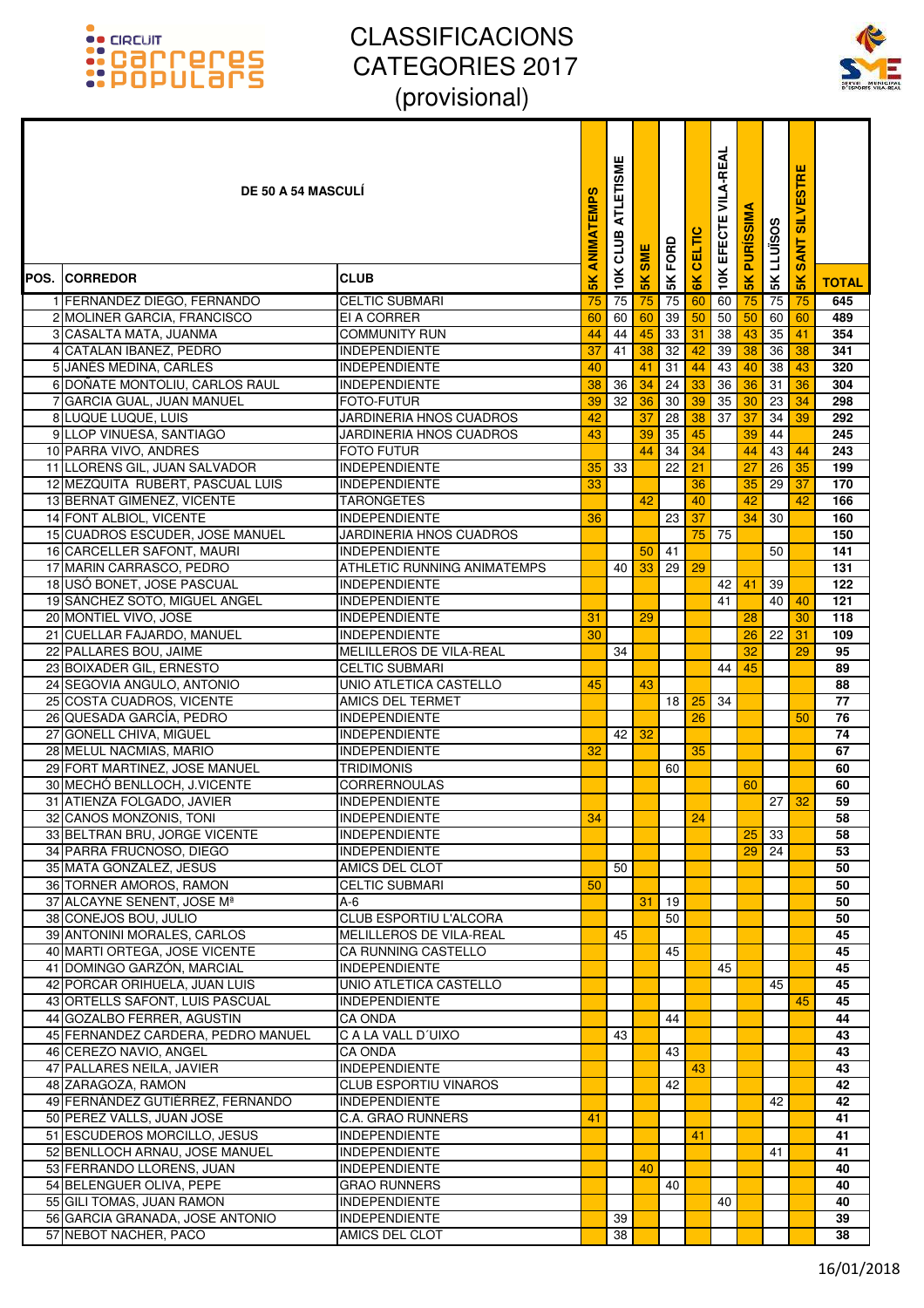

| <b>DE 50 A 54 MASCULI</b>            |                                | ANIMATEMPS    | <b>ATLETISME</b><br>10K CLUB | <b>SME</b>    | 5K FORD         | CELTIC          | <b>10K EFECTE VILA-REAL</b> | <b>PURISSIMA</b> | <b>5K LLUISOS</b> | <b>SANT SILVESTRE</b> |                 |
|--------------------------------------|--------------------------------|---------------|------------------------------|---------------|-----------------|-----------------|-----------------------------|------------------|-------------------|-----------------------|-----------------|
| <b>POS. ICORREDOR</b>                | <b>CLUB</b>                    | $\frac{1}{5}$ |                              | $\frac{1}{2}$ |                 | $\frac{1}{2}$   |                             | $\frac{1}{5}$    |                   | $\frac{8}{5}$         | <b>TOTAL</b>    |
| 58 VINUESA VIDAL, PACO               | AMICS CURSES ALCALA-ALCOSSEBRE |               |                              |               | $\overline{38}$ |                 |                             |                  |                   |                       | 38              |
| 59 CHIVA VICENT, MANUEL              | <b>CELTIC SUBMARI</b>          |               | 37                           |               |                 |                 |                             |                  |                   |                       | 37              |
| 60 FERRAGUD LLORCA, JOSE RAMON       | <b>INDEPENDIENTE</b>           |               |                              |               | 37              |                 |                             |                  |                   |                       | 37              |
| 61 NAVARRO CENTELLES, VICENTE AMADEO | <b>INDEPENDIENTE</b>           |               |                              |               |                 |                 |                             |                  | 37                |                       | 37              |
| 62 FRANCISCO MINGOL, CARLOS          | <b>CM VILAFAMES</b>            |               |                              |               | 36              |                 |                             |                  |                   |                       | $\overline{36}$ |
| 63 CORDOBA SALVADOR, PEDRO JOSE      | <b>INDEPENDIENTE</b>           |               | 35                           |               |                 |                 |                             |                  |                   |                       | 35              |
| 64 VILLAR SANCHEZ, ALEJANDRO JAVIER  | INDEPENDIENTE                  |               |                              | 35            |                 |                 |                             |                  |                   |                       | 35              |
| 65 USO MEZQUITA, DIEGO               | INDEPENDIENTE                  |               |                              |               |                 |                 | 33                          |                  |                   |                       | 33              |
| 66 FORTUÑO MEZQUITA, JAVIER          | <b>INDEPENDIENTE</b>           |               |                              |               |                 |                 |                             | 33               |                   |                       | 33              |
| 67 PARRA FRUCTUOSO, DIEGO            | <b>INDEPENDIENTE</b>           |               |                              |               |                 |                 |                             |                  |                   | 33                    | 33              |
| 68 HERRERO MIRAVET, SANTIAGO         | <b>INDEPENDIENTE</b>           |               |                              |               |                 | 32              |                             |                  |                   |                       | 32              |
| 69 SERIOLS RAMOS, JOAN JOSEP         | <b>MONITOR 4 EVER</b>          |               |                              |               |                 |                 |                             |                  | 32                |                       | 32              |
| 70 OSUNA GONZÁLEZ, FRANCISCO         | <b>ATLETISME VILA-REAL</b>     |               |                              |               |                 |                 |                             | 31               |                   |                       | 31              |
| 71 PEIRO NAVARRO, FRANCISCO          | <b>INDEPENDIENTE</b>           |               |                              | 30            |                 |                 |                             |                  |                   |                       | 30              |
| 72 ORTELLS CABRERA, HECTOR           | <b>INDEPENDIENTE</b>           |               |                              |               |                 | 30              |                             |                  |                   |                       | 30              |
| 73 GONZALEZ MENDOZA, JUAN            | <b>INDEPENDIENTE</b>           |               |                              |               |                 | 28              |                             |                  |                   |                       | 28              |
| 74 TORREGROSSA PASCUAL, PERE         | <b>INDEPENDIENTE</b>           |               |                              |               |                 |                 |                             |                  | 28                |                       | 28              |
| 75 LLEDO REIG, JOSE LUIS             | <b>INDEPENDIENTE</b>           |               |                              |               | 27              |                 |                             |                  |                   |                       | 27              |
| 76 ARJONA ESCRIBANO, JOSE ANTONIO    | <b>INDEPENDIENTE</b>           |               |                              |               |                 | 27              |                             |                  |                   |                       | 27              |
| 77 SANZ EDO, ENRIQUE                 | <b>INDEPENDIENTE</b>           |               |                              |               | 26              |                 |                             |                  |                   |                       | 26              |
| 78 GARCIA BARTOLL, CESAR             | UNIO ATLETICA CASTELLO         |               |                              |               | 25              |                 |                             |                  |                   |                       | 25              |
| 79 MARTÍ VICENT, PEDRO               | <b>INDEPENDIENTE</b>           |               |                              |               |                 |                 |                             |                  | 25                |                       | $\overline{25}$ |
| 80 PIÑERO ALARCON, TOMAS             | <b>INDEPENDIENTE</b>           |               |                              |               |                 | 23              |                             |                  |                   |                       | 23              |
| 81 CHINCHILLA ROMAN, FRANCISCO       | RUNNEROS40+                    |               |                              |               |                 | $\overline{22}$ |                             |                  |                   |                       | 22              |
| 82 RILLO OSED, JESUS                 | <b>VEDAT CASTELLON</b>         |               |                              |               | 21              |                 |                             |                  |                   |                       | $\overline{21}$ |
| 83 DIAZ, CHEMA                       | <b>INDEPENDIENTE</b>           |               |                              |               | 20              |                 |                             |                  |                   |                       | 20              |
| 84 GÓMEZ MURRIA, JAVIER              | <b>CLUB RAMBLAS DE AZUÉBAR</b> |               |                              |               |                 | 20              |                             |                  |                   |                       | $\overline{20}$ |
| 85 LARA SANCHEZ, LUIS JESUS          | <b>INDEPENDIENTE</b>           |               |                              |               |                 | 19              |                             |                  |                   |                       | 19              |
| 86 CARRATALA MONFORT, BENJAMIN       | <b>INDEPENDIENTE</b>           |               |                              |               |                 | 18              |                             |                  |                   |                       | 18              |
| 87 BERENGUER GARCIA, JUANRA          | <b>INDEPENDIENTE</b>           |               |                              |               |                 | 17              |                             |                  |                   |                       | $\overline{17}$ |
| 88 SANJUAN MEZQUITA, JUANJO          | <b>INDEPENDIENTE</b>           |               |                              |               |                 | 16              |                             |                  |                   |                       | 16              |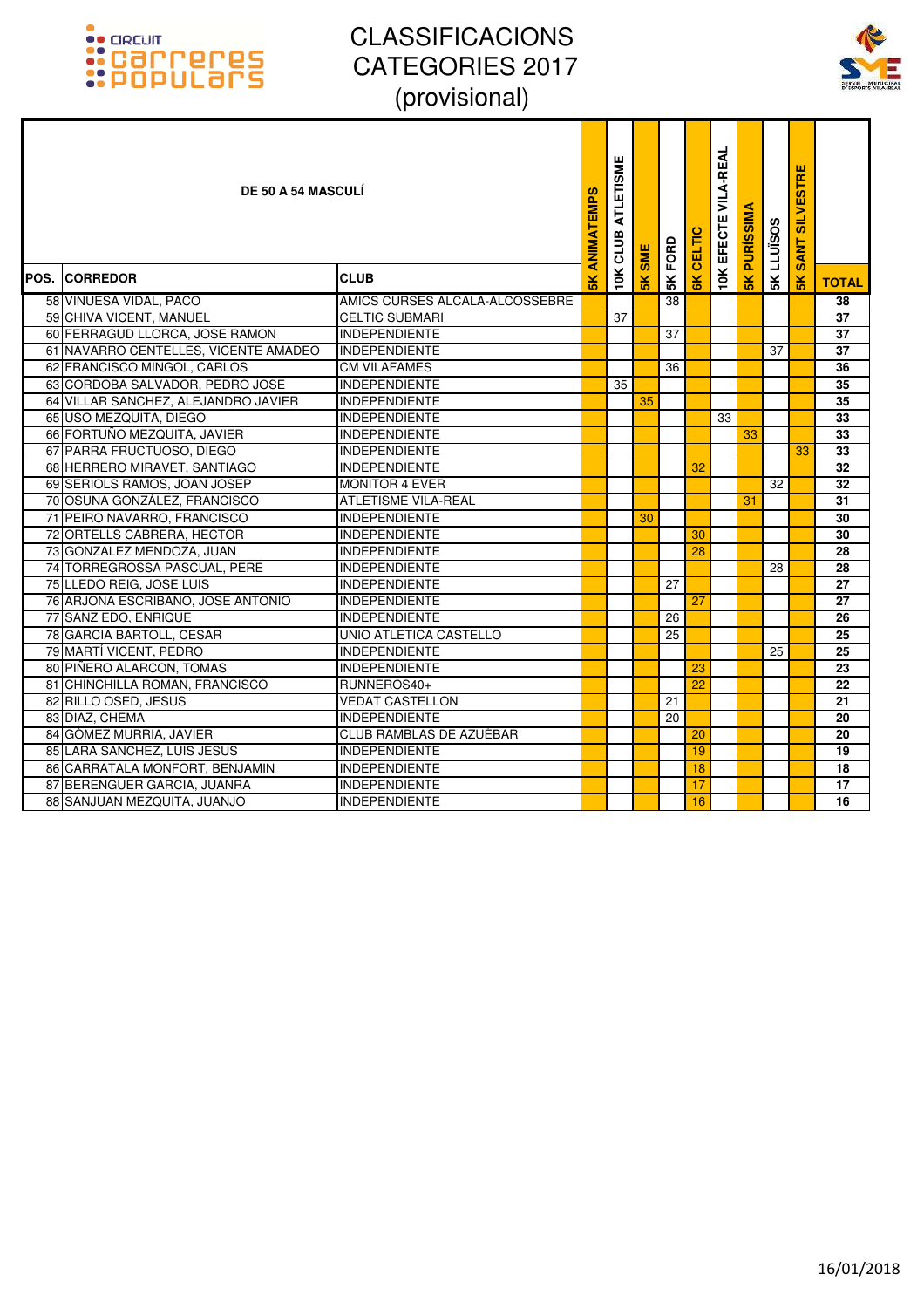

| DE 55 A 59 FEMENI                  |                                | ANIMATEMPS     | ETISME<br><b>ATLI</b><br>CLUB | <b>SME</b>    | 5K FORD | CELTIC        | <b>VILA-REAL</b><br><b>10K EFECTE</b> | <b>PURISSIM</b> | <b>LLUÏSOS</b>  | <b>SILVESTRE</b><br><b>SANT</b> |              |
|------------------------------------|--------------------------------|----------------|-------------------------------|---------------|---------|---------------|---------------------------------------|-----------------|-----------------|---------------------------------|--------------|
| <b>POS. ICORREDOR</b>              | <b>CLUB</b>                    | $\frac{8}{10}$ | 10K                           | $\frac{1}{2}$ |         | $\frac{1}{6}$ |                                       | $\frac{1}{5}$   | 5K              | 5K                              | <b>TOTAL</b> |
| 1 FONT LLOP, PILI                  | <b>JARDINERIA HNOS CUADROS</b> | 60             |                               | 60            | 75      | 75            | 75                                    | 75              | $\overline{75}$ | 75                              | 570          |
| 2 JUAREZ ROMERO, MARIA ALFONSA     | <b>AMICS DEL TERMET</b>        | 75             | 75                            | 50            | 60      | 60            | 60                                    | 50              | 60              | 45                              | 535          |
| 3 SOLER MARTINEZ, Mª JOSE          | <b>SME RUNNERS</b>             | 50             |                               | 43            | 45      |               | 50                                    | 45              |                 |                                 | 233          |
| 4 BROCH VILANOVA, CARMEN           | <b>INDEPENDIENTE</b>           |                |                               |               |         |               |                                       | 43              | 45              |                                 | 88           |
| 5 NICOLAU IBAÑEZ, SACRA            | <b>LAS NICOLAU</b>             |                |                               | 75            |         |               |                                       |                 |                 |                                 | 75           |
| 6 LOPEZ MARIN, MARIA JESUS         | <b>INDEPENDIENTE</b>           |                |                               |               |         |               |                                       | 60              |                 |                                 | 60           |
| 7 LLEONART VIVES, MARIA JOSE       | <b>BENICASSIM RUNNERS</b>      |                |                               |               |         |               |                                       |                 |                 | 60                              | 60           |
| 8 GUMBAU DOMINGO, MARIA JOSÉ       | <b>INDEPENDIENTE</b>           |                |                               |               |         |               |                                       |                 | 50              |                                 | 50           |
| 9 ROGLÁ ESPINOSA, CARMEN           | <b>INDEPENDIENTE</b>           |                |                               |               |         | 50            |                                       |                 |                 |                                 | 50           |
| 10 TOLEDO FERNANDEZ, TERESA        | ATMOSFERA SPORT RUNNING        |                |                               |               | 50      |               |                                       |                 |                 |                                 | 50           |
| 11 AGUILAR TERUEL, Mª ANGELES      | <b>INDEPENDIENTE</b>           |                |                               |               |         |               |                                       |                 |                 | 50                              | 50           |
| 12 RODRÍGUEZ DA SILVA, CELIA       | <b>INDEPENDIENTE</b>           |                |                               |               |         | 45            |                                       |                 |                 |                                 | 45           |
| 13 ROMEO CASANOVAS, MAR            | L'OVELLA CORRE                 |                |                               | 45            |         |               |                                       |                 |                 |                                 | 45           |
| 14 CARRASCO MARTINEZ, PEPI         | C.A. ONDA                      |                |                               | 44            |         |               |                                       |                 |                 |                                 | 44           |
| 15 NUÑO DE HARO, SICILIA           | <b>INDEPENDIENTE</b>           |                |                               |               |         | 44            |                                       |                 |                 |                                 | 44           |
| 16 SOLER DOÑATE, CONCHÍN           | <b>INDEPENDIENTE</b>           |                |                               |               |         |               |                                       | 44              |                 |                                 | 44           |
| 17 PASTOR GARCIA, LLUM             | <b>INDEPENDIENTE</b>           |                |                               |               |         | 43            |                                       |                 |                 |                                 | 43           |
| 18 CANDAU BURGUETE, ISABEL         | <b>INDEPENDIENTE</b>           |                |                               |               |         | 42            |                                       |                 |                 |                                 | 42           |
| 19 VICENT GOTERRIS, VIRGINIA PILAR | <b>INDEPENDIENTE</b>           |                |                               |               |         |               |                                       | 42              |                 |                                 | 42           |
| 20 VILANOVA BALLMUNT, ROSA         | <b>INDEPENDIENTE</b>           |                |                               |               |         | 41            |                                       |                 |                 |                                 | 41           |
| 21 MENERO, ANA LUCÍA               | <b>INDEPENDIENTE</b>           |                |                               |               |         | 40            |                                       |                 |                 |                                 | 40           |
| 22 REMOLAR COSTA, C. BLANCA        | <b>INDEPENDIENTE</b>           |                |                               |               |         | 39            |                                       |                 |                 |                                 | 39           |
| 23 TARAZON MARTINEZ, ENCARNITA     | INDEPENDIENTE                  |                |                               |               |         | 38            |                                       |                 |                 |                                 | 38           |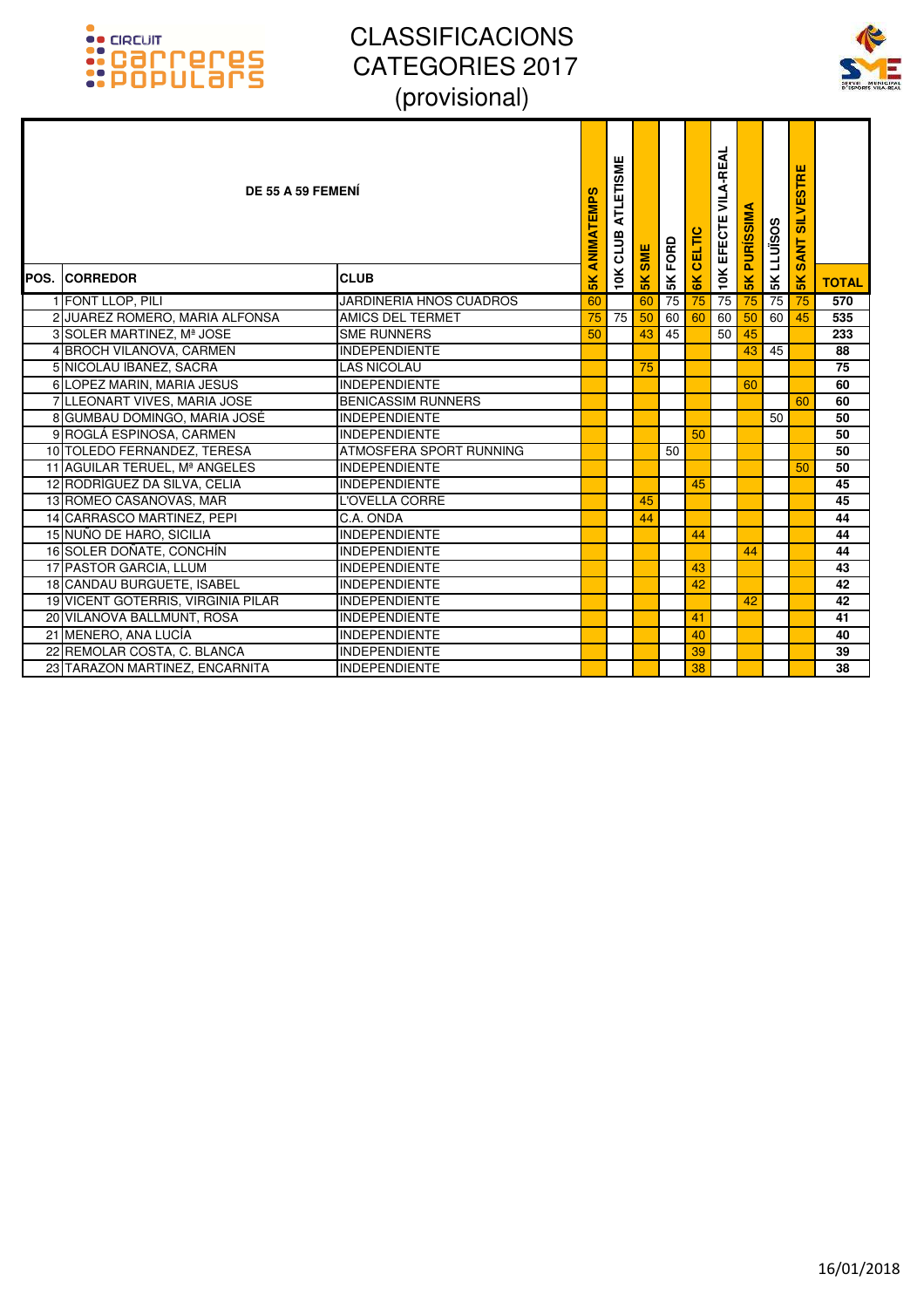

| <b>DE 55 A 59 MASCULI</b>                                   |                                                         | ANIMATEMPS    | <b>ATLETISME</b><br>CLUB | <b>SME</b>    | FORD          | <b>CELTIC</b>  | VILA-REAL<br>EFECTE | <b>PURISSIM</b> | <b>5K LLUISOS</b> | <b>SILVESTRE</b><br><b>SANT</b> |              |
|-------------------------------------------------------------|---------------------------------------------------------|---------------|--------------------------|---------------|---------------|----------------|---------------------|-----------------|-------------------|---------------------------------|--------------|
| POS. ICORREDOR                                              | <b>CLUB</b>                                             | $\frac{2}{5}$ | 10K                      | $\frac{5}{5}$ | $\frac{1}{2}$ | $\frac{8}{10}$ | 10K                 | $\frac{1}{5}$   |                   | $\frac{1}{5}$                   | <b>TOTAL</b> |
| 1 RUIZ GOMEZ, DONATO                                        | JARDINERIA HNOS CUADROS                                 | 75            | 75                       | 45            | 50            | 75             | 75                  | 75              | 75                | 60                              | 605          |
| 2 CASAÑA GOMEZ, JAVIER JESUS                                | <b>INDEPENDIENTE</b>                                    | 45            | 50                       | 42            | 44            | 60             | 60                  | 50              | 50                | 42                              | 443          |
| 3 REQUENA MORENO, JOSE ANDRES                               | AMICS DEL TERMET                                        | 37            | 40                       | 34            | 27            | 40             | 43                  | 43              | 39                | 30                              | 333          |
| 4 LLORET AYET, ENRIQUE                                      | <b>INDEPENDIENTE</b>                                    | 38            | 42                       | 33            | 28            | 37             |                     | 42              | 36                | 37                              | 293          |
| 5 HERVÍAS PEREZ, JUAN CARLOS                                | <b>INDEPENDIENTE</b>                                    | 41            |                          | 39            | 37            | 44             |                     | 45              | 43                | 36                              | 285          |
| 6 CANTAVELLA RAMBLA, VICENT<br>7 CORTELLS MESEGUER, ANTONIO | <b>INDEPENDIENTE</b><br><b>INDEPENDIENTE</b>            | 42            |                          | 40<br>35      | 38            | 38             | 45                  | 44              | 42                | 45<br>34                        | 205<br>198   |
| 8 JUAN NEBOT, MANUEL                                        | <b>INDEPENDIENTE</b>                                    |               |                          |               |               | 43             |                     |                 | 44                | 75                              | 162          |
| 9 FORCADA SALES, TONI                                       | <b>INDEPENDIENTE</b>                                    | 43            |                          | 37            | 33            |                |                     |                 | 40                |                                 | 153          |
| 10 FERNANDEZ FERNANDEZ, SANTIAGO                            | <b>INDEPENDIENTE</b>                                    | 60            |                          |               | 45            |                |                     |                 |                   | 43                              | 148          |
| 11 CASTAÑ FORNES. LUIS                                      | C.A. ONDA                                               |               |                          | 60            | 75            |                |                     |                 |                   |                                 | 135          |
| 12 CASTILLO TOMAS, VICENTE                                  | UNIO ATLETICA CASTELLO                                  |               |                          |               | 40            | 50             |                     |                 | 45                |                                 | 135          |
| 13 NAVARRO GORRIS, VICENTE                                  | AMICS DEL TERMET                                        |               |                          |               |               | 41             |                     | 60              |                   | 32                              | 133          |
| 14 LLORENS MONTAÑES, VICENTE                                | URBAN RUNNING                                           |               |                          | 41            | 41            |                |                     |                 |                   | 44                              | 126          |
| 15 CORDOBA CARO, RAMON                                      | <b>VILANOVA D'ALCOLEA</b>                               | 39            |                          | 38            | 36            |                |                     |                 |                   |                                 | 113          |
| 16 RAUSELL GOMEZ, FRANCISCO JOSE                            | C.A. ONDA                                               |               |                          | 43            | 60            |                |                     |                 |                   |                                 | 103          |
| 17 VALLES VIVES, PACO                                       | TRAGAMILLAS ALCAÑIZ                                     | 44            | 50                       |               |               |                |                     |                 |                   |                                 | 94           |
| 18 MUNDINA MATA, JOSE P.<br>19 CARRILLO TORRES, FRANCISCO   | AT. VILA-REAL<br>C.A. ONDA                              | 36            | 43                       | 31            | 25            |                | 50                  |                 |                   |                                 | 93<br>92     |
| 20 GARCIA IGLESIAS, VICENÇ                                  | AMICSPOP ALCALA-ALCOSSEBRE                              |               |                          | 32            | 26            |                |                     |                 |                   | 33                              | 91           |
| 21 MARTI ARGILAGA, AMADEO                                   | MONTAÑA PUERTOMINGALVO                                  |               | 45                       |               | 32            |                |                     |                 |                   |                                 | 77           |
| 22 CALERO HUERTAS, PACO                                     | C.A.ONDA                                                |               |                          | 75            |               |                |                     |                 |                   |                                 | 75           |
| 23 PERIS CERVERA, AMADEO                                    | ANIMALS DE MONTE                                        |               |                          |               | 30            |                |                     |                 | 38                |                                 | 68           |
| 24 VEDRI FERRER, VICENTE                                    | C.A. NOULAS                                             |               |                          |               |               |                |                     |                 | 60                |                                 | 60           |
| 25 ARROYO VICENT, JOSE JOAQUIN                              | C.A. ONDA                                               | 50            |                          |               |               |                |                     |                 |                   |                                 | 50           |
| 26 VILALTA CESAR, PACO                                      | PLAYAS DE CASTELLON                                     |               |                          | 50            |               |                |                     |                 |                   |                                 | 50           |
| 27 USO, RAFA                                                | <b>INDEPENDIENTE</b>                                    |               |                          |               |               |                |                     |                 |                   | 50                              | 50           |
| 28 GUILLEN ANSUATEGUI, EUGENIO                              | ATMOSFERA SPORT RUNNING                                 |               |                          |               |               | 45             |                     |                 |                   |                                 | 45           |
| 29 JUAN SOLER, VICENT                                       | UNIO ATLETICA CASTELLO                                  |               |                          |               |               |                | 44                  |                 |                   |                                 | 44           |
| 30 LLORENS CORTES, MANUEL                                   | <b>INDEPENDIENTE</b><br><b>CLUB ATLETISME VILA-REAL</b> |               | 44                       | 44            |               |                |                     |                 |                   |                                 | 44           |
| 31 RUIZ SANCHEZ, ADOLFO<br>32 REULA LLOPIS, JOSE LUIS       | <b>RUNNING CABANES</b>                                  |               |                          |               | 43            |                |                     |                 |                   |                                 | 44<br>43     |
| 33 JAEGER, FRANK                                            | <b>INDEPENDIENTE</b>                                    |               |                          |               | 42            |                |                     |                 |                   |                                 | 42           |
| 34 SANTOS CASTAÑO, JOSE ANTONIO                             | <b>INDEPENDIENTE</b>                                    |               |                          |               |               | 42             |                     |                 |                   |                                 | 42           |
| 35 SALAS, XIMO                                              | <b>INDEPENDIENTE</b>                                    |               | 41                       |               |               |                |                     |                 |                   |                                 | 41           |
| 36 CANOS CERISUELO, PASCUAL                                 | <b>INDEPENDIENTE</b>                                    |               |                          |               |               |                |                     | 41              |                   |                                 | 41           |
| 37 RIPOLLES GALLAN, ANTONIO                                 | <b>ORPESACORRE</b>                                      |               |                          |               |               |                |                     |                 | 41                |                                 | 41           |
| 38 GALLETERO QUILEZ, SEBASTIÁN                              | <b>INDEPENDIENTE</b>                                    |               |                          |               |               |                |                     |                 |                   | 41                              | 41           |
| 39 DIAZ JURADO, JUAN PEDRO                                  | <b>INDEPENDIENTE</b>                                    | 40            |                          |               |               |                |                     |                 |                   |                                 | 40           |
| 40 MONZONIS ORTELLS, JOAQUIN                                | <b>INDEPENDIENTE</b>                                    |               |                          |               |               |                |                     | 40              |                   |                                 | 40           |
| 41 BROCH GOTERRIS, JESUS                                    | <b>INDEPENDIENTE</b>                                    |               |                          |               |               |                |                     |                 |                   | 40                              | 40           |
| 42 BREVA CUBERTORER, ALBERTO<br>43 GARCIA CAMPOS, JESUS     | UNIO ATLETICA CASTELLO<br><b>SUMMITTERS TEAM</b>        |               | 39                       |               | 39            |                |                     |                 |                   |                                 | 39<br>39     |
| 44 MORENO JAEN, ISIDRO                                      | <b>XIBECA TRAIL</b>                                     |               |                          |               |               | 39             |                     |                 |                   |                                 | 39           |
| 45 CARDA CARBONELL, JAVIER                                  | <b>INDEPENDIENTE</b>                                    |               |                          |               |               |                |                     |                 |                   | 39                              | 39           |
| 46 BRACEROS, MIGUEL                                         | <b>INDEPENDIENTE</b>                                    |               |                          |               |               |                |                     |                 |                   | 38                              | 38           |
| 47 MOLES GARCIA, PASCUAL                                    | <b>INDEPENDIENTE</b>                                    |               |                          |               |               |                |                     |                 | 37                |                                 | 37           |
| 48 CELDA LLUESMA, RAFAEL                                    | <b>INDEPENDIENTE</b>                                    |               |                          |               |               | 36             |                     |                 |                   |                                 | 36           |
| 49 COLERA BONIFASI, PASCUAL                                 | <b>INDEPENDIENTE</b>                                    |               |                          | 36            |               |                |                     |                 |                   |                                 | 36           |
| 50 BARBERA AHICART, TAFOL                                   | <b>CELTIC SUBMARI</b>                                   |               |                          |               |               | 35             |                     |                 |                   |                                 | 35           |
| 51 CARPIO MARTINEZ, JOSE LUIS                               | <b>INDEPENDIENTE</b>                                    |               |                          |               | 35            |                |                     |                 |                   |                                 | 35           |
| 52 HONRUBIA MARTINEZ, PEPE                                  | <b>INDEPENDIENTE</b>                                    |               |                          |               |               |                |                     |                 |                   | 35                              | 35           |
| 53 EIXEA COSTA, ALEJO<br>54 TRAVER SORRIBES, JOSE MIGUEL    | <b>CELTIC SUBMARI</b><br>RUN ADDICTION CASTELLON        |               |                          |               |               | 34             |                     |                 |                   |                                 | 34           |
| 55 RAMOS EIXIEA, PACO                                       | <b>CELTIC SUBMARI</b>                                   |               |                          |               | 34            | 33             |                     |                 |                   |                                 | 34<br>33     |
| 56 ESTALL MONTOLIU, JOAQUIN FELIX                           | <b>INDEPENDIENTE</b>                                    |               |                          |               |               | 32             |                     |                 |                   |                                 | 32           |
| 57 ANDREU AMAT, JOSE ANTONIO                                | <b>INDEPENDIENTE</b>                                    |               |                          |               | 31            |                |                     |                 |                   |                                 | 31           |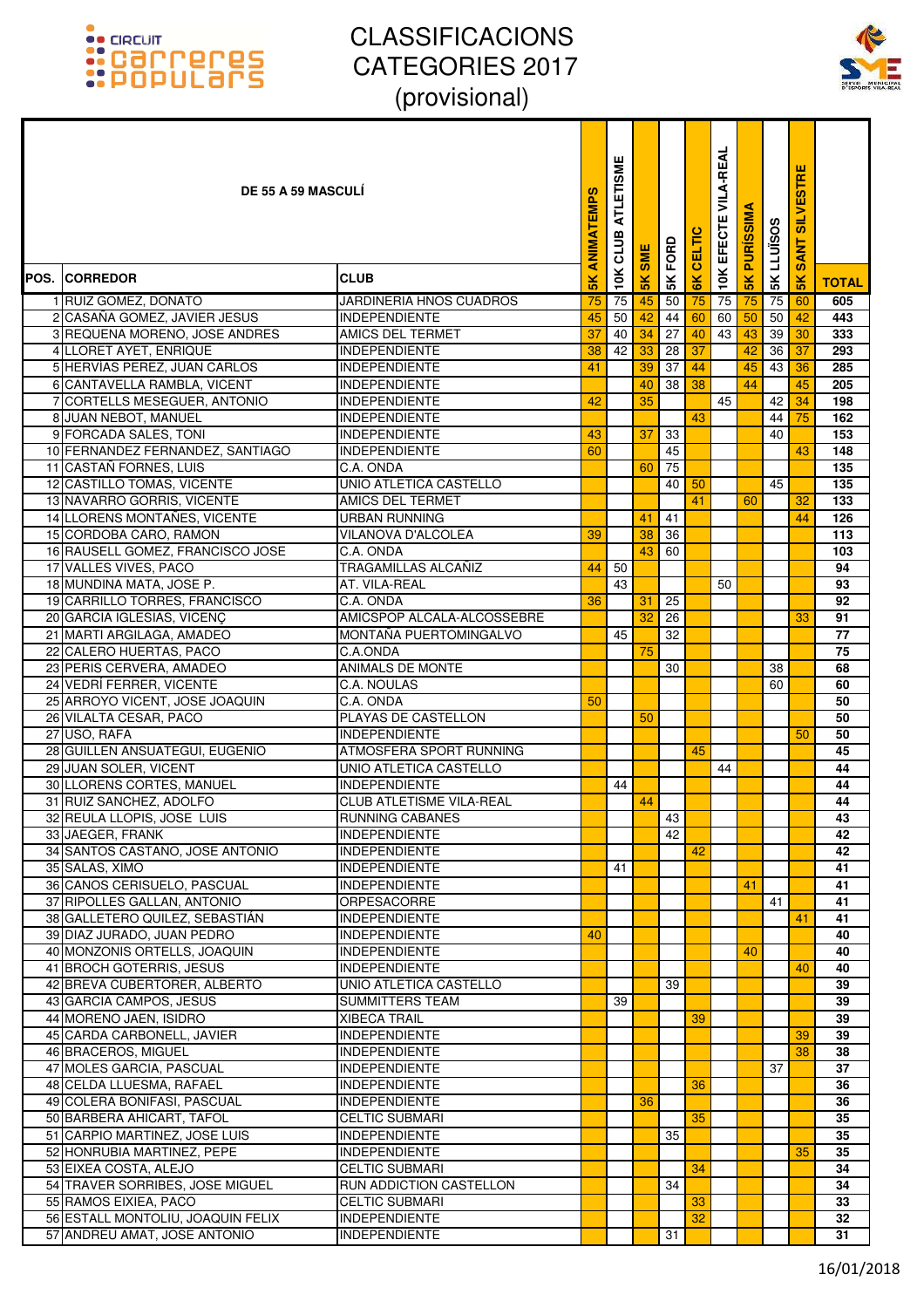



| <b>DE 55 A 59 MASCULI</b> |                                  |                             | NIMATEMPS          | 쁳<br>ທ<br>ш<br>ᆮ<br>≃<br>JJ<br>JJ | SME | FORD | CELTIC | ₹<br>ш<br>œ<br>а<br>⋚<br>ш<br>EFECTE | JRISSIM       | <b>SOSINTI</b> | VESTRE<br>륾<br><b>SANT</b> |              |
|---------------------------|----------------------------------|-----------------------------|--------------------|-----------------------------------|-----|------|--------|--------------------------------------|---------------|----------------|----------------------------|--------------|
| <b>IPOS.</b>              | <b>ICORREDOR</b>                 | <b>ICLUB</b>                | ∢<br>$\frac{1}{2}$ | 10K                               | ۴Ř  | 5K   | 6K     | 10K                                  | $\frac{1}{2}$ | 5K             | $\frac{1}{5}$              | <b>TOTAL</b> |
|                           | 58 ARIAS DELGADO, PEDRO          | JUDO CLUB VILA-REAL         |                    |                                   |     |      |        |                                      |               |                | 31                         | 31           |
|                           | 59 FUERTES BAGUENA, JOSE VICENTE | C.A. ONDA                   |                    |                                   | 30  |      |        |                                      |               |                |                            | 30           |
|                           | 60 MINGUEZ SERRANO, GERARDO      | <b>FORD VEDAT CASTELLON</b> |                    |                                   |     | 29   |        |                                      |               |                |                            | 29           |